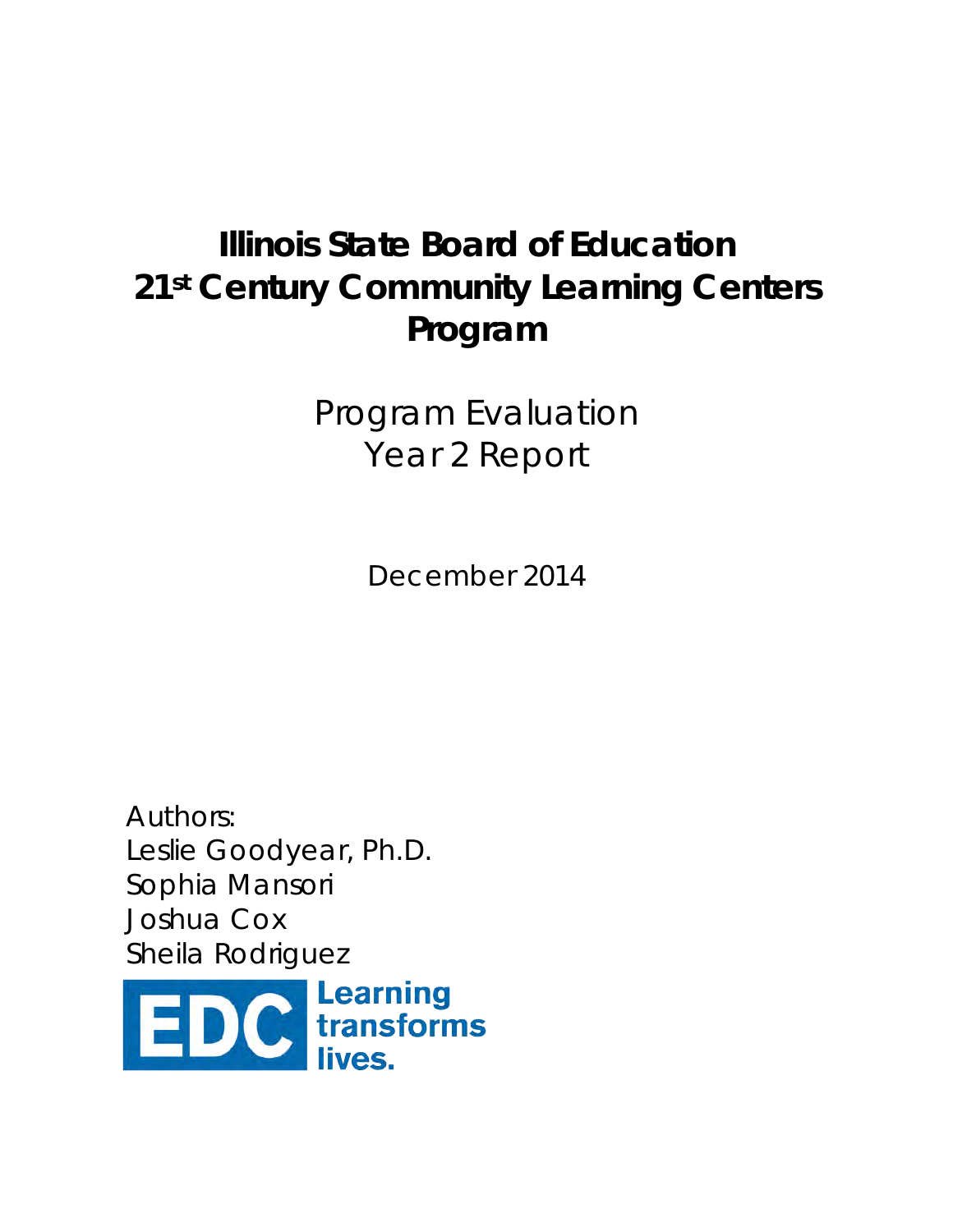# **Executive Summary**

The United States Department of Education's 21st Century Community Learning Centers program (21<sup>st</sup> CCLC), authorized under Title IV, Part B, of the No Child Left Behind Act of 2001, is designed to address three purposes: 1) To provide students opportunities and access to academic resources; 2) To provide students in grades K-12 with youth development services, programs, and activities; and 3) To provide families served by the  $21<sup>st</sup> CCLC$  programs opportunities for literacy and related educational and personal development. To this end, the Illinois State Board of Education (ISBE) has implemented the statewide 21sct CCLC program since 2003. The state program has seven goals.

# **21st Century Community Learning Center Statewide Goals**

- Goal 1: Schools will improve student achievement in core academic areas.
- Goal 2: Schools will show an increase in student attendance and graduation from high school.
- Goal 3: Schools will see an increase in the social emotional skills of their students.
- Goal 4: Programs will collaborate with the community.
- Goal 5: Programs will coordinate with schools to determine the students and families with the greatest need.
- Goal 6: Programs will provide ongoing professional development to program personnel.
- Goal 7: Programs will collaborate with schools and community-based organizations to provide sustainable programs.

# **Summary of implementation**

|                                     | 2013-14 |  |  |
|-------------------------------------|---------|--|--|
| Sub-grants                          | 144     |  |  |
| Sites                               | 456     |  |  |
| Students served                     | 70,168  |  |  |
| Regular attendees (30 days or more) | 33,858  |  |  |

Average students per site and the students of the students of the students of the students of the students of the students of the students of the students of the students of the students of the students of the students of Adult participants and the set of the set of the set of the set of the set of the set of the set of the set of the set of the set of the set of the set of the set of the set of the set of the set of the set of the set of t Average hours open per week and the state of the 13.5

#### **Summary of program activities, 2013-14 (PPICS)**

- 43.2% of sub-grants were led by community-based organizations, and 35.5% were led by school districts
- 51% of sub-grants operated sites at the elementary school level; 27% had sites serving middle school students and 22% had sites serving high school students.
- § Sub-grantees reported employing 5,398 paid staff for their school year programs, and 1,796 paid staff for their summer programs during the 2013-14 year. The largest proportion of paid staff in both the summer and school year programs was school day teachers.
- § Sub-grantees frequently relied on school staff referrals in recruiting participants, with 91% of elementary, 98% of middle school, and 99% of high school serving sub-grantees indicating this.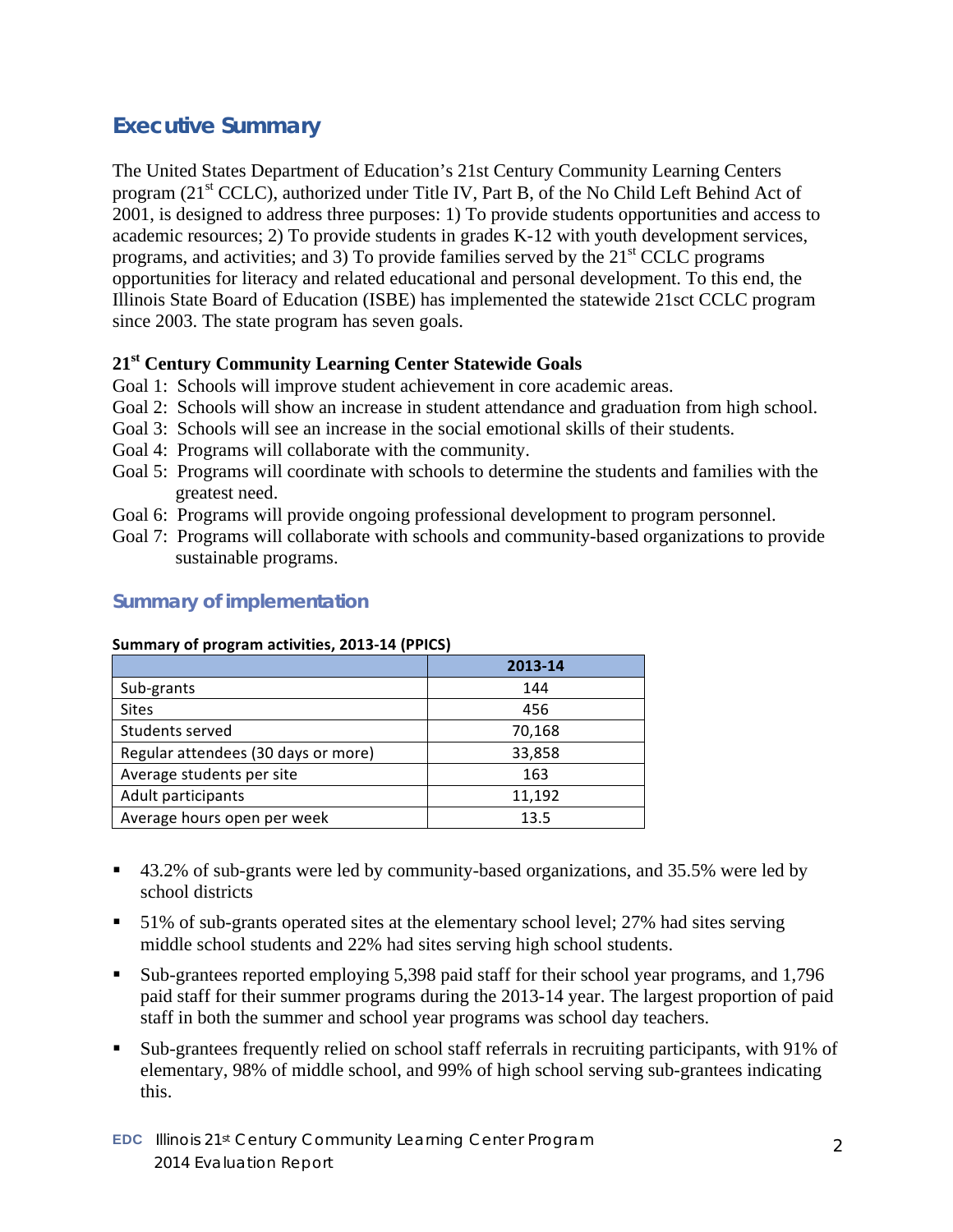- § Sub-grantees indicated that they aim to create an inviting and inclusive environment that encourages attendance (96-98%)
- When asked how lines of communication are kept open with parents/guardians of participants, nearly all sub-grants indicated that, in addition to other approaches, they rely on phone calls for students of all ages (98-100% of sub-grants).
- The three most frequently indicated program components for elementary school participants were arts programs (95%), social-emotional components (89%) and youth development programming (76%).
- The three most frequently indicated program components for middle school participants were social-emotional components (94%), arts programs (88%), and youth development programming (79%).
- The three most frequently indicated program components for high school participants were social-emotional components (97%), arts programs (82%), and entrepreneurial, job skills, and job awareness components (81%).

# **Summary of outcomes**

# **Participant outcomes**

- In 2014, approximately one-third of regular program participants (those attending 30 days or more) improved their grades from fall to spring: 32.55% of all participants improved in mathematics, and 32.95% of all participants improved in English. This was an increase from 2013.
- The majority of participants were reported as having the federal proficiency level of "basic" in 2013-14. Middle/high school students' federal proficiency in math was the strongest, with 59.75% at "basic," 34.79% at "proficient," and 5.47% at "advanced" levels.
- According to state proficiency levels:
	- $\geq 31.05\%$  of elementary participants met or exceeded standards in reading/language arts
	- $\geq$  39.43% of elementary participants met or exceeded standards in math
	- $\geq$  39.27% of middle/high participants met or exceeded standards in reading/language arts
	- $\geq 40.26\%$  of middle/high participants met or exceeded standards in math
- Reading activities, field trips, and sports activities were all frequently provided for elementary and middle school participants. In contrast, sub-grants indicated that college and career readiness activities, STEM activities, and media/technology activities were more frequently offered to high school students.
- The majority of sub-grants reported that they are using and/or providing access to computers when working with students in their programs, with 90% elementary-serving, 92.5% middle school-serving, and 95.6% of high school serving sub-grantees indicating that they utilized computers with their participants.
- 55% of sub-grants indicated they provide service-learning opportunities to their students.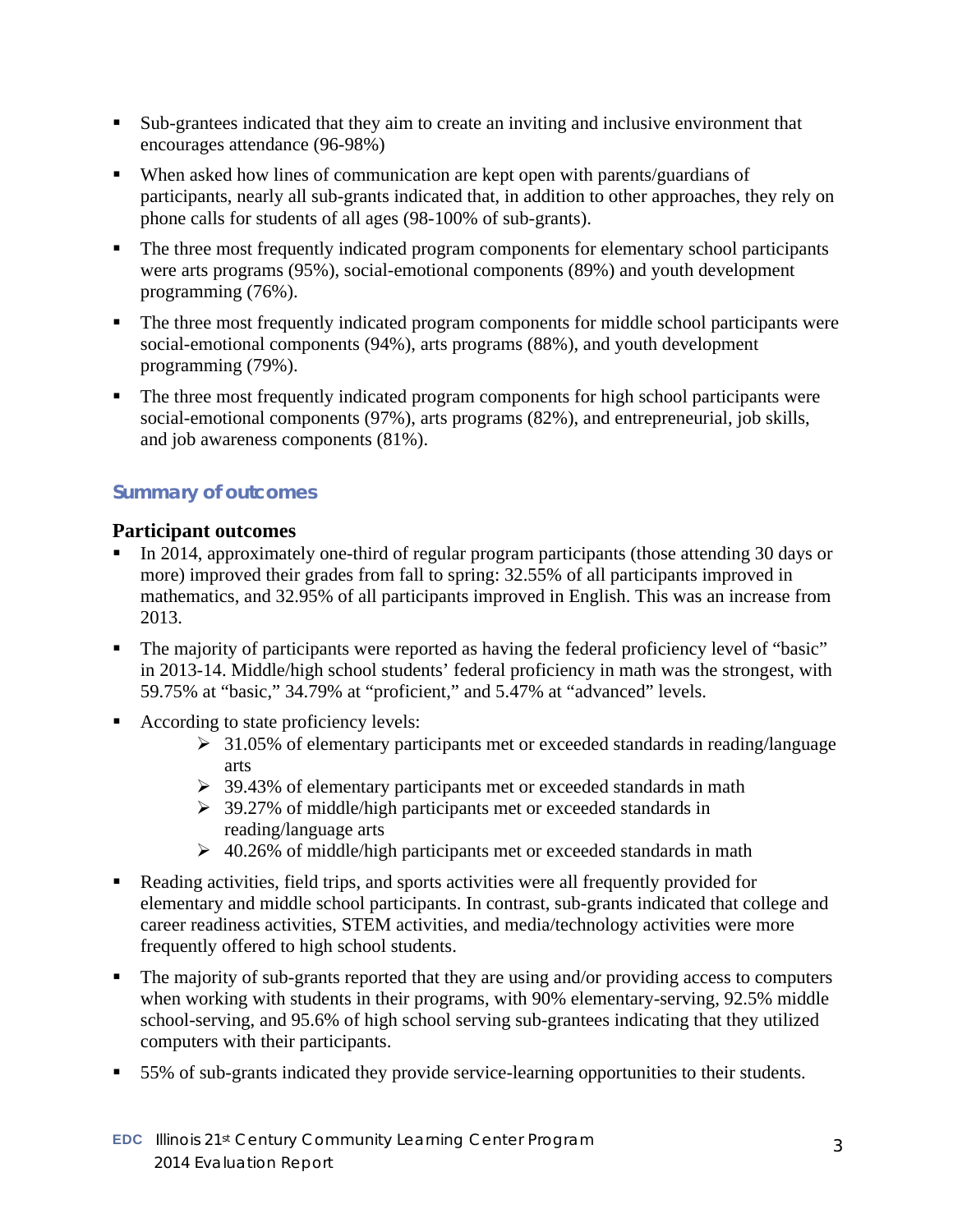- § According to these surveys, classroom teachers indicated that more than half of students at all levels (56%) improved their class attendance. In addition, 64% if participants improved their attentiveness in class and 72% improved their academic performance, as perceived by their teachers.
- According to their teachers, the majority of students demonstrated some improvement in their behavior, including turning homework in on time, class participation, volunteering in class, and getting along well with others. Improvement in class participation had the largest percentage of students, with 72% of all students, 73% of elementary, and 66% of middle/high.

# **Organizational capacity**

- § Sub-grantees are offering a diverse set of professional development and training opportunities to their staff. 91% of sub-grants indicated that they offered media/technology training to their staff. English Language Arts and STEM professional development were also common, with 86% of sub-grants having indicated that they offered training on these topics.
- Sub-grantees are using several methods for measuring progress and outcomes of their grants. Sub-grantees supplemented APR/PPICS data in their local evaluation by collecting data and feedback from students, parents, and staff with respect to how their programs were working, what positive changes they have observed or experiences, and how the program could be improved.
- § 81% of 2013 local grantee evaluation reports indicated progress on meeting state Objective 2: Participants in the program will demonstrate increased academic achievement.
- § Sustainability appeared to be a challenge for many sub-grants. Very few sub-grants indicated that all critical components of their programs were sustainable, and those that did were from the 2010 (2%) and 2012 (5%) Cohorts, whose grant cycle ended at the end of this year. The majority of sub-grants indicated that "some" critical components are sustainable. Sub-grants from the 2013 Cohort appear to be making progress toward sustainability, with 32% indicating "most" critical components are sustainable (in contrast with 13% of the 2012, and 14% of the 2010 Cohort).

# **Challenges and recommendations**

- § Poor parent involvement was a frequent barrier to participation across age groups, with 86% of elementary, 84% of middle school, and 91% of high school service sub-grantees indicating this as a challenge. The need to increase parental involvement was also the most commonly cited area for program improvement in local grantee evaluations.
- § Sub-grantees serving middle and high school students indicated that they face a greater number of barriers to student participation, citing competing activities at school and at home, as well as competing responsibilities at a job after school.
- § Sub-grantee local evaluations indicate a number of areas for attention and improvement, including increasing support for core academics, increasing connections to school-day work and school-day teachers, developing strategies to increase attendance and program retention, and increasing attention to and support of positive student behavior.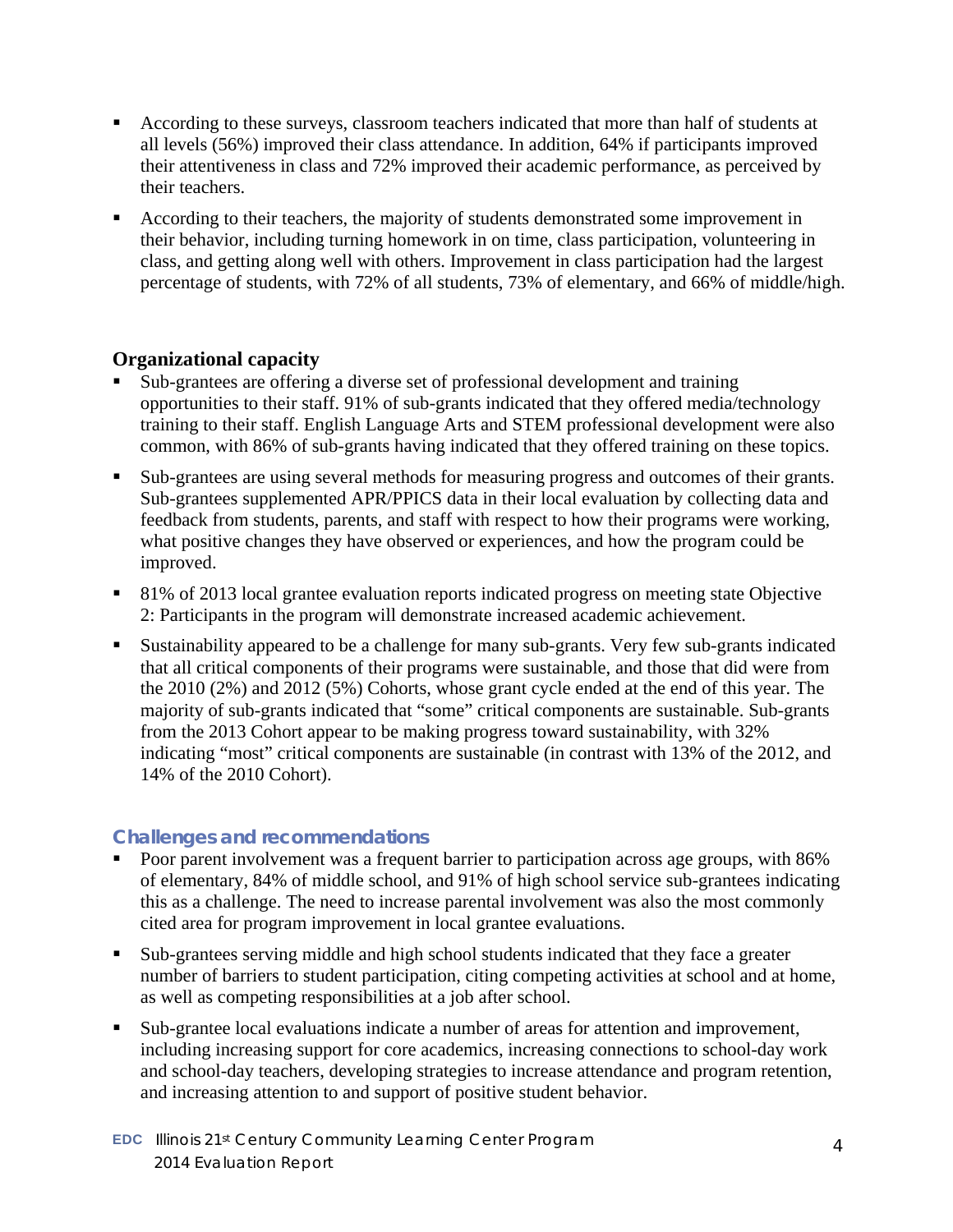# **Table of Contents**

| 1 <sub>1</sub><br>1.1. |  |
|------------------------|--|
|                        |  |
| 2.<br>2.1.             |  |
|                        |  |
| 3.                     |  |
| 3.1.<br>3.2.           |  |
| 3.3.                   |  |
|                        |  |
| 4.                     |  |
| 4.1.                   |  |
| 4.2.<br>4.3.           |  |
| 4.4.                   |  |
| 4.5.                   |  |
|                        |  |
| 5.                     |  |
| 5.1.<br>5.2.           |  |
| 5.3.                   |  |
| 6.                     |  |
|                        |  |
|                        |  |
| 7 <sub>1</sub>         |  |
| 7.1.                   |  |
|                        |  |
|                        |  |
|                        |  |
|                        |  |
|                        |  |
|                        |  |
|                        |  |
|                        |  |
|                        |  |
|                        |  |
|                        |  |
|                        |  |
|                        |  |

# **EDC** Illinois 21<sup>st</sup> Century Community Learning Center Program 2014 Evaluation Report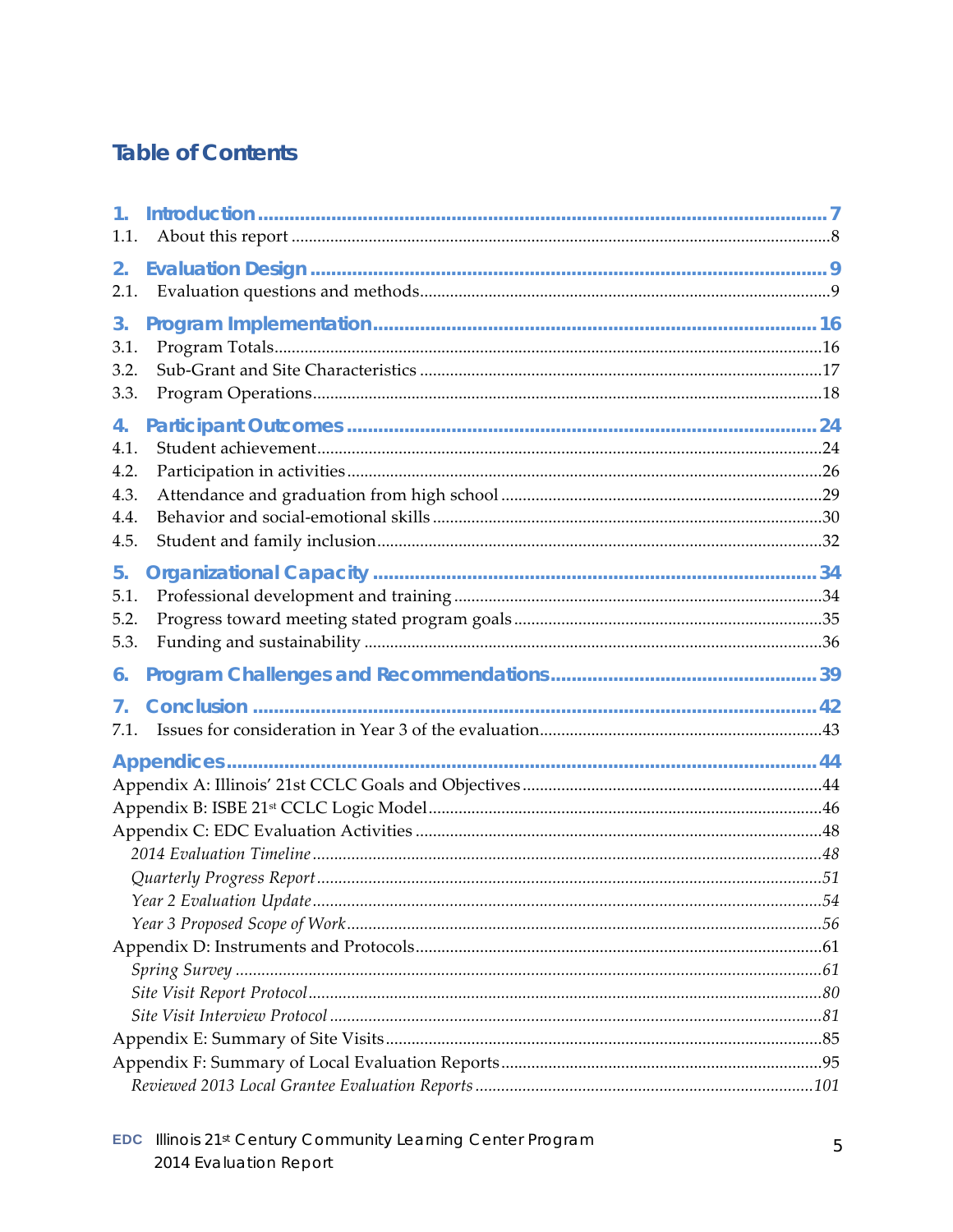# **EDC** Illinois 21st Century Community Learning Center Program 2014 Evaluation Report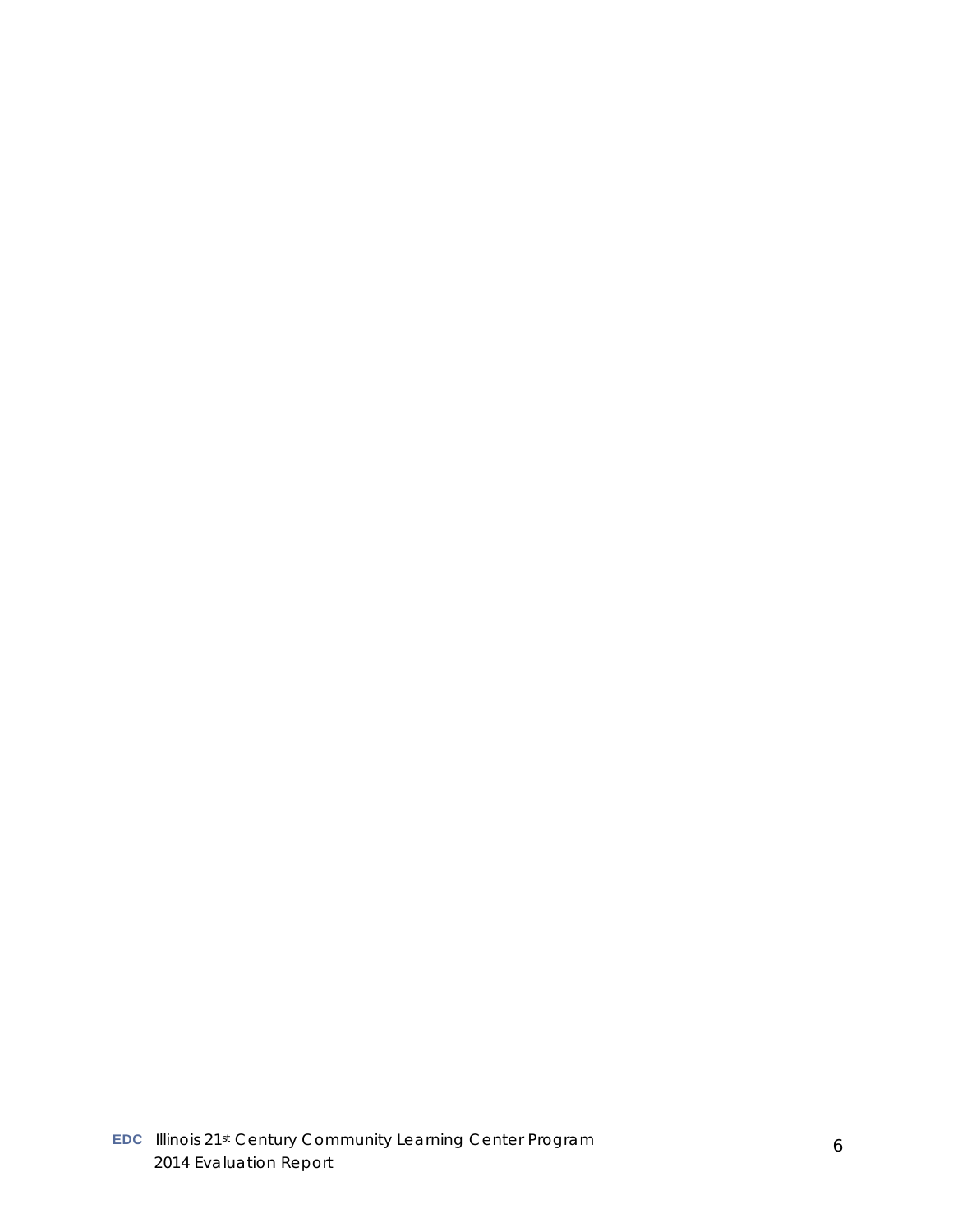# **1. Introduction**

The Illinois State Board of Education (ISBE) has implemented the United States Department of Education-funded 21st Century Community Learning Centers program  $(21<sup>st</sup> CCLC)$  since 2003. The program, authorized under Title IV, Part B, of the No Child Left Behind Act of 2001, is designed to address three purposes:

- 1) Provide opportunities and access to academic resources designed for students, especially those from underrepresented groups, high poverty areas, and low-performing schools. These activities are focused on core academic areas, as well as extra-curricular subjects and activities. Programs and sites use strategies such as tutorial services, and academic achievement enhancement programs to help students meet Illinois and local student performance standards in core academic subjects such as reading and mathematics.
- 2) Provide students in grades K-12 with youth development services, programs, and activities, including drug and violence prevention programs, counseling programs, art, music, and recreation programs, technology education programs, and character education programs designed to reinforce and complement the regular academic program of participating students and their families.
- 3) Provide families served by the  $21<sup>st</sup> CCLC$  programs opportunities for literacy and related educational and personal development.

In 2003, the Illinois State Board of Education received funding from the Department of Education to fund both public and private schools to provide students and their families academic and personal development activities to supplement students' daily school programs. Since 2003, 242 grantees have been funded to serve students and families throughout the state of Illinois. ISBE identified seven statewide goals for the  $21<sup>st</sup>$  CCLC program, along with corresponding objectives and proposed indicators. The goals are listed below.

### **21st Century Community Learning Center Statewide Goals**

- Goal 1: Schools will improve student achievement in core academic areas.
- Goal 2: Schools will show an increase in student attendance and graduation from high school.
- Goal 3: Schools will see an increase in the social emotional skills of their students.
- Goal 4: Programs will collaborate with the community.
- Goal 5: Programs will coordinate with schools to determine the students and families with the greatest need.
- Goal 6: Programs will provide ongoing professional development to program personnel.
- Goal 7: Programs will collaborate with schools and community-based organizations to provide sustainable programs.

Appendix A lists the goals and their accompanying objectives and performance indicators.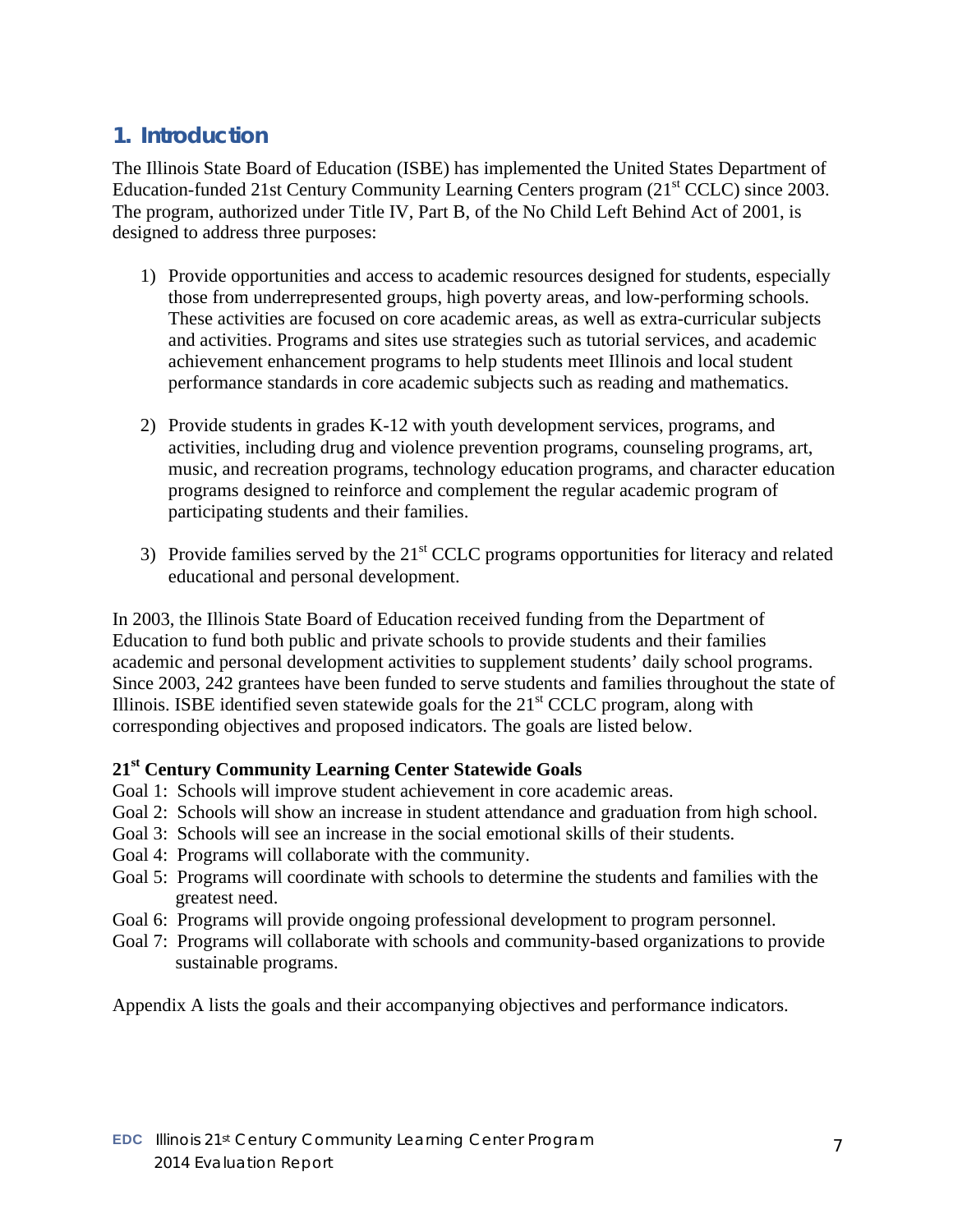## **1.1.About this report**

This report is an evaluation of ISBE's  $21<sup>st</sup>$  CCLC program sub-grantees active during 2013-2014, including the  $144<sup>1</sup>$  grants awarded as part of Cohorts 2010, 2012, and 2013. This report provides a summary and analysis of the data collected by and made available to EDC from October 1, 2013 through December 1, 2014. A final report on EDC's evaluation work will be submitted at the conclusion of the contract, which ends December 31, 2015.

This report is organized into the following sections:

*Evaluation Design:* This section provides information about the evaluation questions and aligns the evaluation questions with the state goals and objectives. It also includes detailed information about the data sources used in this report.

*Program Implementation:* This section includes information about what sub-grantees did to implement the program in 2013-14. It includes program totals for attendees and sites, as well as information about organizations and staffing, recruitment and retention, and program components.

*Participant Outcomes*: This section provides data about student achievement (including grade improvements and test scores), participation in activities, attendance in school and graduation from high school, student behavior, and student and family inclusion.

*Organizational Capacity:* This section provides information about the organizational capacity of sub-grantees, including staff development, progress toward meeting stated program goals, and sustainability.

*Program Challenges and Recommendations:* This section summarizes the barriers and challenges that sub-grantees experienced during implementation of the program, as well as recommendations for how sub-grantees may work to address these issues.

**EDC** Illinois 21st Century Community Learning Center Program 2014 Evaluation Report

 $<sup>1</sup>$  This number is based on the number of grants providing APR data in the PPICS system.</sup>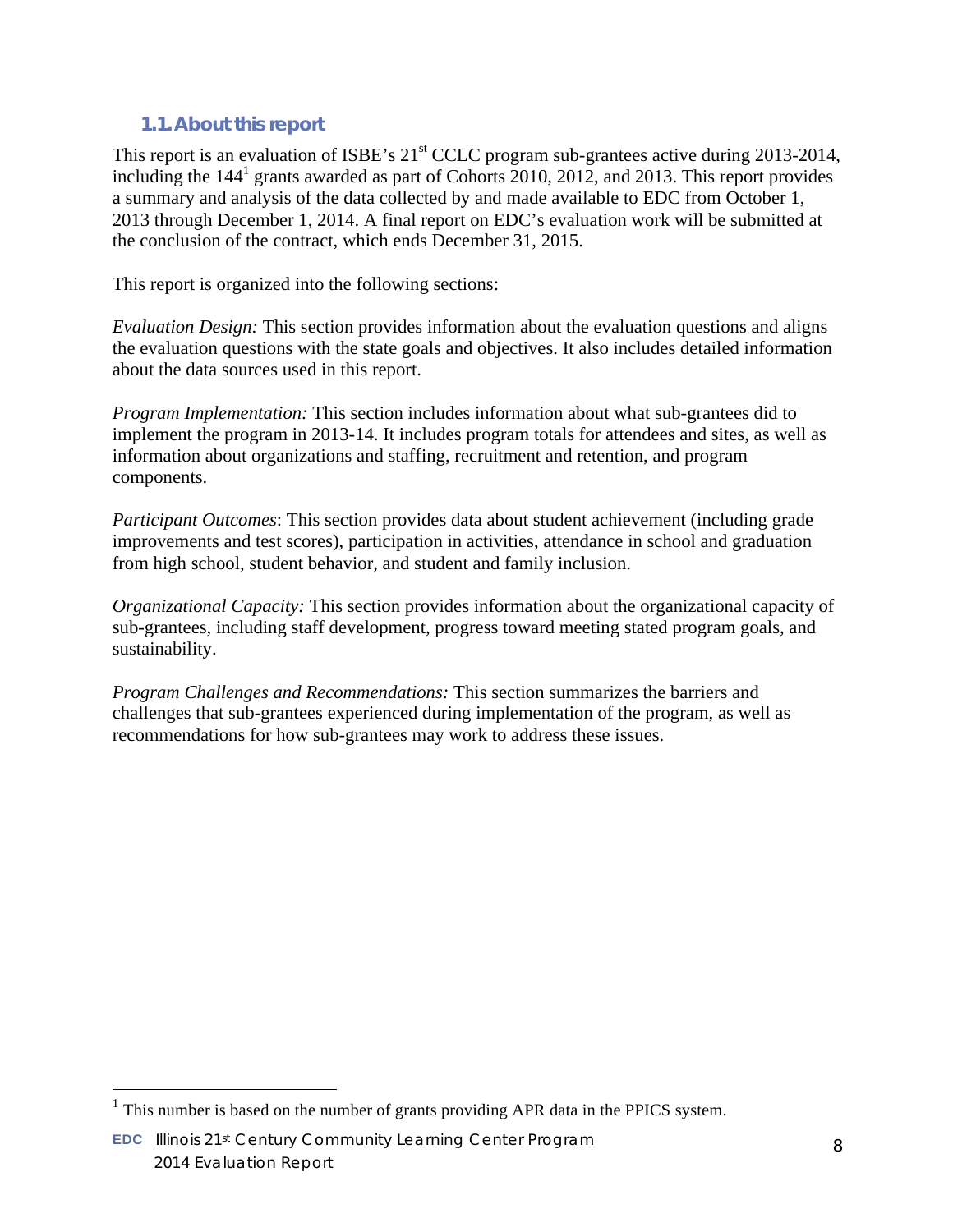# **2. Evaluation Design**

In May 2013, Education Development Center, Inc. (EDC) – a premier nonprofit research and development organization specializing in both domestic and international program development, and research and evaluation in education, human, and economic development – was commissioned by the ISBE to conduct the multi-site evaluation of the statewide initiative. Although Northern Illinois University previously held the evaluation contract until 2011, the program has been without an evaluator since that time. EDC also offers technical assistance resources to programs and sites to enable them to consistently provide continuous feedback that can be used for programmatic and mid-course correction. Although EDC was hired by the ISBE in May of 2013, contract negotiations between the two organizations were finalized September 25, 2013. The evaluation is commissioned from October 1, 2013 through December 31, 2015. It should be noted that the evaluation team's fiscal year begins at the start of the calendar year (January), but the program fiscal year begins each year in July.

There are two overarching goals of the evaluation:

- 1) To provide the ISBE feedback on the successes and challenges of its  $21<sup>st</sup> CCLC$  on meeting the seven statewide goals.
- 2) To provide feedback to  $21<sup>st</sup> CCLC$  sites regarding their performance on individual level goals as well as those of the ISBE.

A logic model of ISBE's  $21<sup>st</sup>$  CCLC program is included in Appendix B, and a summary of EDC's evaluation plan and activities can be found in Appendix C..

# **2.1.Evaluation questions and methods**

To address the seven goals of the ISBE  $21<sup>st</sup>$  CCLC program and the objectives and indicators, EDC developed several evaluation questions and several sub-questions to assess the impact of the initiative at the statewide, and at the program and site level. These evaluation questions address both student outcomes and program implementation, and align with current statewide goals and objectives.

| <b>Evaluation Question</b>                           | <b>State Goal</b>                | <b>State Objective</b>                        |
|------------------------------------------------------|----------------------------------|-----------------------------------------------|
| 1.A. What is the relationship between                | Goal 1: Schools will             | <b>State Objective 1: Participants will</b>   |
| participation in 21 <sup>st</sup> CCLC programs and: | improve student                  | demonstrate an increased involvement in       |
| Student achievement in core                          | achievement in core              | school activities and in participating in     |
| academic areas?                                      | academic areas.                  | other subject areas such as technology,       |
| Participation in subjects such as                    |                                  | arts, music, theater, sports and other        |
| technology, arts, music and                          |                                  | activities.                                   |
| theater and extracurricular                          |                                  |                                               |
| activities such as sports and clubs?                 |                                  | <b>State Objective 2: Participants in the</b> |
| In what ways? For whom?                              |                                  | program will demonstrate increased            |
|                                                      |                                  | academic achievement.                         |
| 1.B. What is the relationship between                | <b>Goal 2: Schools will show</b> |                                               |
| participation in 21 <sup>st</sup> CCLC programs and: | an increase in student           |                                               |
| Student attendance and                               | attendance and graduation        |                                               |
| graduation from high school?                         | from high school.                |                                               |

#### **Table 1. Evaluation questions and statewide goals**

**EDC** Illinois 21st Century Community Learning Center Program 2014 Evaluation Report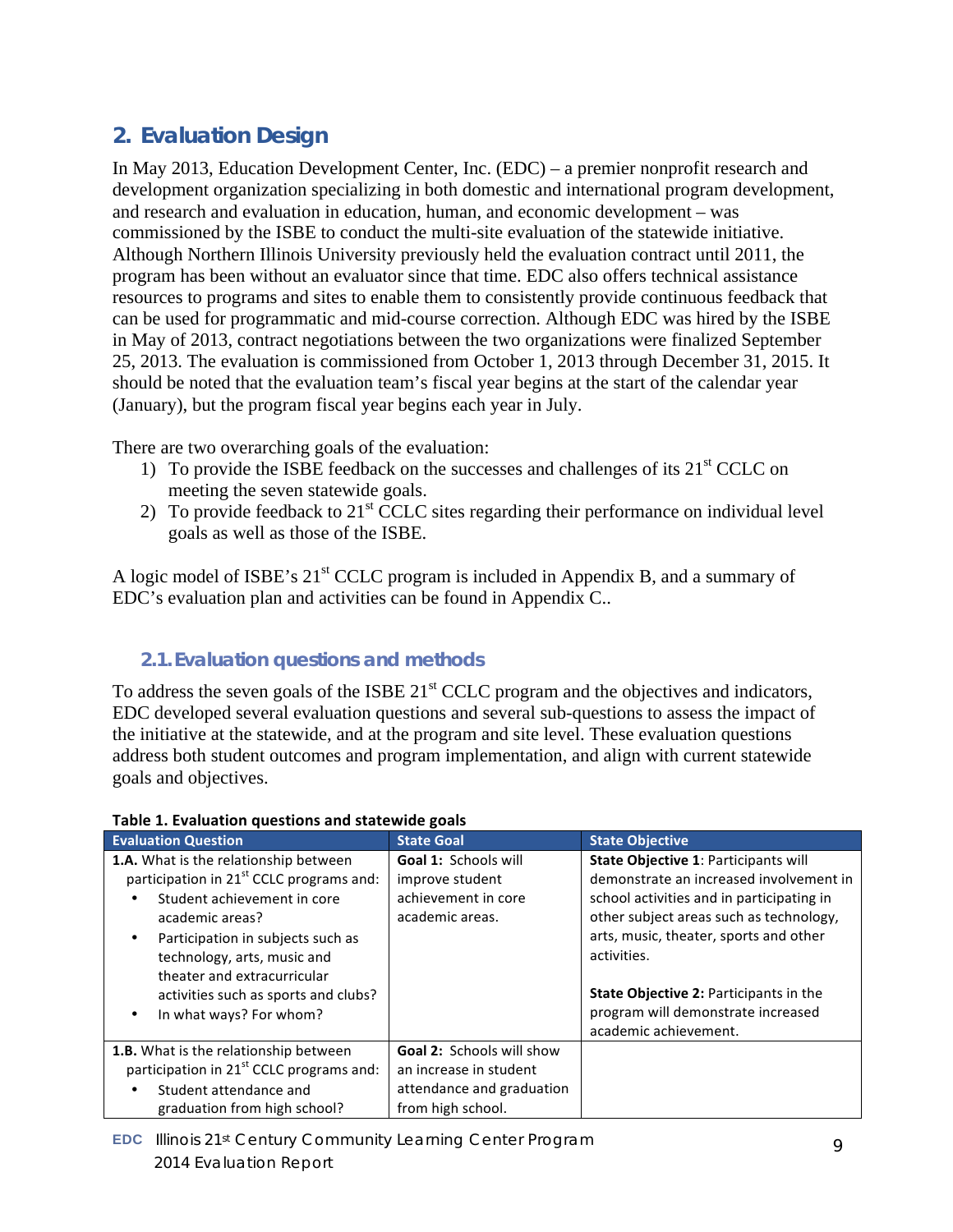| 1.C. What is the relationship between                                                                                                                                                                                                                                                                                                                                                                                               | Goal 3: Schools will see an                                                                                                                                                                  | State Objective 3: Participants in the                                                                                                                                                                                                                                                                                                                                                                                                                                                                                                                                                                                                              |
|-------------------------------------------------------------------------------------------------------------------------------------------------------------------------------------------------------------------------------------------------------------------------------------------------------------------------------------------------------------------------------------------------------------------------------------|----------------------------------------------------------------------------------------------------------------------------------------------------------------------------------------------|-----------------------------------------------------------------------------------------------------------------------------------------------------------------------------------------------------------------------------------------------------------------------------------------------------------------------------------------------------------------------------------------------------------------------------------------------------------------------------------------------------------------------------------------------------------------------------------------------------------------------------------------------------|
| participation in 21 <sup>st</sup> CCLC programs and:                                                                                                                                                                                                                                                                                                                                                                                | increase in the social                                                                                                                                                                       | program will demonstrate social benefits                                                                                                                                                                                                                                                                                                                                                                                                                                                                                                                                                                                                            |
| Student increases in social-<br>emotional skills?                                                                                                                                                                                                                                                                                                                                                                                   | emotional skills of their<br>students.                                                                                                                                                       | and exhibit positive behavioral changes.                                                                                                                                                                                                                                                                                                                                                                                                                                                                                                                                                                                                            |
| 2. Are CCLC programs working toward<br>being inclusive of families? In what<br>ways?<br>What are the characteristics of<br>$\bullet$<br>students and families served by<br>the subgrantee?<br>Do the students and families<br>served represent those with the<br>greatest need for services?                                                                                                                                        | Goal 5: Programs will<br>coordinate with schools to<br>determine the students<br>and families with the<br>greatest need.                                                                     | State Objective 4: The 21st Century<br>Community Learning Centers will work<br>toward services that benefit the entire<br>community by including families of<br>participants and collaborating with other<br>agencies and non-profit organizations.<br>State Objective 5: These programs will<br>serve children and community members<br>with the greatest needs for expanding                                                                                                                                                                                                                                                                      |
| 3. What professional development and<br>training opportunities are available to<br>program personnel?<br>Are these aligned with the NCLB<br>and NSD development standards?<br>Are the PD and training<br>$\bullet$<br>opportunities available related to<br>effective 21 <sup>st</sup> CCLC program<br>implementation?<br>Do these learning opportunities<br>$\bullet$<br>help personnel successfully<br>implement statewide goals? | Goal 6: Programs will<br>provide ongoing<br>professional development<br>to program personnel.                                                                                                | learning opportunities.<br>State Objective 6: 21st Century<br><b>Community Learning Centers Program</b><br>personnel will participate in professional<br>development and training that will<br>enable them to implement an effective<br>program.                                                                                                                                                                                                                                                                                                                                                                                                    |
| 4. Are subgrantees making progress<br>toward meeting stated program goals?<br>What program goals are identified<br>by each subgrantee and how<br>these relate to Illinois 21 <sup>st</sup> CCLC<br>program objectives?<br>Are these in alignment with 21st<br>$\bullet$<br>CCLC program objectives?                                                                                                                                 |                                                                                                                                                                                              |                                                                                                                                                                                                                                                                                                                                                                                                                                                                                                                                                                                                                                                     |
| 5. How are CCLC Programs using the<br>funding?<br>What plans do CCLC Programs<br>$\bullet$<br>have for sustainability?<br>How are they defining<br>٠<br>sustainability?<br>In what ways are CCLC programs<br>$\bullet$<br>partnering, collaborating and<br>working with federal funding<br>sources, agencies, other<br>community partnerships to<br>foster sustainability?                                                          | Goal 4: Programs will<br>collaborate with the<br>community.<br>Goal 7: Programs will<br>collaborate with schools<br>and community-based<br>organizations to provide<br>sustainable programs. | State Objective 4: The 21 <sup>st</sup> Century<br>Community Learning Centers will work<br>toward services that benefit the entire<br>community by including families of<br>participants and collaborating with other<br>agencies and non-profit organizations.<br>State Objective 7: 21 <sup>st</sup> Century<br><b>Community Learning Centers Program</b><br>projects will use the funding most<br>efficiently by coordinating and<br>collaborating with other state federal<br>funding sources, agencies, and other<br>community projects, to supplement the<br>program and not supplant the funds, and<br>to eventually become self-sustaining. |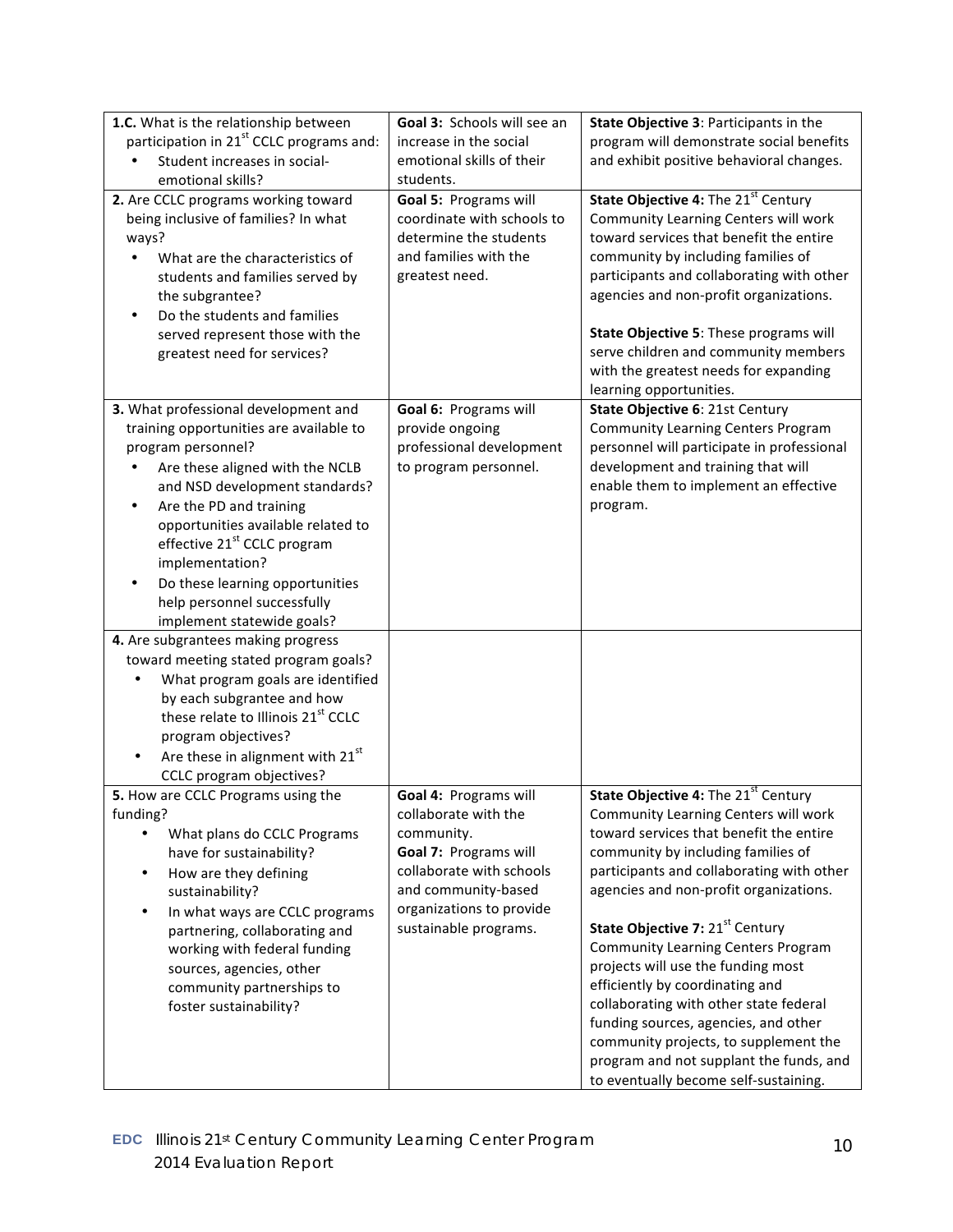# **Evaluation questions and data sources**

The table below illustrates the sources that provide data that contributes to the understanding of each of the evaluation questions.

|                                                                                                                        | <b>Spring</b><br><b>Survey</b> | <b>PPICS</b> | <b>Site</b><br><b>Visits</b> | <b>Grantee</b><br>local<br>evaluations |
|------------------------------------------------------------------------------------------------------------------------|--------------------------------|--------------|------------------------------|----------------------------------------|
| <b>Evaluation Question</b><br>1.A. What is the relationship between participation in 21 <sup>st</sup> CCLC             |                                |              |                              |                                        |
| programs and:                                                                                                          |                                |              |                              |                                        |
| Student achievement in core academic areas?<br>$\bullet$                                                               |                                |              |                              |                                        |
| Participation in subjects such as technology, arts, music                                                              | X                              | X            | X                            | X                                      |
| and theater and extracurricular activities such as sports                                                              |                                |              |                              |                                        |
| and clubs?                                                                                                             |                                |              |                              |                                        |
| In what ways? For whom?                                                                                                |                                |              |                              |                                        |
| 1.B. What is the relationship between participation in 21 <sup>st</sup> CCLC                                           |                                |              |                              |                                        |
| programs and:                                                                                                          |                                |              | X                            | X                                      |
| Student attendance and graduation from high school?<br>$\bullet$                                                       |                                |              |                              |                                        |
| <b>1.C.</b> What is the relationship between participation in $21^{st}$ CCLC                                           |                                |              |                              |                                        |
| programs and:                                                                                                          | X                              | X            | X                            | X                                      |
| Student increases in social- emotional skills?                                                                         |                                |              |                              |                                        |
| 2. Are CCLC programs working toward being inclusive of                                                                 |                                |              |                              |                                        |
| families? In what ways?                                                                                                |                                |              |                              |                                        |
| What are the characteristics of students and families                                                                  | X                              |              |                              |                                        |
| served by the subgrantee?                                                                                              |                                |              | X                            | X                                      |
| Do the students and families served represent those                                                                    |                                |              |                              |                                        |
| with the greatest need for services?                                                                                   |                                |              |                              |                                        |
| 3. What professional development and training opportunities                                                            |                                |              |                              |                                        |
| are available to program personnel?                                                                                    |                                |              |                              |                                        |
| Are these aligned with the NCLB and NSD development<br>$\bullet$                                                       |                                |              |                              |                                        |
| standards?                                                                                                             | X                              |              | X                            | X                                      |
| Are the PD and training opportunities available related<br>$\bullet$                                                   |                                |              |                              |                                        |
| to effective 21 <sup>st</sup> CCLC program implementation?                                                             |                                |              |                              |                                        |
| Do these learning opportunities help personnel                                                                         |                                |              |                              |                                        |
| successfully implement statewide goals?                                                                                |                                |              |                              |                                        |
| 4. Are subgrantees making progress toward meeting stated                                                               |                                |              |                              |                                        |
| program goals?                                                                                                         |                                |              |                              |                                        |
| What program goals are identified by each subgrantee<br>and how these relate to Illinois 21 <sup>st</sup> CCLC program |                                |              | X                            | X                                      |
| objectives?                                                                                                            |                                |              |                              |                                        |
| Are these in alignment with 21 <sup>st</sup> CCLC program                                                              |                                |              |                              |                                        |
| objectives?                                                                                                            |                                |              |                              |                                        |
| 5. How are CCLC Programs using the funding?                                                                            |                                |              |                              |                                        |
| What plans do CCLC Programs have for sustainability?                                                                   |                                |              |                              |                                        |
| How are they defining sustainability?                                                                                  |                                |              |                              |                                        |
| In what ways are CCLC programs partnering,                                                                             | X                              |              | X                            | X                                      |
| collaborating and working with federal funding                                                                         |                                |              |                              |                                        |
| sources, agencies, other community partnerships to                                                                     |                                |              |                              |                                        |
| foster sustainability?                                                                                                 |                                |              |                              |                                        |

#### **Table 2. Evaluation questions and data sources**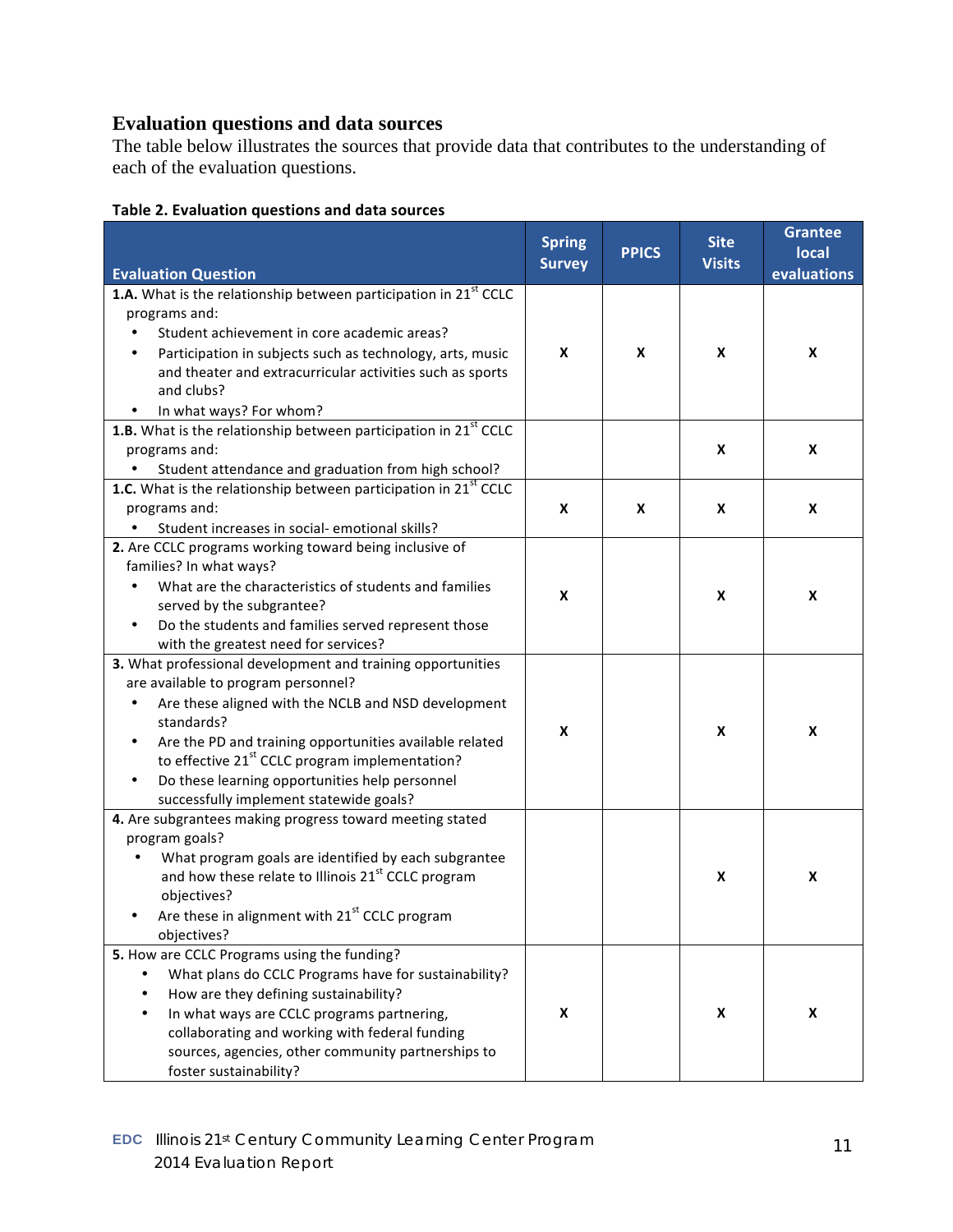#### **Methods and data sources**

This evaluation report incorporates data collected by EDC, as well as extant data sources provided by ISBE and the U.S. Department of Education. Information about each data source is included below.

| <b>Data Source</b>                   | # Sub-Grants    |
|--------------------------------------|-----------------|
| <b>Spring Survey</b>                 | 139             |
| <b>PPICS</b>                         | 144             |
| <b>Local Evaluation Report</b>       | 67 <sup>2</sup> |
| Site Visit (Observation & Interview) | 11/12           |

| Table 3: Data sources and number of responses |  |  |  |  |
|-----------------------------------------------|--|--|--|--|
|-----------------------------------------------|--|--|--|--|

*Spring Survey Data (SS).* In January 2014 the evaluation team received access from the ISBE to the Spring 2012 and Spring 2013 surveys as well as other data sources<sup>3</sup>. After careful review of data and consultation with ISBE, EDC redesigned the survey for administration in the spring of 2014. This new spring survey, now administered online, was streamlined so that grantees completed a set of questions for each site they operated as part of their program. Questions were revised to reduce the burden of completing the survey and to reduce duplication between the survey and the PPICS system (see below). Many questions from previous iterations of the survey that were open-ended were revised to be multiple choice or scaled items, allowing for aggregated, quantitative reporting. A list of survey items is included in Appendix D.

The 21st Century Community Learning Centers 2014 Spring Survey was distributed on April  $24<sup>th</sup>$ , 2014 with a deadline of June  $20<sup>th</sup>$ , 2014. All grantees received regular follow-up reminder emails reiterating the deadline for the survey. After the deadline for submission, those grantees that were missing a survey submission received follow-up communications indicating that a survey had not be submitted for the related grant and requesting further action that included submitting a survey or reaching out to communicate the reason that the survey had not been submitted. Throughout the data collection period, all grantees requesting a paper copy of the survey were sent one by email or directed to an electronic version on the survey website. The response rate for the spring survey was 96.5%<sup>4</sup>. We received 139 survey responses, each corresponding to a single  $21<sup>st</sup> CCLC$  grant; 63 (45.3%) of these survey responses correspond to a grant from the 2010 cohort, 39 (28.1%) correspond to the 2012 cohort, and the remaining 37 (26.6%) survey responses correspond to the 2013 cohort.

*Profile Performance Information Collection System (PPICS).* The *Profile Performance Information Collection System (PPICS)* is a data reporting system for the sites and programs, and is operated through a contract to the U.S. Department of Education. The purpose of this system is to collect basic information about 21st CCLC programs in Illinois, as well as across the United

 $2^2$  Reflects the number of organizations, rather than sub-grants, as some organizations addressed multiple sub-grants in their local evaluation report.

<sup>&</sup>lt;sup>3</sup> Actually accessing these surveys was very challenging and took a great deal of time and technical support. The surveys themselves had been saved in a "locked pdf" format and had to be "unlocked" before the evaluation team could "read" them. The team is grateful to the ISBE technical staff who troubleshot and helped to clarify and solve the issues for the evaluation team.

<sup>&</sup>lt;sup>4</sup> Based on the number of grants providing APR data.

**EDC** Illinois 21st Century Community Learning Center Program 2014 Evaluation Report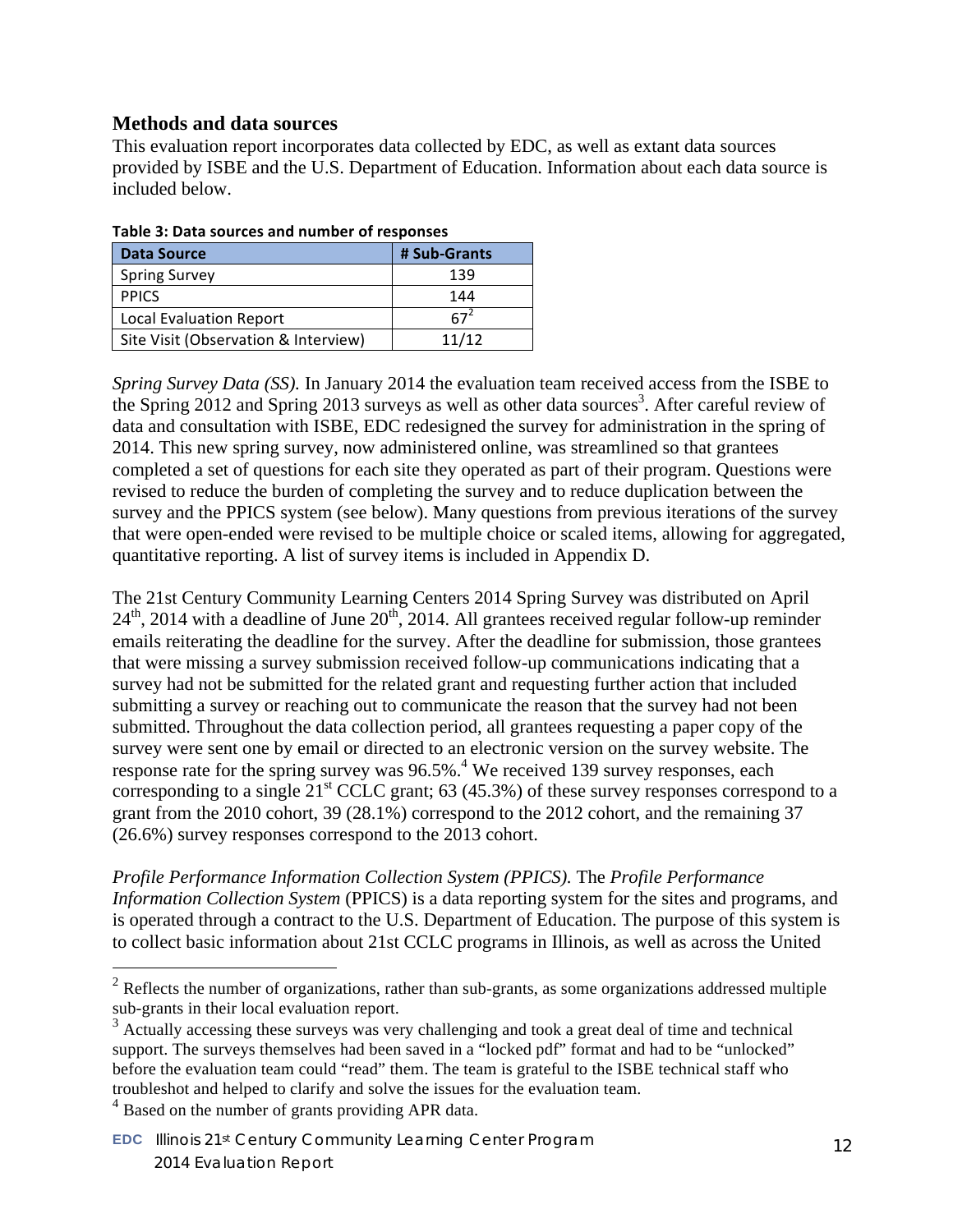States. The system collects information such as fiscal data and performance indicators. The U.S. Department of Education is transitioning to a new subcontractor for the PPICS system, and the existing system was shut down as of October 10, 2014. PPICs data and reports were downloaded by the evaluation team on the week of October  $6<sup>th</sup>$ , 2014. PPICs reports indicate that there are a total of 156 21<sup>st</sup> CCLC grants; however, only 144 grants provided APR data; 66 (45.8%) grants are from the 2010 cohort, 40 (27.7%) grants are from the 2012 cohort, and the remaining 38 (26.4%) grants from the 2013 cohort. In this report, data that are indicated as coming from PPICS were taken directly from PPICS-generated reports, and included as they appeared in the PPICS report.

*Local Evaluation Reports.* As part of the grant requirements, the ISBE requests that each grantee conduct a local level evaluation. In the past, the evaluation data collected at the local level have been expected to inform the larger initiative. Grantees are asked to provide information on four different dimensions, (1) program implementation; (2) objectives assessment; (3) recommendations, action plans, and tracking; and (4) dissemination.

ISBE received FY13 local evaluation reports from sub-grants from September to December 2013, as EDC was just beginning its contract and planning work on the evaluation. ISBE gave EDC access to the evaluation reports in 2014, and EDC downloaded 128 reports from 67 sub-grantee organizations. In addition to challenges accessing these reports online, tracking these reports was a challenge, as many sub-grants submitted multiple reports—individual reports for individual sites—while other sub-grants submitted a single report, not just for multiple sites, but for multiple grants. For example, an organization submitted a single report that addressed a Cohort 2010 and Cohort 2012 grant at one organization. Twelve organizations that have one or more sub-grants did not submit any local evaluation reports.

Because of this complexity surrounding the reports, EDC reviewed one report from each subgrant, in order to get as accurate a survey of the program as possible. In reviewing the reports, EDC summarized and coded them for a several concepts. EDC noted the evaluation plans and methods, the presentation of information about implementation, the discussion of outcomes, and the recommendations offered for program improvement. In additional, EDC tracked whether the sub-grantee noted progress with respect to the statewide program objectives.

The quality and substance of the local evaluations varied greatly. Most reports reiterated information and data included in the APR and PPICs systems. A small number of sub-grantees used the local evaluation to document and understand particular aspects of their program not captured or reflected in these other data systems. Less than half of the reports offered information about data collection methods or data quality. In reviewing the local evaluation reports, it became clear that it was not possible to aggregate specific outcome findings, as subgrants and sites were not asking the same questions, or collecting data in the same way. Instead, the review focused on the categories of data included, the extent to which the evaluations addressed state goals, and the recommendations for program improvement. Relevant findings are integrated into this report, and a summary of the analysis is also included in Appendix F.

Sub-grants submitted local evaluation reports for the 2013-14 school year (FY14) by December 2014. Those reports will be reviews and analyzed in a supplemental report early in 2015.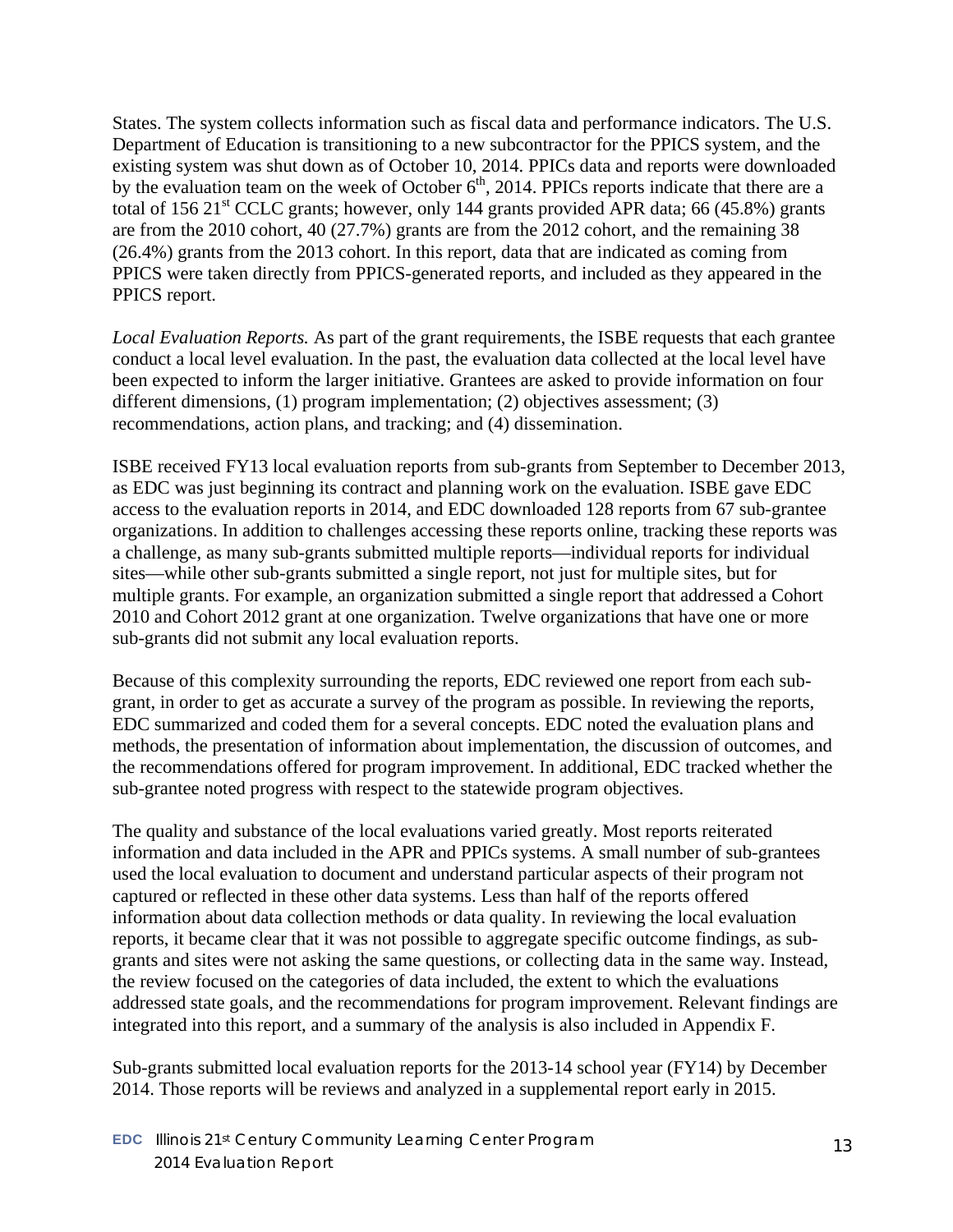*Sites Visit Observations and Interviews.* During the summer of 2014, EDC conducted 11 site visits with Cohort 10 and 12 grantees that were offering summer programs for their students. Each site was visited by an EDC evaluator or sub-contractor, who conducted interviews and observations of activities and met with program staff available on the day of the visit.

Interview participants included project directors, resource coordinators, teachers and other staff of the  $21<sup>st</sup> CCLC$  program. The interview protocol included questions about the program, program offerings, program objectives, families and communities, and new developments in afterschool programming (See Appendix C). A total of 12 interviews were completed. All interviews were done in person, digitally recorded for accuracy, and subsequently transcribed, coded, and analyzed. Observations of program activities were completed at each site using a protocol developed by EDC (See Appendix C). The observation protocol was designed to be qualitative in nature. The goal of conducting observations of program activities was to see how the program operates on a typical day. Site visitors documented as much of the program process as possible, giving program activities priority. Each activity was observed, keeping in mind the environment, culture of site and interactions (i.e. among staff, staff and students and staff and parents), operations (i.e. program management), program goals, and engagement of participants.

Sites visited, Summer 2014:

- Brighton Park Neighborhood Council, Shields Middle School, Chicago
- Brighton Park Neighborhood Council, Davis Elementary, Chicago
- Build Inc., Chicago
- Communities in Schools, McCleary Elementary, Aurora
- Communities Schools Initiative (CSI), Hubbard High School, Chicago
- Elgin Public Schools, U-46, Elgin
- Metropolitan Family Services, Stevenson Elementary, Chicago
- Park Forest-Chicago Heights, Millennium School, Chicago Heights
- Regional Office of Education (ROE) 9, Champaign
- Stagg Summer School, Chicago
- Youth Organizations Umbrella, Washington Elementary, Evanston

A summary of site visits and interviews is included in Appendix E.

*Illinois Report Card Benchmarking Tool Data.* In the original scope of work for this evaluation, EDC expected to have access to Northern Illinois University (NIU) Illinois Report Card Benchmarking Tool Data. The Illinois Report Card Benchmarking Tool is a password-protected website designed to provide schools, administrators, the state, and other interested parties information concerning performance on test scores, enrollment, low-income students, graduation rates, college readiness, schools, teachers, and districts, among other indicators. Because the tool is housed on the NIU site and NIU contracts directly with the ISBE, EDC requested if the ISBE could facilitate obtaining a password to gain access to the tool, and to the documented data of the 21<sup>st</sup> CCLC program grantees. The EDC team participated in a webinar hosted by NIU in April 2014 and learned about the data that were collected and how to use the tool. Soon after that webinar, however, EDC was informed that they would not be able to count on NIU to give access to those data. EDC explored a couple other options for accessing achievement data, but all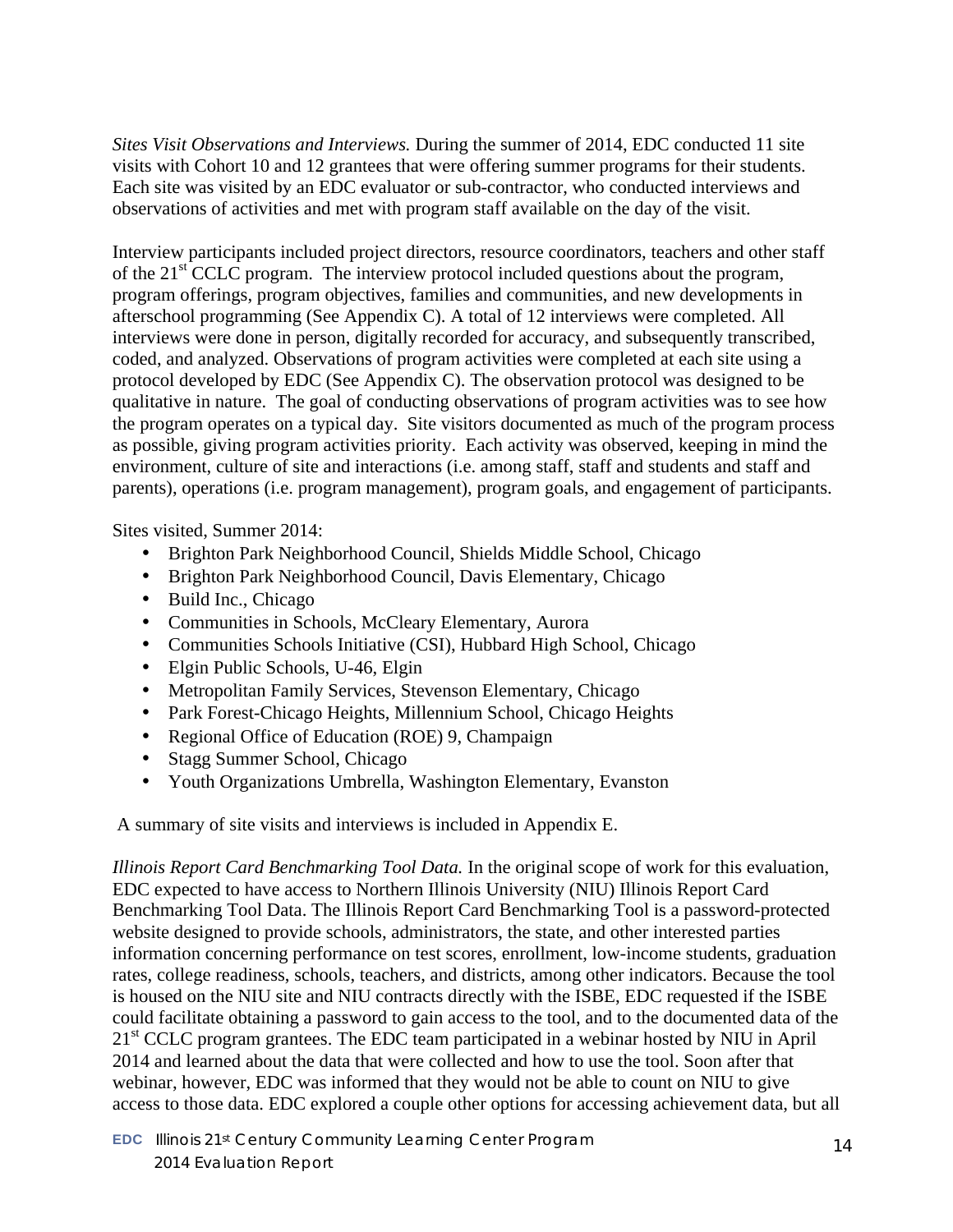were too resource intensive to pursue for this evaluation. In addition, some of the key academic achievement data are in the PPICS system, and in the end, this is where the team looked for data on achievement.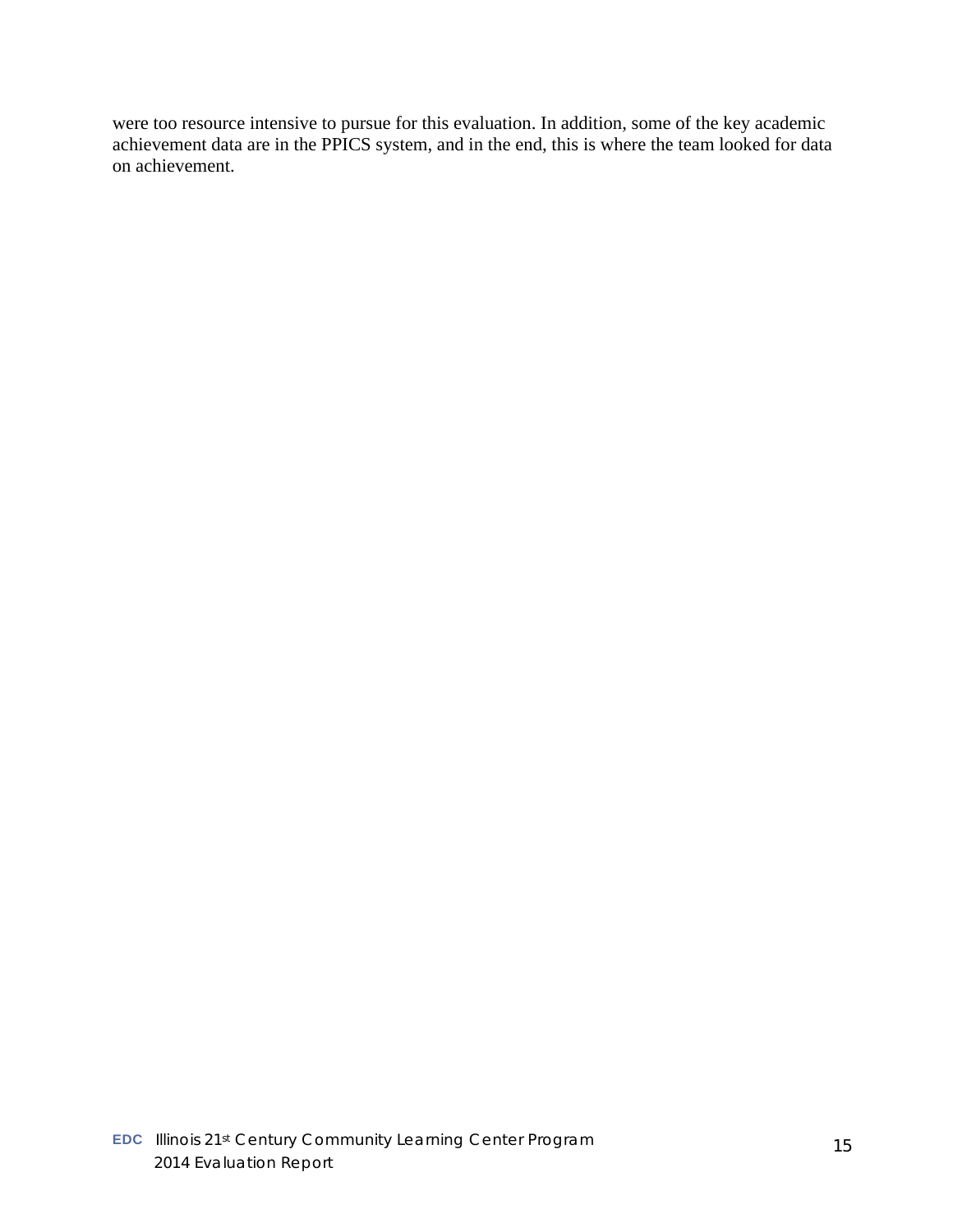# **3. Program Implementation**

# **3.1.Program Totals**

During the 2013-14 year, Illinois had  $144<sup>5</sup>$  active sub-grants, including grants from Cohorts 2010, 2012, and 2013. Tracking and monitoring sub-grants is a challenge because many organizations have multiple grants. When reviewing APR data in PPICS, 144 sub-grants provided information in 2013-14. Sub-grants reported 456 active sites, serving 70,168 students, 33,858 of whom attended 30 days or more (48%). On average, these sites were open 13.5 hours per week, and service 163 students. In addition, sites service 11,192 adults.

| rabic 4. January or program activities, 2015-14 (11 165, 11-144) |         |  |  |  |
|------------------------------------------------------------------|---------|--|--|--|
|                                                                  | 2013-14 |  |  |  |
| Sub-grants                                                       | 144     |  |  |  |
| <b>Sites</b>                                                     | 456     |  |  |  |
| Students served                                                  | 70,168  |  |  |  |
| Regular attendees (30 days or more)                              | 33,858  |  |  |  |
| Average students per site                                        | 163     |  |  |  |
| Adult participants                                               | 11,192  |  |  |  |
| Average hours open per week (school year)                        | 13.5    |  |  |  |

| Table 4: Summary of program activities, 2013-14 (PPICS, N=144) |  |  |
|----------------------------------------------------------------|--|--|
|                                                                |  |  |

Looking at attendance data over the past three years, both overall student attendance as well as regular attendance (attending a center for 30 days or more), has increased steadily. The number of regular attendees increased from 30,679 in 2012 to 33,858—an increase of almost 10%.



#### **Figure 1: Student attendees by program year (PPICS, N=144)**

 $<sup>5</sup>$  This number is derived from the number of sub-grants that provided APR data.</sup>

**EDC** Illinois 21st Century Community Learning Center Program 2014 Evaluation Report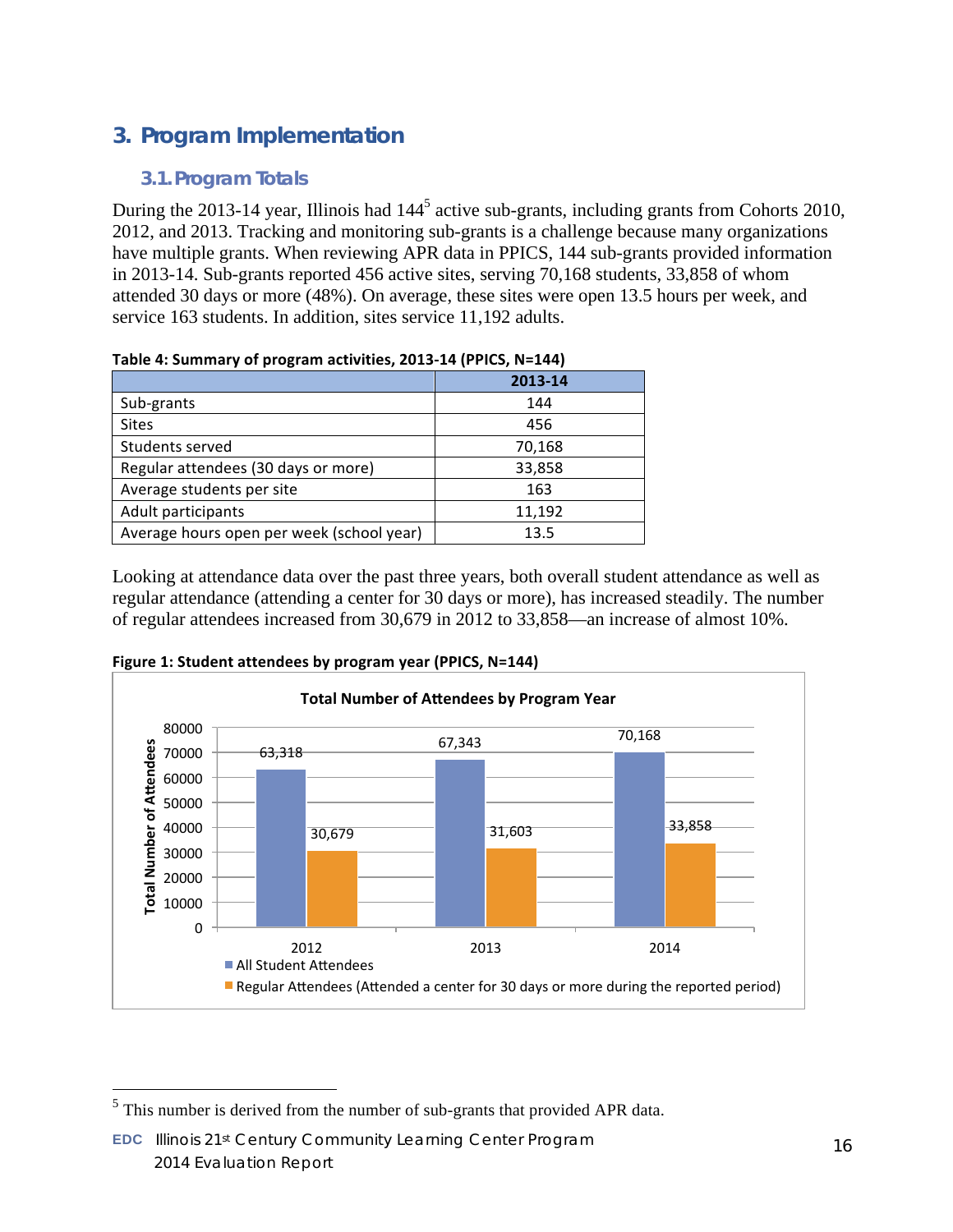# **3.2.Sub-Grant and Site Characteristics**

The majority of sub-grants were either community-based organizations (43.2%) or school districts (35.5%). While 11.6% indicated "Other," more information about what other organization types might be was not included in the PPICS reports. Almost 6% were nationally affiliated non-profit agencies (such as Boys & Girls Club or YMCA/YWCA). Illinois sub-grants included no faith-based organizations or charter schools.

| <b>Organization Type</b>                   | % of Sub-Grants* |
|--------------------------------------------|------------------|
| Community-Based Org / Other Non-Profit Org | 43.2%            |
| <b>School District</b>                     | 35.5%            |
| Other                                      | 11.6%            |
| Nationally Affiliated Non-Profit Agency    | 5.8%             |
| <b>College or University</b>               | 3.2%             |
| For-Profit Entity                          | 0.7%             |
| Faith-based Org                            | 0%               |
| Charter School                             | 0%               |

Table 5: Sub-grant lead organization type (PPICS, N=144)

\*Percentages are based on the Total with Data Reported; 1 grantee did not report data on organization type

# **Sites by grade level**

While the number of sites reported in the APR data was 456, in the Spring Survey administered by EDC, 139 grantees reported on a total of 506 sites. Just over half of these sites (51%) were serving elementary school age students; 27 % served middle school students, and 22% served high school students.

#### Table 6: Sites by student grade levels (SS, N=139)

|                          | <b>Number</b> | <b>Percent</b> |
|--------------------------|---------------|----------------|
| <b>Elementary Sites</b>  | 256           | 51%            |
| Middle School Sites      | 137           | 27%            |
| <b>High School Sites</b> | 113           | 22%            |
| <b>Total Sites</b>       | 506           | 100%           |

On the Spring Survey, 93 sub-grantees (67%) reported at least on elementary school site. One site reported as many as 21 elementary school sites, but most sub-grants reported 1-4 sites. Eight sub-grants (58%) reported at least one middle school site. While one sub-grant reported 6 middle school sites, 1-2 sites was the norm. Less than half of the sub-grants (68, or 49%) reported at least one high school site, and one reported 8 high school sites.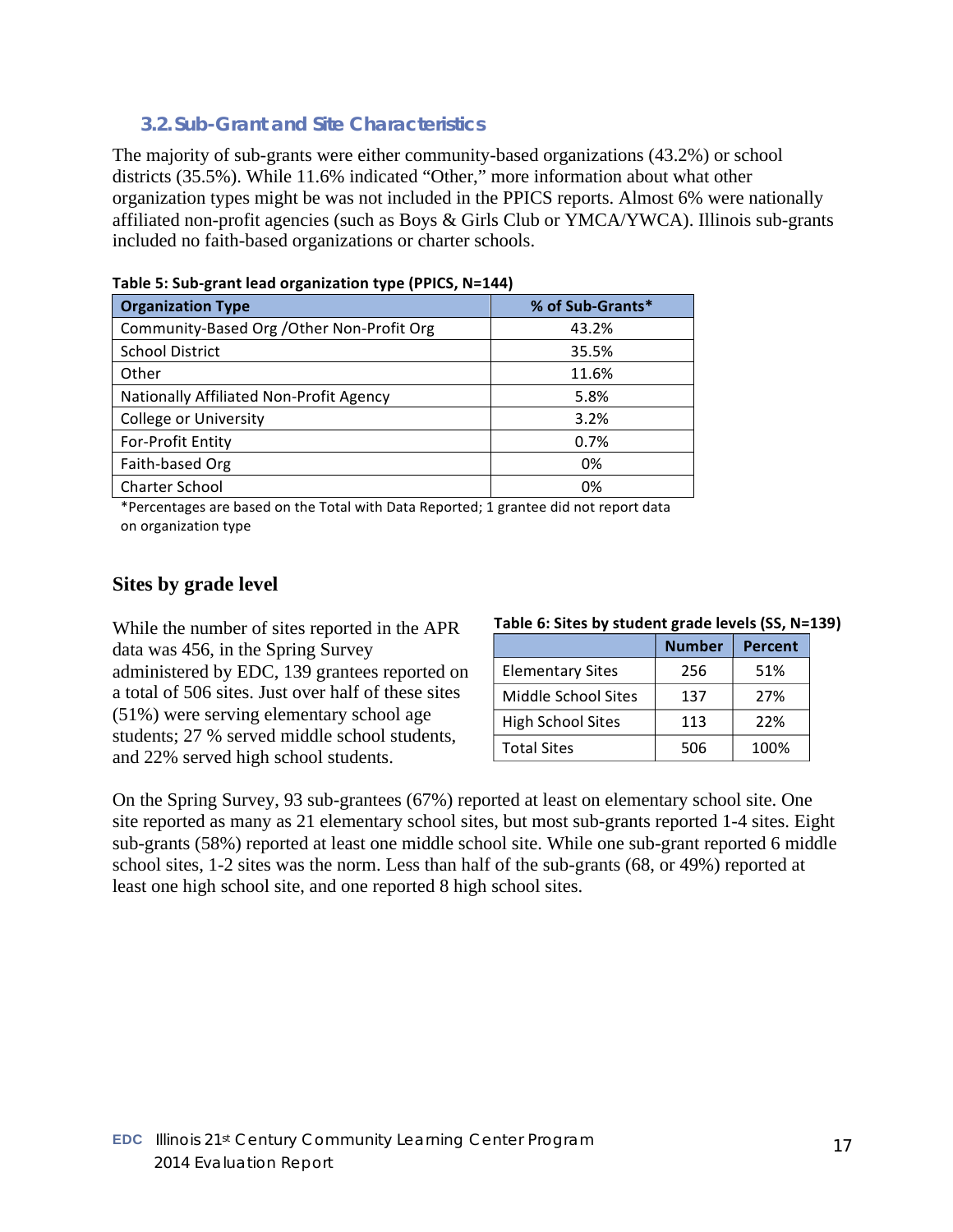|                   | <b>Sub-Grants Indicating</b> |                |                      |         |                    |         |
|-------------------|------------------------------|----------------|----------------------|---------|--------------------|---------|
|                   | <b>Elementary Sites</b>      |                | <b>Middle School</b> |         | <b>High School</b> |         |
|                   | <b>Number</b>                | <b>Percent</b> | <b>Number</b>        | Percent | <b>Number</b>      | Percent |
| 0 Sites           | 46                           | 33%            | 59                   | 42%     | 71                 | 51%     |
| 1 Site            | 33                           | 24%            | 46                   | 33%     | 44                 | 32%     |
| 2 Sites           | 21                           | 15%            | 23                   | 17%     | 11                 | 8%      |
| 3 Sites           | 20                           | 14%            | 5                    | 4%      | 9                  | 6%      |
| 4 Sites           | 8                            | 6%             | $\overline{2}$       | 1%      | 3                  | 2%      |
| 5 Sites           | 6                            | 4%             | $\overline{2}$       | 1%      | 0                  | 0%      |
| More than 5 Sites | 5                            | 4%             | $\overline{2}$       | 1%      | 1                  | 1%      |

#### **Table 7: Number of sites per sub-grant (SS, N =139)**

#### **3.3.Program Operations**

#### **Hours**

Over 80% of sub-grants indicated that they operated their sites 11-15 hours per week during the school year. During summer 2013, 27% of the sites operated 11-15 hours per week, 32.43% operated 16-20 hours per week, and 31.53% operated 21 or more hours per week.

| # of Hours Per Week | <b>Sites Reporting</b> |                |               |         |
|---------------------|------------------------|----------------|---------------|---------|
|                     | <b>School Year</b>     |                | Summer 2013   |         |
|                     | <b>Number</b>          | <b>Percent</b> | <b>Number</b> | Percent |
| $1 - 5$             | 4                      | .88%           | 10            | 4.5%    |
| $6 - 10$            | 20                     | 4.39%          | 10            | 4.5%    |
| $11 - 15$           | 372                    | 81.58%         | 60            | 27.03%  |
| $16 - 20$           | 45                     | 9.87%          | 72            | 32.43%  |
| $21+$               | 15                     | 3.29%          | 70            | 31.53%  |
| Total               | 456                    | 100%           | 222           | 100%    |

| Table 8: Number of hours per week per sub-grant (PPICS, N =144 sub-grants/456 sites) |
|--------------------------------------------------------------------------------------|
|--------------------------------------------------------------------------------------|

#### **Transportation**

Approximately half of sub-grants indicated on the Spring Survey that they offered transportation for program participants: 59% offered transportation for participants at elementary school sites, 52% for participants at middle school sites, and 43% for those at high school sites.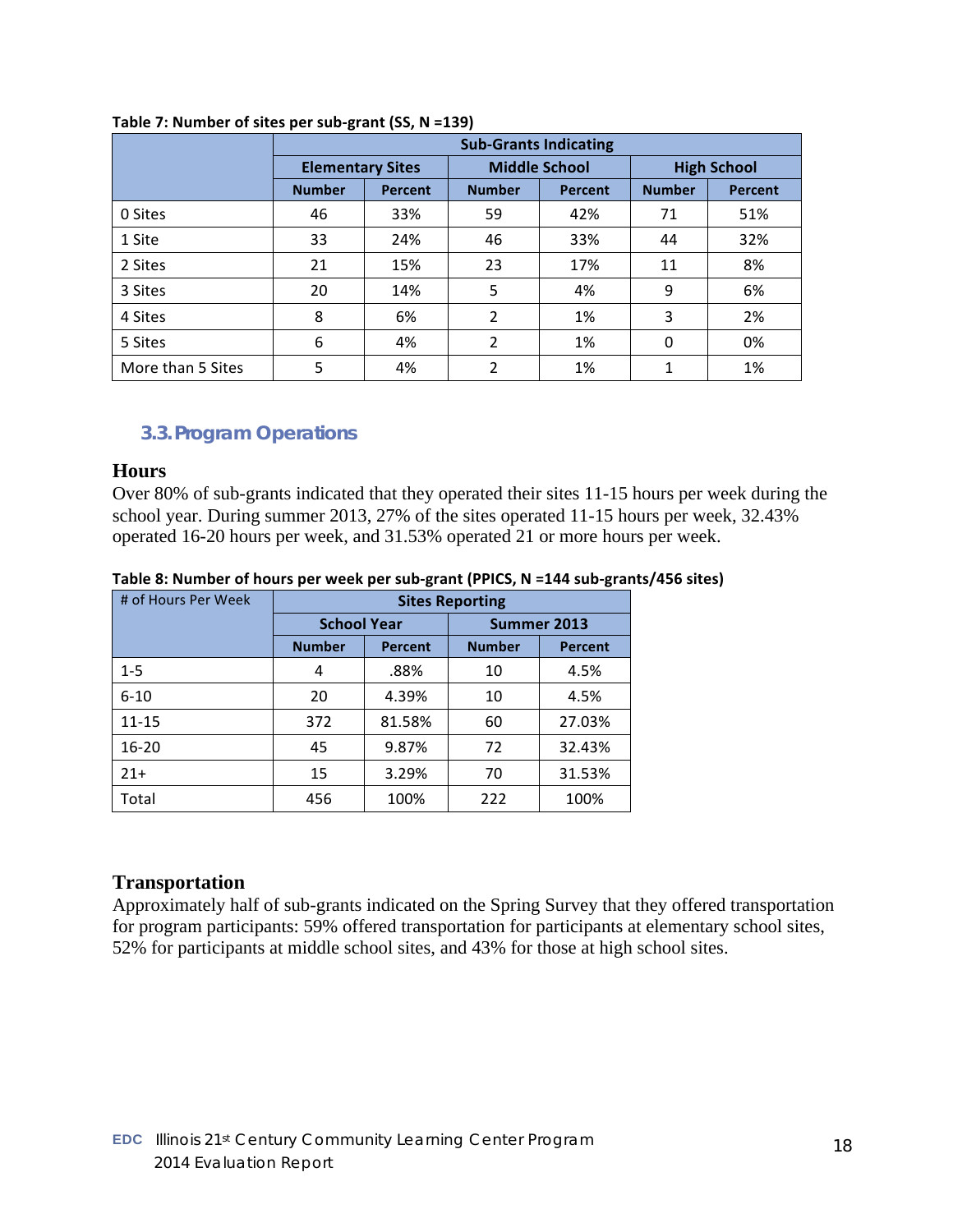

**Figure 2: Availability of transportation, by student age group, 2013-14 (SS, N =139)** 

# **Program Staff**

Sub-grants reported employing 5,398 paid staff for their school year programs, and 1,796 paid staff for their summer programs during the 2013-14 year. (Note that during this reporting period, summer programs took place June-August 2013.) The largest proportion of paid staff (34%) during both summer programs and the school year were school-day teachers. During the school year, sub-grants indicated that 33% of their staff fell into the category of "Other," but PPICs reports do not provide details about what "Other" meant. Summer programs also employed a large percentage of "Other" staff (23%), along with youth development workers (17%).

Volunteers are active in programs during both the summer and school year. Sub-grants report over 1,000 volunteers in their school year programs, and 399 in the summer programs. The largest proportion of volunteers is also designated as "Other." In addition, sub-grants indicate that high school students and parents comprise a number of their volunteers.

|                                        | <b>Paid Staff Summer</b><br>2013-2014 |         | <b>Volunteer Staff Summer</b><br>2013-2014 |                |
|----------------------------------------|---------------------------------------|---------|--------------------------------------------|----------------|
|                                        | <b>Number</b>                         | Percent | <b>Number</b>                              | <b>Percent</b> |
| School-day teachers                    | 604                                   | 34%     | 35                                         | 9%             |
| Youth development workers              | 313                                   | 17%     | 32                                         | 8%             |
| Center administrators and coordinators | 242                                   | 13%     | 9                                          | 2%             |
| College students                       | 145                                   | 8%      | 31                                         | 8%             |
| High school Students                   | 63                                    | 4%      | 82                                         | 21%            |
| Parents                                | 18                                    | 1%      | 90                                         | 23%            |
| Other                                  | 411                                   | 23%     | 120                                        | 30%            |
| <b>Total</b>                           | 1,796                                 |         | 399                                        |                |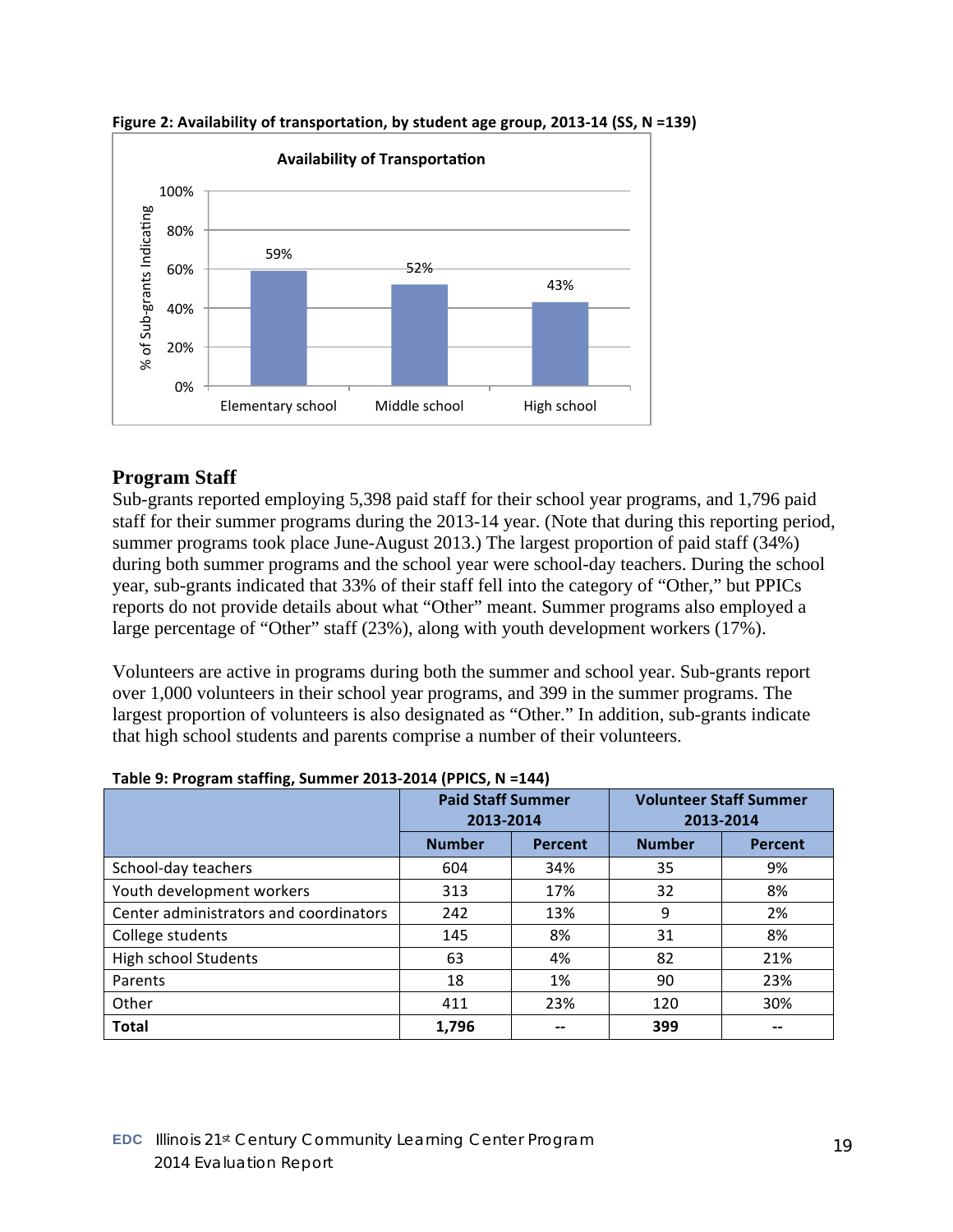|                                        | <b>Paid Staff for School Year</b><br>2013-2014 |         | <b>Volunteer Staff School Year</b><br>2013-2014 |                |
|----------------------------------------|------------------------------------------------|---------|-------------------------------------------------|----------------|
|                                        | <b>Number</b>                                  | Percent | <b>Number</b>                                   | <b>Percent</b> |
| School day teachers                    | 1,861                                          | 34%     | 113                                             | 11%            |
| Youth development workers              | 655                                            | 12%     | 85                                              | 8%             |
| Center administrators and coordinators | 527                                            | 10%     |                                                 | 1%             |
| College students                       | 329                                            | 6%      | 176                                             | 18%            |
| High school Students                   | 118                                            | 2%      | 176                                             | 18%            |
| Parents                                | 106                                            | 2%      | 143                                             | 14%            |
| Other                                  | 1,802                                          | 33%     | 305                                             | 30%            |
| <b>Total</b>                           | 5,398                                          |         | 1,005                                           |                |

#### **Table 10: Program staffing, School Year 2013-14 (PPICS, N=144)**

#### **Recruitment and retention**

In the Spring Survey, sub-grants indicated that their participants are largely referred through internal programs, school staff (such as teachers or administrators), and parents or guardians as well as self-referrals. While each of these types of referrals has a large proportion of sub-grants using them, there are small variations according to student age groups. Essentially all sub-grants (99%) indicate that they rely on school staff referrals and parent/guardian/self referrals for high school participants. As has often been said in the after school world, high school students in particular "vote with their feet," and self-referral is indicative of that.

|                                       | % of Sub-grants Indicating Referrals For:<br><b>Middle School</b><br><b>Elementary School</b><br><b>High School</b> |                     |                     |
|---------------------------------------|---------------------------------------------------------------------------------------------------------------------|---------------------|---------------------|
|                                       |                                                                                                                     |                     |                     |
| <b>Type of Referral</b>               | <b>Participants</b>                                                                                                 | <b>Participants</b> | <b>Participants</b> |
| Internal program referrals            | 74%                                                                                                                 | 75%                 | 85%                 |
| School staff referrals                | 91%                                                                                                                 | 98%                 | 99%                 |
| (e.g. teachers, administrators, etc.) |                                                                                                                     |                     |                     |
| Parent/Guardian or self-referrals     | 84%                                                                                                                 | 93%                 | 99%                 |
| Other                                 | 12%                                                                                                                 | 10%                 | 13%                 |

**Table 11: Type of student referrals, 2013-14 (SS, N =139)** 

Sub-grants also indicated in the Spring Survey that they are using a wide range of strategies to retain students in their programs. Retention is a recurring challenge, and these data portray programs as all using a lot of strategies a lot of the time, across student age groups. First and foremost, sub-grantees indicated that they aim to create an inviting and inclusive environment that encourages attendance (96-98%). They also conducted outreach to parents when students demonstrated patterns of absenteeism (86-89%). Some strategies were more frequently employed for certain age groups. For example, 78% of sub-grants indicated using an incentive system reward attendance for middle school participants, but only 70% do so for elementary and 68% for high school participants. Eighty-nine percent of sub-grants indicated using non-academic activities with a specific focus encourage attendance as a retention strategy with elementary participants, while only 79% indicated they did so for high school participants.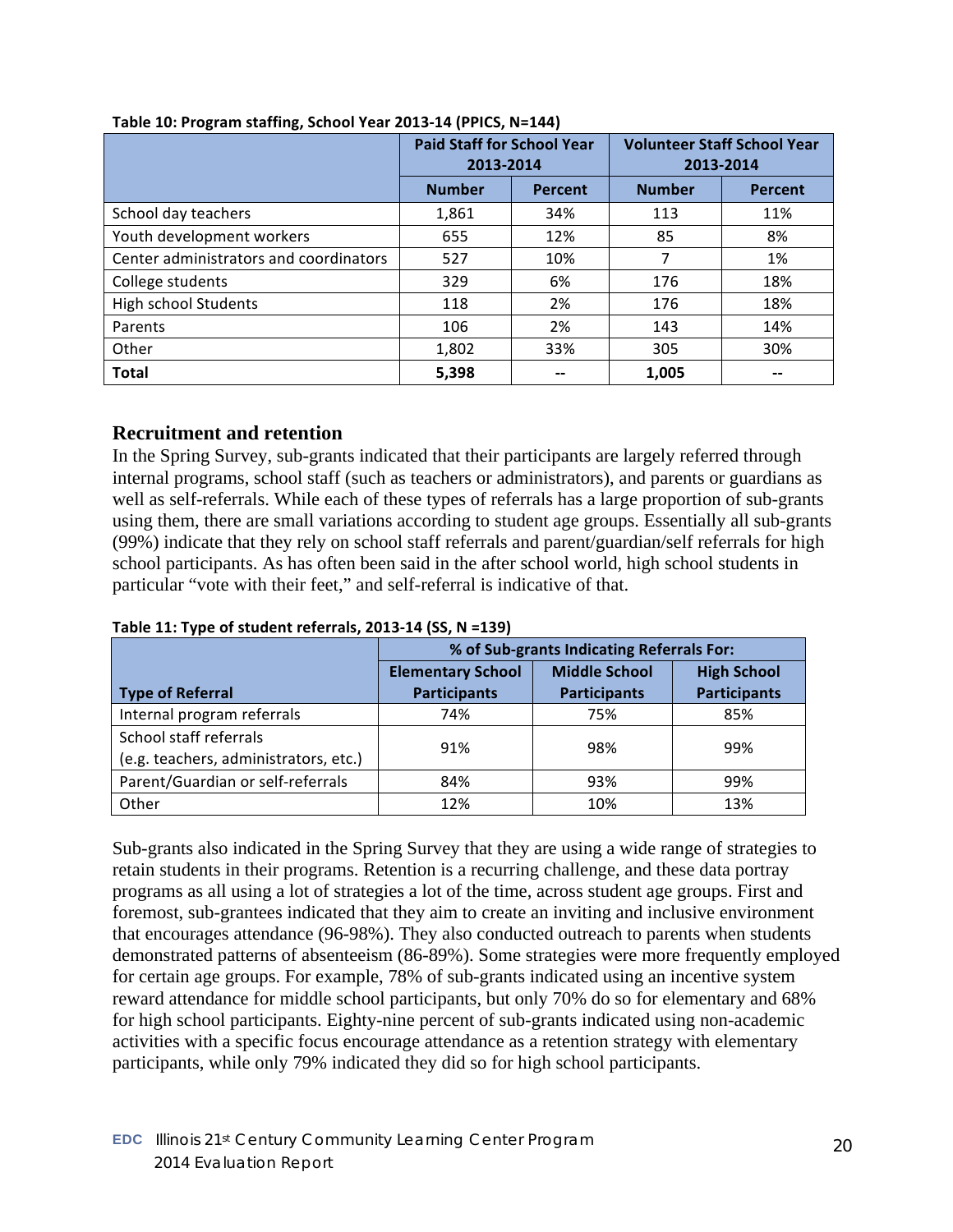

Figure 3: Retention strategies in place by student age groups, 2013-14 (SS, N=139)

Other: Youth feedback is considered in program design.

When asked how lines of communication are kept open with parents/guardians of participants, nearly all sub-grants indicated that they rely on phone calls for students of all ages (98-100% of sub-grants). Other strategies appear to be used more or less for different student age groups. Subgrants indicated more use of notes sent home for elementary participants than middle and high school participants (97%, compared with 90% and 81%, respectively). In-person meetings and newsletters also were used more with elementary participants. In contrast, sub-grants indicated that websites were used more for high school participants (54%) than elementary participants (44%). Sub-grants also identified a number of other strategies that they use to communicate with parents/guardians, including email and text, social media, and activities and events where parents are in attendance. Overall, sub-grants appear to being using a number of different techniques to stay in contact with parents and guardians, and some of the specific differences reflect the more general differences, and challenges, when it comes to communicating with parents of older students.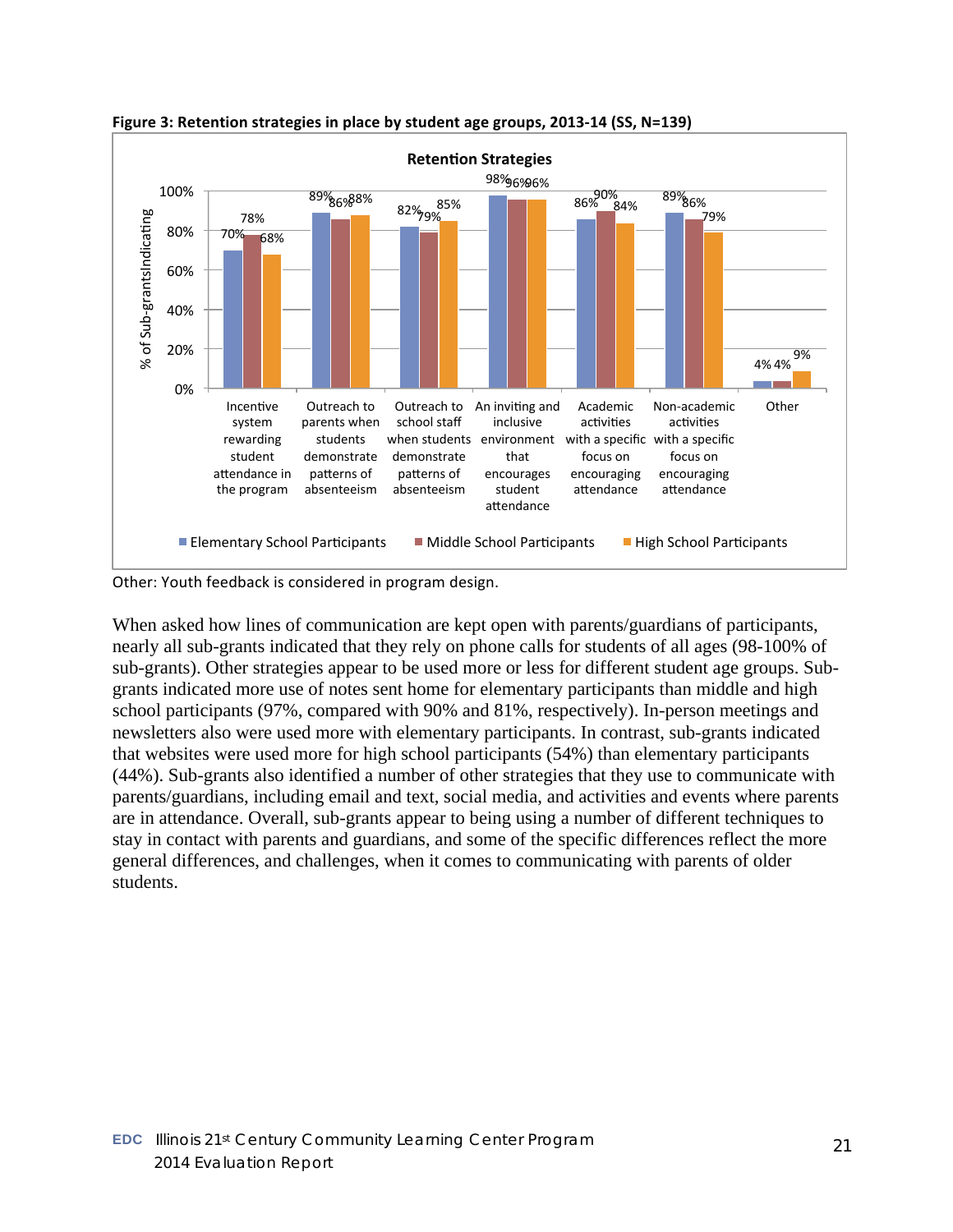

Figure 4: Strategies for communication with parents/guardians of participants by age group, 2013-14 (SS, **N=139)**

Other: Email and text communications, social media (Facebook, Twitter), family engagement activities, staff attendance at events where parents are present (PTA, report card pick-up, etc).

# **Programming**

Sub-grantees indicated what kind of programming they offered on the Spring Survey. Most subgrants offered social-emotional programming, across the age groups, with 89% indicating for elementary, 94% for middle school, and 87% for high school participants. Arts programming was also common across sites, with 95% indicating it was offered for elementary, 88% for middle school, and 82% for high school participants. Some programming had more variation according to age group. For example, entrepreneurial, job skills, and job awareness programs, along with credit recovery programs, were more frequently offered at the high school level. Bilingual programs were more frequently offered at the elementary school level.

| Table 12. Three most common program components, by age group, 2014 (33, N-133) |                                   |                                  |  |  |
|--------------------------------------------------------------------------------|-----------------------------------|----------------------------------|--|--|
| <b>Elementary School Participants</b>                                          | <b>Middle School Participants</b> | <b>High School Participants</b>  |  |  |
| Arts Program (95%)                                                             | Social-Emotional Component        | Social-Emotional Component       |  |  |
|                                                                                | (94%)                             | (87%)                            |  |  |
| Social-Emotional Component                                                     | Arts Program (88%)                | Arts Program (82%)               |  |  |
| (89%)                                                                          |                                   |                                  |  |  |
| Youth Development Component                                                    | Youth Development                 | Entrepreneurial, job skills, job |  |  |
| (76%)                                                                          | Component (79%)                   | awareness (81%)                  |  |  |

| Table 12: Three most common program components, by age group, 2014 (SS, N=139) |  |  |
|--------------------------------------------------------------------------------|--|--|
|                                                                                |  |  |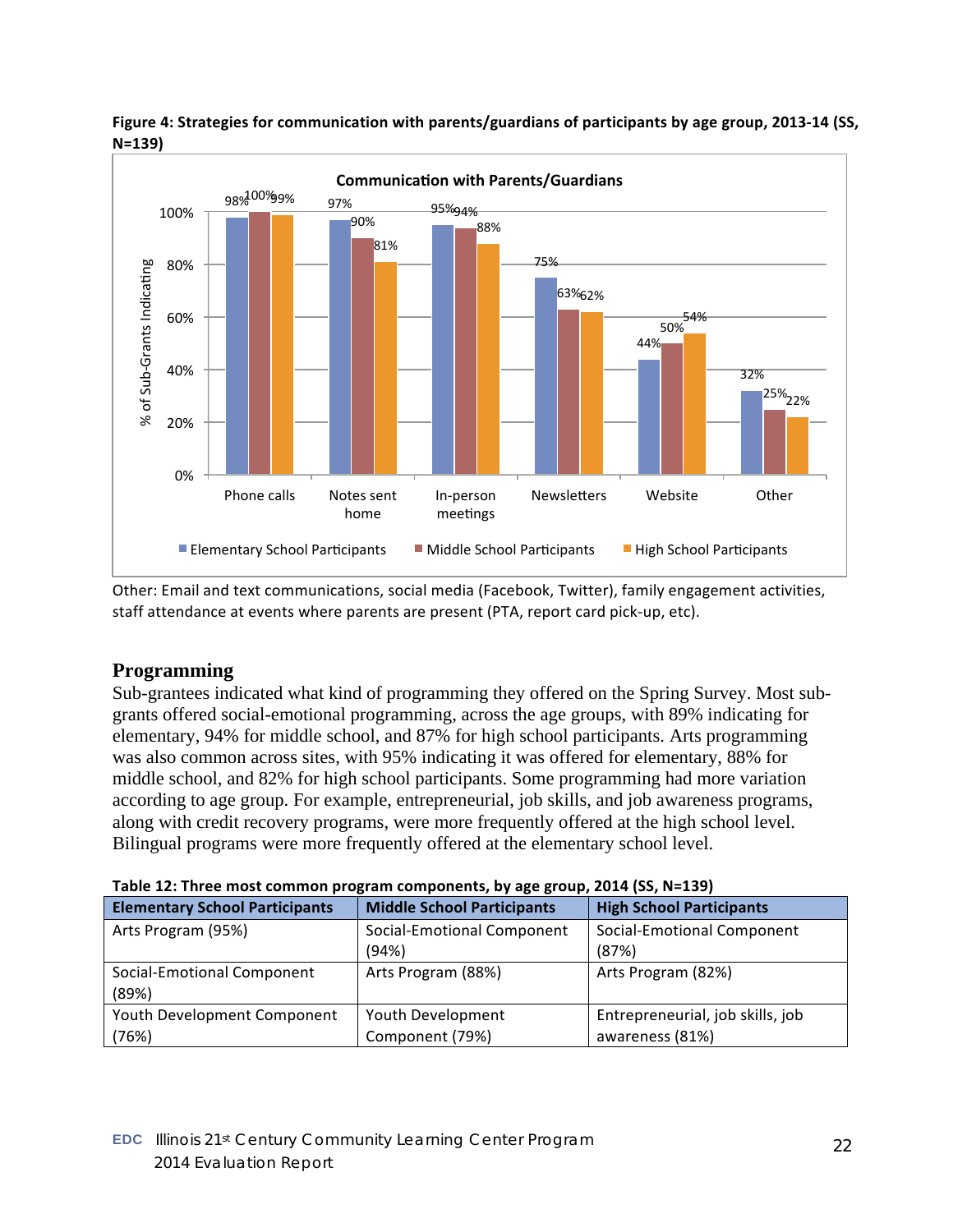

Figure 5: Program components offered, by age group, 2014 (SS, N=139)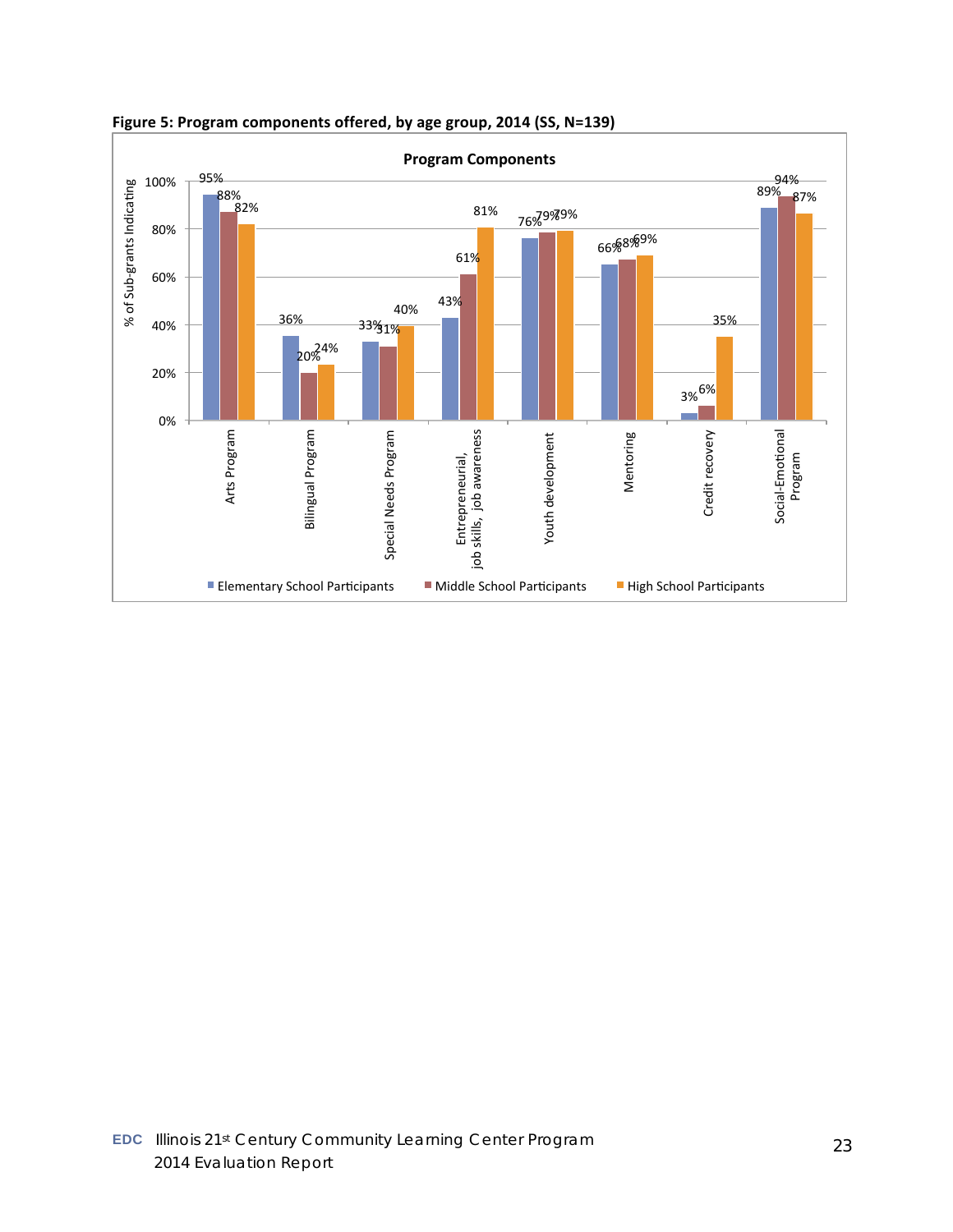# **4. Participant Outcomes**

The evaluation questions address several aspects of student and participant outcomes. Data collected in the past year provide insight into student achievement, participation in elective subjects and enrichment activities, attendance and graduation rates, and positive changes in behavior and socio-emotional development. In addition, the evaluation looks at programs' inclusiveness of students and families most in need of support.

# **4.1.Student achievement**

The prior evaluator had access to a large set of student achievement data through the Illinois Report Card Benchmarking Tool Data. Without those data (see description of data access on page 14), this evaluation is limited with respect to how much it can report on this outcome. Data submitted by sub-grantees to the PPICS system do provide information about participants' changes in mathematics and English grades, as well as proficiency levels of participants.

In 2014, approximately one-third of regular program participants (those attending 30 days or more) improved their grades from fall to spring: 32.55% of all participants improved in mathematics, and 32.95% of all participants improved in English. Comparing with 2013 data, the percentage of participants in each category has increased. The largest increase from last year was in the percentage of middle/high school regular participants whose English grades improved from fall to spring, with a 3.83% gain.

| Table 13: Percent of regular participants improving mathematics and English grades, 2013-2014 (PPICS, |  |
|-------------------------------------------------------------------------------------------------------|--|
| $N = 144$                                                                                             |  |

|         |                                                                                                                                              | 2013   | 2014   | <b>Change</b> |
|---------|----------------------------------------------------------------------------------------------------------------------------------------------|--------|--------|---------------|
|         | The percentage of elementary 21st Century regular program<br>participants whose mathematics grades improved from fall to spring.             | 32.93% | 33.26% | $+0.33%$      |
| Math    | The percentage of middle and high school 21st Century regular program<br>participants whose mathematics grades improved from fall to spring. | 31.90% | 35.58% | $+3.68%$      |
|         | The percentage of all 21st Century regular program participants whose<br>mathematics grades improved from fall to spring.                    | 30.75% | 32.55% | $+1.8%$       |
|         | The percentage of elementary 21st Century regular program<br>participants whose English grades improved from fall to spring.                 | 34.47% | 36.00% | $+1.53%$      |
| English | The percentage of middle and high school 21st Century regular program<br>participants whose English grades improved from fall to spring.     | 31.91% | 35.74% | $+3.83%$      |
|         | The percentage of all 21st Century regular program participants whose<br>English grades improved from fall to spring.                        | 31.61% | 32.95% | $+1.34%$      |

PPICS also provided data on federal and state proficiency levels of program participants, grouped by elementary school students' reading/language arts and math, and middle/high school students' reading/language arts and math. The majority of participants in all categories were at the federal proficiency level of "basic" in 2013-14 in both language arts and mathematics. The proportion of students rated "proficient" across the groups ranged from 26.54% (elementary reading) to 34.8% (elementary math). Elementary participants' language arts scores in general were the lowest, with 68.95% rated basic, and only 4.51% rated advanced.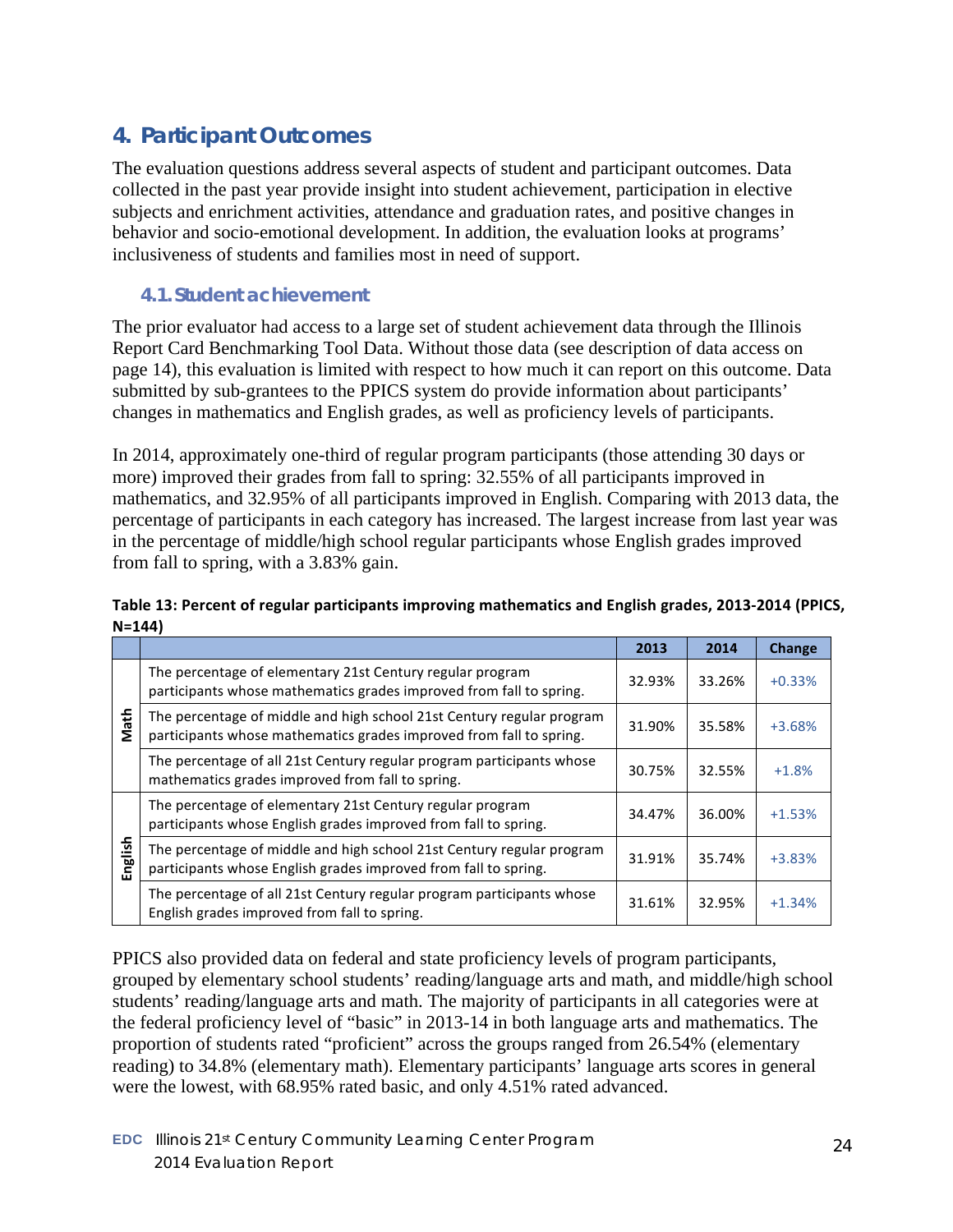

Figure 6: Federal proficiency levels for elementary and middle/high school participants, 2013-14 **(PPICS, N=144)**

State proficiency levels are more descriptive, describing students as below standards, meeting standards, or exceeding standards. Students with academic warning are also indicated. Mirroring the federal proficiency data, the largest proportion of participants below standards was found with elementary participants' language arts scores. The percentage of participants that met standards or exceeded standards, in sum, ranged from 31.05% to 40.26%.



Figure 7: State proficiency levels for elementary and middle/high school participants, 2013-14 (PPICS, **N=144)**

**EDC** Illinois 21st Century Community Learning Center Program 2014 Evaluation Report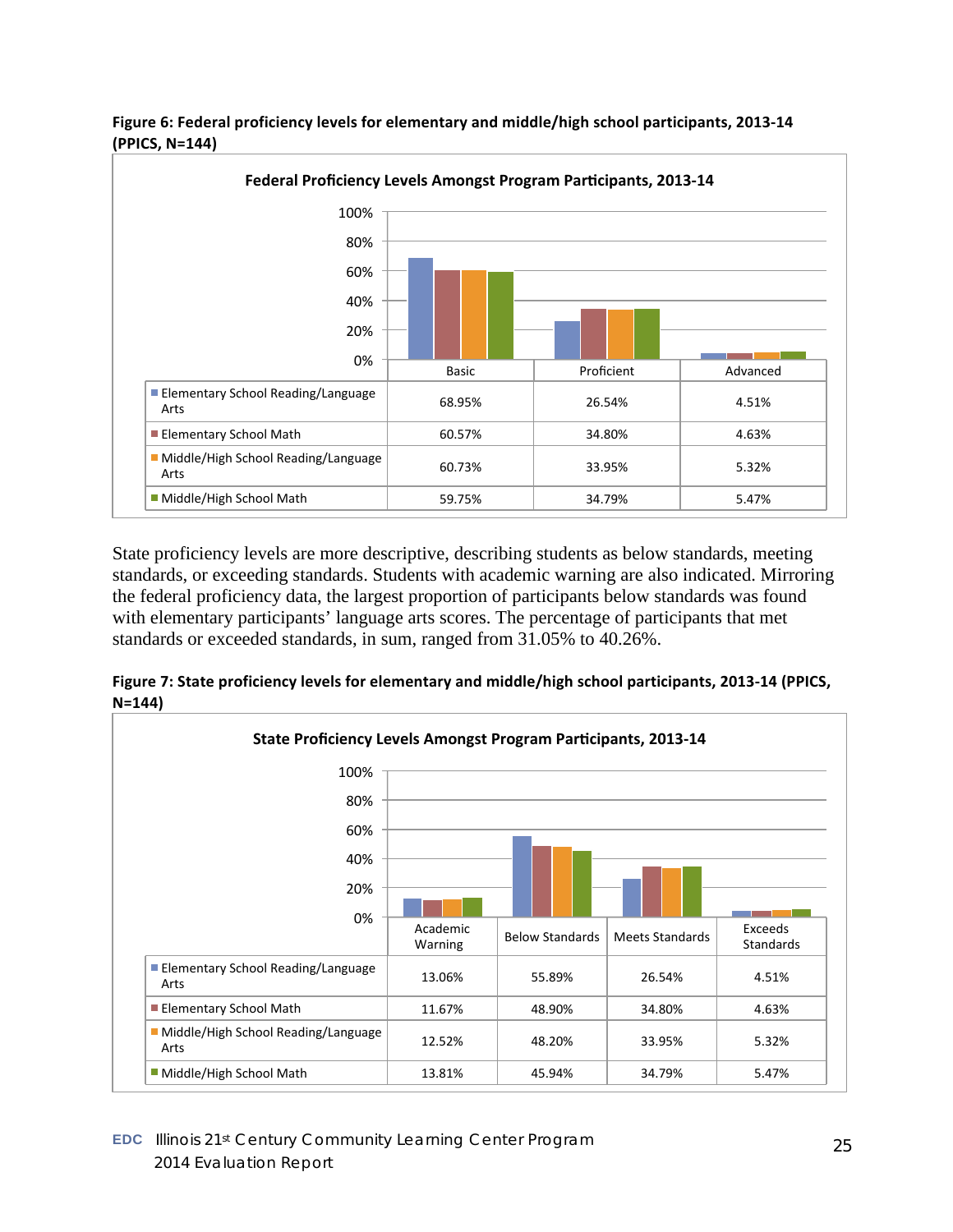During site visits and over the course of interviews, programs reported that they are seeing positive improvement in student achievement in core academic areas among the students they are serving in their programs. When asked about student achievement during interviews, many staff reported that most of their programming during the summer is focused on enrichment activities and less on the core academic subjects, while during the school year the majority of their program activities are academically focused (e.g. homework help/tutoring, reading activities, science focused activities etc.). However, some sites were offering academically focused activities during the summer in response to specific needs of their students. These included:

- A reading program component, per the recommendation of teachers and administration because many of the students enter the school year not reading at grade level;
- A program for Kindergarten and first grade students focused on common core curriculum in both reading and math; and
- An integrated reading curriculum, in which students read a book a day and do some associated activities related to the book.

In looking at student achievement, there was a consensus among all sites that their programming is positively affecting student achievement. One staff person stated:

"So last year seven in ten kids improved their GPAs in math and English….from 2010 to 2012 in the school programs of  $21<sup>st</sup>$  Century, you know we saw increases from somewhere in the neighborhood of 65 percent approximately to 80 percent of the kids meeting or exceeding standards."

Another staff person shared how a particular program is supporting reading:

"I have another program working with students going into fifth and sixth grade…three times a week… Almost daily I have some actual intervention for reading going on and that has been extraordinarily successful. Those kids are gaining reading levels."

# **4.2.Participation in activities**

21st CCLC Programs provided opportunities for students to participate in a wide-range of enrichment activities in addition to activities supporting core academic subjects. While the data cannot attest to whether students *increased* involvement in school activities, the fact that subgrantees' offered of these activities and students attended them indicate that, at a minimum, students experienced these enrichment activities.

In the Spring Survey, sub-grants reported on the activities that they offer for each age group, and it is no surprise that the kinds of activities varied accordingly. Reading activities, field trips, and sports activities were all frequently provided for elementary and middle school participants. In contrast, sub-grants indicated that college and career readiness activities, STEM activities, and media/technology activities were more frequently offered to high school students.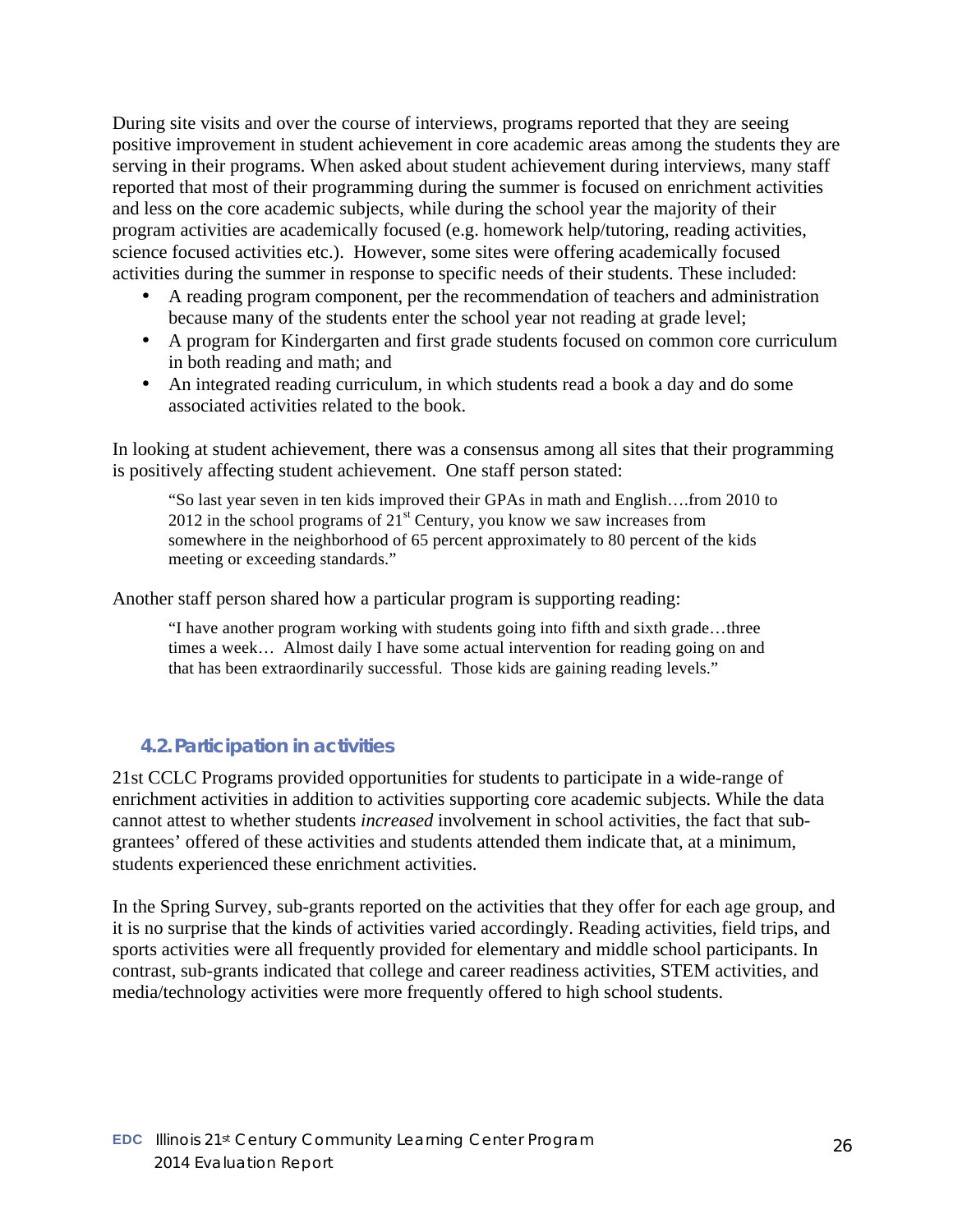| <b>Elementary School</b>                     | <b>Middle School</b>     | <b>High School</b>                                                 |
|----------------------------------------------|--------------------------|--------------------------------------------------------------------|
| <b>Participants</b>                          | <b>Participants</b>      | <b>Participants</b>                                                |
| Reading activities (91%)                     | Reading activities (96%) | College and career readiness<br>activities (96%)                   |
| Field trips (86%)<br>Sports activities (86%) | Field trips (90%)        | Field trips (87%)                                                  |
| Visual/performing arts activities<br>(83%)   | Sports activities (88%)  | Science/STEM activities (82%)<br>Media/Technology activities (82%) |

#### **Table 14: Three most common enrichment activities, by age group, 2014 (SS, N=139)**

#### Figure 8: Enrichment and recreation components offered, by age group, 2013-14 (SS, N=139)



#### **EDC** Illinois 21st Century Community Learning Center Program 2014 Evaluation Report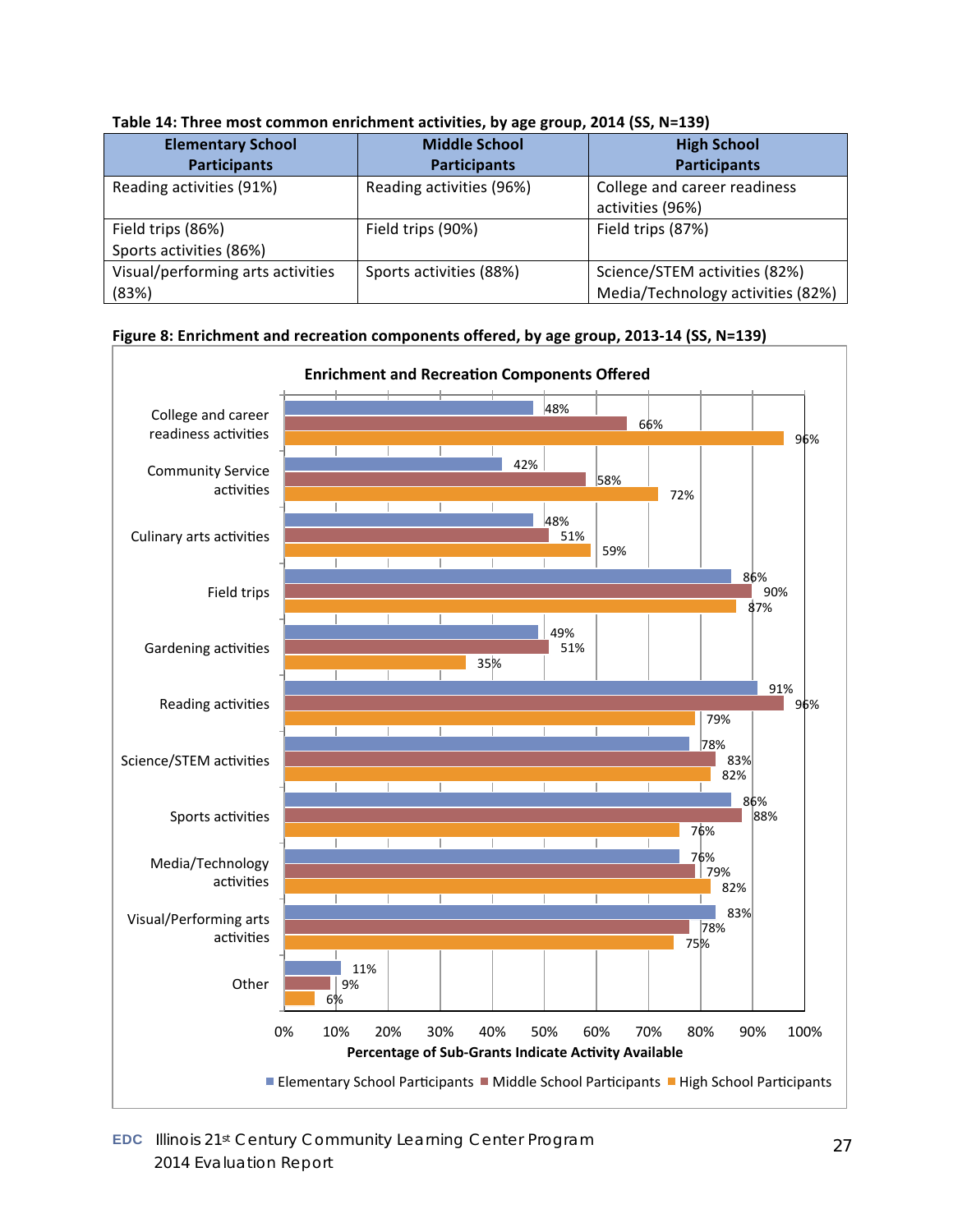All of the sites visited in the Summer of 2014 offered some form of enrichment, enabling participants to engage in a wide range of activities. These activities were well attended, because, in the words of one staff person, the program gave them "something meaningful and powerful and keeps them focused." Multiple sites staff indicated in interviews that their programs play a role in keeping participants safe and off the streets. One site reported that all of their students participated in their enrichment activities, and it helped to create a relationship among the teachers and students outside of the classroom.

The wide variety of enrichment activities was also evident during the evaluation site visits. One site's summer program, which had a high participation rate, focused on experiential learning, which included life skills and some core academic skills. Life skills included health and nutrition, civic leadership and sexual health. Their academic component includes science and STEM, literature and the arts, such as poetry, visual art and dance. Another site focused more on sports programs, arts and crafts and life skill sessions. Examples of the programs' activities observed are included below.

| <b>Examples of Activities Observed:</b> |                         |                        |  |  |
|-----------------------------------------|-------------------------|------------------------|--|--|
| $\bullet$ Art                           | Dance                   | • Photography          |  |  |
| • Book Club                             | Gardening<br>$\bullet$  | • Pre-Freshman Program |  |  |
| • Civic Leadership                      | • Healthy Relationships | • Reading Class        |  |  |
| • Cooking Club                          | • Jewelry/Crochet Club  | • Sports               |  |  |
| $\bullet$ Crafts                        | • Mentoring             | • STEM activities      |  |  |
| <b>Cultural Connections</b>             | • Parenting Class       | • Video Club           |  |  |

*Computers/Technology:* The majority of sub-grants reported that they are using and/or providing access to computers when working with students in their programs.

- 90% of sub-grants reporting that they serve elementary students indicated that they utilized computers
- 92.5% of sub-grants reporting that they serve middle school students indicated that they utilized computers
- 95.6% of sub-grants reporting that they serve high school students indicated that they utilized computers

*Service learning:* In addition to these enrichment activities, 55% of sub-grants indicated on the Spring Survey that they provide service learning opportunities to their students. Some of the service learning activities that they described are included below.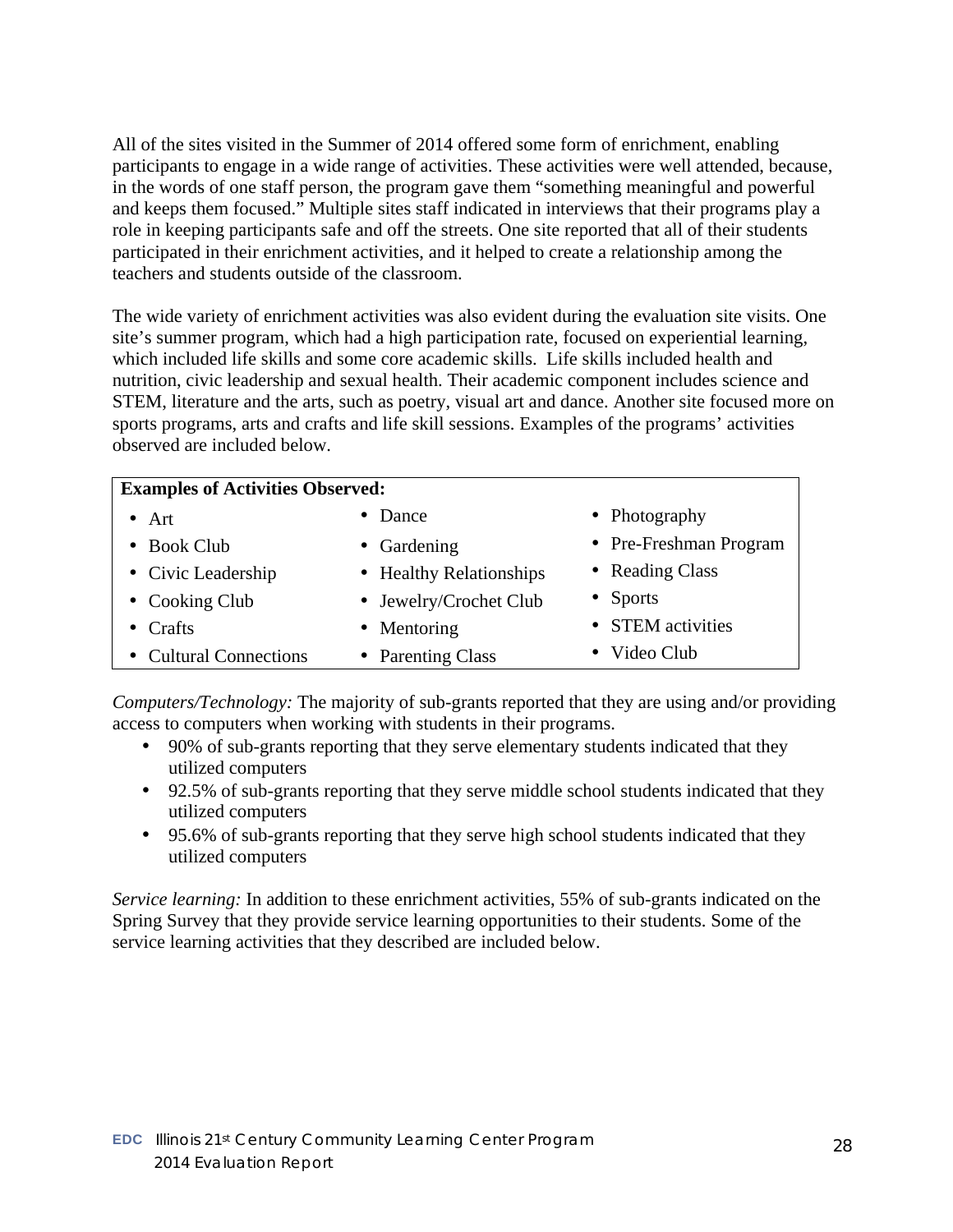#### **Examples of Service Learning projects:**

- 
- Cards and letters written to troops, nursing homes, and homeless shelters
- 
- Community beautification projects School beautification projects
- Events focused on violence prevention Tornado relief fundraising
- Fundraising for animal shelters Toy drives
- 
- Canned food drives Mentoring and peer-tutoring
	- Performances for community groups
- Clothing drives Recycling projects
	-
	-
	-
- Gardening projects Volunteering at nursing homes

# **4.3.Attendance and graduation from high school**

21<sup>st</sup> CCLC sub-grants were actively working to improve high school graduation rates, and to increase attendance in school at all levels. While outcome data on the success of these efforts that is, data on changes in graduation and attendance rates—are not available, data do indicate that sub-grants made progress in supporting and contributing to these goals.

The PPICs survey asked classroom teachers to rate the behavior of each of their 21<sup>st</sup> CCLC students in school. According to these surveys, more than half of students at all levels (56%) improved their class attendance. In addition, 64% if participants improved their attentiveness in class and 72% improved their academic performance, as perceived by their teachers.

|                                                          | Percentage of regular program participants |             |     |
|----------------------------------------------------------|--------------------------------------------|-------------|-----|
|                                                          | Elementary                                 | Middle/High | All |
| Teacher-reported improvement in regular class attendance | 52%                                        | 53%         | 56% |
| Teacher-reported improvement in attentiveness in class   | 63%                                        | 60%         | 64% |
| Teacher reported improvement in academic performance     | 75%                                        | 66%         | 72% |

#### Table 15: Teacher reported improvements in behavior, 2014 (PPICS, N=144)

A small number of sub-grantees provided data in their local evaluation reports about program participants' attendance in school, and/or grade promotion and graduation rates. These data did not provide insight into changes in attendance or graduation, nor were they able to provide viable comparisons with non-program participants. Reliable data on this outcome prove to be difficult and elusive.

However, over the course of site visits and interviews, all of the participating sites reported that they see participation in their programs helping students to increase attendance in school. One site offered that it believes it helps participants do better in school because their students really enjoy the afterschool program and therefore are motivated to come to school so that they can participate in the activities going on afterschool, and as a result they have seen a positive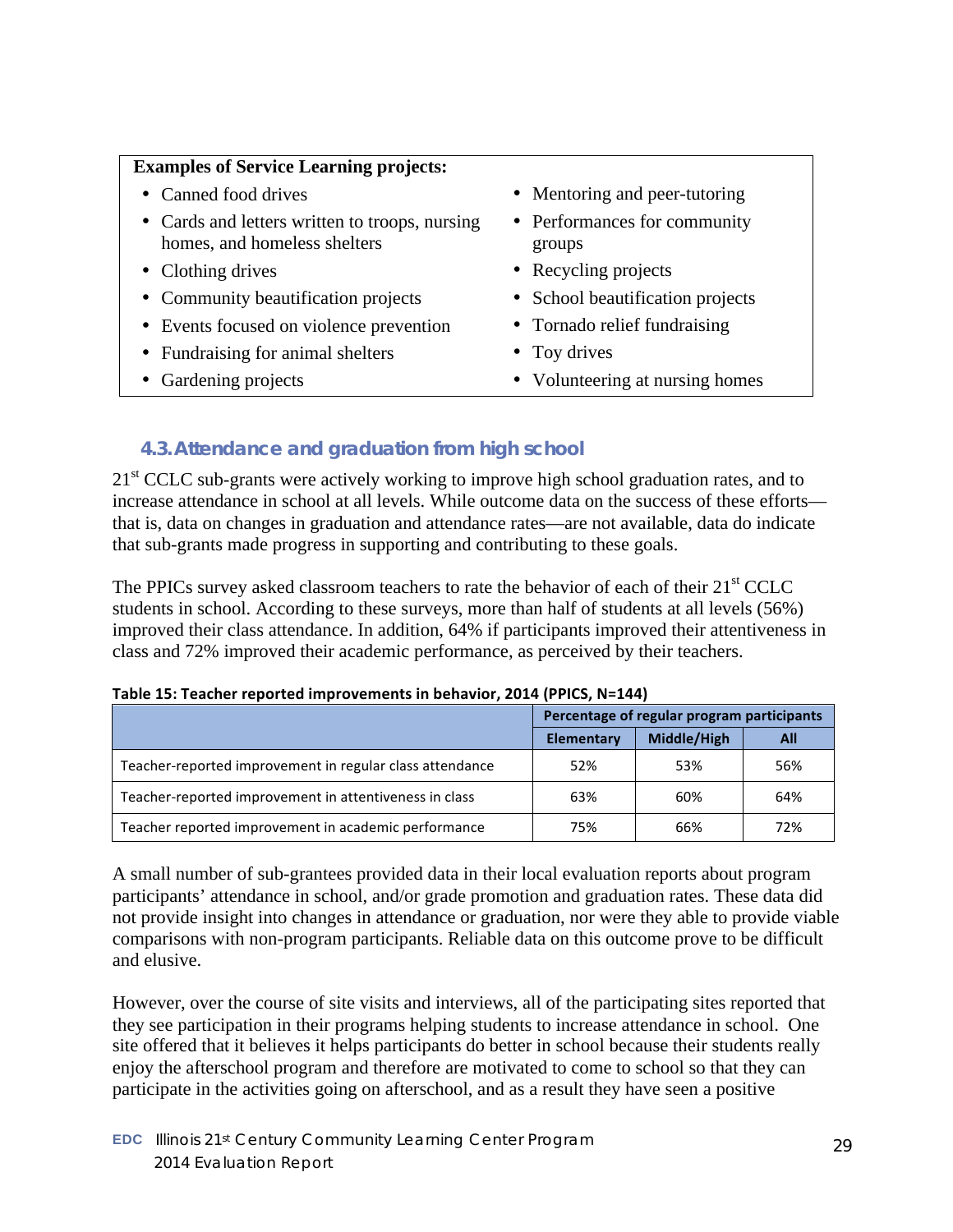influence on student attendance. Sites that work with middle or high school students were able to shed some light on how the program may be positively influencing student attendance and graduation. One site mentioned that they are seeing a lot of their students graduating from eighth grade and going into high school. Another site stated that they believe that attendance at their site is related to graduation—that they have seen their students' attendance increase which helps them in graduating from high school, and they hope that in the long-term they will be able to better track their students' graduation rates.

As reported above in the Program Implementation Summary (Section 3.3), 35% of sub-grants with sites serving high school participants indicated that they offer Credit Recovery Programs. Several of these sub-grants described using computer-based online credit recovery programs. Examples included Compass Learning, Edgenuity, and the Aventa Online Credit Recover Program. Credit Recovery was frequently offered as part of summer programming. As described by one sub-grantee:

"At each of the High School sites credit recovery program provides courses to the students who have failed a class and are not on track to graduate because their schedule does not allow them to re-take the course during the school day. The classes are offered on-line in the summer as well as in the morning and afterschool. This has been a very important component of the after school program and helping the students achieve academic success."

#### **4.4.Behavior and social-emotional skills**

The PPICs survey asked classroom teachers to rate the behavior of each of their 21<sup>st</sup> CCLC students in school. According to their teachers, the majority of students demonstrated some improvement in their behavior, including turning homework in on time, class participation, volunteering in class, and getting along well with others. Improvement in class participation had the largest percentage of students, with 72% of all students, 73% of elementary, and 66% of middle/high. These data overall indicated a trend of elementary participants improving their behavior in greater number than middle/high school participants, most notably with respect to turning in homework on time and completing homework to their teacher's satisfaction.

|                                                                                             | Percentage of regular program participants |             |     |
|---------------------------------------------------------------------------------------------|--------------------------------------------|-------------|-----|
|                                                                                             | Elementary                                 | Middle/High | All |
| Teacher-reported improvement in turning in homework on<br>time                              | 70%                                        | 63%         | 67% |
| Teacher-reported improvement in turning in completing<br>homework to teacher's satisfaction | 72%                                        | 65%         | 69% |
| Teacher-reported improvement in turning in class participation                              | 73%                                        | 66%         | 72% |
| Teacher-reported improvement in volunteering (for extra credit<br>or more responsibilities) | 55%                                        | 54%         | 59% |
| Teacher reported improvement in behavior                                                    | 57%                                        | 57%         | 60% |
| Teacher reported improvement in getting along well with other<br>students                   | 60%                                        | 59%         | 62% |

#### Table 16: Teacher reported improvements in behavior, 2014 (PPICS, N=144)

# **EDC** Illinois 21st Century Community Learning Center Program 2014 Evaluation Report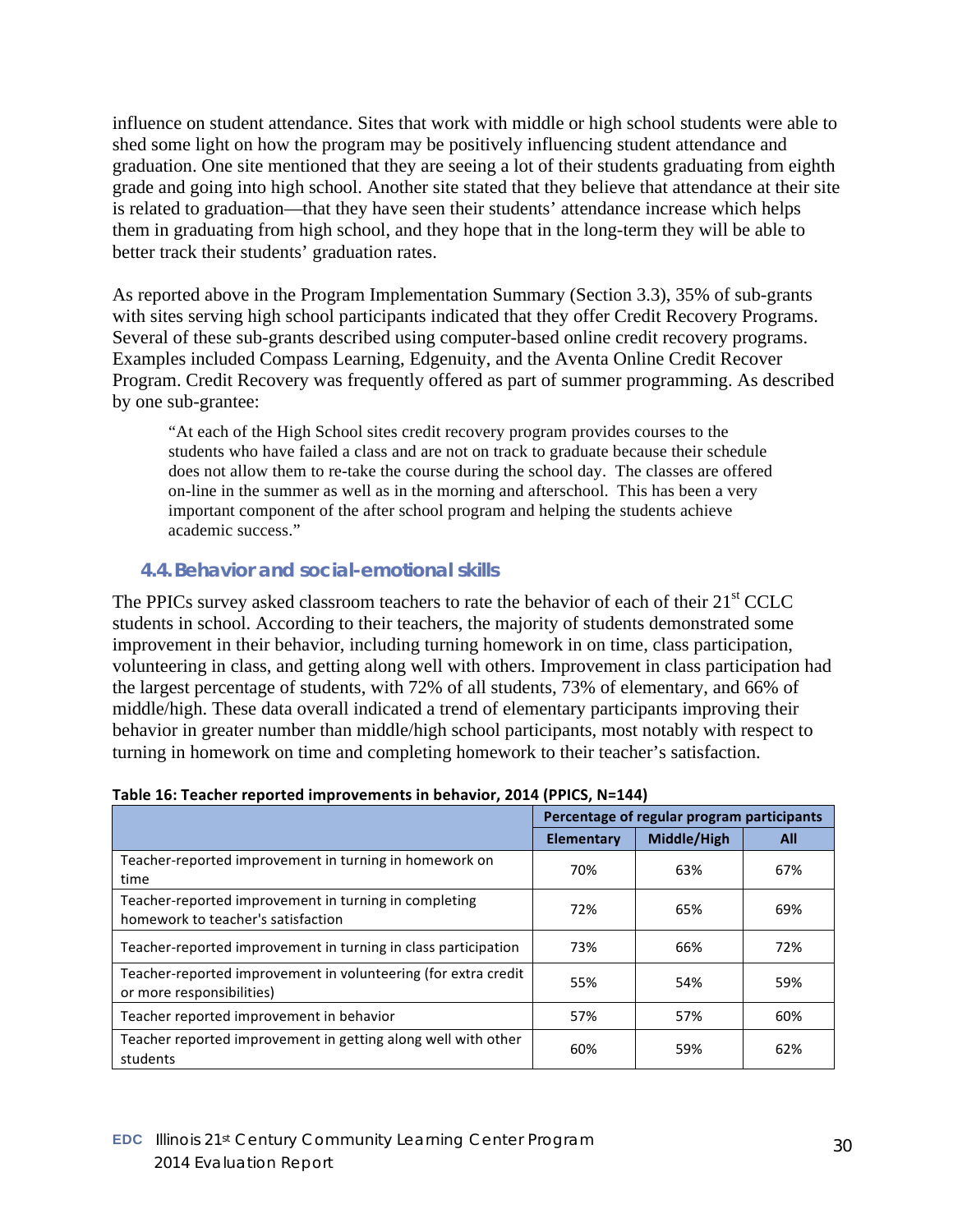As reported above in the Spring Program Implementation Summary, most sub-grants offered social-emotional programming (89% indicating for elementary, 94% for middle school, and 87% for high school participants). According to sub-grants, these activities were designed to support positive youth development and to reduce negative behaviors and emotional distress. A common program noted by sub-grants in the Spring Survey was the Botvin Life Skill Training. As one sub-grantee described:

"Participants learn to effectively apply knowledge, attitudes and skills necessary to understand and manage emotions, set and achieve positive goals, feel and show empathy for others, establish and maintain positive relationships, and make responsible decisions. They learn the importance of being a good student, citizen and worker and the consequences of risky behaviors (drinking, smoking, violence, bullying and dropping out of school)."

Some sub-grants shared the use of incentive programs to support positive behavior. An example:

"The behavior buck system has definitely been a productive way to promote positive social behaviors amongst participants. Students were rewarded daily with behavior bucks for exhibiting desirable behaviors such as being polite, sharing and helping other students and/or staff. Undesirable behaviors such as bullying and other conflicts behavior will cost a student behavior bucks as well. Instructors always explain to students why they have earned bucks and why they have been taken away. All in all, most students tend to modify their behavior to earn behavior bucks."

Additional approaches to social-emotional programming offered by sub-grantees included:

- Using Steven Covey's 7 Habits program
- Having a social worker available, and having a social worker facilitate activities
- Separate activities for girls and boys to discuss issues such as relationships (examples: SMART Girls, Girl Talk, Gentleman's Club, Passport to Manhood)
- Conflict resolution and anger management activities
- Activities to address peer pressure and bullying

Measuring changes in behavior and social emotional skills is a challenge. In discussing social emotional skills during site visits and interviews, many of the sites stated that they do not necessarily measure these skills but they have seen changes in students' behavior. For example, one site stated that they have seen decreases in students' negative and aggressive behavior. Another site gave an example of how they were seeing the changes in their students:

"We partnered with [a local community-based organization] and they had sixth grade students that were staying after school with them. And these were girls who they said ranged from being very quiet in class to having kind of an attitude with responding to students and just some social/emotional issues that they were dealing with. And by the end of the school year they said you could see a huge change in all of the girls that had regularly participated. So we actually extended that program throughout the summer so that they can still continue to meet with the same group of girls so that they can continue to get that support before they go into the upcoming school year."

One can see from this example that participation in the  $21<sup>st</sup>$  CCLC program can affect student's behavior in a positive way. This same site also reported seeing changes in the culture of the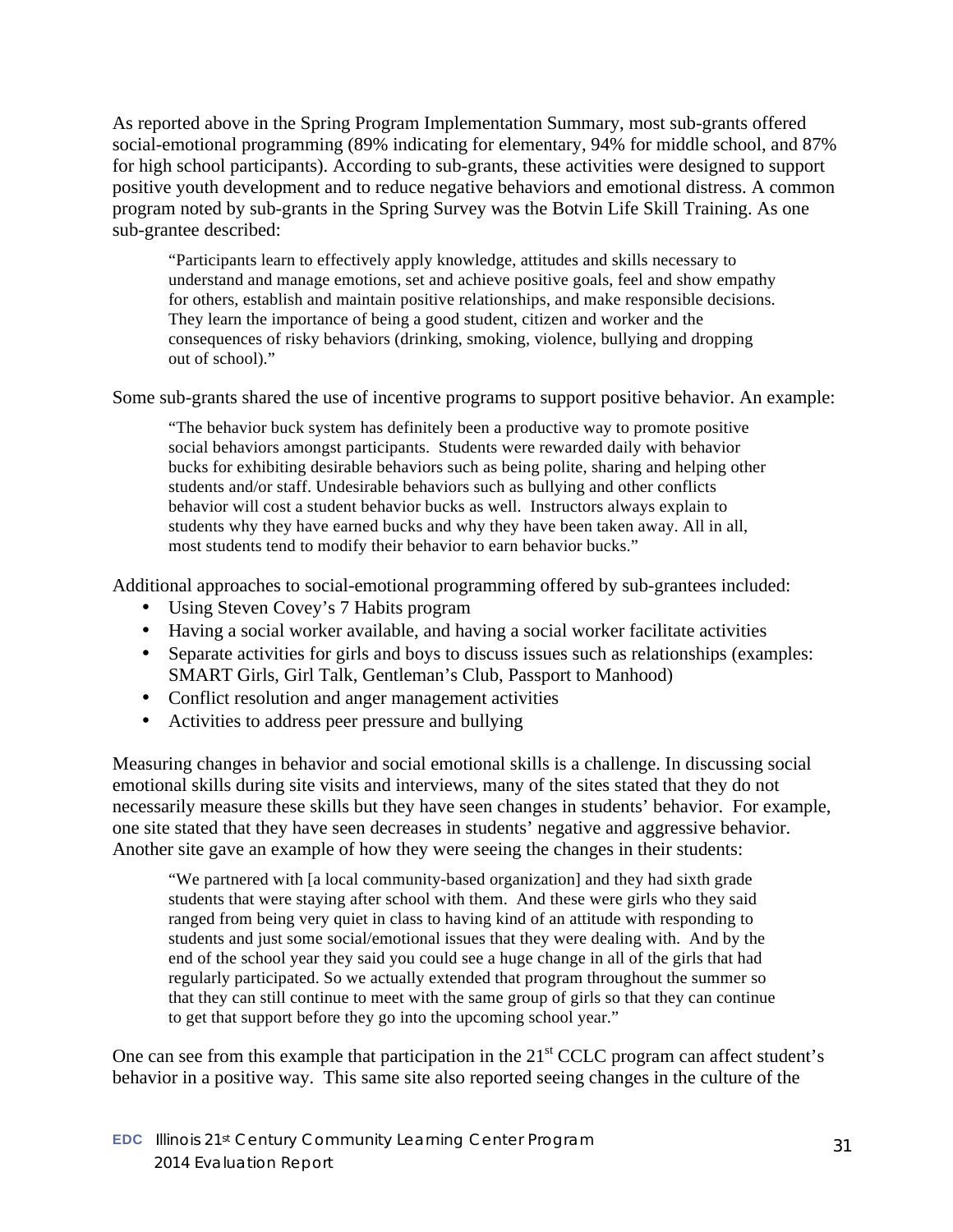school due to a decrease in aggressive behavior and the occurrence of fights, therefore creating a safer and calmer school environment.

# **4.5.Student and family inclusion**

One goal of the 21<sup>st</sup> CCLC programs is to serve students and families with the greatest need. Sub-grants indicated that they do this by identifying students using achievement data and free/reduced lunch status, in addition to identifying students with social-emotional issues. These strategies are common across sites and age groups.





Other steps included: teacher and administrator feedback/referrals

Most of the sites visited by the evaluation reported that the majority of the participants they serve are low-income Hispanic and/or African-American students. One site stated that the majority of their students came from immigrant families from the Congo area. Another site stated that a number of their students had experienced homelessness.

Sites are offering programs for parents and families based on the needs of the population. For example, in one site parents were requesting to learn more about health, therefore they started offering an adult fitness class. Many sites are offering ESL programs, as well as programs in Spanish. Another site saw the need for providing GED courses.

In interviews, staff described a number of activities and efforts to keep parents and families involved. One site has a program called Parent University, which offers parents a variety of classes and activities (i.e. computer classes, college tours etc.). Additional efforts included:

- Monthly events for students and their families
- Weekly parent meetings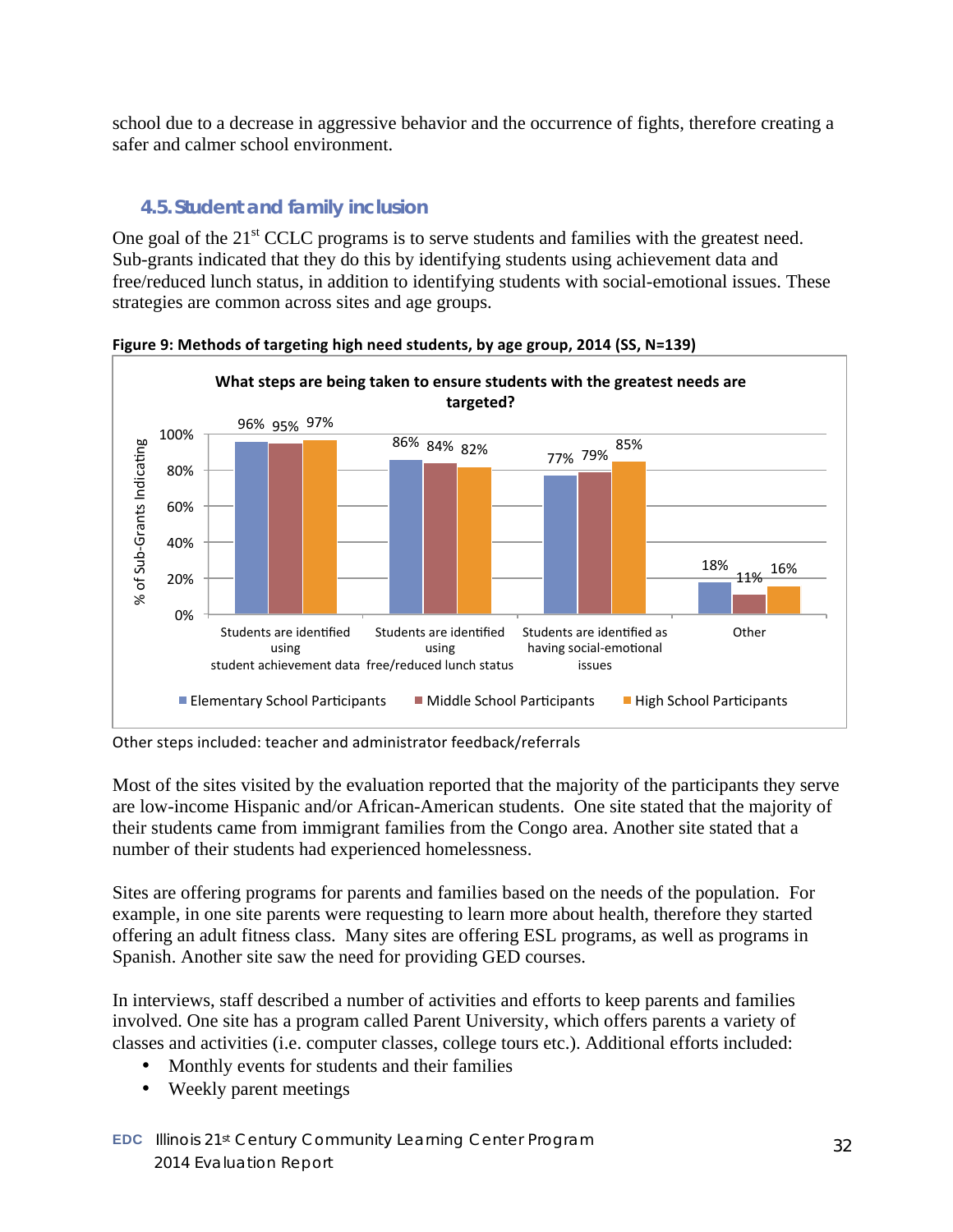- Invitations to parents to volunteer for field trips and other school related activities
- Family nights, where food and entertainment are provided
- Workshops on topics such as financial literacy or language

Based on the evaluation reports, the extent and quality of family programming varies greatly from sub-grantee to sub-grantee, and site and to site. Many sub-grants discussed family participation in some way, and it appeared that family programming was a challenge for many sites.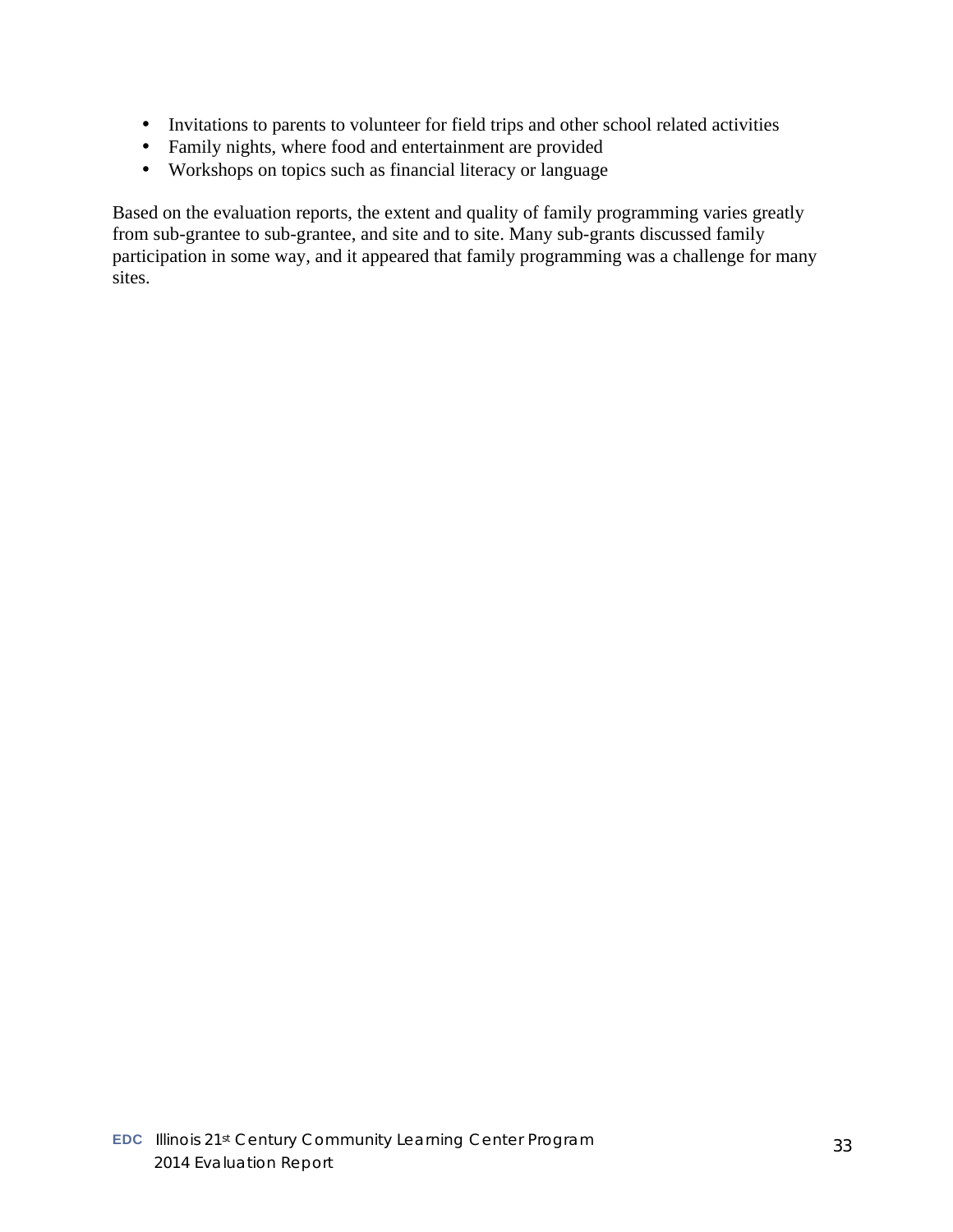# **5. Organizational Capacity**

# **5.1.Professional development and training**

Ongoing professional development (PD) to program personnel is an important goal of the program, and the evaluation inquired into the types of professional development sub-grants offered their staff. All sub-grantees indicated that they offered some sort of PD for their staff, although the types of PD varied. The most common area of PD was in media/technology; 91% of sub-grants indicated that they offered media/technology training to their staff. English Language Arts and STEM were also common, with 86% of sub-grants having indicated that they offered training on these topics.

| <b>Professional Development/Training</b> | <b>Percent of Sub-Grants</b> |
|------------------------------------------|------------------------------|
| Media/Technology Training                | 91%                          |
| <b>English Language Arts Training</b>    | 86%                          |
| <b>STEM Training</b>                     | 86%                          |
| Other                                    | 83%                          |
| <b>Safety Training</b>                   | 78%                          |
| <b>Team-Building Training</b>            | 76%                          |
| <b>Health Training</b>                   | 49%                          |
| 21st CCLC Program-Specific Training      | 48%                          |
| Disciplinary and/or Behavioral Training  | 48%                          |
| Illinois Learning Standards Training     | 42%                          |

Table 17: Professional development and training offered, 2013-14 (SS, n=139)

Eighty-three percent of sub-grants indicated that they offered "Other" kinds of staff development and training. When asked to describe, sub-grants reported on a large number of specific topics and issues, many of which overlap with or could be considered part of categories such as Safety Training and Health Training. "Other" trainings as described by sub-grants are included below.

| <b>Additional Professional Development and Trainings offered:</b> |                                      |  |  |
|-------------------------------------------------------------------|--------------------------------------|--|--|
| <b>ADD/ADHD Training</b>                                          | <b>Cultural Sensitivity Training</b> |  |  |
| $\bullet$                                                         | $\bullet$                            |  |  |
| <b>AIDS/HIV Awareness Training</b>                                | <b>Intervention Training</b>         |  |  |
| $\bullet$                                                         | $\bullet$                            |  |  |
| <b>Allergy Management Training</b>                                | <b>Poverty/Homeless Education</b>    |  |  |
| $\bullet$                                                         | $\bullet$                            |  |  |
| <b>Anger Management Training</b>                                  | <b>Productivity Training</b>         |  |  |
| $\bullet$                                                         | $\bullet$                            |  |  |
| Antibullying/Cyberbullying Training<br>$\bullet$                  | <b>Project Based Learning</b>        |  |  |
| <b>Art Training</b>                                               | <b>Trauma Training</b>               |  |  |
| $\bullet$                                                         | ٠                                    |  |  |
| <b>Child Abuse Training</b>                                       | <b>Youth Development Training</b>    |  |  |
| $\bullet$                                                         | $\bullet$                            |  |  |
| <b>Common Core Training</b>                                       | <b>Youth Protection Training</b>     |  |  |
| $\bullet$                                                         | ٠                                    |  |  |

Over the course of interviews and site visits, there was a consensus among sub-grantees that the professional development being offered by the Illinois State Board of Education was very useful. Some staff reported that they were given the chance to attend PD opportunities outside of their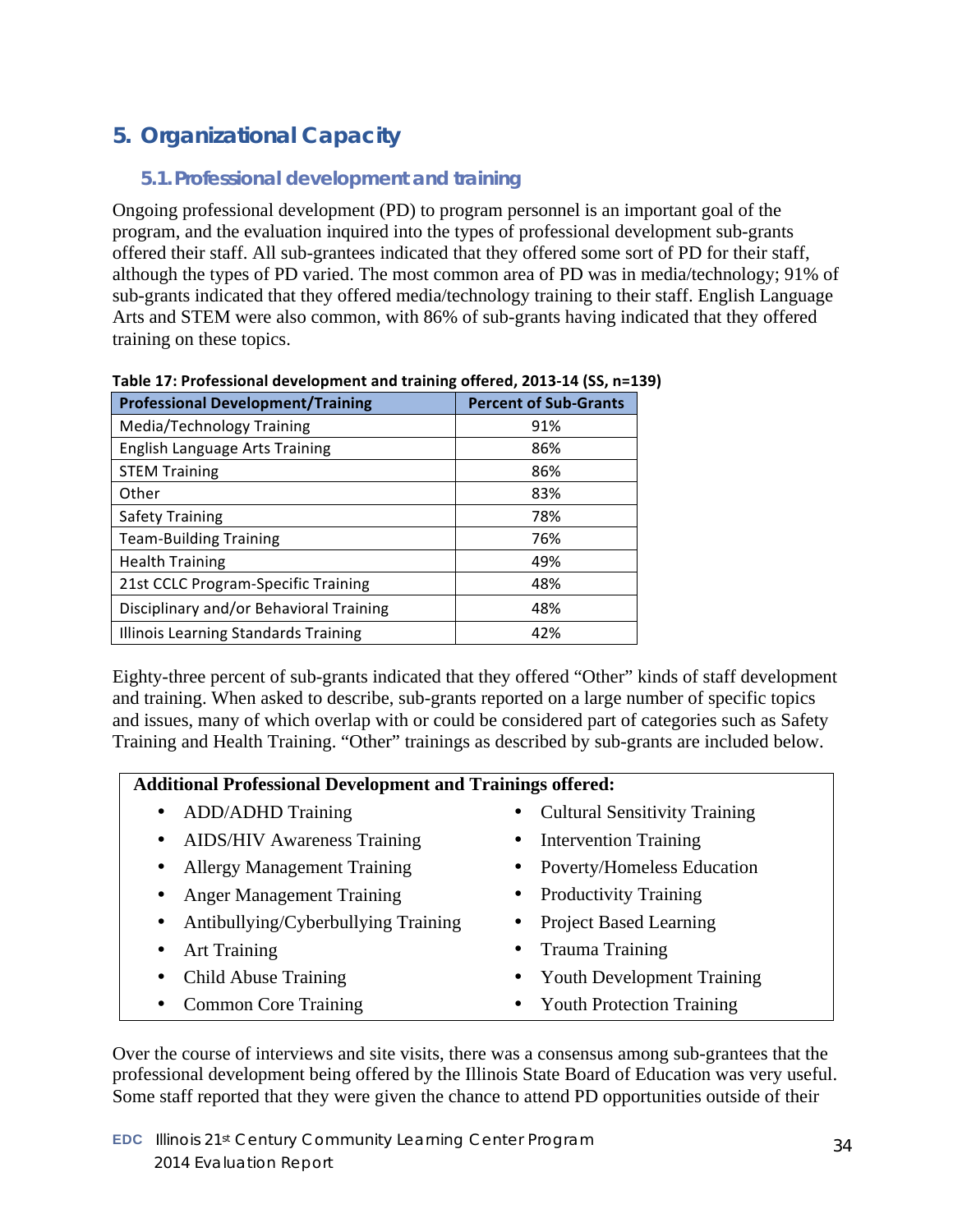organization, such as national or regional conferences and conferences offered by the Illinois State Board of Education. Most  $21<sup>st</sup>$  CCLC staff and personnel shared that they were being trained and offered PD opportunities that focused on the types of students and families they serve through their programs. While PD is being made available, several staff admitted that finding the time and resources to be able to train their staff on specific issues that are salient for their program can be a challenge.

# **5.2.Progress toward meeting stated program goals**

In reviewing the FY2013 local evaluation reports, the statewide evaluation team found that 55 of 67 sub-grantees described making progress toward meeting one or more of the seven state objectives. Almost all—54 of them—addressed Objective 2: Participants in the program will demonstrate increased academic achievement. Fewer sub-grantees addressed objectives about involvement in school and participation in activities (#1), serving children and community members with the greatest needs (#5), and staff development and sustainability (#6 and #7).

|                                                                              | <b>Sub-Grants providing data</b><br>that addressed the objective: |                |
|------------------------------------------------------------------------------|-------------------------------------------------------------------|----------------|
|                                                                              |                                                                   |                |
| <b>State objective</b>                                                       | <b>Number</b>                                                     | <b>Percent</b> |
| 1. Participants will demonstrate an increased involvement in school          |                                                                   |                |
| activities and in participating in other subject areas such as               | 44                                                                | 66%            |
| technology, arts, music, theater, sports and other activities.               |                                                                   |                |
| 2. Participants in the program will demonstrate increased academic           | 54                                                                | 81%            |
| achievement                                                                  |                                                                   |                |
| 3. Participants in the program will demonstrate social benefits and          | 53                                                                | 79%            |
| exhibit positive behavioral changes                                          |                                                                   |                |
| 4. The 21 <sup>st</sup> Century Community Learning Centers will work toward  |                                                                   |                |
| services that benefit the entire community by including families             | 47                                                                | 70%            |
| of participants and collaborating with other agencies and non-               |                                                                   |                |
| profit organizations.                                                        |                                                                   |                |
| 5. These programs will serve children and community members with             | 44                                                                | 66%            |
| the greatest needs for expanding learning opportunities                      |                                                                   |                |
| 6. 21st Century Community Learning Centers Program personnel                 |                                                                   |                |
| will participate in professional development and training that will          | 42                                                                | 63%            |
| enable them to implement an effective program.                               |                                                                   |                |
| 7. 21 <sup>st</sup> Century Community Learning Centers Program projects will |                                                                   |                |
| use the funding most efficiently by coordinating and collaborating           |                                                                   |                |
| with other state federal funding sources, agencies, and other                | 44                                                                | 66%            |
| community projects, to supplement the program and not                        |                                                                   |                |
| supplant the funds, and to eventually become self-sustaining.                |                                                                   |                |

| Table 18: Sub-grantees indicating progress toward state objectives (Local evaluation reports, N=67) |
|-----------------------------------------------------------------------------------------------------|
|-----------------------------------------------------------------------------------------------------|

During site visits, sub-grantees were asked if how their program goals were aligned with state objectives. Similar to the data reflected in the local evaluation reports, all visited sites indicated that academic achievement was a program goal, and many of the sites' goals aligned with the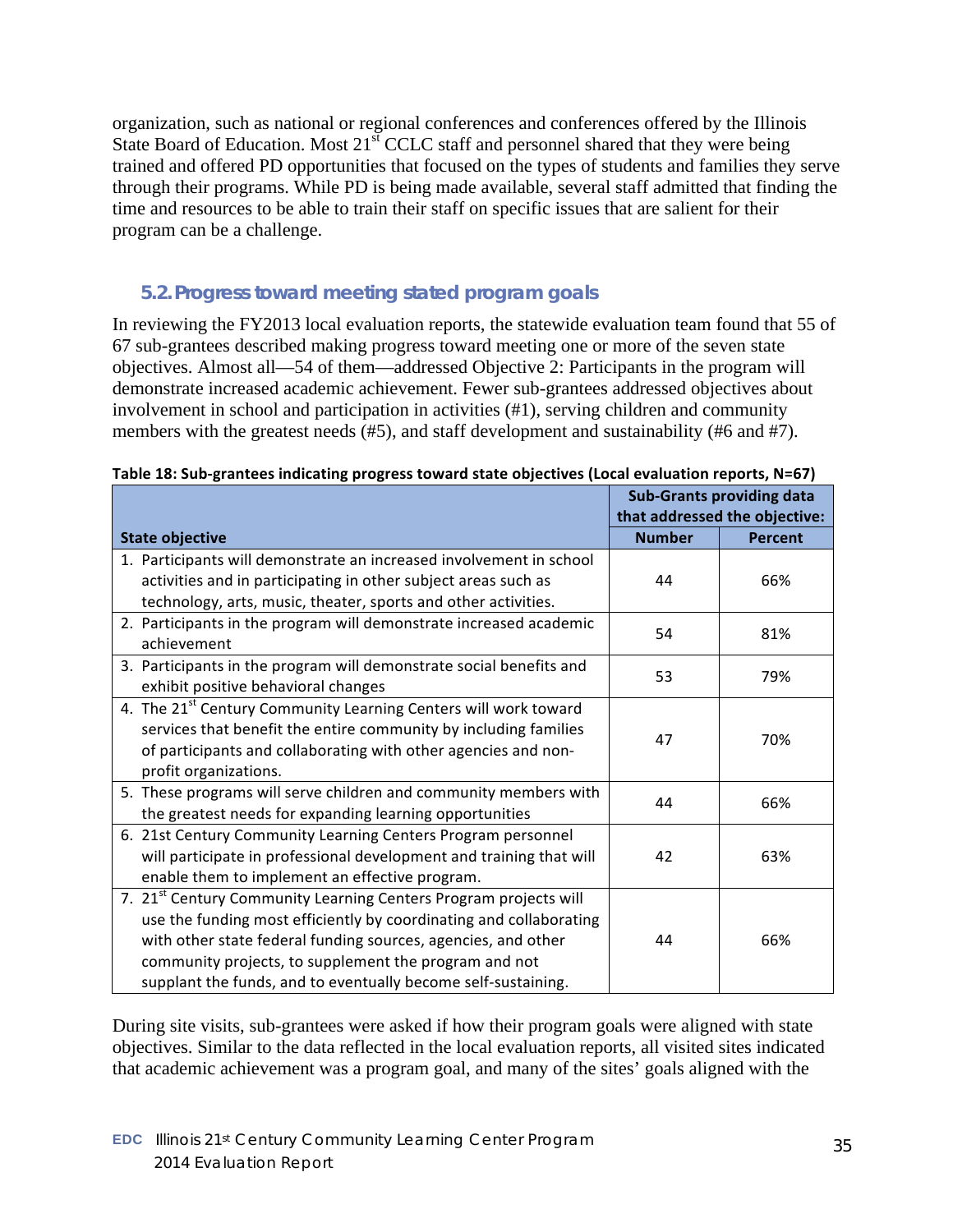Illinois State standards, or what is now the Common Core. The goals that sub-grantees cited over the course of site visits included:

- Academic achievement
- Increased student participation
- Increased attendance
- Decrease in suspensions
- Increase freshman on-track to graduate
- Increase the graduation rate
- Increase grade-level promotion
- Increase student involvement
- Social and emotional support
- Increase student participation in school
- Leadership and engagement
- Providing a safe and supportive environment

Most of the sub-grantees that were visited indicated that they are measuring impact in some way, and several indicated that they do so through various types of surveys. This finding corresponds with what was learned in reviewing the local evaluation reports. Nearly all sub-grantees utilized the Annual Performance Report (APR)/ PPICS data as the basis for their local evaluation reports. In many cases, evaluations included actual PPICs report tables (or screenshots). Many sub-grants supplemented these data in their local evaluation by collecting data and feedback from students, parents, and staff with respect to how their programs were working, what positive changes they have observed or experiences, and how the program could be improved. A handful of sub-grants also collected feedback from principals.

|                                   | Sub-Grants including this in report |                |  |
|-----------------------------------|-------------------------------------|----------------|--|
| <b>Outcome data</b>               | <b>Number</b>                       | <b>Percent</b> |  |
| Student grades and/or test scores | 61                                  | 91%            |  |
| Teacher APR survey                | 55                                  | 82%            |  |
| Parent surveys/feedback           | 42                                  | 63%            |  |
| Student surveys/feedback          | 41                                  | 61%            |  |
| Staff surveys/feedback            | 12                                  | 18%            |  |
| School attendance                 | 12                                  | 18%            |  |
| Principal surveys/interviews      | 4                                   | 6%             |  |
| Disciplinary actions              | 4                                   | 6%             |  |
| Grade promotion/Graduation        | 3                                   | 4%             |  |

Table 19: Methods for measuring impact (Local evaluation reports, N=67)

# **5.3.Funding and sustainability**

On the Spring Survey, sub-grantees indicated the extent to which they think that their  $21<sup>st</sup> CCLC$ program is sustainable after the grant cycle ends. Sub-grants indicated whether none, some, most, or all, of their program's critical components were sustainable. Very few sub-grants indicated that all critical components were sustainable, and those that did were from the 2010 (2%) and 2012 (5%) Cohorts, whose grant cycle ended at the end of this year. The majority of sub-grants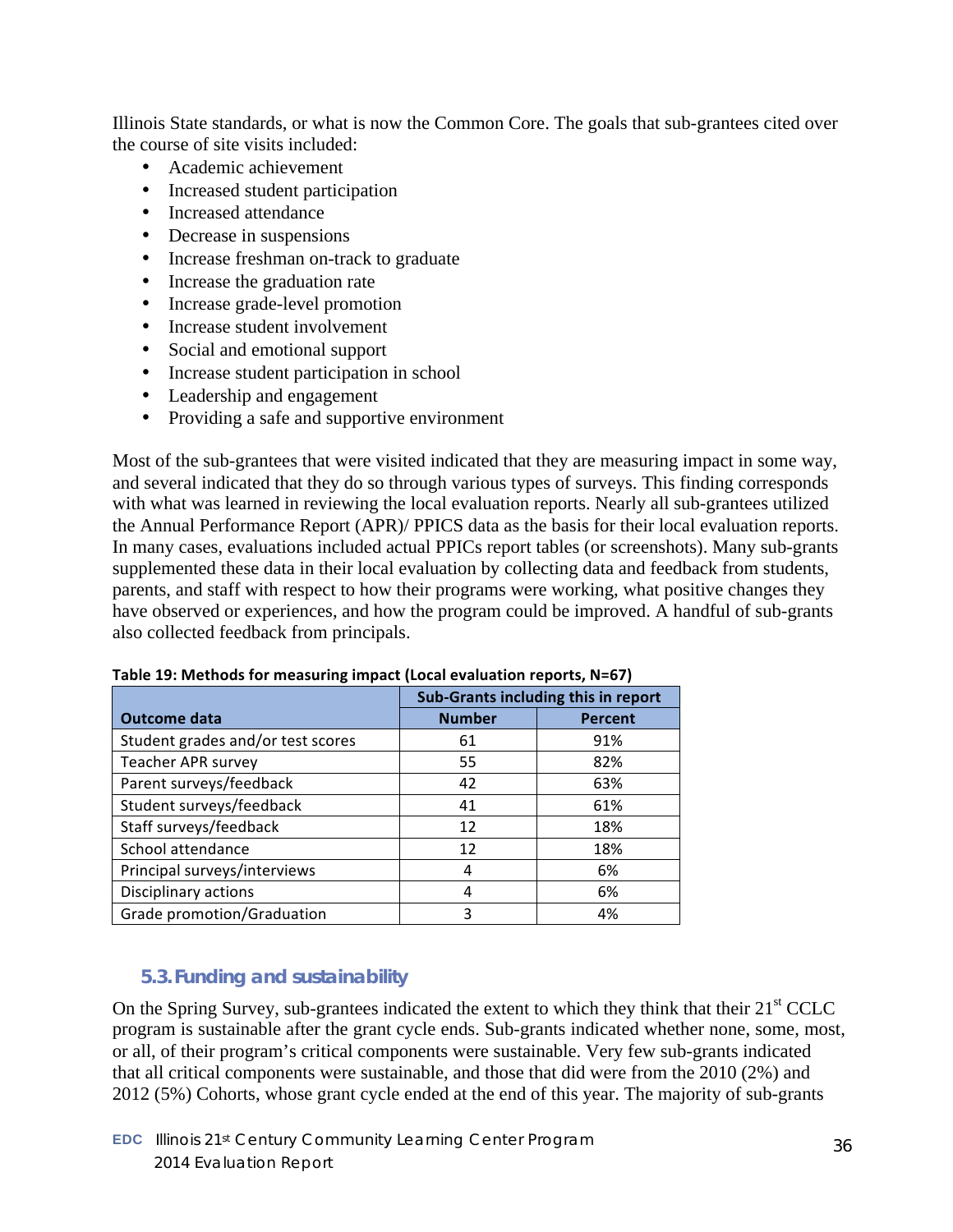indicated that "some" critical components are sustainable. Sub-grants from the 2013 Cohort appear to be making progress toward sustainability, with 32% indicating "most" critical components are sustainable (in contrast with 13% of the 2012, and 14% of the 2010 Cohort).



**Figure 10:Sustainability of critical program components, 2014 (SS, N=139)** 

Sub-grants reported on a number of actions that they have taken toward sustainability. These include:

- Applying for new/additional funding (subsequent  $21<sup>st</sup>$  CCLC funding, other federal funding, funding from non-profit organizations such as the IL Violence Prevention Authority and the United Way),
- Decreasing programming costs through in-kind services and volunteers
- Charging fees for program participants when possible
- Seeking support from the school district
- Leveraging community partnerships, as well as seeking support from local universities
- Engaging in fundraising activities and seeking private donations

When asked about funding, collaboration, and sustainability plans during site visits, most of the sub-grantees visited stated that they have, or are working toward, a sustainability plan for their afterschool program. The discussions of sustainability in interviews largely reiterate the findings of the Spring Survey. Sub-grantees have engaged in grant-writing and fundraising efforts. Many of the sub-grantees have collaborated or have partnerships with local colleges and universities, community organizations, and non-profits such as churches. Other sub-grantees were trying to figure out different ways to initiate collaborations or partnerships with local community organizations. For example, one sub-grantee shared that they would like to partner with their local YMCA or Boys and Girls Club to supplement their staffing because they currently rely on school-day teachers, who are feeling over-worked. Another grantee stated that they have been fortunate to be in an area that has private wealth that comprises almost half of their funding, which they hope will help sustain the  $21<sup>st</sup>$  CCLC program once the grant cycle ends.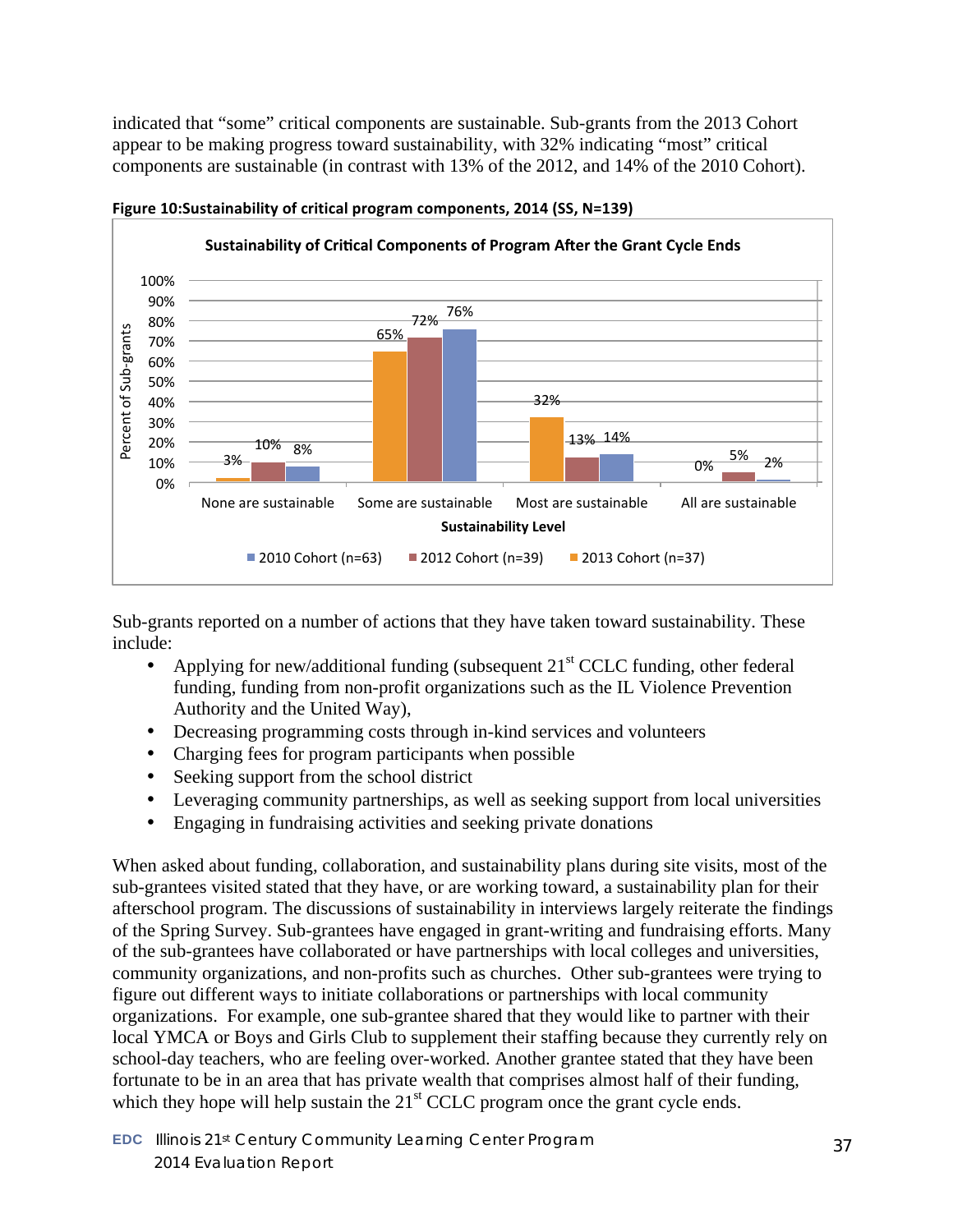In interviews, staff stated that sustainability was something that was constantly on their agenda at monthly meetings; they discuss how they can sustain their programs from year to year and ways they can increase their programming with the same or less funding beyond the life of the grant. They are constantly revisiting and reevaluating what they are doing, what works and the needs of the school and the community. Sub-grantees described looking at sustainability in both the short and long term, which they said entailed finding quality free resources that could be beneficial for their program, along with looking at the programming and its effect on the students.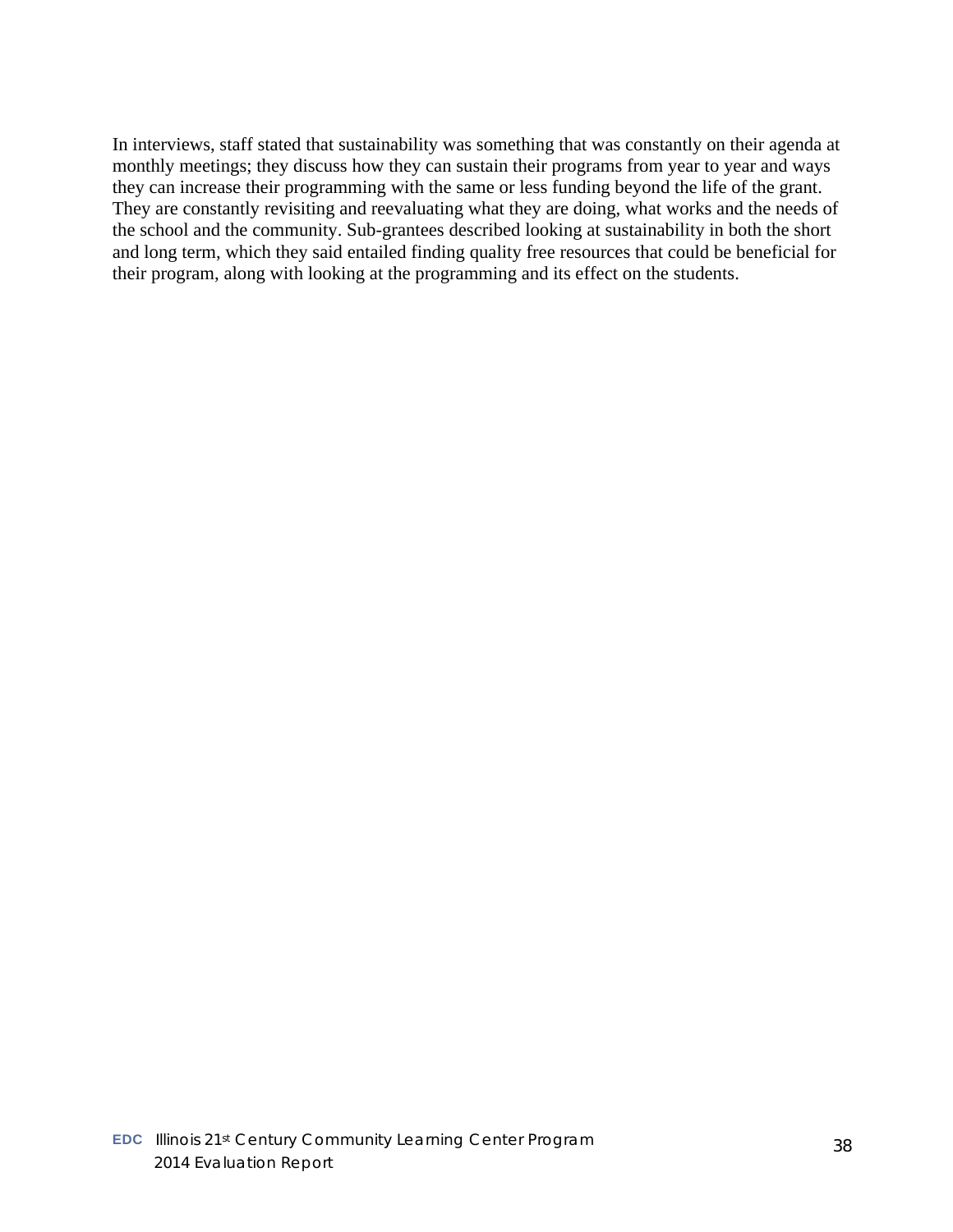# **6. Program Challenges and Recommendations**

Student participation is often a challenge for  $21<sup>st</sup>$  CCLC programs. In the Spring Survey, subgrantees indicated what they found to be the most frequent barriers to student participation, by age group. Their responses illustrate the issues that sites have in common, as well as the different issues that programs serving elementary, middle, and high school participants encounter. Poor parent involvement was a frequent barrier across age groups, with 86% of elementary, 84% of middle school, and 91% of high school service sub-grantees indicating. Inconsistent student attendance (in school) was also a barrier across age groups. Beyond those two issues, according to sub-grantees, those serving elementary school participants encountered fewer barriers. In contrast, middle and high school serving sub-grantees indicated additional barriers such as competing activities at school and at home. Sub-grantees indicated that they have a particularly difficult time recruiting high school participants; those students also have competing responsibilities at a job after school.





Echoing the results of the Spring Survey, parental involvement and engagement was a challenge commonly described over the course of site visits and interviews. Sites noted that it was difficult to find the right time to serve parents, as many parents work in the evenings. Sites also described challenges with respect to communication—parents not communicating with program staff about issues that may be going on with the student, and finding the most reliable methods to communicate with parents. Additional challenges with respect to parental involvement mentioned by staff in interviews were: getting parents to buy into the program; making sure that

#### **EDC** Illinois 21st Century Community Learning Center Program 2014 Evaluation Report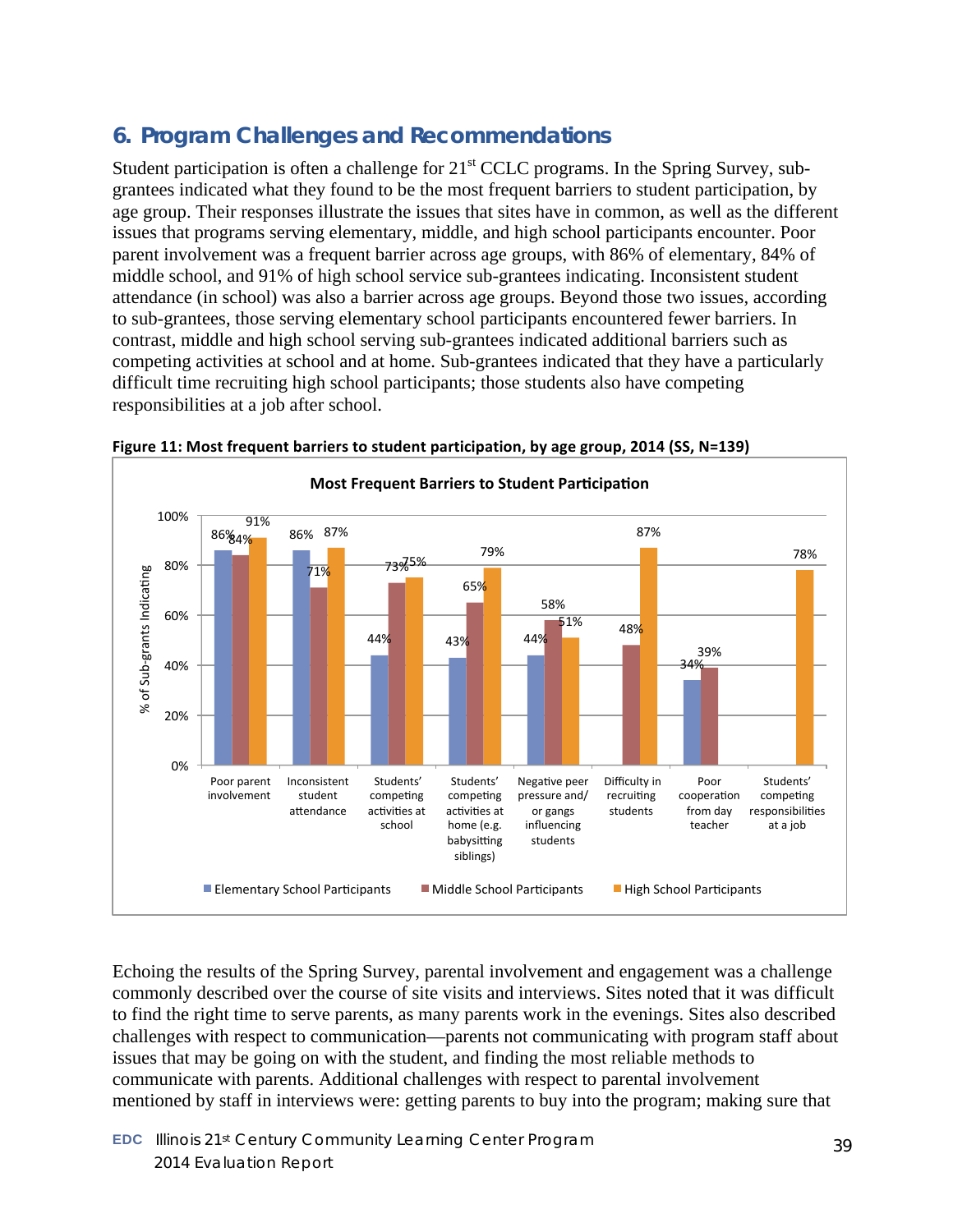parents feel comfortable having their children in the program; and having bilingual staff that they are able to communicate with parents.

Further evidence that parental involvement is the most pressing challenge to programs was found in the local evaluation reports. Parental involvement was the most common issue addressed in report recommendations, with 48% of the evaluation reports suggesting that sub-grantees should focus attention on this.

|                                                                    | Sub-grant/Local Evaluation (n=67) |                |  |  |  |
|--------------------------------------------------------------------|-----------------------------------|----------------|--|--|--|
| <b>Recommendation</b>                                              | <b>Number</b>                     | <b>Percent</b> |  |  |  |
| Increase parental involvement                                      | 32                                | 48%            |  |  |  |
| Increase academic support                                          | 23                                | 34%            |  |  |  |
| Increase connection to school day, school day teachers             | 21                                | 31%            |  |  |  |
| Increase attendance and retention                                  | 18                                | 27%            |  |  |  |
| Provide additional staff professional development                  | 14                                | 21%            |  |  |  |
| Offer additional program activities                                | 14                                | 21%            |  |  |  |
| Increase attention to and support for positive student<br>behavior | 11                                | 16%            |  |  |  |
| Improve data sources, collection, and use                          | 10                                | 15%            |  |  |  |
| No recommendations provided                                        | 10                                | 15%            |  |  |  |

Table 20: Recommendations for program improvement (Local evaluation reports, N=67)

The local evaluation reports served as a valuable source of information about the challenges and issues that programs face. More information about the most common recommendations is included below.

*Parental involvement:* Recommendations addressing challenges and shortcomings with respect to parent and family involvement included:

- Increasing the number of activities and opportunities for parental involvement;
- Improving communication with parents and families, with an eye toward increasing participation;
- Increasing the relevance of parent and family activities, often coupled with the suggestion of soliciting feedback from parents about the kinds of support and activities that would be most useful and relevant for them;
- Including activities that involve both parents/families and students together.

*Increase support of core academics:* Many local evaluations, citing limited progress in increasing participants' academic achievement, recommended that sub-grants increase support of core academics. Specific suggestions included:

- Increasing or adding specific literacy programs and activities to encourage and support reading;
- Increasing alignment with Common Core State Standards;
- Designing activities with clear objectives related to academic content.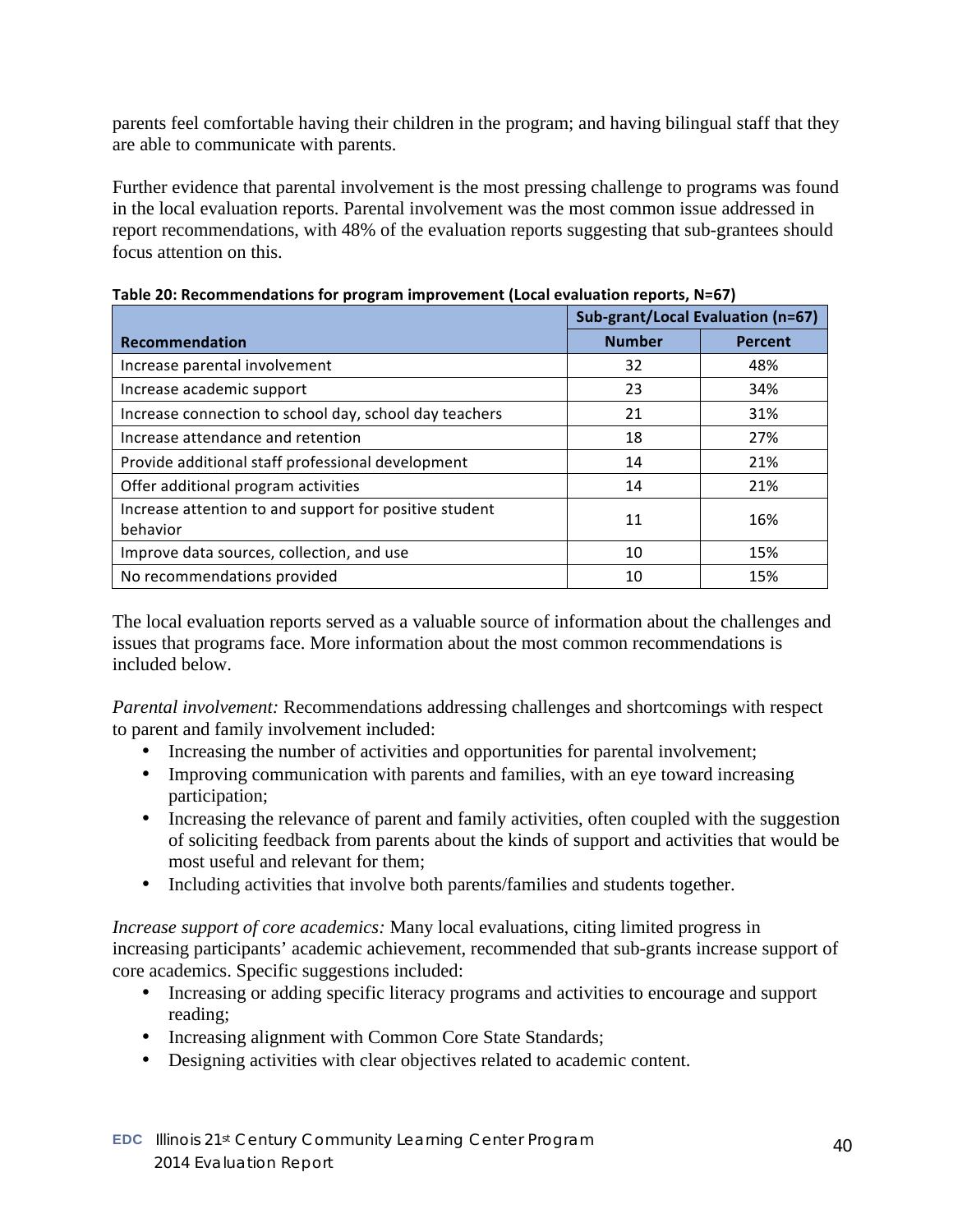*Increase connection to school day and school day teachers:* Many local evaluations recommended that sites develop communication methods and strategies to help program staff and school day teachers share information and update one another about progress and issues with specific students. Recommendations also included improving communication about school day content and curriculum, enabling programs to better support the academic needs of students.

*Increase attendance and retention:* While several local evaluation reports cited the need for subgrants to increase attendance and retention rates in their programs, specific strategies and recommendations for how to improve attendance and retention were rarely offered. In most cases, the local evaluation suggested soliciting input from students and parents about how to address barriers to participation and what programmatic changes would increase interest.

*Provide additional staff development:* In most cases, when local evaluation reports recommended additional professional develop for staff, it was in response to or in conjunction with other recommendations. For example, some reports that recommended increasing support of core academics, then recommended that staff receive professional development that would improve their ability to do so. Several sites also suggested professional development that would help staff better manage behavior issues and support positive youth development.

*Offer additional program activities:* Several of the local evaluations that suggested that subgrants offer additional activities and programming for participants indicated that they should do so in an effort to increase attendance and engagement. In many cases, it was suggested that sites solicit input and feedback from students to better design activities that meet their needs and interests, thereby increasing engagement. Evaluations also identified specific activities that could enhance programs. Some of the specific suggestions included service learning activities, youth leadership programming, credit recovery programs, and physical activity.

*Increase attention to and support for positive student behavior:* Some local evaluation reports recommended that sub-grantees work toward improving the behavior of program participants. Specific issues and suggestions related to this included:

- Clarifying, communicating, and enforcing expectations with respect to behavior;
- Adding specific activities to support positive behavior, such as team-building activities and activities to develop communication skills;
- Offer incentives for positive and good behaviors.

*Improve data sources, collection, and use:* Some local evaluation reports cited the need to improve the evaluation and/or improve the data collected and used by sub-grants. In some cases, this recommendation was related to recommendations that sub-grants increase support of academic content and connection to the school day, and was focused on collecting and using more/better data about student progress. One evaluation recommended that sub-grants work toward tracking students over time.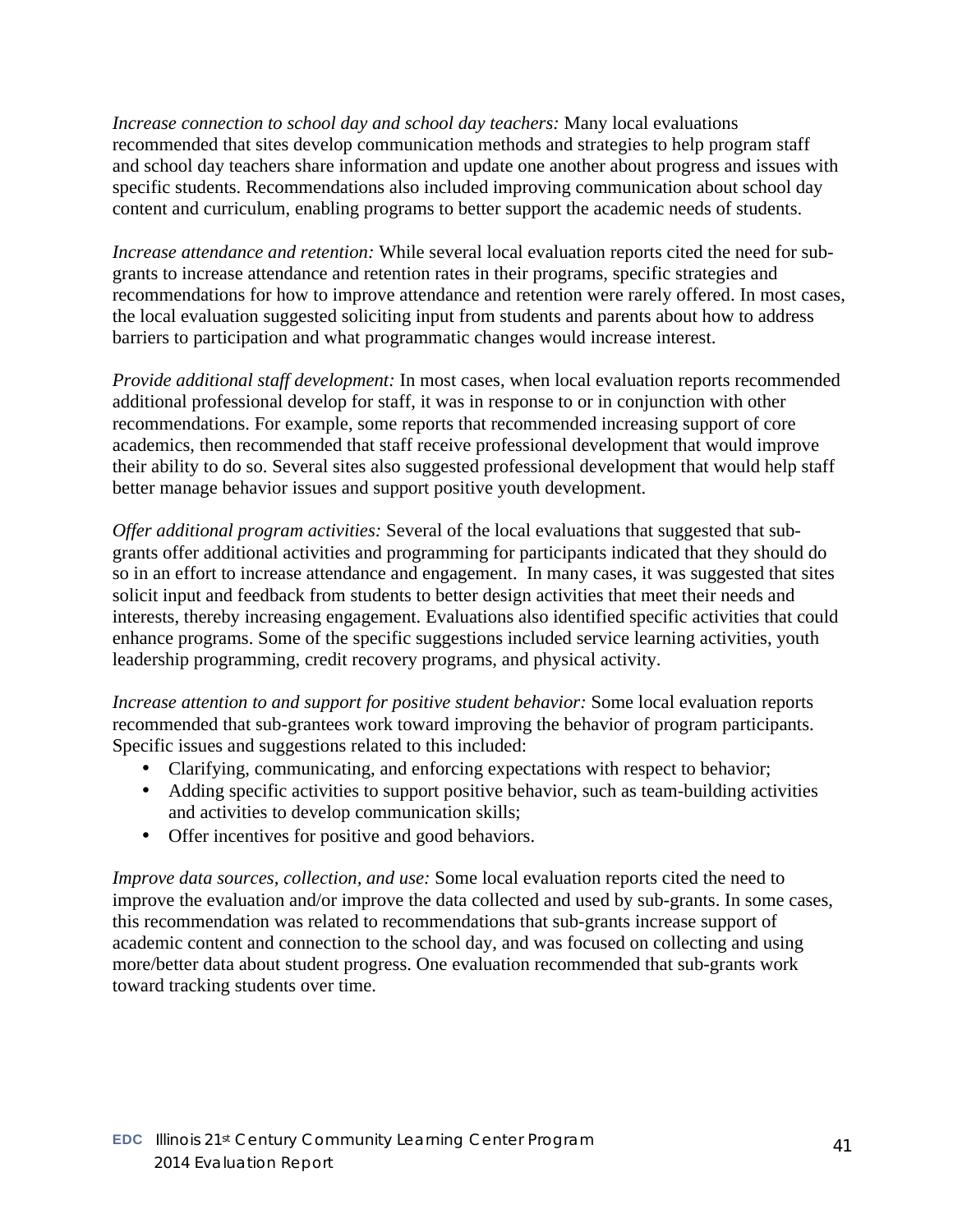# **7. Conclusion**

This report has provided data about ISBE's 21<sup>st</sup> CCLC sub-grantees' programs during the 2013-14 year, with information about program implementation, participant outcomes, organizational capacity, and challenges and recommendations. These data offer evidence in response to several of the evaluation's questions.

21<sup>st</sup> CCLC programs provided access and opportunities to participation in a wide variety of programming and activities, including support for academic achievement, subjects such as technology and the arts, and enrichment and extra-curricular activities, including field trips, sports, and service learning. Achievement data indicate that many students who participated in programs increased their grades in math and reading/language arts. Similarly, the teachers of many of the student participants indicated they perceived improvements in classroom behavior, such as classroom participation, completing homework on time, and getting along with others.

Sub-grantees worked toward being inclusive of families, and took steps to identify and enroll students who demonstrated the greatest needs as indicated by academic needs, free/reduced lunch status, and behavioral issues. Sub-grantee organizations made professional development and training opportunities available to their staff, and these addressed topics that supported program content, such as technology, arts, and STEM, as well as vital topics such as safety and health. Sub-grantees organizations made progress addressing program sustainability, and during the year indicated that a portion of core program components is sustainable.

These data also offer directions for future technical assistance and program support. Student retention and parental involvement continue to be primary challenges to sub-grantees and sites.<sup>6</sup> Retention appeared to be a greater challenge for middle and high school serving sites – where students have a larger number of competing activities and responsibilities – than for elementary sites. Parental involvement was indicated by sub-grantees as the most common barrier to student participation, which implies that these two challenges – parental involvement and student participation and retention – intersect, and that the program could be well-served by thinking of them together rather than as separate issues.

Sub-grantees also indicated that there is still work to be done with respect to program sustainability. A large number of sub-grantees have come to their end of the grants at the end of 2014 and many of them had not yet met the challenge of sustaining most of their core program components beyond the life of the grant.

In the process of surveying the sub-grantees, conducting site visits and interviews, and reviewing local evaluation reports, sub-grantees have shared a remarkable variety of innovative programs and activities and exhibited their creativity and passion for providing positive, supportive environments to young people across the state of Illinois. ISBE can build on the capacity of the

 $6$  The last evaluation of the 21<sup>st</sup> CCLC program, completed by NIU in December 2011, included in their recommendations to ISBE student retention, parental involvement, use of technical assistance, and subgrantee support in implementing revised goals. See http://www.isbe.net/21cclc/PDF/statewide\_report\_1011.pdf .

**EDC** Illinois 21st Century Community Learning Center Program 2014 Evaluation Report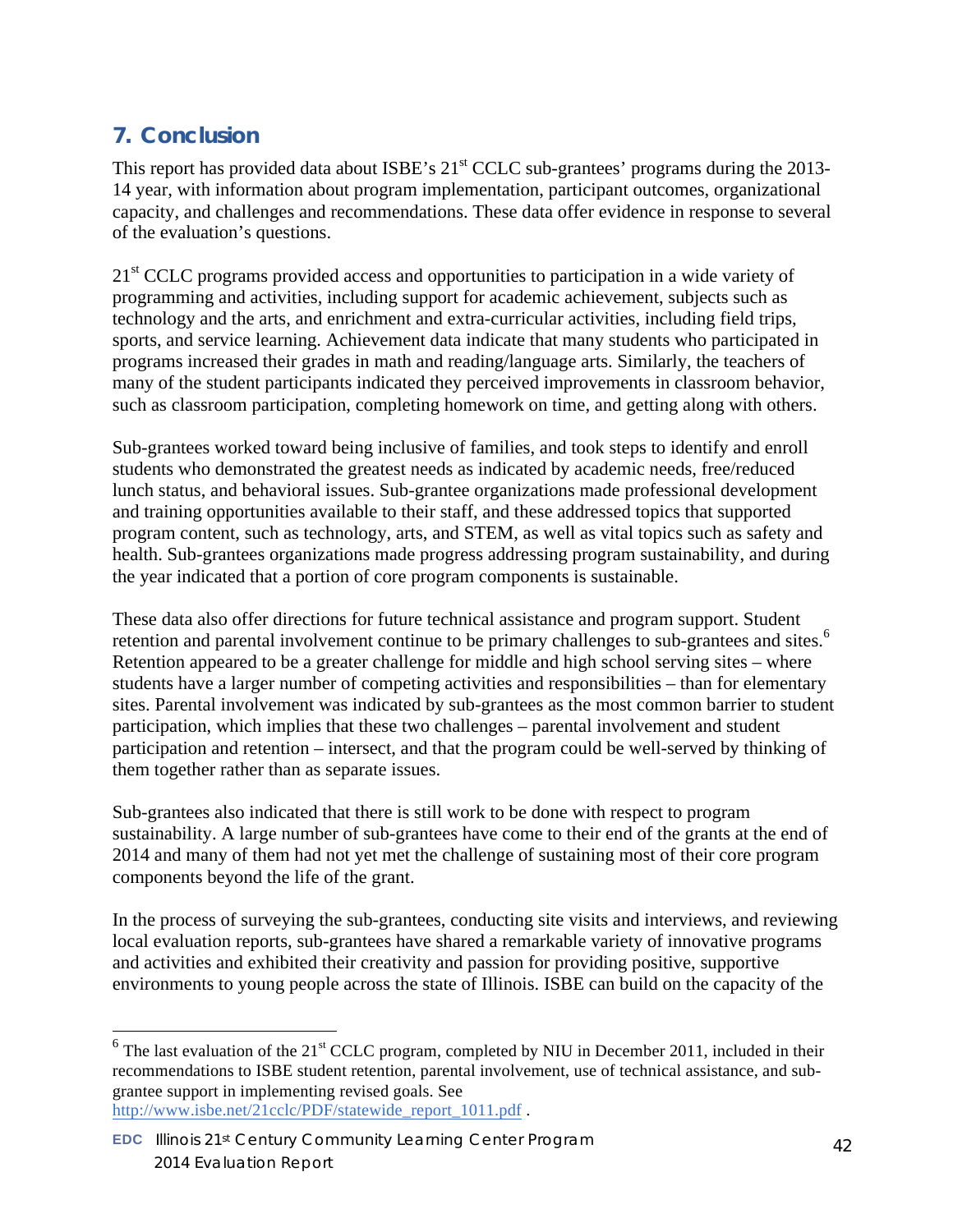sub-grantees by providing further opportunities to share best practices and find collective solutions to these challenges.

#### **7.1. Issues for consideration in Year 3 of the evaluation**

EDC has identified several issues in working to conduct the evaluation over the past 15 months and plans to collaborate with ISBE and sub-grantees to address them to the extent possible in the final year of the evaluation contract.

*Local evaluation report template:* Sub-grantees' local evaluation reports lack consistency with respect to content and quality. In January 2014, EDC will provide a report template to subgrantees, and technical assistance and support will be provided in an effort to help sub-grantees complete reliable and informative local evaluation reports. These data will better support the statewide evaluation in reflecting local implementation and outcomes.

*Outcome data:* The loss of access to student achievement data previously available through the Illinois Report Card Benchmarking Tool Data (from NIU) has limited the evaluation team's ability to draw further conclusions about student achievement, especially with respect to additional factors that may play a role in outcomes. Further, few sub-grantees at this time track school attendance rates of program participants, so evidence with respect to the program's impact on attendance is limited to teacher perception, provided in the APR data in PPICS. ISBE and EDC may consider what additional data could reasonably be collected and/or accessed to enable the evaluation to better understand what role the  $21<sup>st</sup> CCLC$  program plays with respect to these outcomes.

*Next Steps:* The EDC evaluation team looks forward to collaborating with ISBE staff in 2015 to complete the third year of the Statewide Program Evaluation and, in doing so, working together to refine data collection approaches and provide needed technical assistance to the sub-grantees in service to stronger local and statewide evaluation. The revised scope of work for Year 3 is included in Appendix C: EDC Evaluation Activities.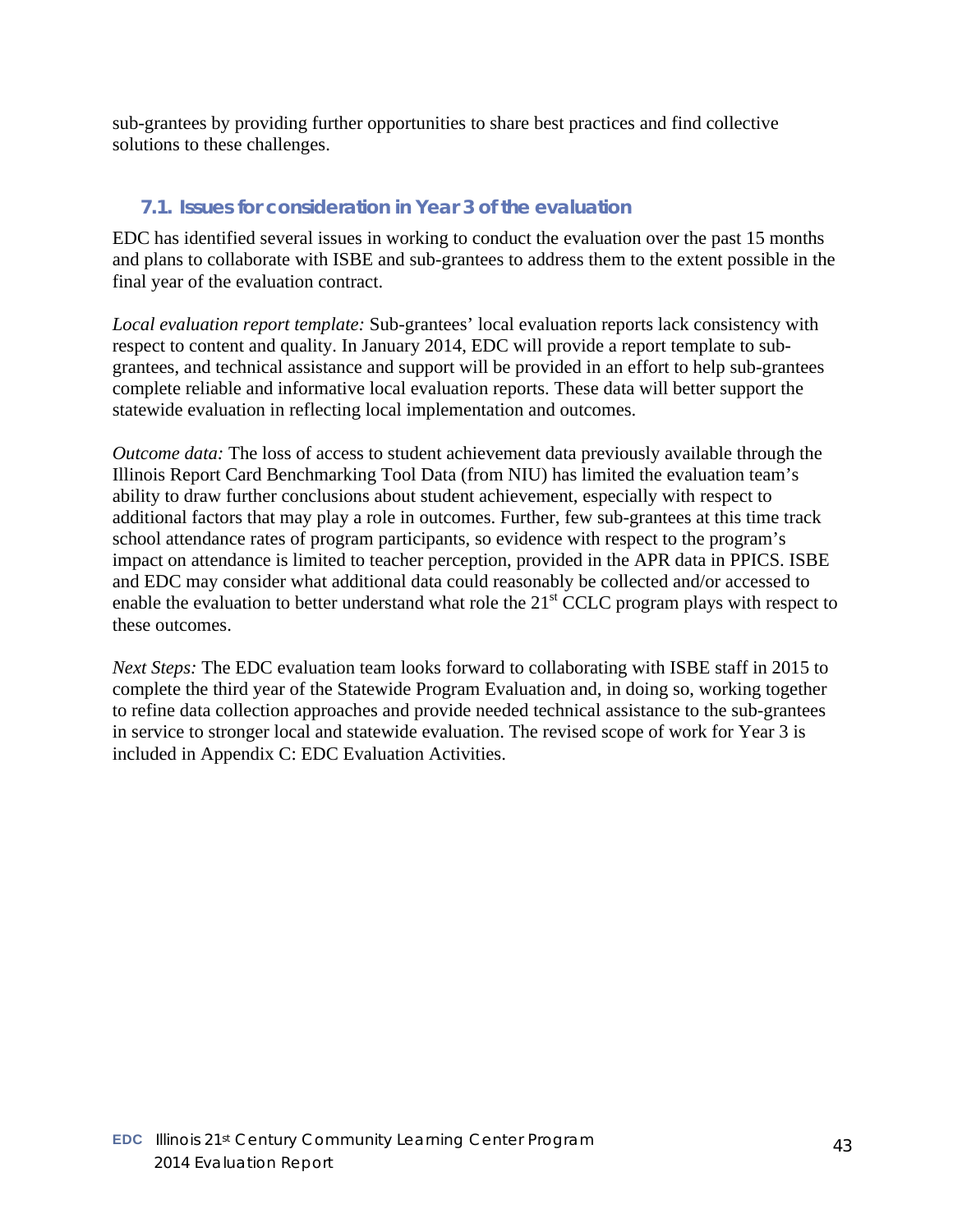# **Appendices**

# **Appendix A: Illinois' 21st CCLC Goals and Objectives**

## **Illinois' 21st CCLC Goals, Objectives, Indicators, and Data Sources**

|                                                                                                                                                                                                                                                                   | Goal 1: Schools will improve student achievement in core academic areas.                                                                                                                                                                                                                       |                                                                                                                                                                                                                                                                                                                                                                                                             |
|-------------------------------------------------------------------------------------------------------------------------------------------------------------------------------------------------------------------------------------------------------------------|------------------------------------------------------------------------------------------------------------------------------------------------------------------------------------------------------------------------------------------------------------------------------------------------|-------------------------------------------------------------------------------------------------------------------------------------------------------------------------------------------------------------------------------------------------------------------------------------------------------------------------------------------------------------------------------------------------------------|
| <b>Objective 1: Participants in the</b><br>programs will demonstrate<br>increased academic<br>achievement by 10 percent in<br>adequate yearly progress.                                                                                                           | Performance Indicator 1.a: The<br>Illinois Standards Achievement Test<br>(ISAT)/Prairie State Achievement<br>Examination (PSAE) test scores of the<br>participants will show an increase in<br>performance. Participants will show<br>progress in ISAT/PSAE reading and<br>mathematics scores. | <b>Source for Measurement 1.a:</b><br>Individual student scores on ISAT/PSAE<br>and other tests.                                                                                                                                                                                                                                                                                                            |
|                                                                                                                                                                                                                                                                   | Goal 2: Schools will show an increase in student attendance and graduation from high school.                                                                                                                                                                                                   |                                                                                                                                                                                                                                                                                                                                                                                                             |
| Objective 2: Participants in the<br>programs will demonstrate<br>increased involvement in school<br>activities and will have<br>opportunities in other subject<br>areas, such as technology, arts,<br>music, theater, sports, and other<br>recreation activities. | Performance Indicator 2.a: Students<br>participants will have higher<br>attendance rates and changes in their<br>attitudes toward school.<br>Performance Indicator 2.b: Student<br>participants will graduate from high<br>school.                                                             | <b>Source for Measurement 2.a.1:</b><br>Attendance rates.<br><b>Source for Measurement 2.a.2:</b><br>Increased academic activities.<br>Source for Measurement 2.a.3: Parent<br>survey.<br><b>Source for Measurement 2.a.4:</b><br>Student survey.<br><b>Source for Measurement 2.b.1:</b><br>Dropout rates/graduation rates.<br>Source for Measurement 2.b.2:<br>Retention rates and/or promotion<br>rates. |
|                                                                                                                                                                                                                                                                   | Performance Indicator 2.c: College-<br>and career-ready skills will be offered.                                                                                                                                                                                                                | <b>Source for Measurement 2.c.1:</b><br>Student participants will enroll in<br>colleges after graduating from high<br>school.<br><b>Source for Measurement 2.c.2:</b><br>Student participants will be prepared<br>for careers after graduating from high<br>school.                                                                                                                                         |
|                                                                                                                                                                                                                                                                   | Goal 3: Schools will see an increase in the social-emotional skills of their students.                                                                                                                                                                                                         |                                                                                                                                                                                                                                                                                                                                                                                                             |
| Objective 3: Participants in the<br>programs will demonstrate<br>social benefits and exhibit<br>positive behavioral changes.                                                                                                                                      | Performance Indicator 3: Student<br>participants will show improvements<br>in measures, such as increase in<br>attendance, decrease in disciplinary<br>actions, less violence, and decrease in<br>other adverse behaviors.                                                                     | <b>Source for Measurement 3.1:</b><br>Programs will use ISBE social-<br>emotional descriptors to determine<br>the improvement of students.<br>Source for Measurement 3.2: Number<br>of instances of student violence and<br>suspensions.<br>Source for Measurement 3.3: Number<br>of students using drugs and alcohol.<br><b>Source for Measurement 3.4:</b><br>Teacher/parent and student survey.          |

### **EDC** Illinois 21st Century Community Learning Center Program 2014 Evaluation Report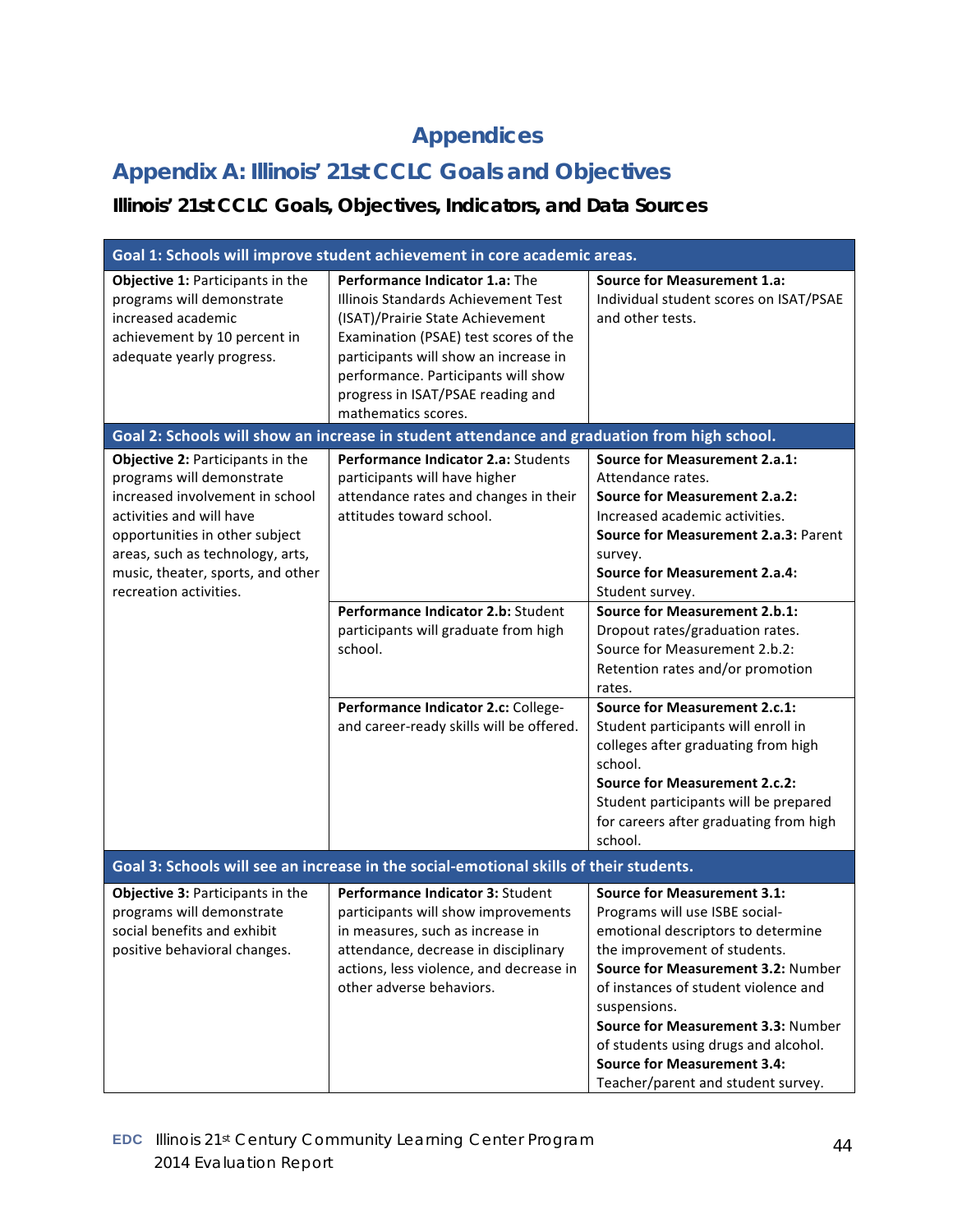| Goal 4: Programs will collaborate with the community.                                                                                                            |                                                                                                                                                                                                               |                                                                                                                                                                                                                                                                                                                                                                                                |
|------------------------------------------------------------------------------------------------------------------------------------------------------------------|---------------------------------------------------------------------------------------------------------------------------------------------------------------------------------------------------------------|------------------------------------------------------------------------------------------------------------------------------------------------------------------------------------------------------------------------------------------------------------------------------------------------------------------------------------------------------------------------------------------------|
| Objective 4.1: Programs will<br>provide opportunities for the<br>community to be involved.                                                                       | Performance Indicator 4.1: The<br>subgrantees will offer enrichment and<br>other support services for families of<br>participants.                                                                            | Source for Measurement 4.1: The<br>activities that are offered.                                                                                                                                                                                                                                                                                                                                |
| Objective 4.2: Programs will<br>increase family involvement of<br>the participating children.                                                                    | Performance Indicator 4.2: All<br>families of students in the programs<br>will have opportunities to be involved<br>in their children's education and<br>increase their children's learning<br>opportunities. | Source for Measurement 4.2.1: Type<br>and extent of collaborations.<br><b>Source for Measurement 4.2.2:</b><br>Parent/adult satisfaction survey.                                                                                                                                                                                                                                               |
| greatest need.                                                                                                                                                   | Goal: 5: Programs will coordinate with schools to determine the students and families with the                                                                                                                |                                                                                                                                                                                                                                                                                                                                                                                                |
| Objective 5: Programs will<br>provide opportunities, with<br>priority given to all students who<br>are lowest performing and in the<br>greatest need of academic | Performance Indicator 5.a: The<br>majority of subgrants will be awarded<br>in high-poverty communities.                                                                                                       | Source for Measurement 5.a.1: The<br>free and reduced-price lunch eligibility<br>of participants.<br>Source for Measurement 5.a.2: Test<br>scores, grades, and promotion rates.                                                                                                                                                                                                                |
| assistance.                                                                                                                                                      | Performance Indicator 5.b: The<br>majority of subgrants will be awarded<br>to schools in federal or state<br>academic status.                                                                                 | Source for Measurement 5.b.1: The<br>school improvement academic status<br>list.<br>Source for Measurement 5.b.2: The<br>lowest-achieving schools list.                                                                                                                                                                                                                                        |
|                                                                                                                                                                  | Goal 6: Programs will provide ongoing professional development to program personnel.                                                                                                                          |                                                                                                                                                                                                                                                                                                                                                                                                |
| Objective 6: Professional<br>development will be offered by<br>the programs and ISBE to meet<br>the needs of the program, staff,<br>and students.                | Performance Indicator 6: All centers'<br>staff will participate in a variety of<br>training/workshops provided to<br>improve and maintain the quality of<br>the program(s).                                   | Source for Measurement 6.1: Number<br>of workshops and topics addressed by<br>each.<br><b>Source for Measurement 6.2:</b><br>Attendance at workshops; evaluation<br>of workshops' effectiveness.                                                                                                                                                                                               |
| sustainable programs.                                                                                                                                            | Goal 7: Programs will collaborate with schools and community-based organizations to provide                                                                                                                   |                                                                                                                                                                                                                                                                                                                                                                                                |
| Objective 7: Projects will create<br>sustainability plans to continue<br>the programs beyond the<br>federal funding period.                                      | Performance Indicator 7: All<br>subgrantees will provide detailed<br>plans of coordination and<br>collaboration efforts.                                                                                      | Source for Measurement 7.1: Lists of<br>coordinating/collaborating agencies<br>and the type of services, with letters of<br>agreement from collaborating<br>agencies.<br>Source for Measurement 7.2: A<br>memorandum of understanding will be<br>established between the fiscal agent<br>and primary partner of each subgrant<br>to identify the roles and<br>responsibilities of each entity. |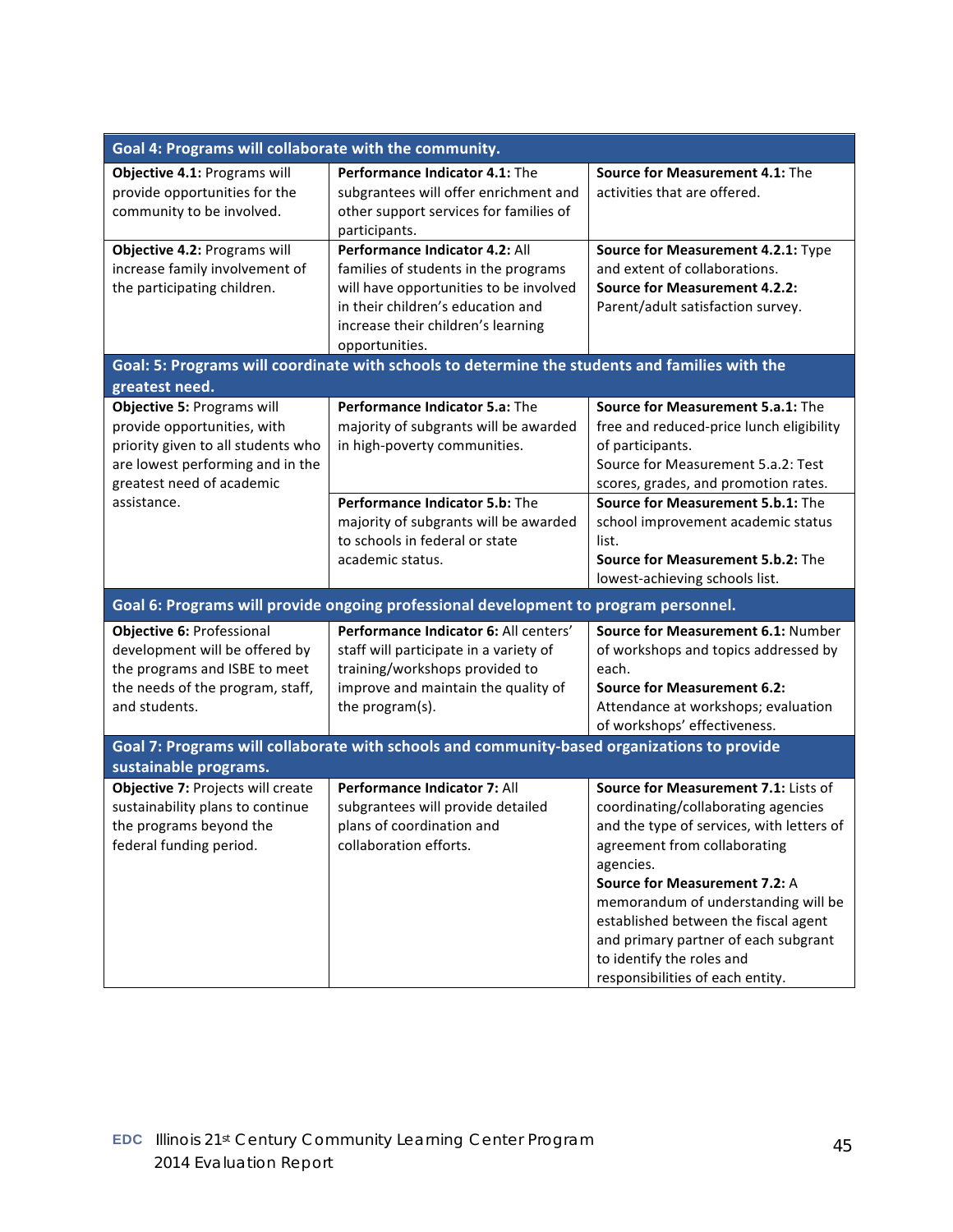# **Appendix B: ISBE 21st CCLC Logic Model**

*Revised July 14, 2014*

| <b>Inputs</b>                              | <b>Activities</b>                         | <b>Outputs</b>                                          | <b>Immediate Outcomes</b>                             | <b>Long Term Outcomes</b>                                            |
|--------------------------------------------|-------------------------------------------|---------------------------------------------------------|-------------------------------------------------------|----------------------------------------------------------------------|
| <b>ISBE</b> Inputs                         | <b>ISBE Activities</b>                    | <b>ISBE Outputs</b>                                     | <b>ISBE Immediate Outcomes</b>                        | <b>ISBE LT Outcomes</b>                                              |
| Federal Funding                            | Provide technical assistance<br>$\bullet$ | • # Trained professionals in                            | Program Outcomes                                      | Program Outcomes                                                     |
|                                            |                                           | afterschool programing                                  | Sustainability of 21 <sup>st</sup> CCLC               | Long term sustainability of                                          |
| 21 <sup>st</sup> CCLC program<br>$\bullet$ | Offer professional<br>$\bullet$           |                                                         | programs                                              | CCLC programs via funding                                            |
| guidelines                                 | development                               | # Networked professionals                               |                                                       | and resources                                                        |
|                                            |                                           | in afterschool programing                               | 10% increase in academic                              | $\bullet$                                                            |
| Statewide objectives<br>$\bullet$          | Funding<br>$\bullet$                      |                                                         | achievement                                           | Strong partnerships for<br>$\bullet$                                 |
|                                            |                                           | Guidelines and examples of<br>$\bullet$                 | 10% or more increase in<br>$\bullet$                  | families, schools, and<br>communities                                |
| Technical assistance                       | Reviewing grants and                      | $21st$ CCLC programs in the<br><b>State of Illinois</b> | academic achievement for                              |                                                                      |
| provider                                   | approving program plans                   |                                                         | students who participate in                           | <b>Staff Outcomes</b>                                                |
| Professional development<br>$\bullet$      | Provide opportunities for<br>$\bullet$    | Programs serving students                               | $21st$ CCLC programs                                  | Program staff, families, and                                         |
| and training in State                      | grantees and ISBE to                      | with the greatest need in all                           |                                                       | communities will                                                     |
| <b>Standards and NCLB</b>                  | interact (e.g., site visits,              | parts of state                                          | <b>Staff Outcomes</b>                                 | demonstrate knowledge in                                             |
|                                            | spring conferences, regular               |                                                         | Understanding of key areas                            | 21 <sup>st</sup> CCLC and afterschool                                |
| Staff who are<br>$\bullet$                 | communication)                            |                                                         | of the statewide objectives                           | programs, statewide                                                  |
| knowledgeable about the                    |                                           |                                                         |                                                       | objectives and NCLB                                                  |
| $21st$ CCLC program and                    | Reporting and feedback to                 |                                                         | Increase in professional                              |                                                                      |
| issues in afterschool                      | Department of Education,                  |                                                         | development programs                                  | <b>Student Outcomes</b>                                              |
|                                            | State of Illinois, and CCLC               |                                                         | offered by the programs and                           | Students who participate in<br>21 <sup>st</sup> CCLC's graduate from |
|                                            | programs                                  |                                                         | <b>ISBE</b>                                           | high school                                                          |
|                                            | Monitoring<br>$\bullet$                   |                                                         |                                                       |                                                                      |
|                                            |                                           |                                                         | Increase in staff trained to<br>meet the needs of the | Students who participate in                                          |
|                                            | Evaluation                                |                                                         | program, staff, and students                          | $21st$ CCLC's apply to and                                           |
|                                            |                                           |                                                         |                                                       | enter college                                                        |
|                                            |                                           |                                                         | <b>Student Outcomes</b>                               |                                                                      |
|                                            |                                           |                                                         | Increase in opportunities for                         | Students who participate in                                          |
|                                            |                                           |                                                         | students who are in the                               | $21st$ CCLC's are prepared for                                       |
|                                            |                                           |                                                         | greatest of need                                      | post secondary and/or career                                         |
|                                            |                                           |                                                         |                                                       | readiness                                                            |
|                                            |                                           |                                                         |                                                       |                                                                      |
|                                            |                                           |                                                         |                                                       |                                                                      |
|                                            |                                           |                                                         |                                                       |                                                                      |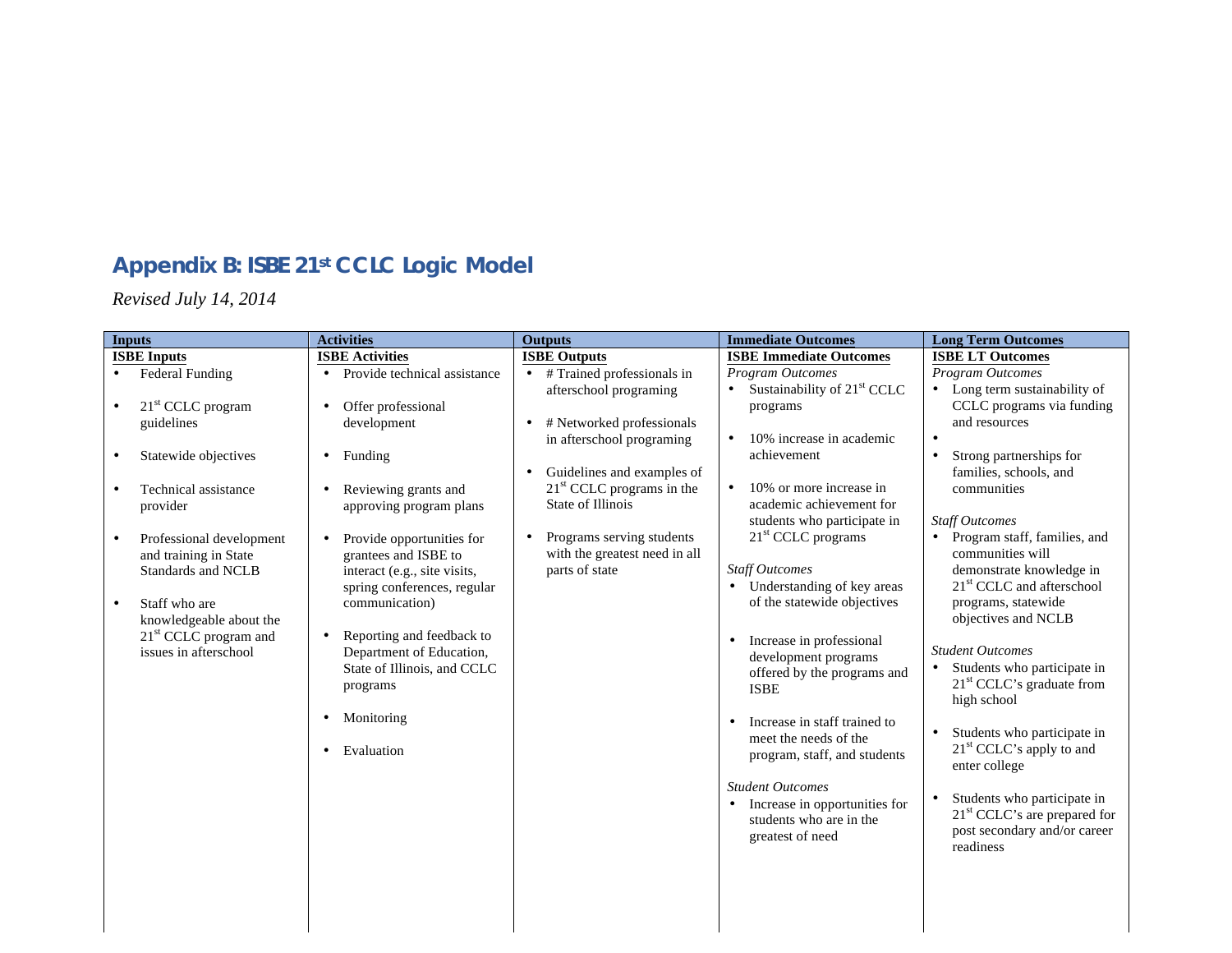|           | <b>Inputs</b>                              | <b>Activities</b>                                                               | <b>Outputs</b>                                                                     | <b>Immediate Outcomes</b>                              | <b>Long Term Outcomes</b>                              |
|-----------|--------------------------------------------|---------------------------------------------------------------------------------|------------------------------------------------------------------------------------|--------------------------------------------------------|--------------------------------------------------------|
|           | <b>Grantee Inputs</b>                      | <b>Grantee Activities</b>                                                       | <b>Grantee Outputs</b>                                                             | <b>Grantee Immediate Outcomes</b>                      | <b>ISBE LT Outcomes Continued</b>                      |
| $\bullet$ | Funding                                    | Professional development<br>$\bullet$                                           | # and dosage of activities<br>$\bullet$                                            | <b>Student Outcomes Continued</b>                      | <b>Student Outcomes Continued</b>                      |
|           |                                            |                                                                                 | that strengthen academics,                                                         | Reported increases in school                           | $21st$ CCLC students and                               |
|           | Educator expertise                         | Activities that strengthen the<br>$\bullet$<br>academic and social skills of    | college and career readiness,<br>socio-emotional skills, and                       | attendance rates for students                          | families demonstrate a strong<br>knowledge base in the |
|           | Individual program<br>guidelines and goals | students                                                                        | family and community<br>involvement                                                | Improved attitude towards<br>school for students       | common core state standards<br>and Illinois learning   |
|           |                                            | Activities that develop<br>$\bullet$                                            |                                                                                    |                                                        | standards                                              |
| $\bullet$ | Localized resources                        | college and career readiness                                                    | # of students who participate<br>$\bullet$<br>in activities that strengthen        | Engagement in positive<br>behavior as a result of      | Participants will demonstrate                          |
|           | Professional development<br>and training   | Activities that address<br>$\bullet$<br>behavior and socio-<br>emotional skills | academics, college and<br>career readiness, socio-<br>emotional skills, and family | participation in program<br>activities.                | positive behavior and strong<br>socio-emotional skills |
|           |                                            |                                                                                 | and community involvement                                                          | Development of college and                             |                                                        |
|           |                                            | Activities that encourage<br>$\bullet$                                          |                                                                                    | career readiness skills                                |                                                        |
|           |                                            | family and community                                                            | # of staff who receive                                                             |                                                        |                                                        |
|           |                                            | involvement                                                                     | professional development                                                           | Satisfaction with program<br>activities as reported on |                                                        |
|           |                                            | Evaluation                                                                      | # of activities and                                                                | parent/community                                       |                                                        |
|           |                                            |                                                                                 | opportunities offered by<br>programs that engage                                   | satisfaction surveys                                   |                                                        |
|           |                                            |                                                                                 | families and students                                                              | Families and community<br>members attend events and    |                                                        |
|           |                                            |                                                                                 | # of families and<br>communities involved in<br>afterschool activities             | activities sponsored by the<br>$21^{\rm st}$ CCLC      |                                                        |

| <b>ISBE</b><br>Program<br>Communication between ISBE and grantees<br>Communication between programs and sites<br>Communication between ISBE and Department of Education<br>Demographics and structure of family unit<br>Type of activities offered for grantee training and professional development<br>Type of activities offered to students, families, and communities<br>Community outreach and support<br>Level of funding | <b>External Contextual Factors:</b> |                  |
|---------------------------------------------------------------------------------------------------------------------------------------------------------------------------------------------------------------------------------------------------------------------------------------------------------------------------------------------------------------------------------------------------------------------------------|-------------------------------------|------------------|
|                                                                                                                                                                                                                                                                                                                                                                                                                                 |                                     |                  |
|                                                                                                                                                                                                                                                                                                                                                                                                                                 |                                     |                  |
|                                                                                                                                                                                                                                                                                                                                                                                                                                 |                                     |                  |
|                                                                                                                                                                                                                                                                                                                                                                                                                                 |                                     |                  |
|                                                                                                                                                                                                                                                                                                                                                                                                                                 |                                     |                  |
|                                                                                                                                                                                                                                                                                                                                                                                                                                 |                                     | Level of funding |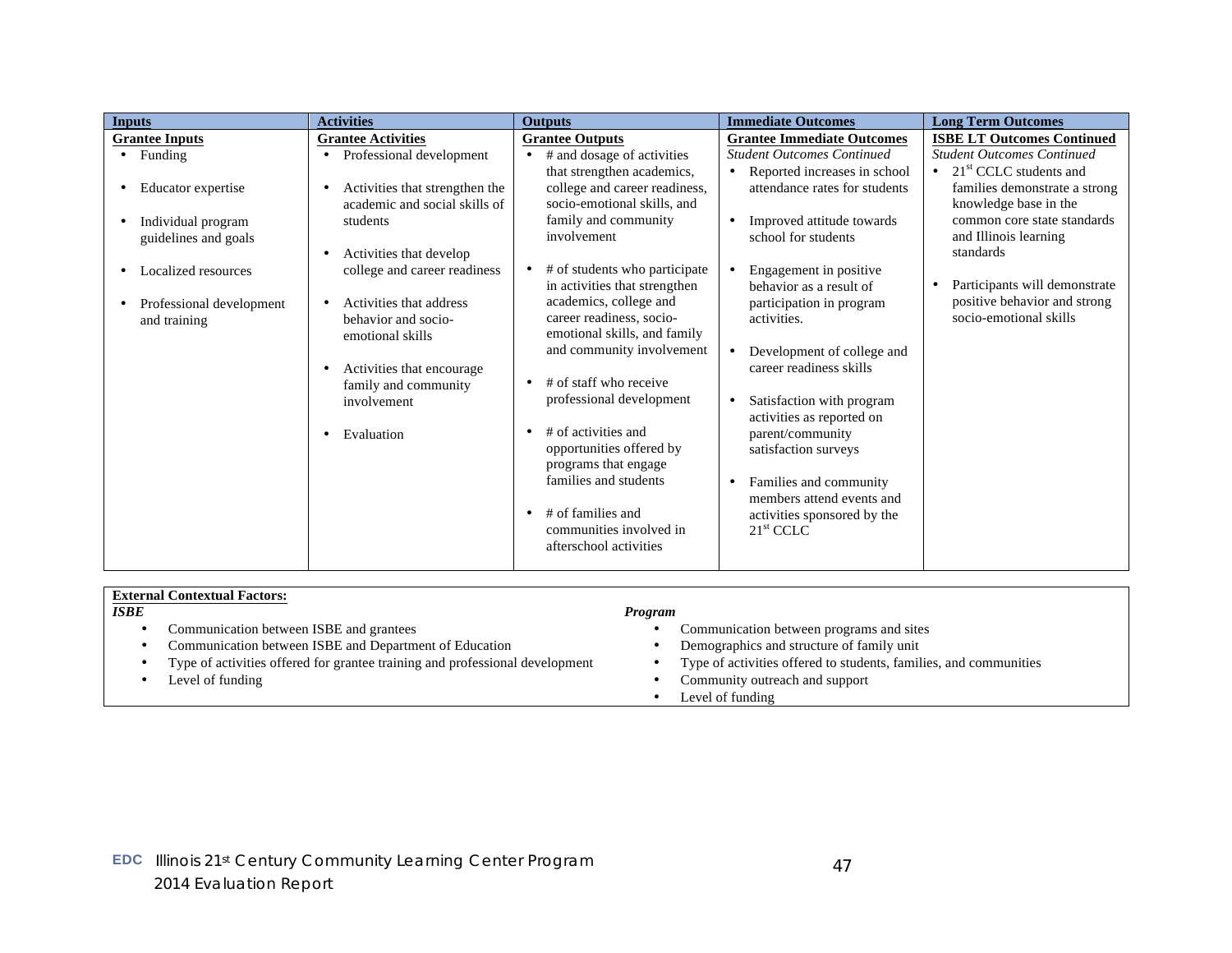# **Appendix C: EDC Evaluation Activities**

## **2014 Evaluation Timeline**

Statewide 21<sup>st</sup> Century Community Learning Centers Program Evaluation Timeline of Activities, 2014

### *January 2014*

- Bi-weekly meetings with ISBE
- Begin redesign of Spring Survey
- Develop crosswalk of all data sources with evaluation questions and state plans
- Initial draft of logic model
- Begin to download data sources from ISBE online platform
- Meet with sub-contractors

### *February 2014*

- Bi-weekly meetings with ISBE
- Interview select program directors about Spring Surveys
- Redesign of Spring Survey
- Continue work on logic model
- Download data sources from ISBE; troubleshoot issues with 2012 and 2013 Spring Surveys residing on online platform
- Meet with sub-contractors

#### *March 2014*

- Bi-weekly meetings with ISBE
- Redesign of Spring Surveys
- Redesign of logic model
- Prepare for second webinar on logic models
- Meet with sub-contractors

#### *April 2014*

- Conduct webinar on logic models, April 15, 2014
- Distribute revised Spring Survey
- Technical assistance with sites concerning evaluation and Spring Survey
- Meeting with NIU to gain access to benchmarking tool
- Bi-weekly meetings with ISBE
- Work on redesign of logic model, meet with Sarah McCusker about logic model
- Meet with sub-contractors

#### *May 2014*

- Attend and conduct two presentations on the spring survey at the grantee spring conference in Springfield
- Complete  $1<sup>st</sup>$  quarterly report
- **EDC** Illinois 21st Century Community Learning Center Program 2014 Evaluation Report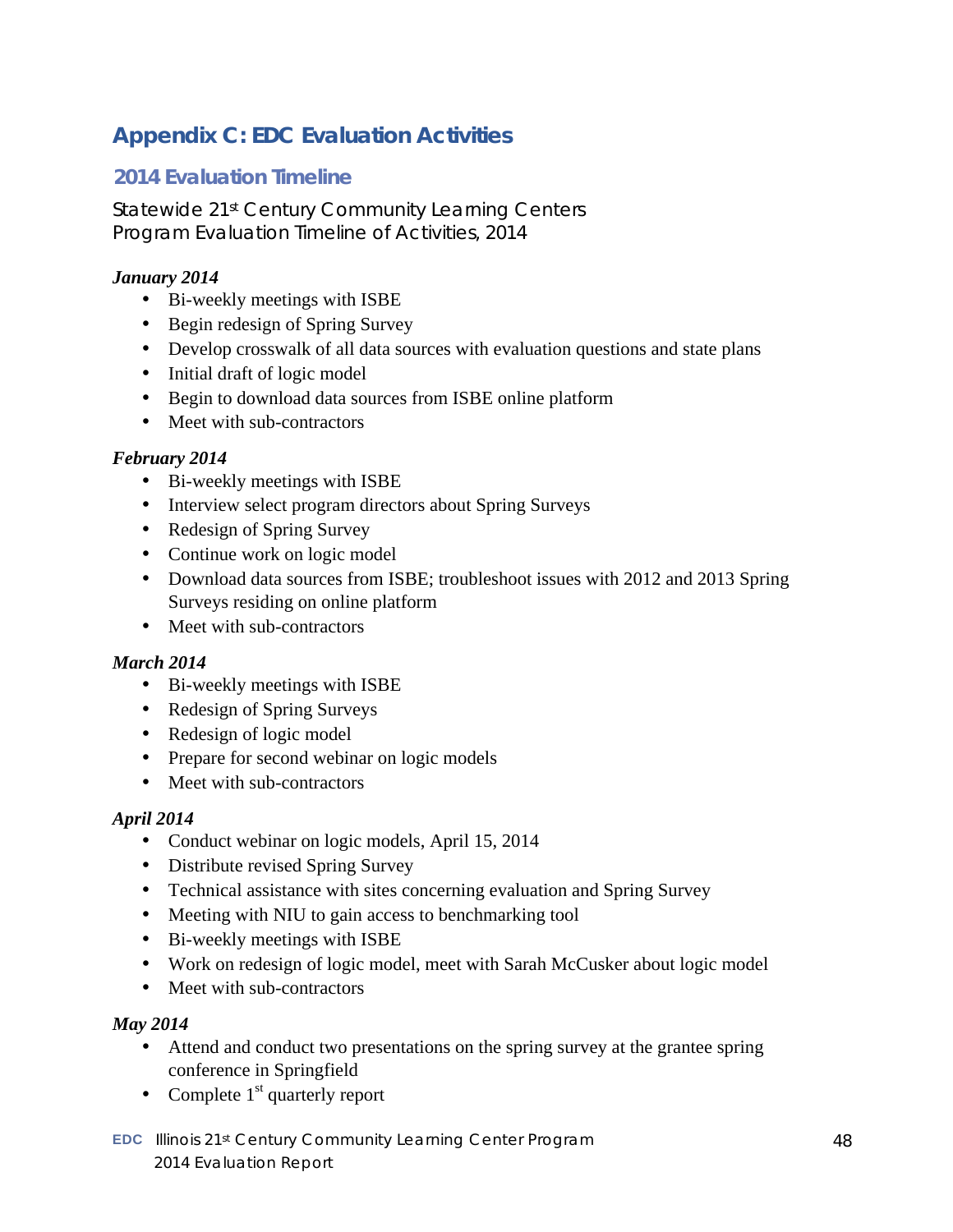- Continue to monitor Spring Survey distribution
- Technical assistance with sites concerning evaluation and spring survey
- Bi-weekly meetings with ISBE
- Work on redesign of logic model
- Meet with sub-contractors

#### *June 2014*

- Develop site visit protocol and procedure
- Prepare for site visits
- Complete  $2<sup>nd</sup>$  quarterly report
- Bi-weekly meetings with ISBE
- Provided feedback on RFP
- Submit revised logic model
- Technical assistance with sites concerning evaluation and Spring Survey
- Meet with sub-contractors, assigned summer site visits

### *July 2014*

- Conduct site visits
- Meet with sub-contractors
- Submit final logic model
- Bi-weekly meetings with ISBE
- Develop outline for Annual Report Year 2

#### *August 2014*

- Conduct site visits
- Meet with sub-contractors
- Prepare for  $3<sup>rd</sup>$  technical assistance webinar/presentation, scheduled in September, 2014
- Bi-weekly meetings with ISBE
- Clean and prepare Spring Survey data for analysis and reporting

#### *September 2014*

- Conduct site visits
- Meet with sub-contractors
- Bi-weekly meetings with ISBE
- Host program evaluators' webinar  $(3<sup>rd</sup> TA$  event) September  $23<sup>rd</sup>$ , 2014
- Participate in webinar about transfer of PPICS to new contractor

#### *October 2014*

- Conduct site visits
- Meet with sub-contractors
- Bi-weekly meetings with ISBE
- Download PPICS data
- Provide ISBE with data for their reporting needs; ad hoc data compiling
- **EDC** Illinois 21st Century Community Learning Center Program 2014 Evaluation Report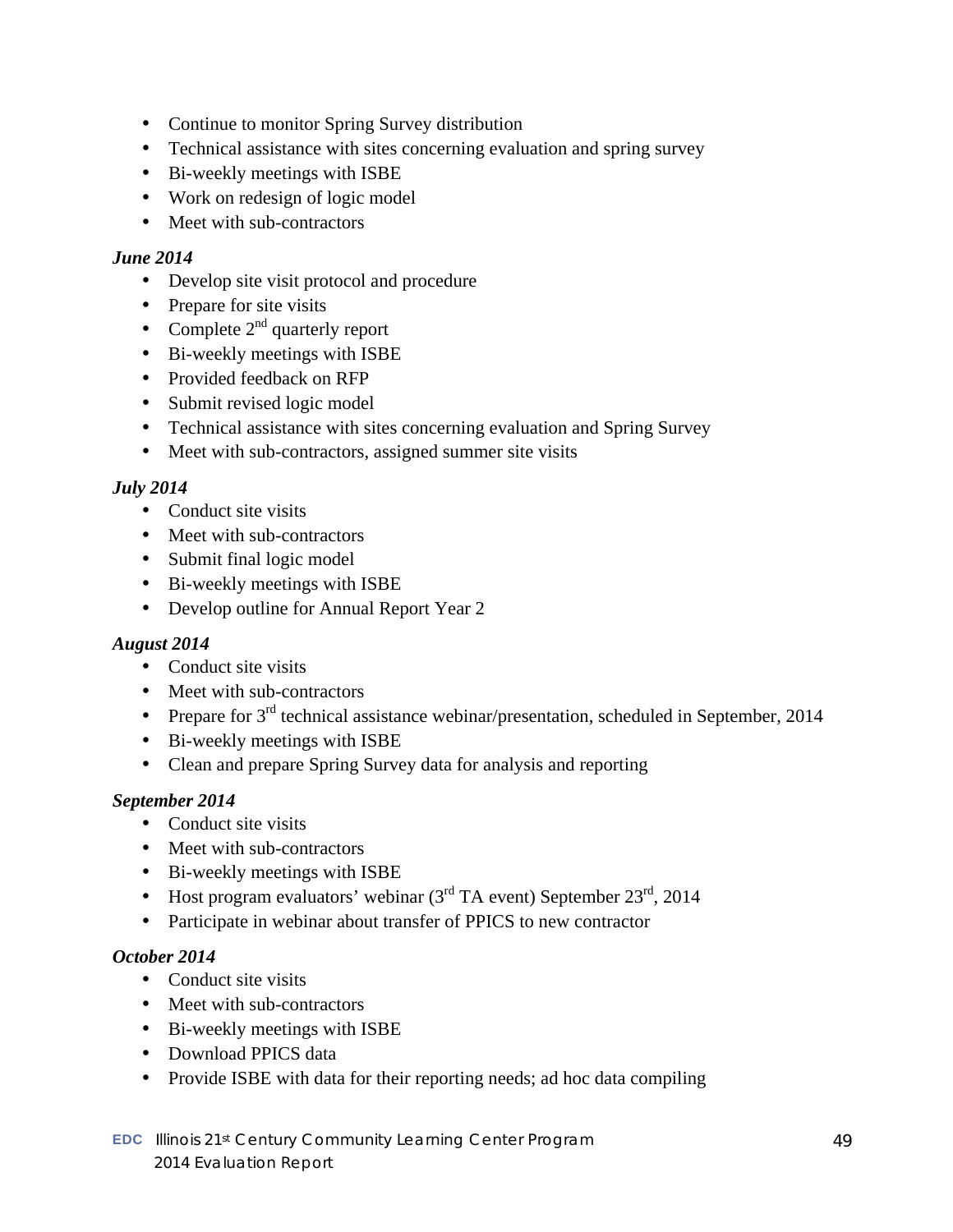• Revised Year 3 SOW and submitted this to ISBE along with revised plan for completion of Year 2

### *November 2014*

- Conduct site visits
- Meet with sub-contractors
- Bi-weekly meetings with ISBE
- Develop annual report format and outline
- Spring Survey analysis
- PPICS data analysis
- Site visit analysis; interviews and reports

#### *December 2014*

- Conduct site visits
- Meet with sub-contractors
- Bi-weekly meetings with ISBE
- Host  $4<sup>th</sup> TA$  event, December 12, 2014, on Spring Survey results
- Provide SEDL with information for New Grantee Workbook
- Write annual report and update on progress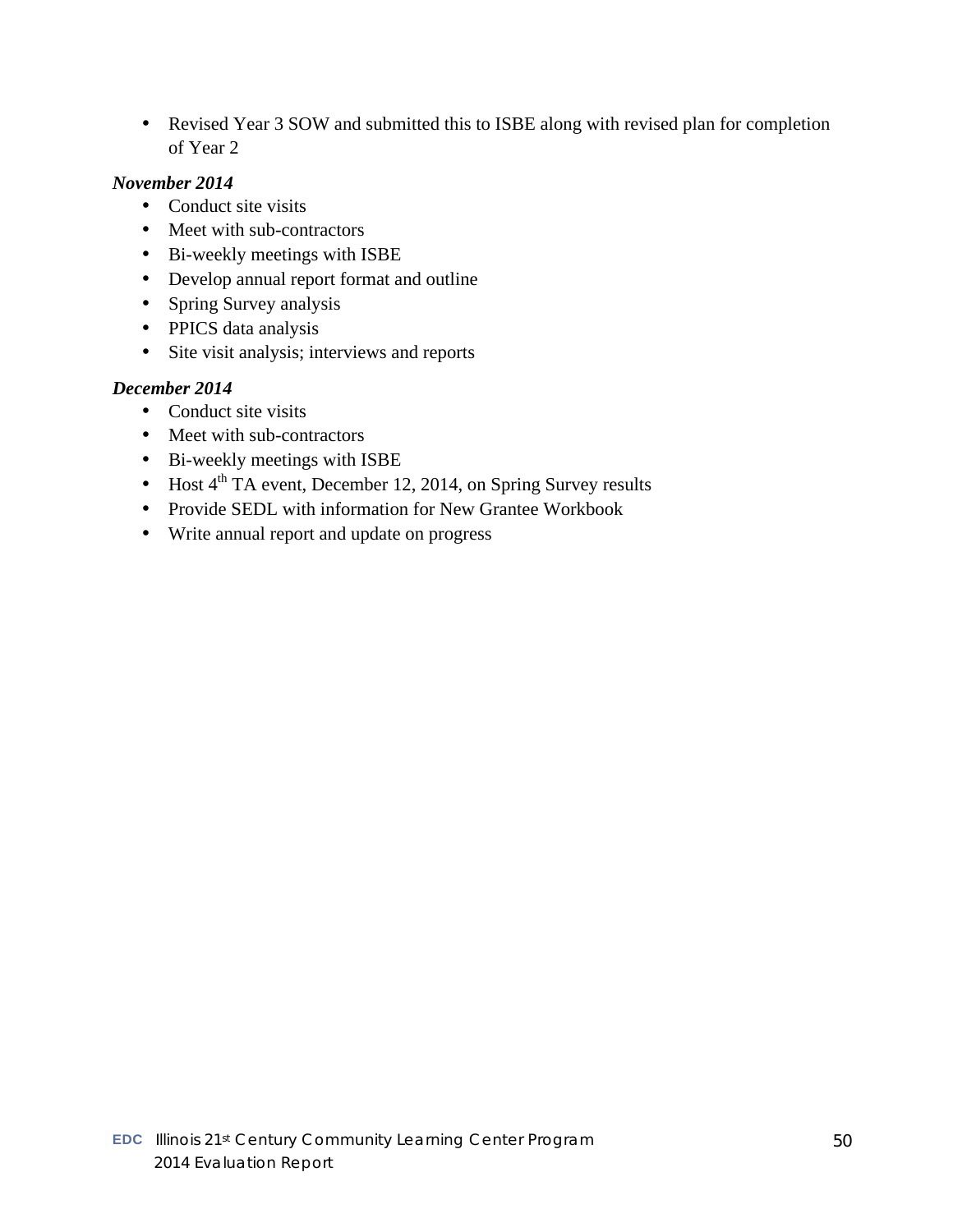## **Quarterly Progress Report**

## **Illinois State Board of Education 21st Century Community Learning Centers (December 31, 2014)**

**A. Purpose of the Report.** The purpose of this report is to provide a brief update on EDC's evaluation activities for the third quarter of 2014. The following sections cover (a) activities and deliverables to date, (b) on-going and immediate upcoming activities and deliverables, and (c) immediate next steps.

**B. Staff Involved.** Leslie Goodyear-Lead, Sheila Rodriguez-Research Associate, Joshua Cox-Research Assistant, and Sophia Mansori, project director.

**C. Deliverables.** Fall site visits

**D. Activities to Date.** The following table below lists the activities of the ISBE 21<sup>st</sup> Century Statewide Evaluation to date:

| <b>Task</b>                                  | <b>Update</b>                                                                                                                                                                                                                                                                                                                                   |
|----------------------------------------------|-------------------------------------------------------------------------------------------------------------------------------------------------------------------------------------------------------------------------------------------------------------------------------------------------------------------------------------------------|
| <b>Meetings and</b><br><b>Communications</b> | Meetings and communications continued between ISBE's<br>$21st$ CCLC lead, Kristy Jones, the evaluation project lead<br>Leslie Goodyear, and project co-lead Sophia Mansori                                                                                                                                                                      |
| <b>Grantee Surveys of</b><br>2012 and 2013   | It was determined in conference with Sarah McCusker that<br>$\bullet$<br>the analysis of these surveys was not the highest priority,<br>and therefore we have prioritized other evaluation activities,<br>including the analysis of Spring 2014 surveys, past years'<br>evaluation reports, PPICS data, and site visits.                        |
| <b>Technical Assistance</b>                  | The evaluation team continued to field questions and<br>$\bullet$<br>comments from grantees particularly related to the site visits<br>and the local evaluation reports.<br>The evaluation team delivered the $4th$ in a series of TA<br>$\bullet$<br>events on December 12, 2014. This webinar focused on the<br>results of the Spring Survey. |
| <b>2014 Spring Survey</b>                    | The evaluation team focused their efforts on organizing and<br>coding survey data in order to prepare for analysis and<br>reporting.                                                                                                                                                                                                            |
| <b>Statewide Logic</b><br><b>Model</b>       | The team submitted the logic model for ISBE review on<br>$\bullet$<br>July 15, 2014. This logic model will be reviewed and<br>revised in collaboration with the ISBE team in a meeting,<br>planned to occur in conjunction with the January 2015<br>grantee meeting.                                                                            |
| <b>Site Visits</b>                           | The team developed protocols for site visits, including<br>$\bullet$<br>interview and observation guides. Subcontractors and                                                                                                                                                                                                                    |

### **EDC** Illinois 21st Century Community Learning Center Program 2014 Evaluation Report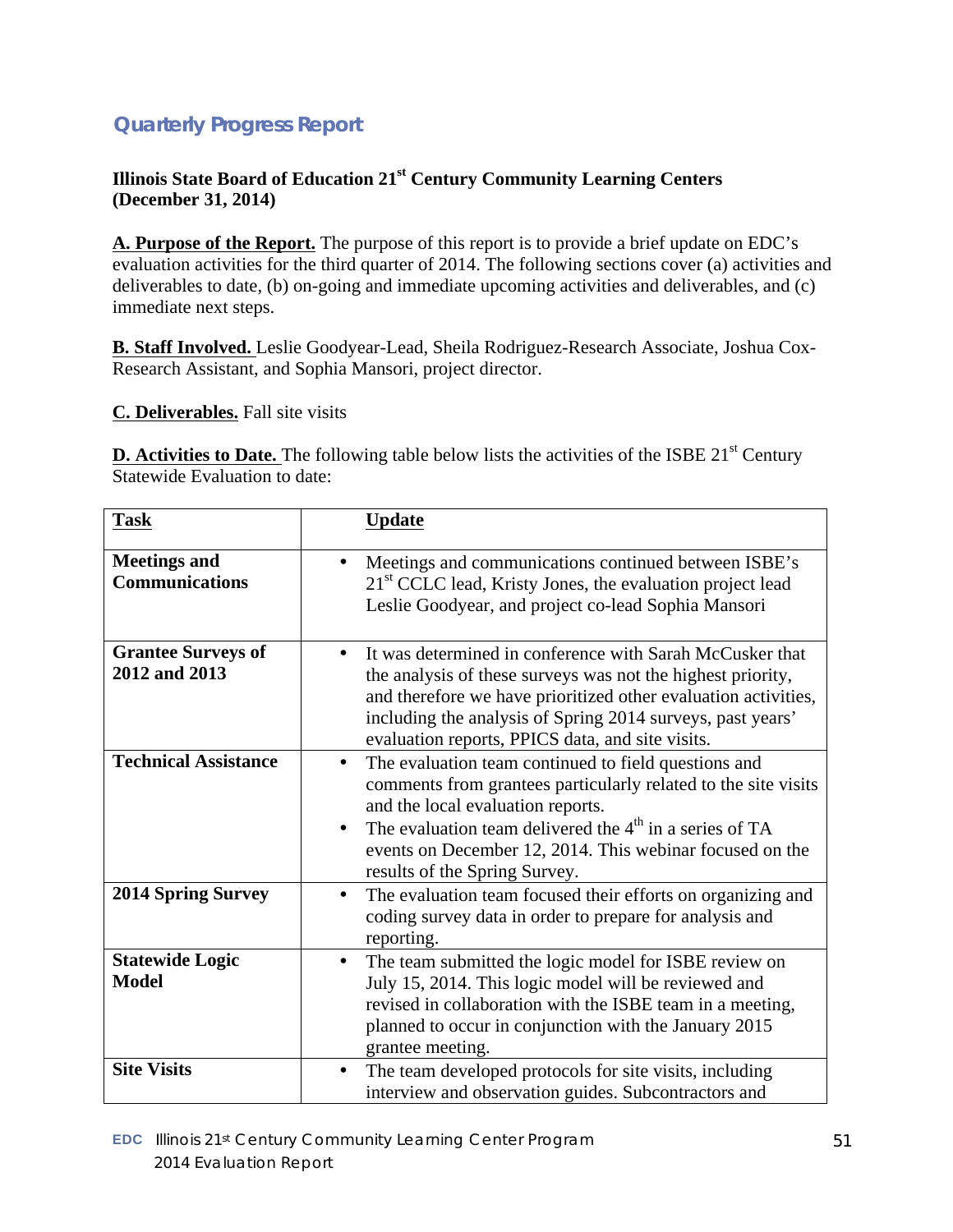|                                 | members of the evaluation team have fanned out to conduct<br>site visits to 8 sites this fall. These site visit reports will not<br>be included in the December, 2014, report, but will be<br>included in a report in 2015.                                                                                                                                                                                                         |
|---------------------------------|-------------------------------------------------------------------------------------------------------------------------------------------------------------------------------------------------------------------------------------------------------------------------------------------------------------------------------------------------------------------------------------------------------------------------------------|
| <b>PPICS</b> and other          | The evaluation team downloaded PPICS data from 2011-                                                                                                                                                                                                                                                                                                                                                                                |
| extant data                     | 2012, 2012-2013 and 2013-2014 program years. The team                                                                                                                                                                                                                                                                                                                                                                               |
|                                 | provided data and technical assistance to Kristy Jones as she                                                                                                                                                                                                                                                                                                                                                                       |
|                                 | used the PPICS data to prepare her reports to the state.                                                                                                                                                                                                                                                                                                                                                                            |
| <b>NIU Benchmarking</b><br>data | Sarah McCusker informed the evaluation team that data<br>from the NIU benchmarking system would not be available<br>through the ISBE contract with NIU.                                                                                                                                                                                                                                                                             |
|                                 | The team accessed data from the benchmarking system<br>$\bullet$<br>through passwords received from Sarah. Unfortunately, the<br>most recent data in that system are from 2011 and therefore<br>are not relevant or useful for this evaluation. PPICS data<br>will be used as a substitute for these data in the December,<br>2014 report. The evaluation team will assess PPICS data<br>again in 2015 for use in the final report. |

**E. Next Steps and Upcoming Activities**. The team intends to continue the work to date and will engage in the following activities not necessarily in chronological order.

| <b>Task</b>                                  | <b>Update</b>                                                                                                                                                                                                                                                                                                                                                                                                                                                                                                                                                       |
|----------------------------------------------|---------------------------------------------------------------------------------------------------------------------------------------------------------------------------------------------------------------------------------------------------------------------------------------------------------------------------------------------------------------------------------------------------------------------------------------------------------------------------------------------------------------------------------------------------------------------|
| <b>Meetings and</b><br><b>Communications</b> | Continue bi-weekly meetings and communications with<br>ISBE's 21 <sup>st</sup> CCLC lead, Kristy Jones.<br>Continue regular monthly meetings with evaluation<br>$\bullet$<br>subcontractors.<br>Continue regular communication with grantees and<br>evaluators to convey important evaluation information.                                                                                                                                                                                                                                                          |
| 2012 and 2013<br><b>Grantee Surveys</b>      | None until the December 2014 report is completed.                                                                                                                                                                                                                                                                                                                                                                                                                                                                                                                   |
| <b>Technical Assistance</b>                  | Follow up from Evaluation Webinar and prepare for<br>evaluation session at ISBE workshop in January 2015. The<br>evaluation team has been in touch with SEDL to plan for<br>the January meeting. EDC will be contributing to the<br>Grantee Workbook and conducting two workshops at the<br>January Grantee meeting.<br>Continue to address questions and comments from grantees<br>on a variety of evaluation issues including but not limited to<br>webinars, site visits, the statewide evaluation, the 2014<br>Spring Surveys and the local evaluation reports. |
| <b>2014 Spring Survey</b>                    | EDC is conducting analysis of 2014 survey data to be<br>$\bullet$<br>included in the December 2014 report.                                                                                                                                                                                                                                                                                                                                                                                                                                                          |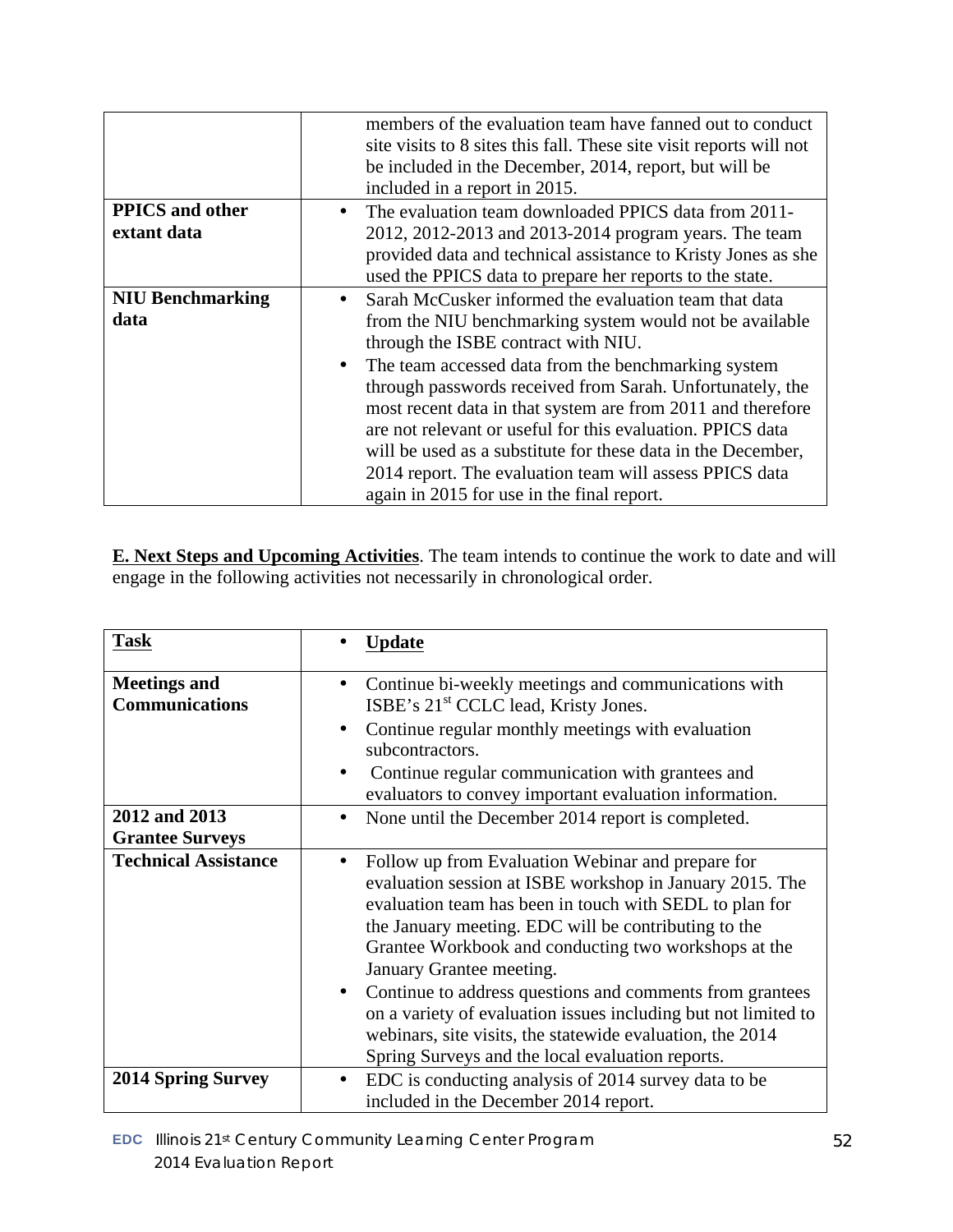| 2014 Fall Survey                       | • It was determined in collaboration with Kristy Jones that<br>EDC would not conduct a Fall Survey and instead would<br>use applicable data from PPICS as needed.                                           |
|----------------------------------------|-------------------------------------------------------------------------------------------------------------------------------------------------------------------------------------------------------------|
| <b>Site Visits</b>                     | Subcontractors will conduct Fall site visits; data from these<br>$\bullet$<br>visits will not be analyzed for the Annual Evaluation Report<br>but will be included in the 2015 Final Evaluation Report.     |
| <b>Statewide Logic</b><br><b>Model</b> | • EDC will meet with ISBE staff on the day before the<br>January Grantee Meeting to review and revise the logic<br>model.                                                                                   |
| <b>PPICS</b> data                      | Analyze PPICS data from 2012-2013 program year.<br>Data have been downloaded from PPICS from 2013-2014<br>$\bullet$<br>program year and we are analyzing them for inclusion in the<br>December 2014 report. |

#### **F. Issues for Consideration**

Kristy and Leslie have reviewed the SOW, contract and workplan together to ensure that they are on the same page with the work going forward. A new SOW for Year 3 was submitted and an updated workplan for the completing of Year 2 was submitted as well.

#### **G. Next Report**

The next report will be the Annual Evaluation Report, December 31, 2014.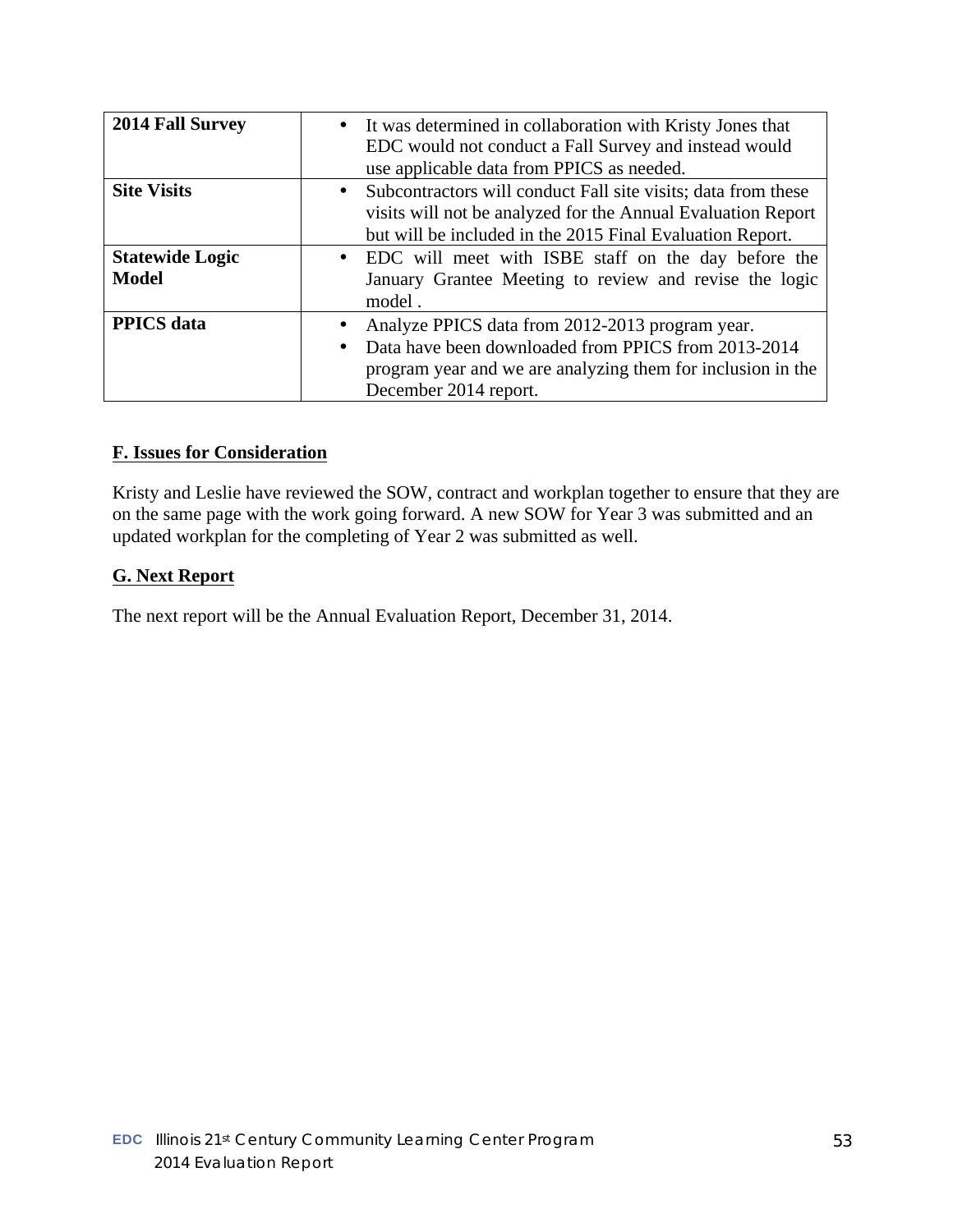## **Year 2 Evaluation Update**

**ISBE 21st Century Community Learning Center Evaluation: Update to Evaluation Tasks and Timeline** *Updated October 14, 2014*

### **Fall Data Collection Activities**

EDC's priority for the fall months is analyzing collected data and preparing the end of year report. Concerned about access to PPICS data, EDC proposed administering a fall survey to grantees, essentially collecting a sub-set of data already collected via PPICS. Instead of burdening grantees with additional reporting, EDC will rely on the PPICS data that we were able to download prior to the system closing on October 10, 2014, and spend our resources reaching out individually to grantees to collect any missing data.

EDC will deploy subcontractors to conduct approximately 8 site visits between October and December 2014. EDC is currently working to identify sites from Cohort 13 and coordinate schedules.

#### **Technical Assistance Activities**

EDC conducted its third TA activity for the year in September, with a webinar for grantee evaluators discussing their current data collection and evaluation activities. EDC's next technical assistance activity will be at the grantee meeting in January 2015. EDC will work with ISBE to identify relevant topic(s) to include in a workshop (or workshops) with new grantees.

#### **End of Year Evaluation Report**

EDC will provide an end-of-year evaluation progress report to ISBE by December 31, 2014. The report will be structured to do include:

- 1. Evaluation activities and progress during 2014;
- 2. A data overview, discussing collection activities and quality;
- 3. Evaluation questions and findings to date.

The evaluation report will address the evaluation questions to the extent possible including the following data:

- Summary of 2013 evaluation reports (submitted by December 2, 2013)
- Summary of 2012-13 PPICS data
- Summary of 2013-14 PPICS data (as downloaded on prior to system closing on October 10, 2014)
- Summary of Spring 2014 survey administered by EDC
- Summary of Summer 2014 site visits

Data that we will have collected but will not yet be analyzed for inclusion in this report:

• Fall 2014 site visits (we are able to conduct these site visits, but due to time and funding constraints, will not be able to analyze these data until after January 2015; these will be combined with spring site visits for a comprehensive analysis of cohort 13 grants)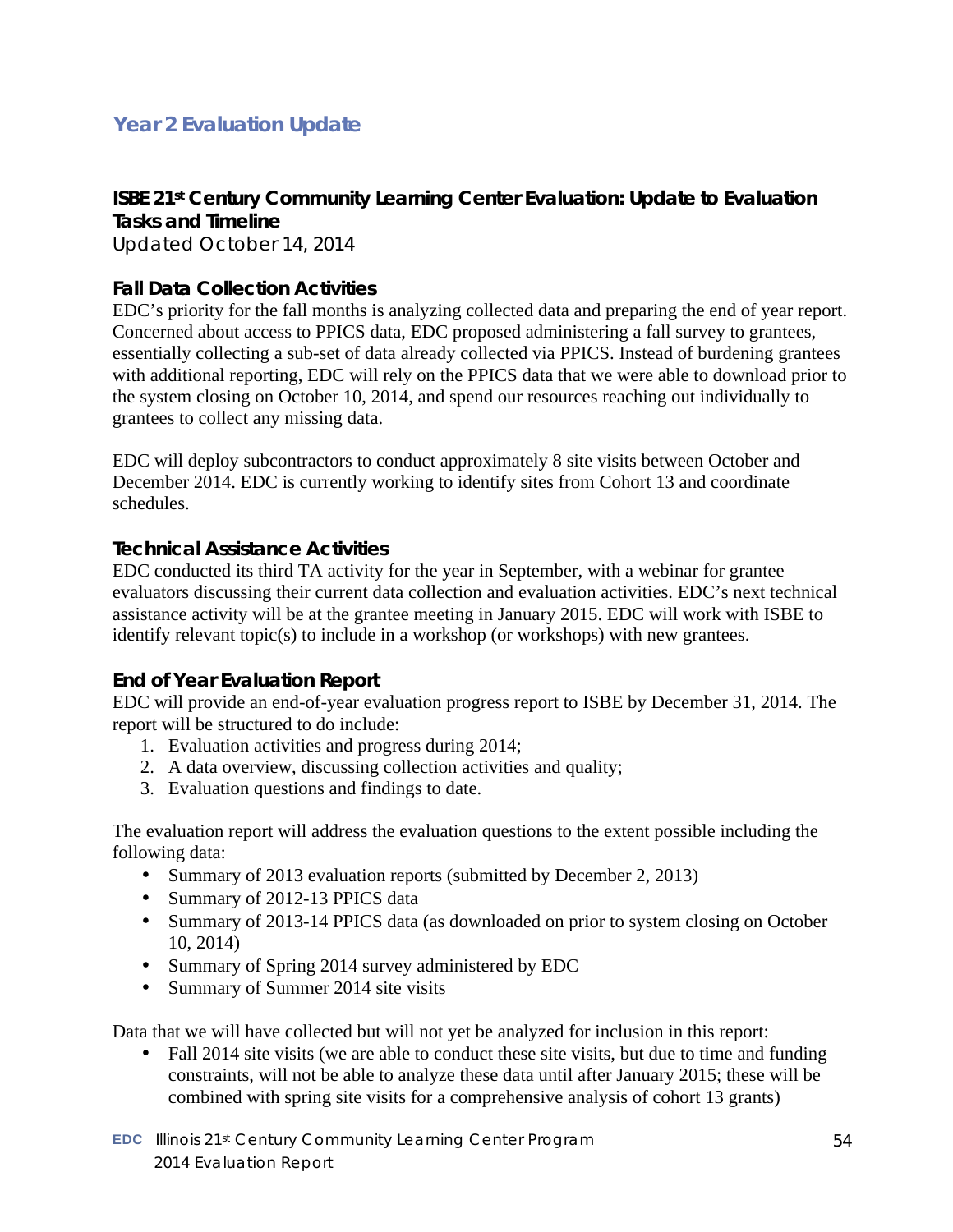• 2014 Grantee evaluation reports (due by December 1, 2014). This due date is too late for us to be able to include them in the report due December 31, 2014. EDC will provide a summary of these reports by March 31, 2015.

EDC is currently developing a Year 3 scope of work and will address other issues with data collection and reporting through that revision.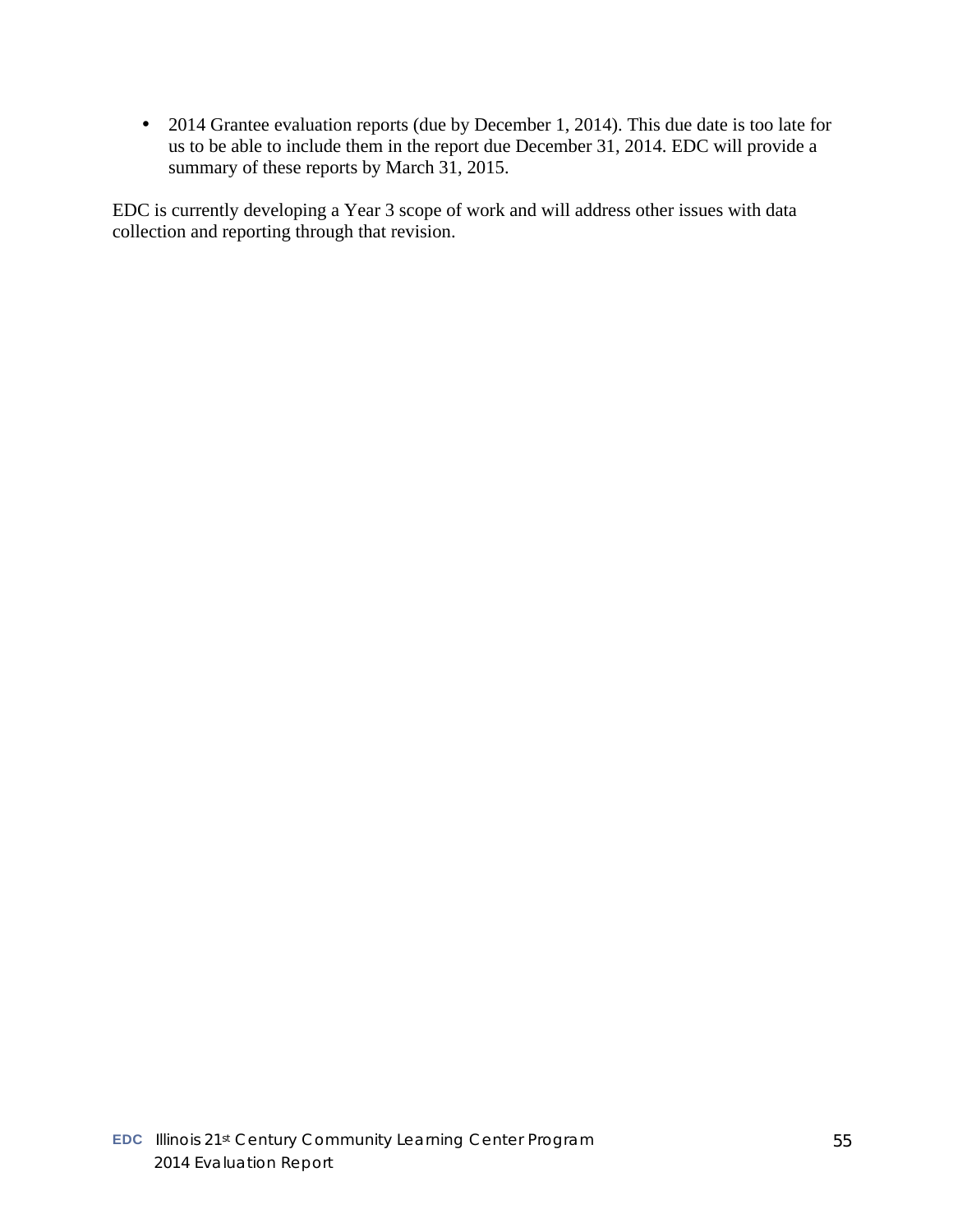## **Year 3 Proposed Scope of Work**

# **Proposed Scope of Work for Year 3 of the ISBE 21st CCLC Program Education Development Center, Inc.**

*Draft October 20, 2014*

EDC's evaluation will continue to be guided by the following evaluation questions, based on Illinois' program goals and objectives and past  $21<sup>st</sup> CCLC$  evaluations:

- 1) What is the relationship between participation in  $21<sup>st</sup> CCLC$  programs and
	- a. Participation in subjects such as technology, arts, music and theater, and extracurricular activities such as sports and clubs? In what ways? For whom?
	- b. Student attendance and graduation from high school?
	- c. Student achievement in core academic areas?
	- d. Student increases in social-emotional skills?
- 2) Are CCLC programs working toward being inclusive of families? In what ways?
	- a. What are the characteristics of students and families served by the subgrantee? Do the students and families served represent those with the greatest need for services?
- 3) What professional development and training opportunities are available to program personnel?
	- a. Are these aligned with the NCLB and NSD development standards?
	- b. Are the PD and training opportunities available related to effective CCLC program implementation?
	- c. Do these learning opportunities help personnel successfully implement statewide goals?
- 4) Are subgrantees making progress toward meeting stated program goals?
	- a. What program goals are identified by each subgrantee and how do these relate to Illinois' 21st CCLC program objectives?
	- b. Are these in alignment with  $21<sup>st</sup>$  CCLC program objectives?
- 5) How are CCLC Programs using the funding?
	- a. What plans do CCLC Programs have for sustainability?
	- b. How are they defining sustainability?
	- c. In what ways are CCLC programs partnering, collaborating and working with federal funding sources, agencies, other community partnerships to foster sustainability?

EDC's evaluation work during 2015 (from January through December) will include the following activities and deliverables.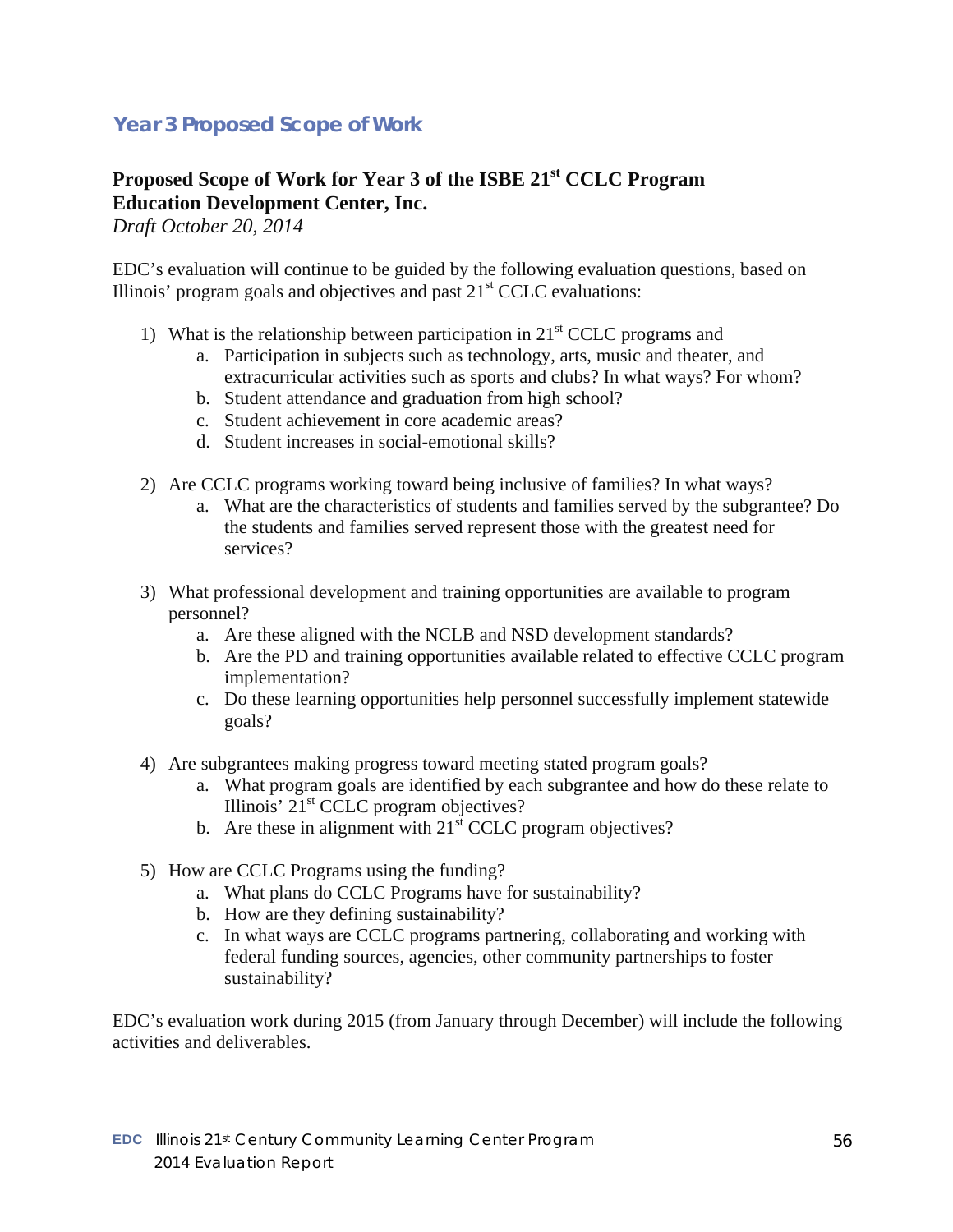### **Planning and communication**

**Logic Model:** The logic model for the program was delivered to ISBE in Year 2. At the January grantee meeting, the evaluation team will hold a meeting with ISBE staff to walk through the program logic model, enhance understanding about how the logic model can inform thinking about the program, and determine whether there are changes or adjustments needed. If so, a revised logic model will be delivered at an agreed upon time.

**Quarterly Reports:** EDC will provide quarterly reports to ISBE that will serve as progress reports for the evaluation. Quarterly reports will include updates on evaluation tasks and activities, and identify challenges or concerns.

**Quarterly Meetings:** EDC will meet with the ISBE team on a quarterly basis to review progress, address questions, and discuss issues and findings to date. These meetings may be in person, or conducted via video conference or conference calls. In addition EDC and ISBE may agree upon more frequent conference calls with select staff to ensure progress and information sharing. The evaluation team will continue holding bi-weekly meetings with the assigned ISBE contract consultant for purposes of real-time updates and troubleshooting any issues that arise.

#### **Technical Assistance**

In Year 3 of the program evaluation, we will continue to provide evaluation TA, including inperson workshops at the January and spring grantee meetings and webinars provided online.

**Workshops:** The evaluation team will design and deliver workshops to build the capacity of grantees to engage in evaluation and to support grantees in their evaluation and reporting during the year. EDC will deliver two sessions at the January meeting and at least one session at the spring meeting. EDC will work with ISBE and SEDL to determine the content of these workshops. In addition, EDC will coordinate with ISBE to develop and conduct regional workshops.

**Webinars:** The evaluation team will conduct 2-3 webinars over the course of the year to provide additional technical assistance and to support grantees in their evaluation and reporting efforts. Webinars will include: a) a spring webinar to discuss the spring survey and answer questions about filling it out; b) a possible late summer or fall webinar to answer questions about the evaluation format and share insights from our evaluation; c) a third webinar in the fall that will address a topic such as how to use evaluation results, how to market a program using evaluation, sustainability efforts and evaluation, communicating a program to evaluation to stakeholders, or another topic generated by ISBE or by the grantees themselves; and d) toward the end of 2015, a webinar to discuss the final statewide evaluation findings.

#### **Data Collection**

In Year 3 of the program evaluation, data collection will include 1) spring surveys of subgrantees; 2) site visits to cohort 2013 and 2015 grantees; 3) document review and analysis of subgrantees'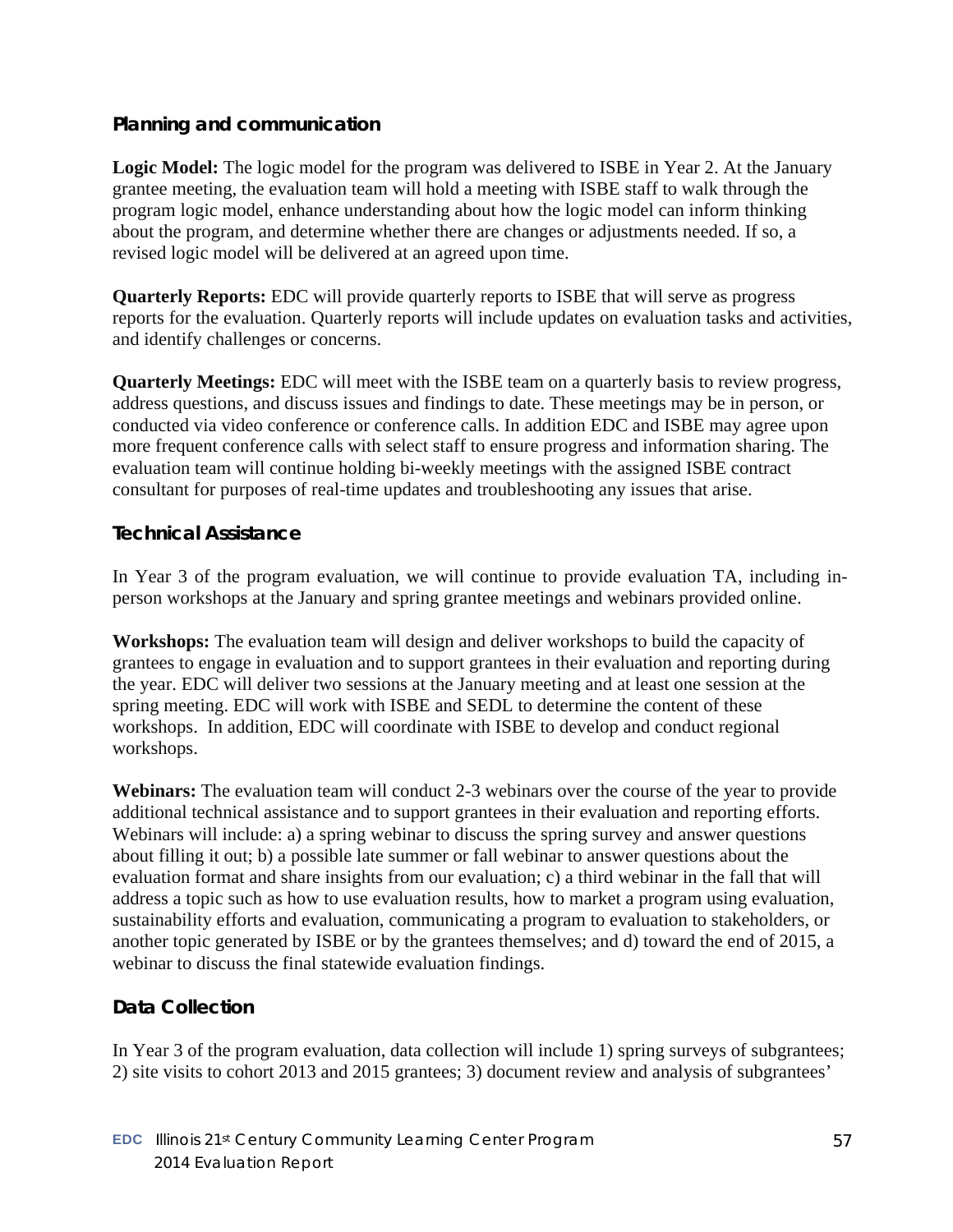individual evaluations and program documents; 4) extant data, including data from the new version of PPICS and other achievement data as available.

**Spring Survey of Grantees:** EDC will conduct a spring survey of subgrantees, using the survey developed in Year 2. During Year 2 it was determined that because of PPICS and other evaluation reporting requirements, a fall survey is overly burdensome for the project directors and evaluators. Therefore, in Year 3 we will not administer a fall survey and instead pull relevant data from the new PPICS system and work individually with grantees to acquire any additional required data.

**Site Visits:** The evaluation team and its sub-contractors will conduct site visits for the Cohort 13 subgrantees, endeavoring to visit as many of these subgrantees' sites as possible. All cohort 13 grantees will be contacted to set up site visits. Cohort 15 sites will be visited in the fall of 2015 to allow for start up time, as their grants are new. Because these grants have not yet been awarded, once they are awarded and up and running, EDC will work with ISBE staff to determine how many to visit, how the sites will be sampled, and when is best to visit these new grantees. In collaboration with ISBE staff, the evaluation team will determine whether a sampling strategy is required and determine the best approach to gathering data across sites through site visits.

In conducting site visits during 2014, we determined that surveying families and participants during site visits would not yield valid or reliable data. Nor do these data serve to address the evaluation questions well. EDC will work with ISBE to further refine the purpose of collecting data from participants and agree upon best methods. One possible solution may be for EDC to review grantee evaluation reports for participant data that they have collected, analyze for common themes, and then develop a family survey that a sample of grantees may administer directly. Final decisions about surveying program participants will be made in collaboration with ISBE staff.

**Subgrantee evaluations:** The evaluation team will present an analysis of the grantee evaluation reports delivered to them in December 2014 by the end of the first quarter of Year 3. This analysis, in combination with the analysis conducted of the reports delivered in December 2013, will inform a revision of the expectations of evaluators for reports and a new reporting format that will be in place for the reports delivered in 2015. Subgrantee evaluations will be reviewed and analyzed using the evaluation questions as a guide, and will also be synthesized to offer insights into common successes and challenges across the program. The new evaluation format for grantee evaluations will be unveiled to the grantees at the January meeting.

**Extant Data:** PPICS will serve as the primary source of extant data. The evaluation team will systematically review and analyze data in response to the evaluation questions. Because of changes in access to achievement data via NIU, we will be looking to other sources for achievement data for the subgrantees. Because access to PPICS data is somewhat of an unknown quantity since the new system is currently under development, the evaluation team will need to determine the best way to access achievement data for grantees and sites. In collaboration with ISBE and with input from stakeholders, subgrantees and evaluators, the evaluation team will explore the possibilities for securing reliable, high quality achievement data to combine with other data in support of the evaluation questions.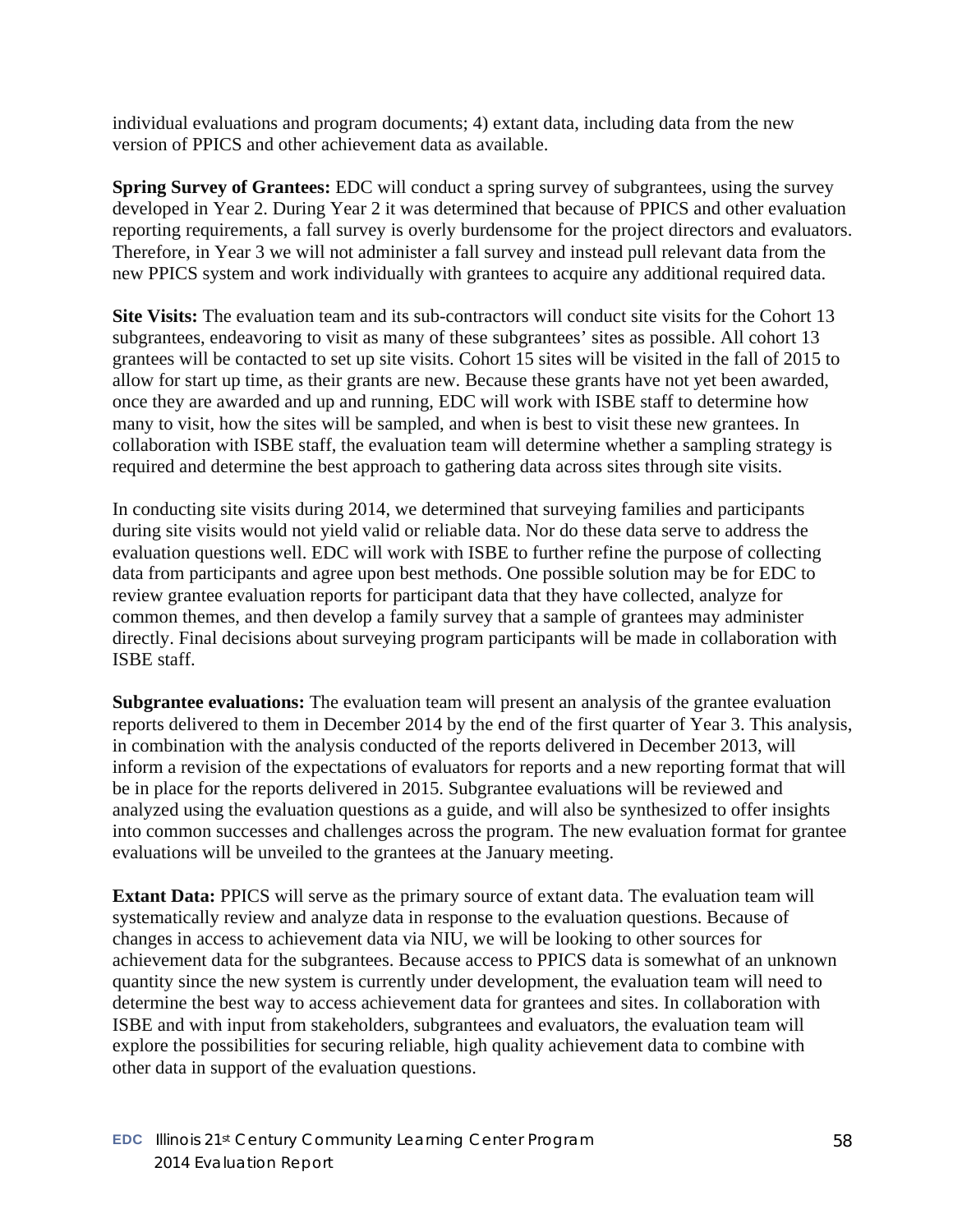### **Data Analysis and Reporting**

**2014 Subgrantee Evaluation Summary:** As noted above, EDC will provide a summary report analyzing the 2014 subgrantee evaluations, submitted in December 2014. This report will be provided by March 31, 2015.

**2015 Spring Survey Summary:** EDC will provide a summary of findings from the spring survey to ISBE by July 30, 2015. This summary will provide a descriptive analysis of the data provided by the subgrantees.

**Cohort 15 Site Visit Reports:** To the extent possible – depending on timing of visits – EDC will provide ISBE with site visit reports for the 2015 cohort. These data will not be included in the across-site analysis in the final evaluation report, but will be delivered to ISBE as discrete site visit reports by December 31, 2015. With a no cost extension, EDC would be able to incorporate these reports into the cross-site analysis and combine with other data collected to create summative grantee reports.

**Summative Grantee Reports:** EDC will generate a summative grantee report incorporating all available data for each Cohort 13 grantee. EDC and ISBE will agree upon a template for these reports, and they will be completed on a rolling basis as data are available. All reports will be completed by December 31, 2015. These summative grantee reports can be developed for cohort 15 grantees if a no cost extension is granted beyond the December 31, 2015 contract end date.

**2015 Final Evaluation Report:** EDC will submit a final evaluation report by December 31, 2015. EDC will work with ISBE to finalize the outline and requirements for this report, based on the contract. This report will include a summary and analysis of the data collected over the course of EDC's contract with ISBE. One challenge with this report is the timing with respect to reporting deadlines for grantees. Subgrantee evaluation reports currently are not due until December 1, 2015. This does not allow EDC time to conduct a thorough review and analysis of these data. EDC and ISBE will come to an agreement about how to address this challenge, possibly changing the due date for the grantee evaluations and possibly agreeing to a no cost extension of the contract in order to complete the analyses.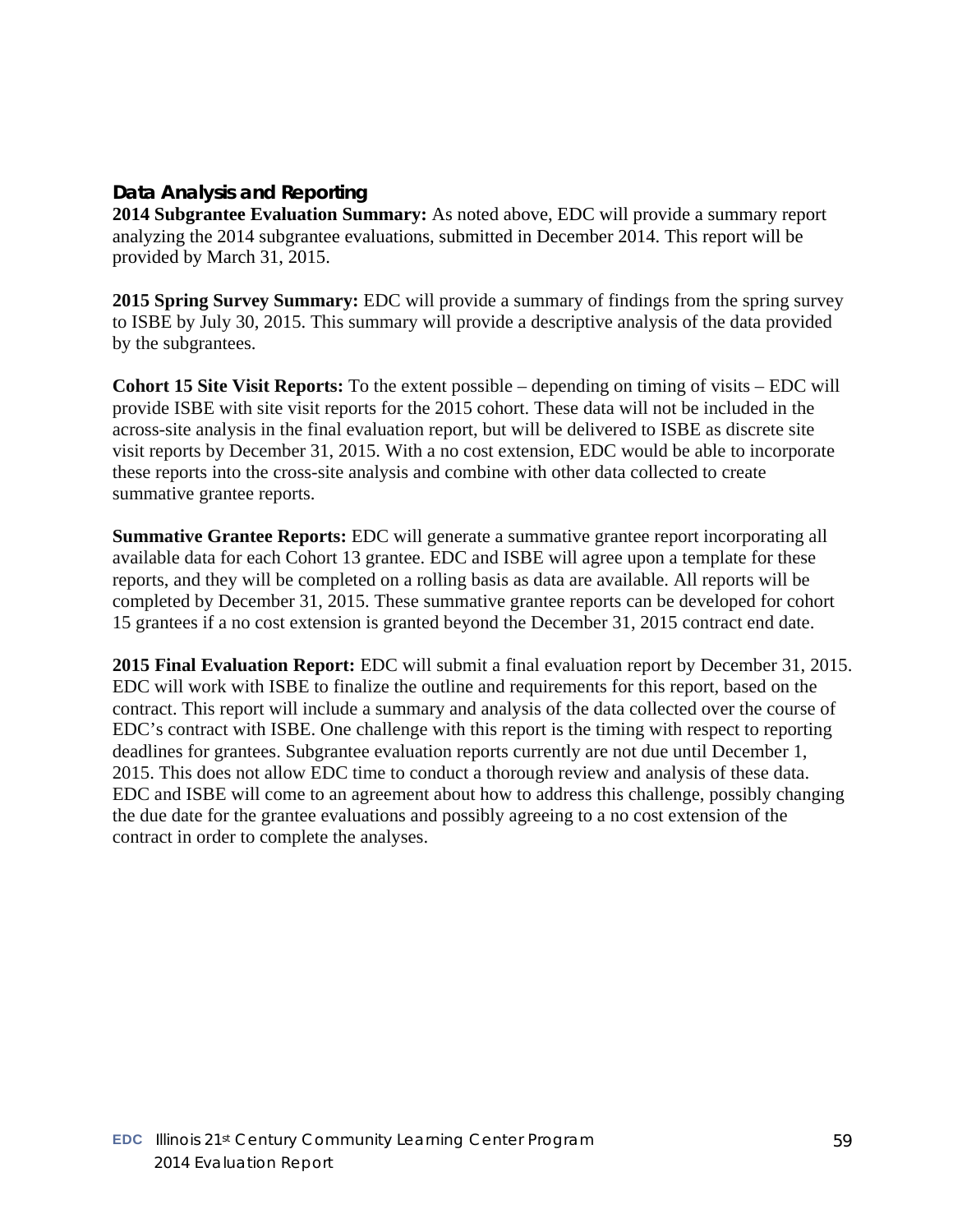# **Task Timeline for Program Evaluation YEAR 3**

| <b>TASK</b>                                                                     | Jan            | Feb                     | Mar            | April                   | May            | June           | July                    | Aug         | Sept             | Oct            | Nov | Dec         |
|---------------------------------------------------------------------------------|----------------|-------------------------|----------------|-------------------------|----------------|----------------|-------------------------|-------------|------------------|----------------|-----|-------------|
|                                                                                 |                |                         |                |                         |                |                |                         |             |                  |                |     |             |
| <b>Communication, Meetings, and Presentations</b>                               |                |                         |                |                         |                |                |                         |             |                  |                |     |             |
| Quarterly reports                                                               |                |                         | X              |                         |                | X              |                         |             | Χ                |                |     | X           |
| Quarterly meetings                                                              | $\mathbf X$    |                         |                | $\mathbf X$             |                |                | $\mathbf X$             |             |                  | $\mathbf X$    |     |             |
| Ongoing communication and updates with                                          | $\overline{X}$ | $\mathbf X$             | $\mathbf X$    | $\overline{\mathbf{X}}$ | $\mathbf X$    | $\mathbf X$    | $\overline{\mathrm{X}}$ | X           | X                | $\overline{X}$ | X   | X           |
| <b>ISBE</b>                                                                     |                |                         |                |                         |                |                |                         |             |                  |                |     |             |
| <b>Technical Assistance</b>                                                     |                |                         |                |                         |                |                |                         |             |                  |                |     |             |
| Evaluation workshops, webinars and                                              |                |                         |                |                         |                |                |                         |             |                  |                |     |             |
| trainings for subgrantees                                                       | X              |                         |                | X                       | Χ              |                |                         |             | X                |                |     | X           |
| Ongoing technical assistance to ISBE staff                                      | $\mathbf X$    | X                       | $\mathbf X$    | $\mathbf X$             | $\mathbf X$    | $\mathbf X$    | X                       | X           | X                | X              | X   | X           |
| Ongoing technical assistance to ISBE                                            | $\overline{X}$ | $\overline{\mathbf{X}}$ | $\overline{X}$ | $\overline{\mathbf{X}}$ | $\overline{X}$ | $\overline{X}$ | $\overline{X}$          | X           | X                | $\mathbf X$    | X   | X           |
| subgrantees                                                                     |                |                         |                |                         |                |                |                         |             |                  |                |     |             |
| <b>Survey Data Collection and Analysis</b>                                      |                |                         |                |                         |                |                |                         |             |                  |                |     |             |
| Review and revise survey based on                                               |                | X                       | X              |                         |                |                |                         |             |                  |                |     |             |
| experience in 2014                                                              |                |                         |                |                         |                |                |                         |             |                  |                |     |             |
| Administer survey online                                                        |                |                         |                | $\mathbf X$             | X              |                |                         |             |                  |                |     |             |
| Follow-up as needed to ensure complete,                                         |                |                         |                |                         | X              | X              | X                       |             |                  |                |     |             |
| quality data collection                                                         |                |                         |                |                         | $\mathbf X$    |                |                         |             |                  |                |     |             |
| Conduct survey analyses<br>Combine with 2014 survey data                        |                |                         |                |                         |                | X              |                         | X           | X<br>$\mathbf X$ | $\mathbf X$    |     |             |
|                                                                                 |                |                         |                |                         |                |                |                         |             |                  |                |     |             |
| <b>Site Visit Data Collection and Analysis</b>                                  |                |                         |                |                         |                |                |                         |             |                  |                |     |             |
| Conduct site visits                                                             | X              | X                       | $\mathbf X$    | $\mathbf X$             | $\mathbf X$    | $\mathbf X$    | X                       | X           | X                | X              |     |             |
| Subcontractor check-in on status of site                                        | X              | X                       | X              | X                       | X              | X              | X                       | $\mathbf X$ | X                | $\mathbf{X}$   |     |             |
| visit data collection                                                           |                |                         |                |                         |                |                |                         |             |                  |                |     |             |
| Analyze and summarize findings from site<br>visits                              |                |                         | X              | X                       | X              | X              | X                       | X           | X                | X              | X   |             |
| Combine cohort 13 site visit data with                                          |                |                         |                |                         |                |                |                         |             |                  |                |     |             |
| other data                                                                      |                |                         |                |                         |                |                |                         | X           | X                | X              | X   |             |
| Produce cohort 15 site visits reports                                           |                |                         |                |                         |                |                |                         |             |                  |                | X   | $\mathbf X$ |
| <b>Document Analysis and Extant Data Collection</b>                             |                |                         |                |                         |                |                |                         |             |                  |                |     |             |
| Document analysis protocol reviewed and                                         |                |                         |                |                         |                |                |                         |             |                  |                |     |             |
| revised                                                                         | X              |                         |                |                         |                |                |                         |             |                  |                |     |             |
| Documents collected during site visits                                          | $\mathbf X$    | $\mathbf X$             | X              | $\mathbf X$             | $\mathbf X$    | $\mathbf X$    | $\mathbf X$             | $\mathbf X$ | $\mathbf X$      | $\mathbf X$    |     |             |
| Grantee evaluation reports collected                                            |                |                         |                |                         |                |                |                         | $\mathbf X$ | $\mathbf X$      |                |     |             |
| Document analysis conducted                                                     | $\mathbf X$    | X                       | X              | $\mathbf X$             | $\mathbf X$    | X              | X                       | $\mathbf X$ | X                | X              | X   |             |
| Document review combined with other                                             |                |                         |                |                         |                |                |                         | X           | X                | X              |     |             |
| data<br>Generate applicable data from PPICS                                     |                |                         |                |                         |                |                |                         |             |                  | $\mathbf X$    | X   |             |
| Determine sources for achievement data                                          | $\mathbf X$    | X                       |                |                         |                |                |                         |             |                  |                |     |             |
| Collect, analyze and combine achievement                                        |                |                         |                |                         |                |                |                         |             |                  |                |     |             |
| data with other sources                                                         |                |                         |                |                         |                | X              | X                       | X           | X                | X              | X   |             |
| <b>Reports</b>                                                                  |                |                         |                |                         |                |                |                         |             |                  |                |     |             |
| Report summarizing 2014 grantee annual                                          |                |                         |                |                         |                |                |                         |             |                  |                |     |             |
| reports                                                                         |                |                         | X              |                         |                |                |                         |             |                  |                |     |             |
| Prepare report summarizing spring survey                                        |                |                         |                |                         |                |                | X                       |             |                  |                |     |             |
| data                                                                            |                |                         |                |                         |                |                |                         |             |                  |                |     |             |
| Report - Annual end-of-year report for                                          |                |                         |                |                         |                |                |                         |             |                  |                |     | X           |
| 21 <sup>st</sup> CCLC statewide evaluation                                      |                |                         |                |                         |                |                |                         |             |                  |                |     |             |
| Site visit reports for cohort 15                                                |                |                         |                |                         |                |                |                         |             |                  |                |     | X           |
| Report - Summative evaluation report on<br>each cohort 13 grantee in final year |                |                         |                |                         |                |                |                         |             |                  |                |     | X           |

**EDC** Illinois 21st Century Community Learning Center Program 2014 Evaluation Report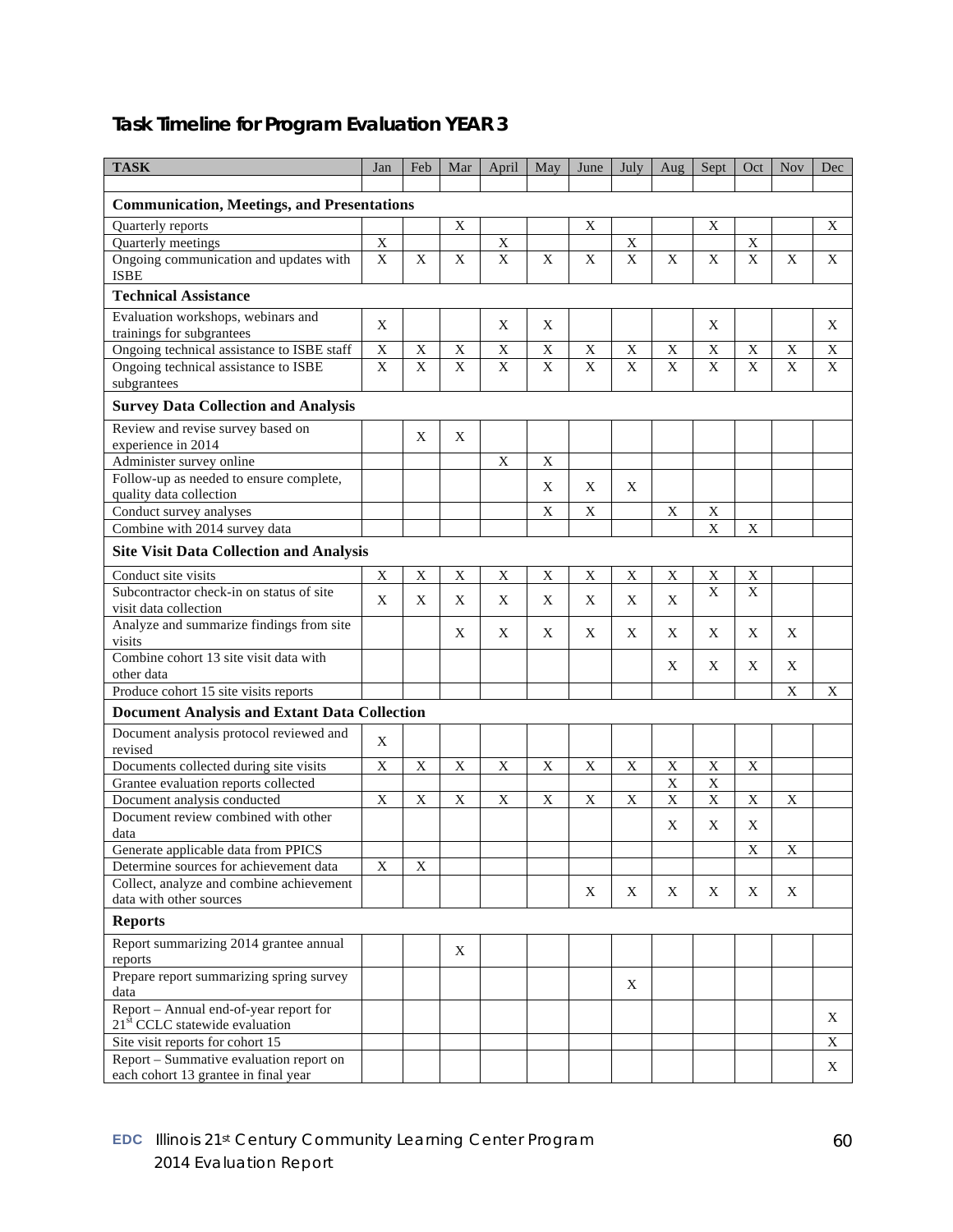# **Appendix D: Instruments and Protocols**

## **Spring Survey**

Welcome to the ISBE 21<sup>st</sup> CCLC Spring Survey! This survey is **due to be completed by Friday**, **June 20th, 2014**. Over the last six months, the evaluation team has worked diligently to make the survey shorter and more streamlined than past year's surveys. The updated survey contains two parts:

#### **Part I. Programmatic Information**

Part I should be completed to reflect the collective responses across all program sites covered under your 21<sup>st</sup> CCLC grant. Part I is also further divided into the following subsections:

| <b>Basic Information</b>           | Transportation                  |
|------------------------------------|---------------------------------|
| <b>Recruitment &amp; Retention</b> | <b>Professional Development</b> |
| Lines of Communication             | Sustainability                  |
| Academic Components                | Implementation                  |
| Other Programs & Components        | Barriers                        |
| <b>Technology Use</b>              | <b>Additional Comments</b>      |

#### **Part II. Site-Specific Information**

Part II is all about your sites. This section should be completed to reflect the individual responses of each of your reported elementary, middle, and high school sites.

#### **The following are helpful tips for completing the survey:**

- You should involve others as needed to ensure that the information presented is accurate.
- You should **NEVER** use your browser's back or forward buttons. Instead, use the arrow keys at the bottom of the survey page.
- If you need a paper version of the survey, we're happy to provide it. Feel free to request a paper version of the survey by email at 21stCCLC.Evaluation@edc.org.
- If you have questions, know that we're here to help! Feel free to contact the evaluation team by email at 21stCCLC.Evaluation@edc.org.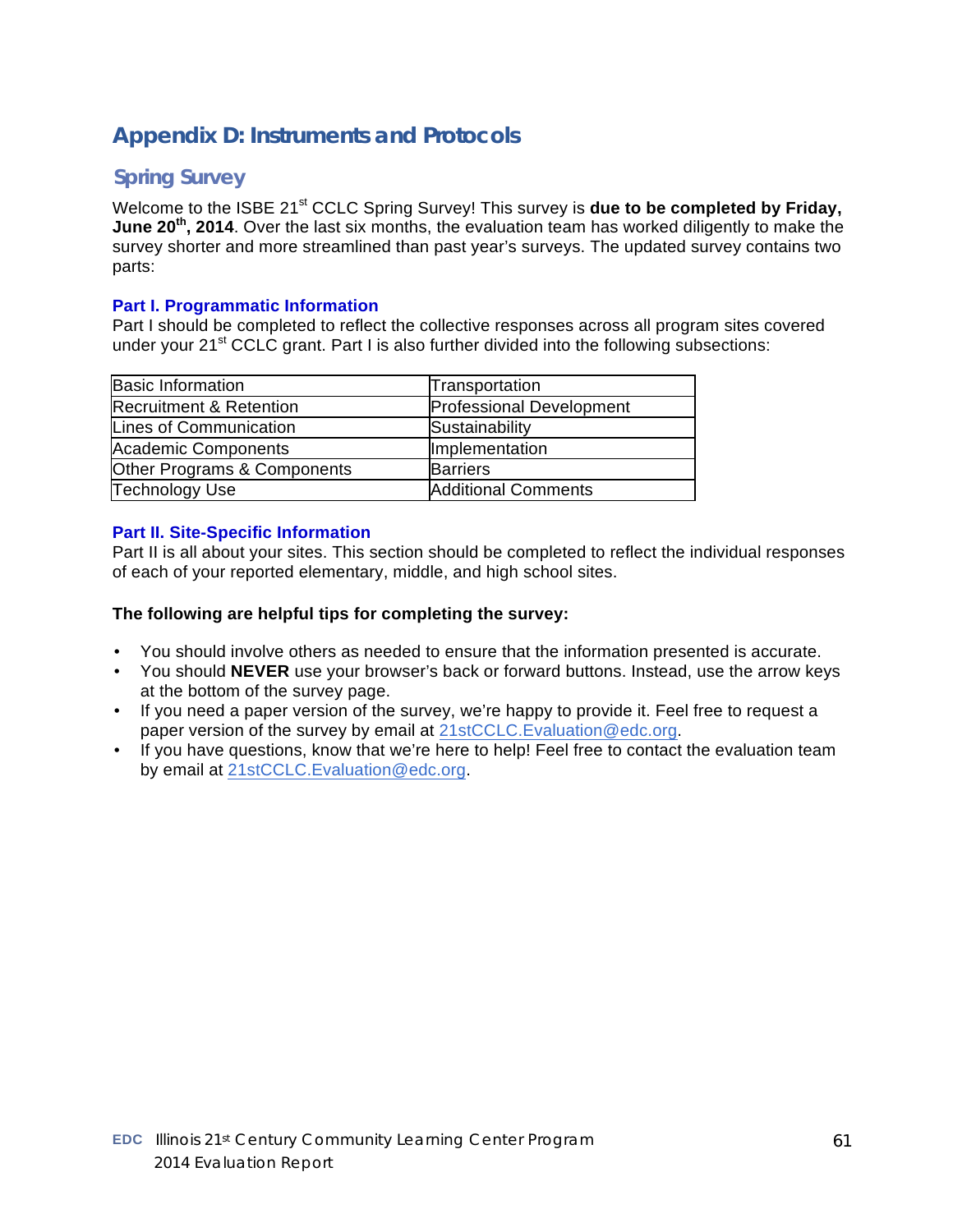#### **Programmatic Information | Basic Information**

- Q1. Organization (Grantee) Title:
- Q2. Year Grantee Began (Cohort Year):
- Q3. Who is the primary person completing this survey?
- Q4. What is the title of this person?
- Q5. Email address:
- Q6. Telephone Number (Include Area Code):

Q7a. How many active ELEMENTARY SCHOOL sites did you have in FY13?

Q7b. How many active MIDDLE SCHOOL sites did you have in FY13?

Q7c. How many active HIGH SCHOOL sites did you have in FY13?

#### **Programmatic Information | Recruitment & Retention**

Q8a. How are ELEMENTARY SCHOOL students identified and referred into the program? Please check all that apply.

- □ Internal Program Referrals
- G School Staff Referrals (e.g. teachers, administrators, counselors, etc.)
- □ Parent/Guardian or Self Referrals
- q Other, please describe: \_\_\_\_\_\_\_\_\_\_\_\_\_\_\_\_\_\_\_\_

Q8b. How are MIDDLE SCHOOL students identified and referred into the program? Please check all that apply.

- □ Internal Program Referrals
- G School Staff Referrals (e.g. teachers, administrators, counselors, etc.)
- **□ Parent/Guardian or Self Referrals**
- q Other, please describe: \_\_\_\_\_\_\_\_\_\_\_\_\_\_\_\_\_\_\_\_

Q8c. How are HIGH SCHOOL students identified and referred into the program? Please check all that apply.

- $\Box$  Internal Program Referrals
- □ School Staff Referrals (e.g. teachers, administrators, counselors, etc.)
- □ Parent/Guardian or Self Referrals
- $\Box$  Other, please describe: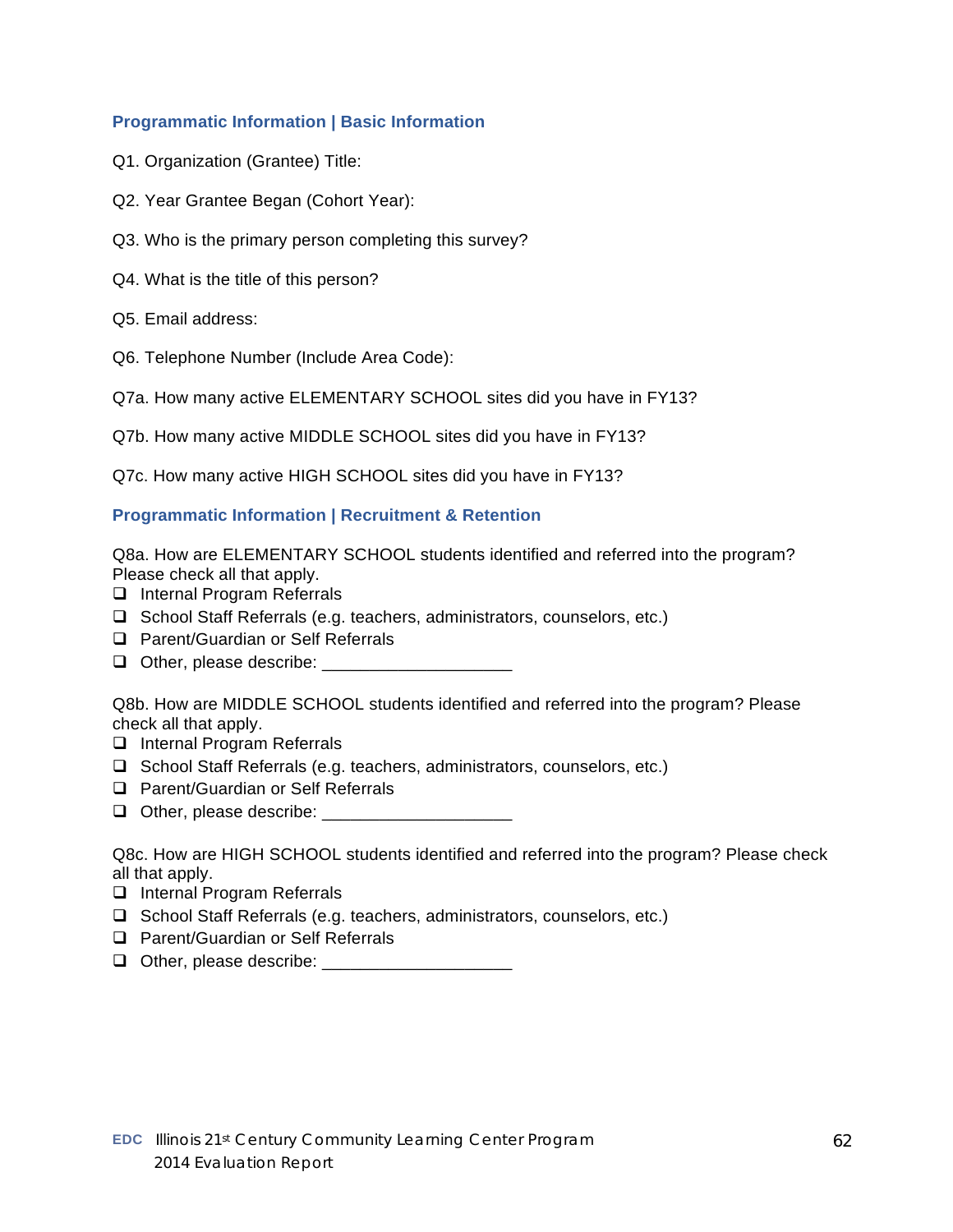Q9a. What steps are being taken to ensure ELEMENTARY SCHOOL students with the greatest needs are targeted? Please check all that apply.

- $\Box$  Students are identified using student achievement data
- $\Box$  Students are identified using free/reduced lunch status
- $\Box$  Students are identified as having social-emotional issues
- $\Box$  Other, please describe:

Q9b. What steps are being taken to ensure MIDDLE SCHOOL students with the greatest needs are targeted? Please check all that apply.

- $\Box$  Students are identified using student achievement data
- $\Box$  Students are identified using free/reduced lunch status
- $\Box$  Students are identified as having social-emotional issues
- $\Box$  Other, please describe:  $\Box$

Q9c. What steps are being taken to ensure HIGH SCHOOL students with the greatest needs are targeted? Please check all that apply.

- $\Box$  Students are identified using student achievement data
- $\Box$  Students are identified using free/reduced lunch status
- $\Box$  Students are identified as having social-emotional issues
- q Other, please describe: \_\_\_\_\_\_\_\_\_\_\_\_\_\_\_\_\_\_\_\_

Q10a. What retention strategies are in place within ELEMENTARY SCHOOL sites to maximize the number of days a student attends? Please check all that apply.

- $\Box$  Program operates an incentive system rewarding student attendance in the program
- $\Box$  Program conducts outreach to parents when students demonstrate patterns of absenteeism
- $\Box$  Program conducts outreach to school staff (e.g. teachers, administrators, counselors, etc.) when students demonstrate patterns of absenteeism
- $\Box$  Program provides an inviting and inclusive environment that encourages student attendance
- $\Box$  Program designs and delivers academic activities with a specific focus on encouraging attendance
- $\Box$  Program designs and delivers non-academic activities with a specific focus on encouraging attendance
- q Other, please describe: \_\_\_\_\_\_\_\_\_\_\_\_\_\_\_\_\_\_\_\_

Q10b. What retention strategies are in place within MIDDLE SCHOOL sites to maximize the number of days a student attends? Please check all that apply.

- $\Box$  Program operates an incentive system rewarding student attendance in the program
- $\Box$  Program conducts outreach to parents when students demonstrate patterns of absenteeism
- $\Box$  Program conducts outreach to school staff (e.g. teachers, administrators, counselors, etc.) when students demonstrate patterns of absenteeism
- $\Box$  Program provides an inviting and inclusive environment that encourages student attendance
- $\Box$  Program designs and delivers academic activities with a specific focus on encouraging attendance
- $\Box$  Program designs and delivers non-academic activities with a specific focus on encouraging attendance
- $\Box$  Other, please describe:
- **EDC** Illinois 21st Century Community Learning Center Program 2014 Evaluation Report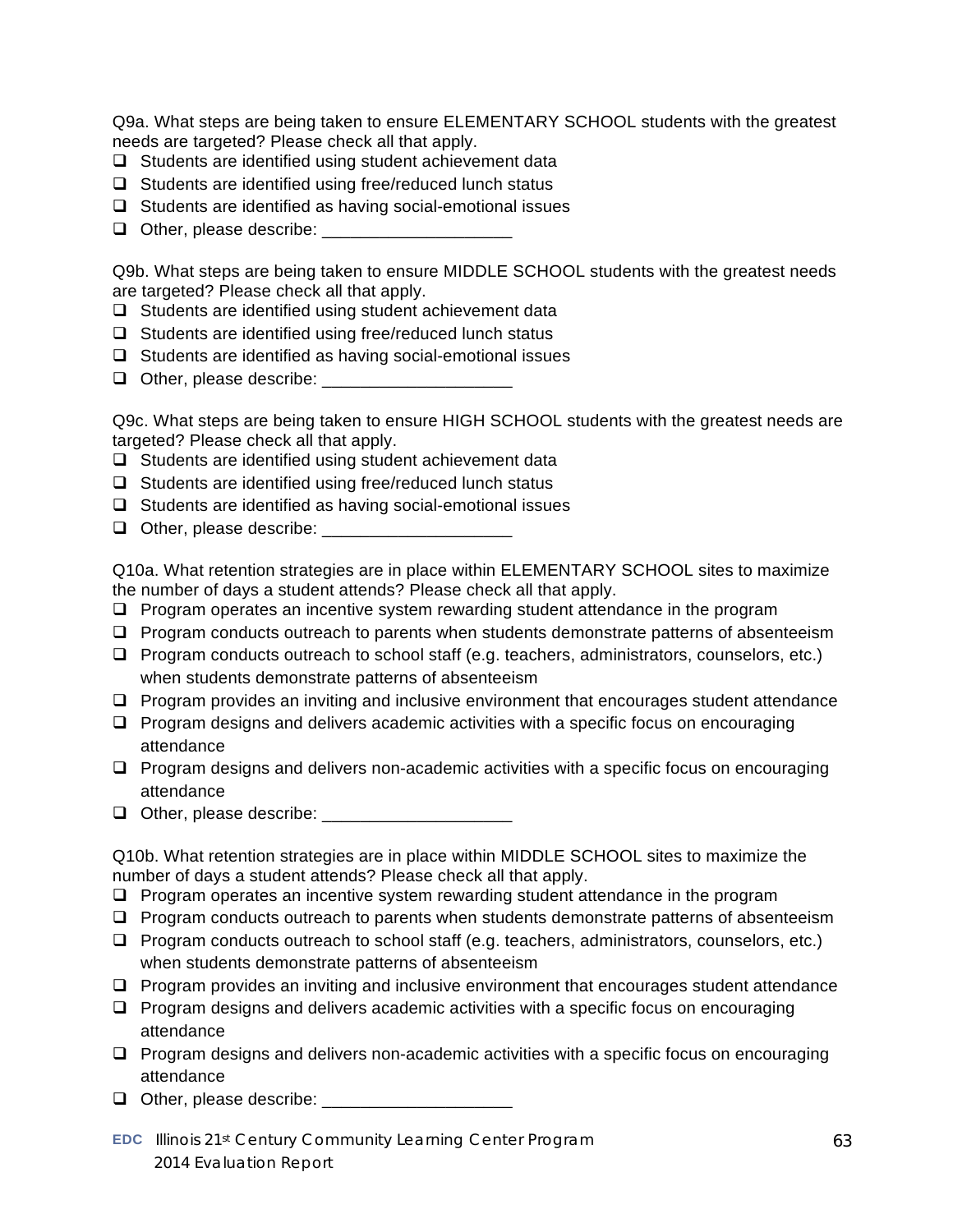Q10c. What retention strategies are in place within HIGH SCHOOL sites to maximize the number of days a student attends? Please check all that apply.

- $\Box$  Program operates an incentive system rewarding student attendance in the program
- $\Box$  Program conducts outreach to parents when students demonstrate patterns of absenteeism
- $\Box$  Program conducts outreach to school staff (e.g. teachers, administrators, counselors, etc.) when students demonstrate patterns of absenteeism
- $\Box$  Program provides an inviting and inclusive environment that encourages student attendance
- $\Box$  Program designs and delivers academic activities with a specific focus on encouraging attendance
- $\Box$  Program designs and delivers non-academic activities with a specific focus on encouraging attendance
- $\Box$  Other, please describe:

Q11a. How are lines of communication kept open with parents/guardians of ELEMENTARY SCHOOL participants? Please check all that apply.

- $\Box$  Newsletters
- $\Box$  Website
- $\Box$  Notes sent home
- $\Box$  Phone calls
- $\Box$  In-person meetings
- q Other, please describe: \_\_\_\_\_\_\_\_\_\_\_\_\_\_\_\_\_\_\_\_

Q11b. How are lines of communication kept open with parents/guardians of MIDDLE SCHOOL participants? Please check all that apply.

- $\Box$  Newsletters
- $\Box$  Website
- $\Box$  Notes sent home
- $\Box$  Phone calls
- $\Box$  In-person meetings
- q Other, please describe: \_\_\_\_\_\_\_\_\_\_\_\_\_\_\_\_\_\_\_\_

Q11c. How are lines of communication kept open with parents/guardians of HIGH SCHOOL participants? Please check all that apply.

- $\Box$  Newsletters
- $\Box$  Website
- $\Box$  Notes sent home
- $\Box$  Phone calls
- $\Box$  In-person meetings
- q Other, please describe: \_\_\_\_\_\_\_\_\_\_\_\_\_\_\_\_\_\_\_\_

#### **Programmatic Information | Academic Components**

Q12a. For ELEMENTARY SCHOOL sites, please describe the reading component and the process used to align with English language arts standards. The standards and descriptors can be found at http:www.isbe.net/ils/

**EDC** Illinois 21st Century Community Learning Center Program 2014 Evaluation Report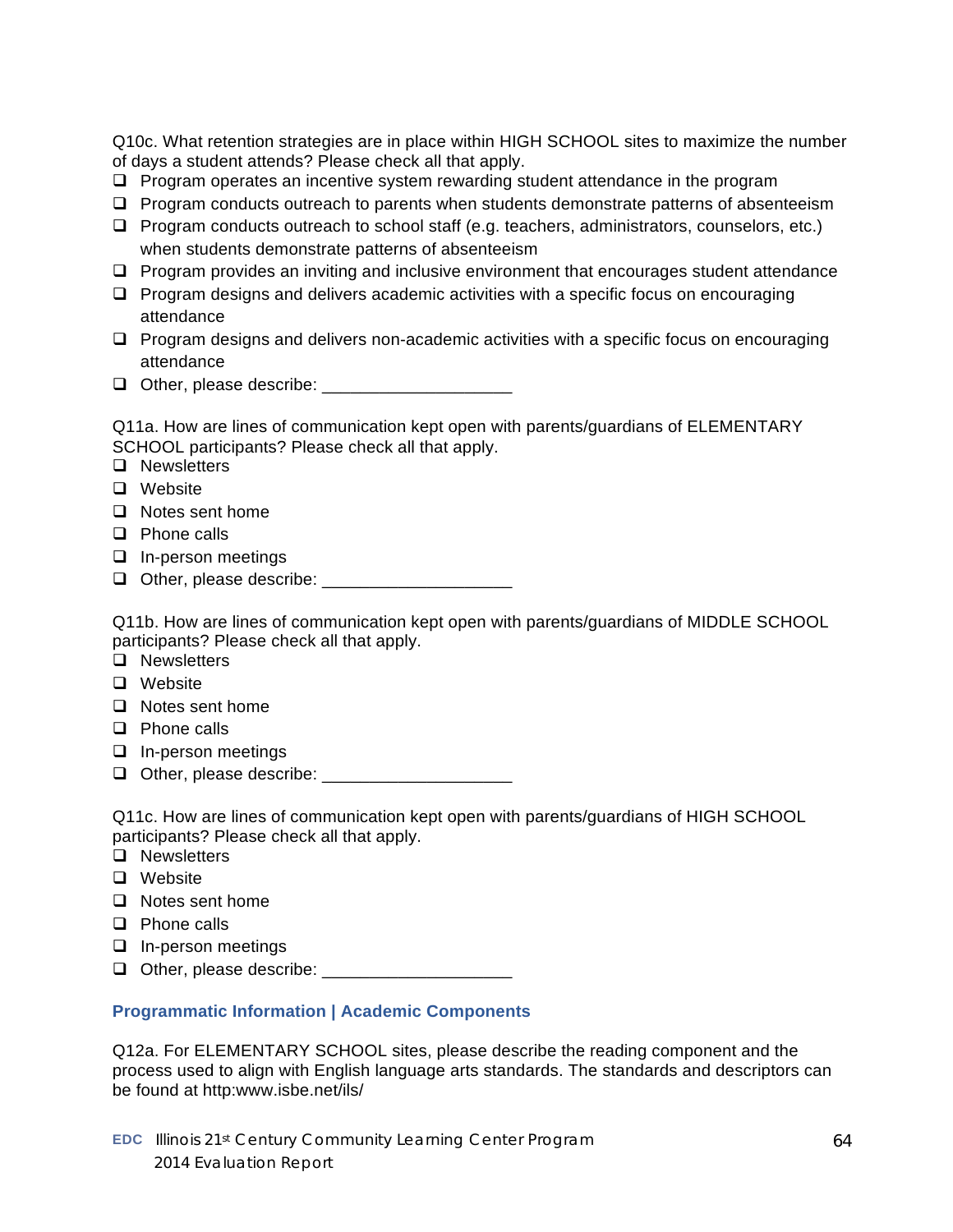Q12b. For MIDDLE SCHOOL sites, please describe the reading component and the process used to align with English language arts standards. The standards and descriptors can be found at http//:www.isbe.net/ils/

Q12c. For HIGH SCHOOL sites, please describe the reading component and the process used to align with English language arts standards. The standards and descriptors can be found at http//:www.isbe.net/ils/

Q13a. For ELEMENTARY SCHOOL sites, please describe the mathematics component and the process used to align with mathematics standards. The standards and descriptors can be found at http//:www.isbe.net/ils/

Q13b. For MIDDLE SCHOOL sites, please describe the mathematics component and the process used to align with mathematics standards. The standards and descriptors can be found at http//:www.isbe.net/ils/

Q13c. For HIGH SCHOOL sites, please describe the mathematics component and the process used to align with mathematics standards. The standards and descriptors can be found at http//:www.isbe.net/ils/

Q14. Are other academic components being implemented?

O Yes

 $\Omega$  No.

Q15. Please identify those levels where other academic components are being implemented. Please check all that apply.

- **Q** Elementary School
- q Middle School
- q High School

Q16. How are the other academic components aligned with statewide objectives? Please explain.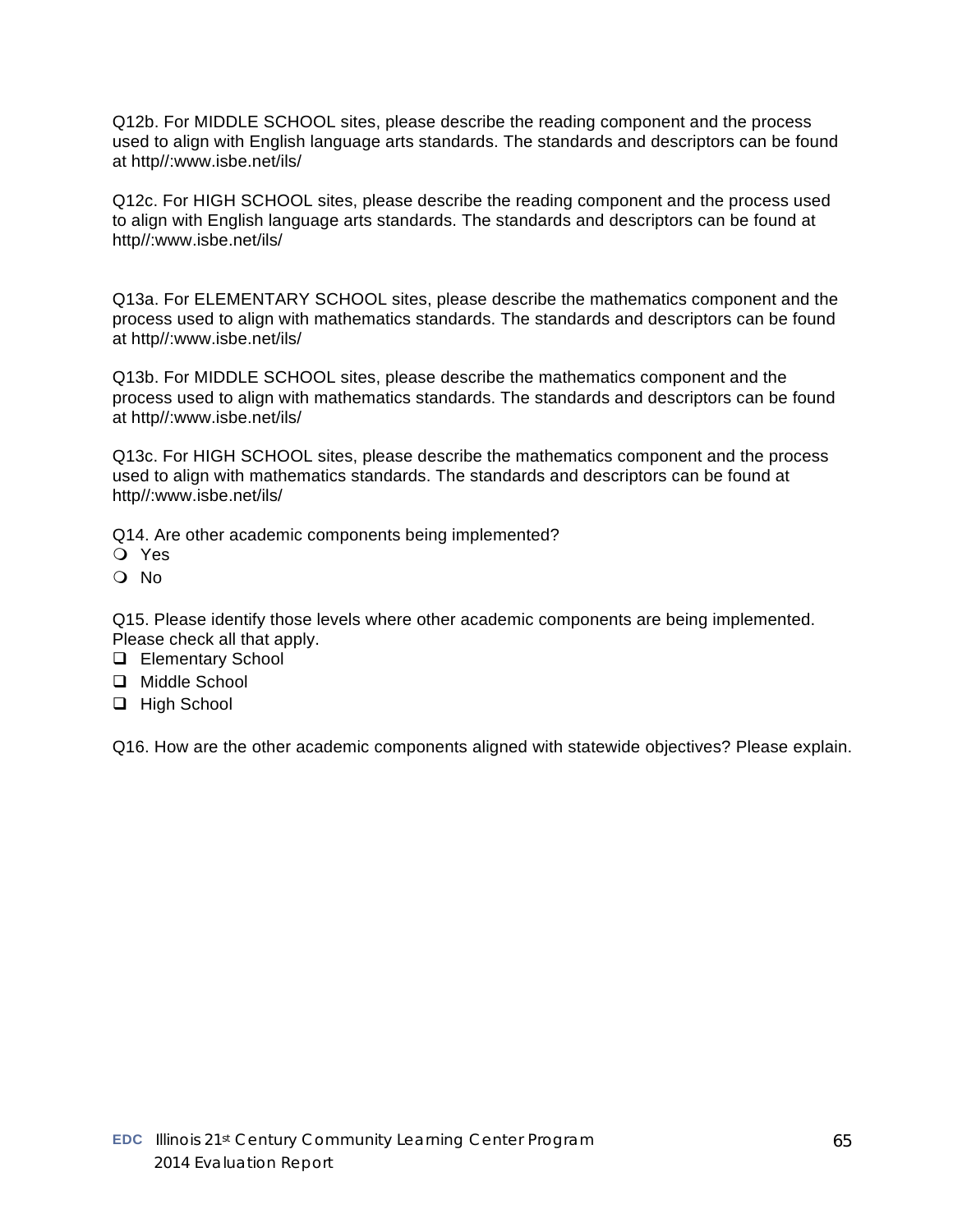#### **Programmatic Information | Other Programs and Components**

Q17. Please identify whether the following programs/components are available for each population listed below. Note: By checking a box, you're indicating that the program component is available for the corresponding population.

|                                                               | For Elementary School<br>Participants? | For Middle School<br>Participants? | For High School<br>Participants? |
|---------------------------------------------------------------|----------------------------------------|------------------------------------|----------------------------------|
| Arts Program                                                  |                                        |                                    |                                  |
| <b>Bilingual Program</b>                                      |                                        |                                    |                                  |
| Special Needs Program                                         |                                        |                                    |                                  |
| Entrepreneurial, job<br>skills, or job awareness<br>component |                                        |                                    |                                  |
| Youth development<br>component                                |                                        |                                    |                                  |
| Mentoring component                                           |                                        |                                    |                                  |
| Credit recovery<br>component                                  |                                        |                                    |                                  |
| Social-Emotional<br>component                                 |                                        |                                    |                                  |

Q18a. Please describe the arts programming for ELEMENTARY SCHOOL participants.

Q18b. Please describe the arts programming for MIDDLE SCHOOL participants.

Q18c. Please describe the arts programming for HIGH SCHOOL participants.

Q19a. Please describe the bilingual programming for ELEMENTARY SCHOOL participants.

Q19b. Please describe the bilingual programming for MIDDLE SCHOOL participants.

Q19c. Please describe the bilingual programming for HIGH SCHOOL participants.

Q20a. Please describe the special needs programming for ELEMENTARY SCHOOL participants.

Q20b. Please describe the special needs programming for MIDDLE SCHOOL participants.

Q20c. Please describe the special needs programming for HIGH SCHOOL participants.

Q21a. Please describe the entrepreneurial, job skills, or job awareness component for ELEMENTARY SCHOOL participants.

Q21b. Please describe the entrepreneurial, job skills, or job awareness component for MIDDLE SCHOOL participants.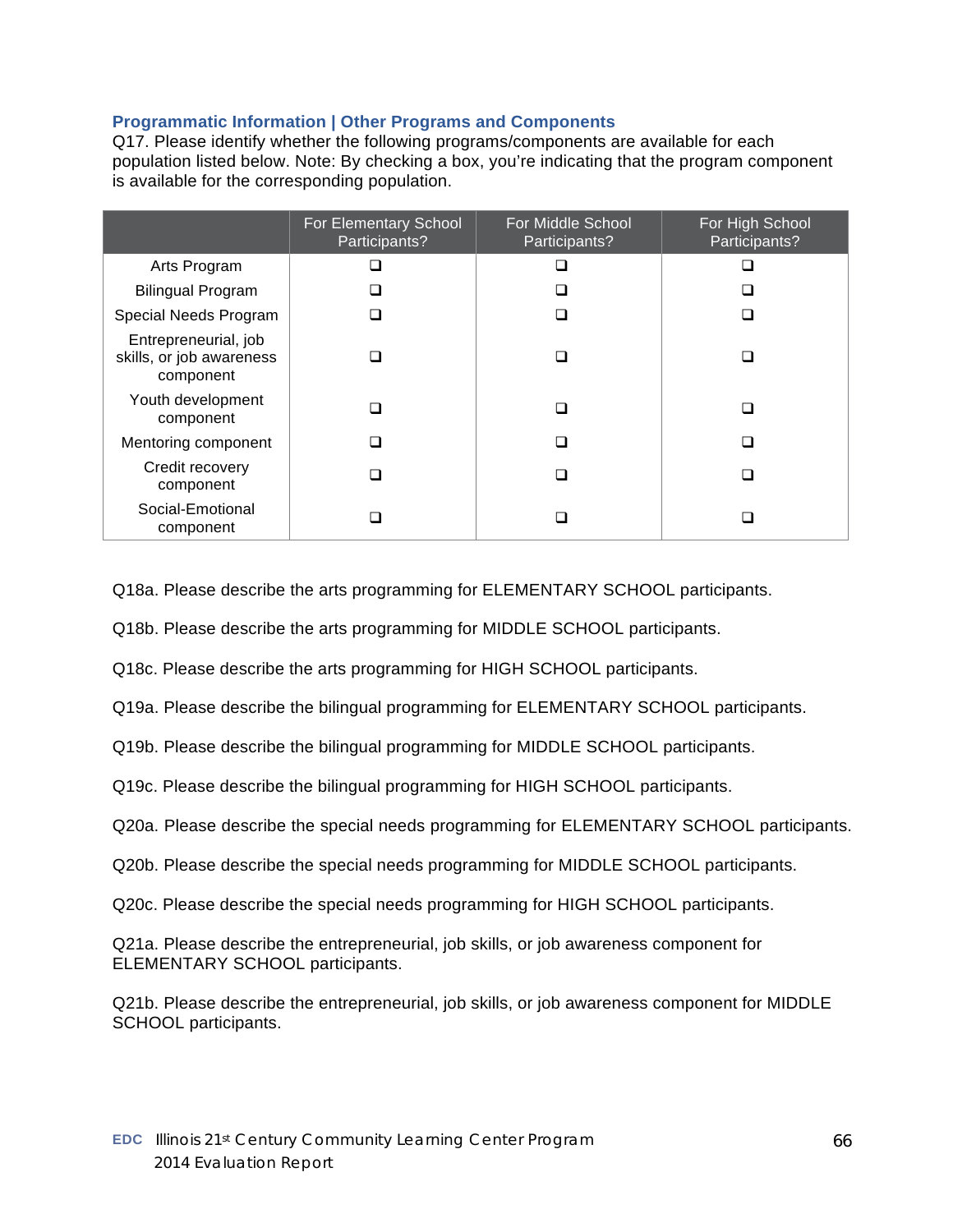Q21c. Please describe the entrepreneurial, job skills, or job awareness component for HIGH SCHOOL participants.

Q22a. Please describe the youth development component for ELEMENTARY SCHOOL participants.

Q22b. Please describe the youth development component for MIDDLE SCHOOL participants.

Q22c. Please describe the youth development component for HIGH SCHOOL participants.

Q23a. Please describe the mentoring component for ELEMENTARY SCHOOL participants.

Q23b. Please describe the mentoring component for MIDDLE SCHOOL participants.

Q23c. Please describe the mentoring component for HIGH SCHOOL participants.

Q24a. Please describe the credit recovery component for ELEMENTARY SCHOOL participants.

Q24b. Please describe the credit recovery component for MIDDLE SCHOOL participants.

Q24c. Please describe the credit recovery component for HIGH SCHOOL participants.

Q25a. Please describe the social-emotional component for ELEMENTARY SCHOOL participants.

Q25b. Please describe the social-emotional component for MIDDLE SCHOOL participants.

Q25c. Please describe the social-emotional component for HIGH SCHOOL participants.

Q26a. Please identify whether the following enrichment and recreation components are available for ELEMENTARY SCHOOL participants. Please check all that apply.

- $\Box$  College and Career Readiness Activities
- **Q** Community Service Activities
- $\Box$  Culinary Arts Activities
- **Q** Field Trips
- $\Box$  Gardening Activities
- $\Box$  Reading Activities
- □ Science/STEM Activities
- $\Box$  Sports Activities
- □ Media/Technology Activities
- $\Box$  Visual/Performing Arts Activities
- $\Box$  Other, please describe:

Q26b. Please identify whether the following enrichment and recreation components are available for MIDDLE SCHOOL participants. Please check all that apply.

- $\Box$  College and Career Readiness Activities
- **Q** Community Service Activities
- $\Box$  Culinary Arts Activities
- $\Box$  Field Trips
- **EDC** Illinois 21st Century Community Learning Center Program 2014 Evaluation Report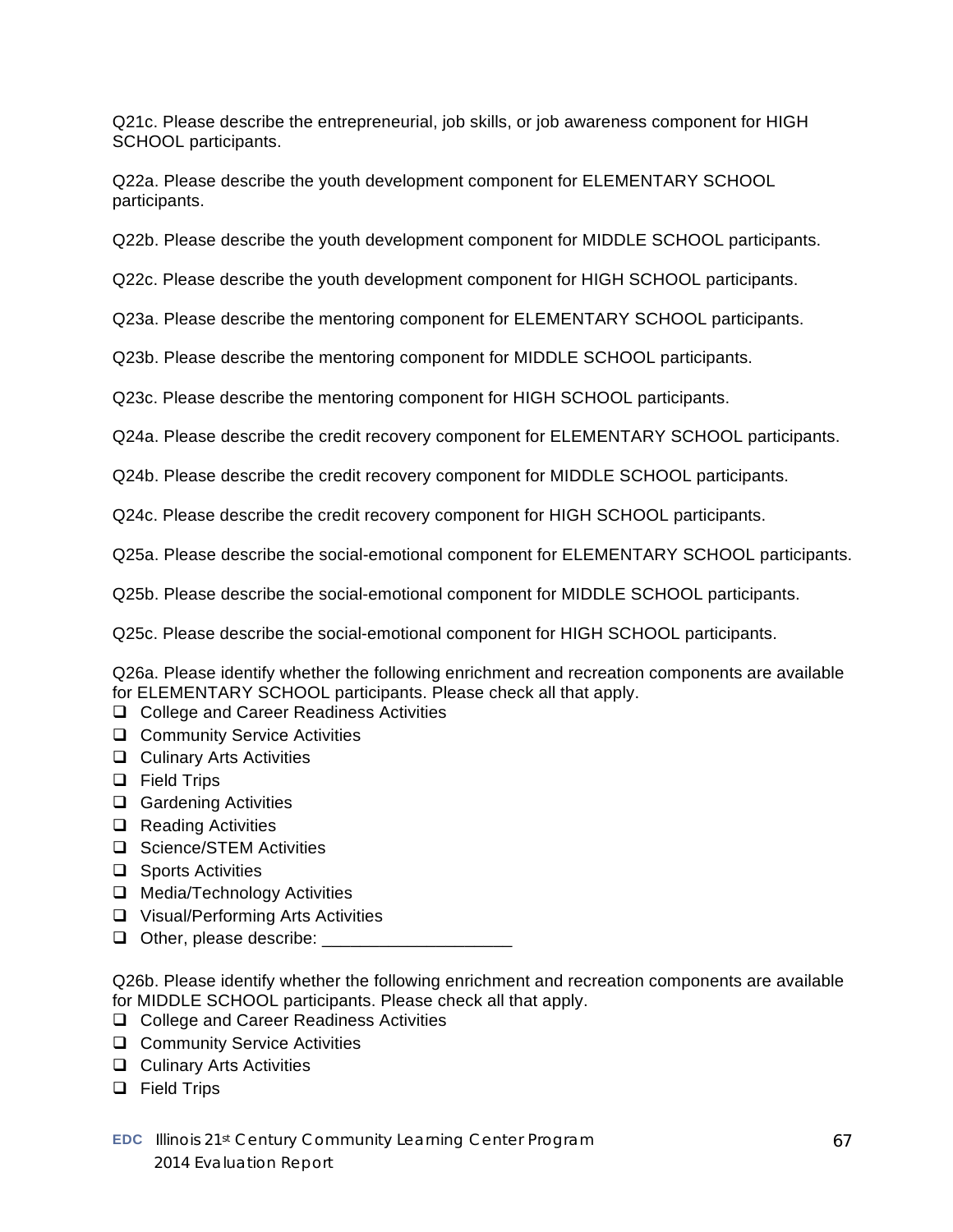- $\Box$  Gardening Activities
- $\Box$  Reading Activities
- □ Science/STEM Activities
- $\Box$  Sports Activities
- □ Media/Technology Activities
- $\Box$  Visual/Performing Arts Activities
- $\Box$  Other, please describe:

Q26c. Please identify whether the following enrichment and recreation components are available for HIGH SCHOOL participants. Please check all that apply.

- $\Box$  College and Career Readiness Activities
- **□** Community Service Activities
- $\Box$  Culinary Arts Activities
- **Q** Field Trips
- $\Box$  Gardening Activities
- $\Box$  Reading Activities
- □ Science/STEM Activities
- $\Box$  Sports Activities
- $\Box$  Media/Technology Activities
- $\Box$  Visual/Performing Arts Activities
- q Other, please describe: \_\_\_\_\_\_\_\_\_\_\_\_\_\_\_\_\_\_\_\_

Q27. Is there a service-learning component to the program?

- O Yes
- $\Omega$  No

Q28. How many of the program participants are involved in the service-learning component? Note: Please leave the entry blank if your program does not offer a service-learning component for the corresponding population.

|                                       | <b>Total Number</b> |
|---------------------------------------|---------------------|
| <b>Elementary School Participants</b> |                     |
| <b>Middle School Participants</b>     |                     |
| <b>High School Participants</b>       |                     |
|                                       |                     |

Q29a. Please describe the service-learning components available at ELEMENTARY SCHOOL sites. What do students do and whom do they serve?

Q29b. Please describe the service-learning components available at MIDDLE SCHOOL sites. What do students do and whom do they serve?

Q29c. Please describe the service-learning components available at HIGH SCHOOL sites. What do students do and whom do they serve?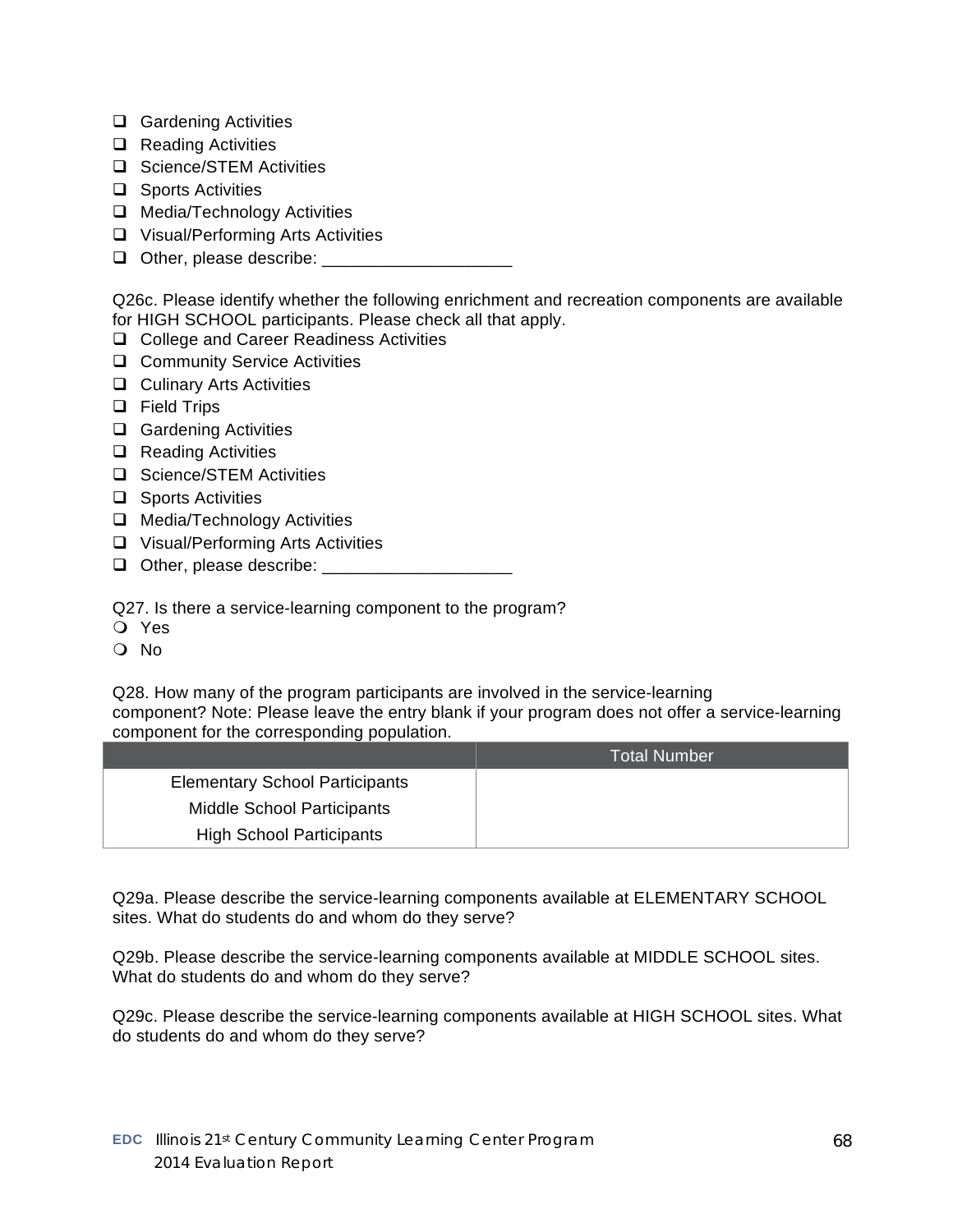#### **Programmatic Information | Technology Use**

Q30. Please identify whether computers are utilized at the corresponding site levels listed below. Please check all that apply. Note: By checking a box, you're indicating that computers are utilized at the corresponding site level.

- **Q** Elementary School
- $\Box$  Middle School
- □ High School

Q31a. For those computers that are utilized at ELEMENTARY SCHOOL sites, how are they used?

Q31b. For those computers that are utilized at MIDDLE SCHOOL sites, how are they used?

Q31c. For those computers that are utilized at HIGH SCHOOL sites, how are they used?

Q32a. For those computers that are utilized at ELEMENTARY SCHOOL sites, which software/on-line sites are used most often?

Q32b. For those computers that are utilized at MIDDLE SCHOOL sites, which software/on-line sites are used most often?

Q32c. For those computers that are utilized at HIGH SCHOOL sites, which software/on-line sites are used most often?

Q33a. For those computers that are utilized at ELEMENTARY SCHOOL sites, how is the technology funded?

Q33b. For those computers that are utilized at MIDDLE SCHOOL sites, how is the technology funded?

Q33c. For those computers that are utilized at HIGH SCHOOL sites, how is the technology funded?

#### **Programmatic Information | Transportation**

Q34. Please identify whether your program offers transportation at the corresponding site levels listed below. Please check all that apply. Note: By checking a box, you're indicating that your program offers transportation at the corresponding site level.

- **Q** Elementary School
- □ Middle School
- □ High School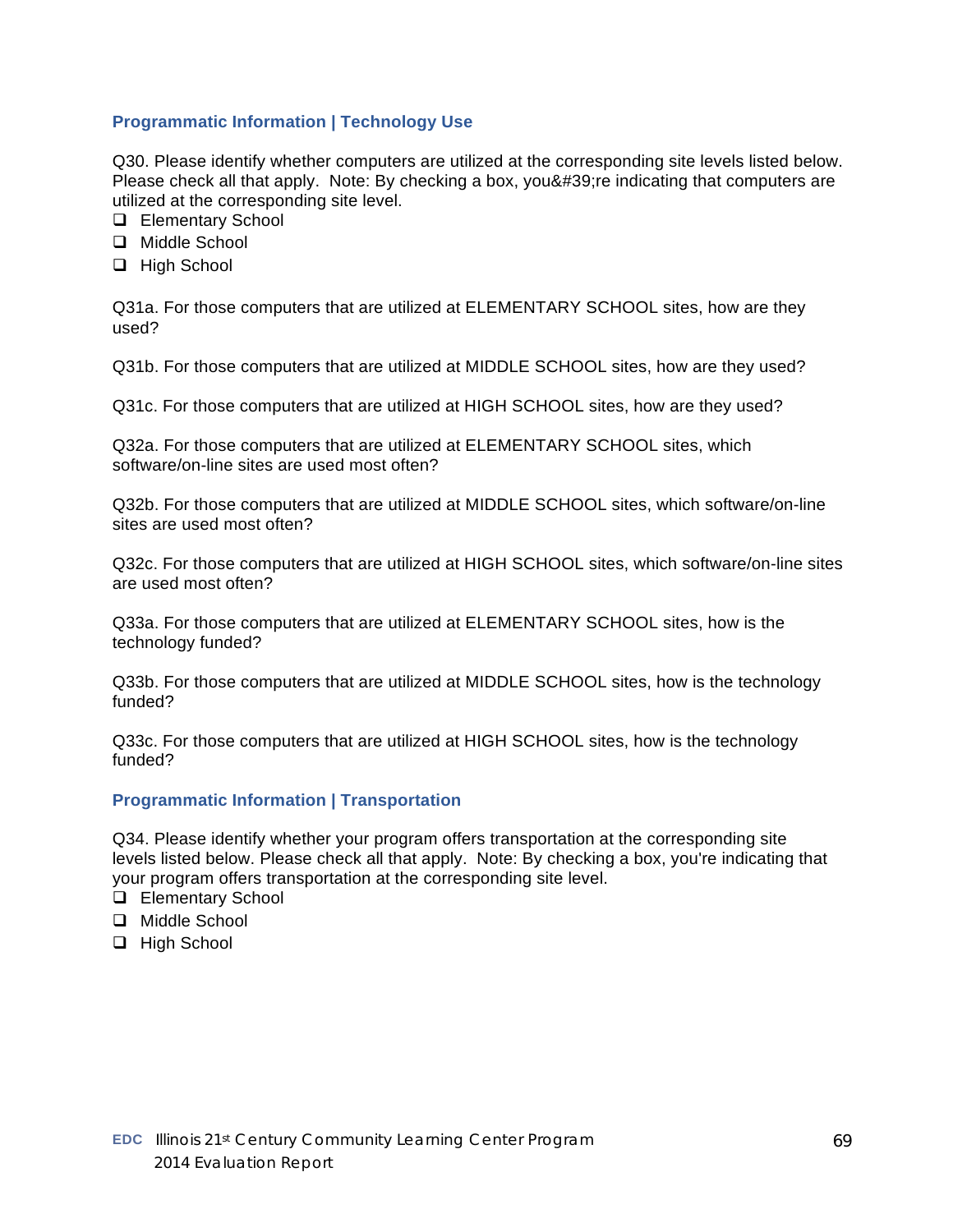### **Programmatic Information | Professional Development**

Q35. Please identify any professional development offered to staff this year and any planned for next year. Please check all that apply.

- □ 21st CCLC Program-Specific Training (e.g. ISBE conferences, ISBE webinars)
- **Q** Illinois Learning Standards Training
- □ Disciplinary and/or Behavioral Training (e.g. Positive Behavioral Intervention and Supports (PBIS))
- □ English Language Arts Training
- $\Box$  Health Training (e.g. nutrition education, fitness education, sexual education)
- □ Media/Technology Training
- $\Box$  Safety Training (e.g. First Aid, CPR training)
- **Q** STEM Training
- **Q** Team-Building Training
- $\Box$  Other, please describe:

Q36. What recommendations do you have for future professional development activities and for which target audiences?

#### **Programmatic Information | Sustainability**

Q37. Please describe what actions your program has taken to ensure sustainability.

Q38. Please describe any deviations from your approved plan for sustainability.

Q39. In your opinion, what critical components of the program are most sustainable?

Q40. In your opinion, how sustainable are the critical components of the program after the grant cycle ends?

- $\Omega$  All are sustainable
- $\Omega$  Most are sustainable
- $\Omega$  Some are sustainable
- $\Omega$  None are sustainable

Q41. Was your program's funding decreased in 2013-2014?

- O Yes
- $\Omega$  No

Q42. Please explain how the size and scope of the originally funded program is being maintained after funding decreased in 2013-2014.

Q43. Please list any partners not funded by the 21st CCLC program. Describe the relationship for each.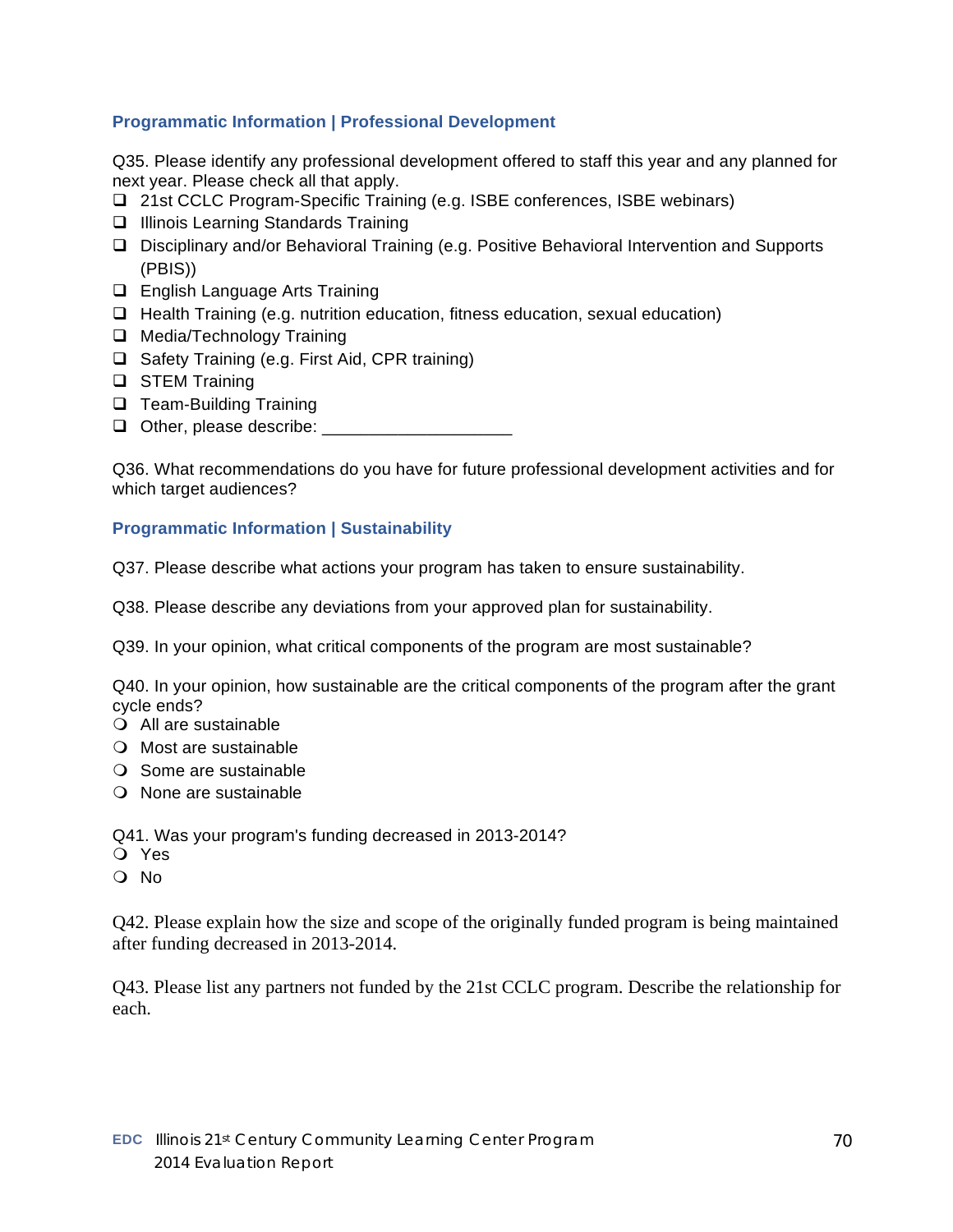### **Programmatic Information | Implementation**

|                                                                                                    | No Progress | Little<br>Progress | Significant<br>Progress | <b>Meets</b><br>Requirements | <b>Exceeds</b><br>Requirements |
|----------------------------------------------------------------------------------------------------|-------------|--------------------|-------------------------|------------------------------|--------------------------------|
| Implemented<br>academic activities                                                                 | $\bigcirc$  | $\circ$            | $\bigcirc$              | $\circ$                      | $\circ$                        |
| Implemented other<br>enrichment/recreation<br>activities                                           | $\bigcirc$  | $\circ$            | $\circ$                 | $\circ$                      | $\bigcirc$                     |
| Implemented<br>evaluation activities                                                               | $\bigcirc$  | $\circ$            | $\circ$                 | O                            | $\circ$                        |
| Used data to improve<br>the program                                                                | $\bigcirc$  | $\bigcirc$         | $\circ$                 | $\circ$                      | $\circ$                        |
| Identified ways to<br>continue critical<br>components of the<br>program after the<br>grant period  | $\bigcirc$  | $\bigcirc$         | $\circ$                 | $\circ$                      | $\circ$                        |
| Coordinated after-<br>school program with<br>school's day<br>programs                              | $\bigcirc$  | $\bigcirc$         | $\circ$                 | O                            | $\circ$                        |
| Provided services to<br>the students'<br>extended families<br>with 21st CCLC funds                 | $\circ$     | $\circ$            | $\circ$                 | $\circ$                      | $\circ$                        |
| Involved other<br>agencies and<br>nonprofit<br>organizations                                       | $\bigcirc$  | $\bigcirc$         | $\circ$                 | $\circ$                      | $\circ$                        |
| Served children with<br>greatest needs                                                             | $\bigcirc$  | $\bigcirc$         | $\bigcirc$              | $\circ$                      | $\circ$                        |
| Leaders participated<br>in professional<br>development                                             | $\bigcirc$  | $\circ$            | $\circ$                 | $\circ$                      | $\circ$                        |
| Staff engaged in<br>professional<br>development                                                    | ∩           | ∩                  | ∩                       | ∩                            | ∩                              |
| Coordinated the<br>program with other<br>funding sources to<br>supplement the<br>school's programs | $\bigcirc$  | $\circ$            | $\bigcirc$              | $\circ$                      | $\bigcirc$                     |

Q44a. Please rate the level of implementation on each of the following key components in 2013- 2014 for programs for ELEMENTARY SCHOOL students.

### **EDC** Illinois 21st Century Community Learning Center Program 2014 Evaluation Report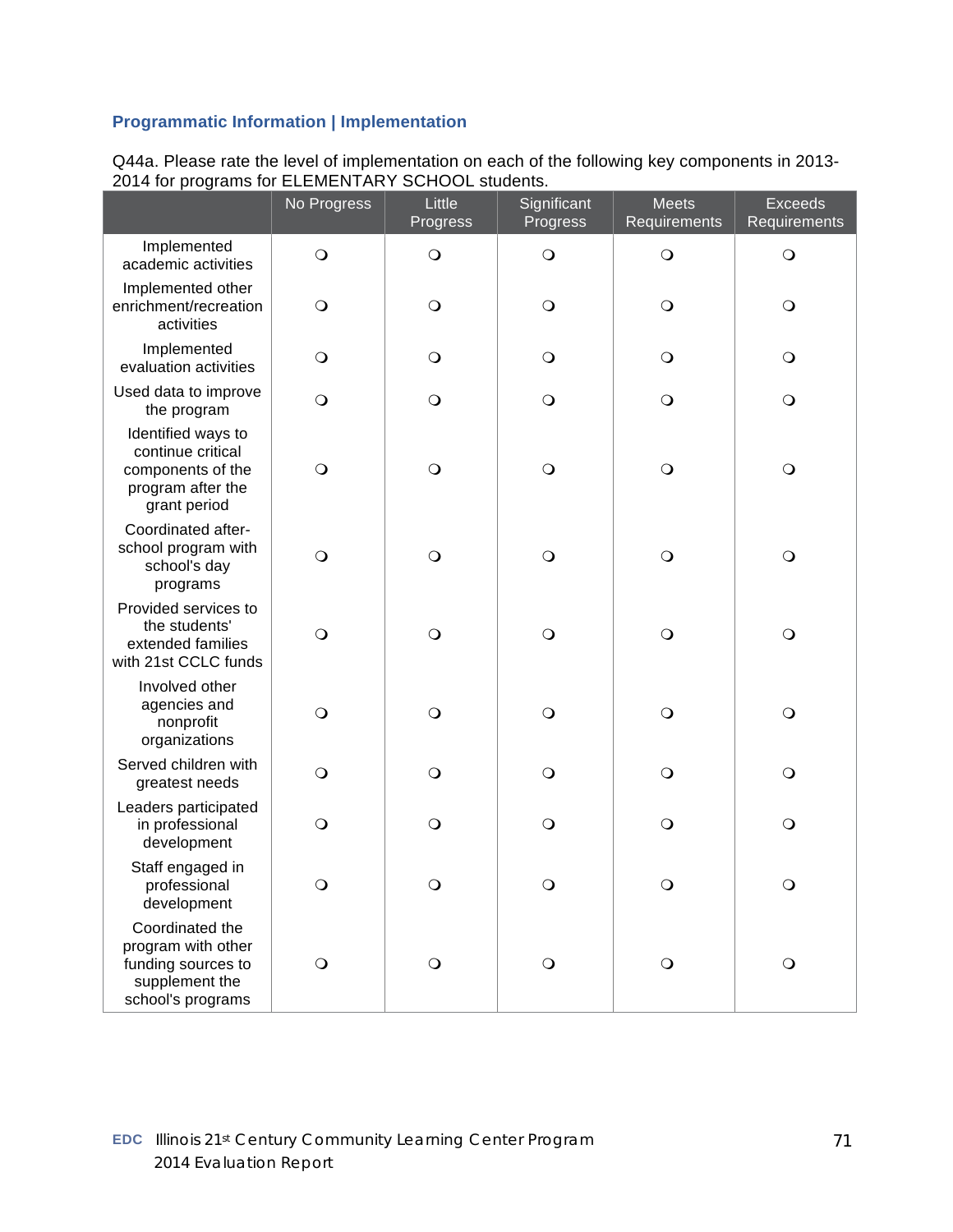|                                                                                                    | No Progress | Little<br>Progress | Significant<br>Progress | <b>Meets</b><br>Requirements | <b>Exceeds</b><br>Requirements |
|----------------------------------------------------------------------------------------------------|-------------|--------------------|-------------------------|------------------------------|--------------------------------|
| Implemented<br>academic activities                                                                 | $\circ$     | $\circ$            | $\bigcirc$              | $\bigcirc$                   | $\circ$                        |
| Implemented other<br>enrichment/recreation<br>activities                                           | $\bigcirc$  | $\circ$            | $\bigcirc$              | $\bigcirc$                   | $\circ$                        |
| Implemented<br>evaluation activities                                                               | $\bigcirc$  | $\circ$            | $\circ$                 | $\circ$                      | $\circ$                        |
| Used data to improve<br>the program                                                                | $\bigcirc$  | $\circ$            | $\circ$                 | $\circ$                      | $\circ$                        |
| Identified ways to<br>continue critical<br>components of the<br>program after the<br>grant period  | $\circ$     | $\circ$            | $\bigcirc$              | $\bigcirc$                   | $\circ$                        |
| Coordinated after-<br>school program with<br>school's day<br>programs                              | $\bigcirc$  | $\circ$            | $\circ$                 | $\circ$                      | $\circ$                        |
| Provided services to<br>the students'<br>extended families<br>with 21st CCLC funds                 | $\bigcirc$  | $\circ$            | $\circ$                 | $\circ$                      | $\circ$                        |
| Involved other<br>agencies and<br>nonprofit<br>organizations                                       | $\bigcirc$  | $\circ$            | $\circ$                 | $\circ$                      | $\circ$                        |
| Served children with<br>greatest needs                                                             | $\bigcirc$  | $\circ$            | $\circ$                 | $\circ$                      | $\circ$                        |
| Leaders participated<br>in professional<br>development                                             | $\circ$     | $\circ$            | $\circ$                 | $\circ$                      | $\circ$                        |
| Staff engaged in<br>professional<br>development                                                    | ∩           | ∩                  | ∩                       | ∩                            | ∩                              |
| Coordinated the<br>program with other<br>funding sources to<br>supplement the<br>school's programs | $\bigcirc$  | $\circ$            | $\bigcirc$              | $\bigcirc$                   | $\bigcirc$                     |

Q44b. Please rate the level of implementation on each of the following key components in 2013- 2014 for programs for MIDDLE SCHOOL students.

### **EDC** Illinois 21st Century Community Learning Center Program 2014 Evaluation Report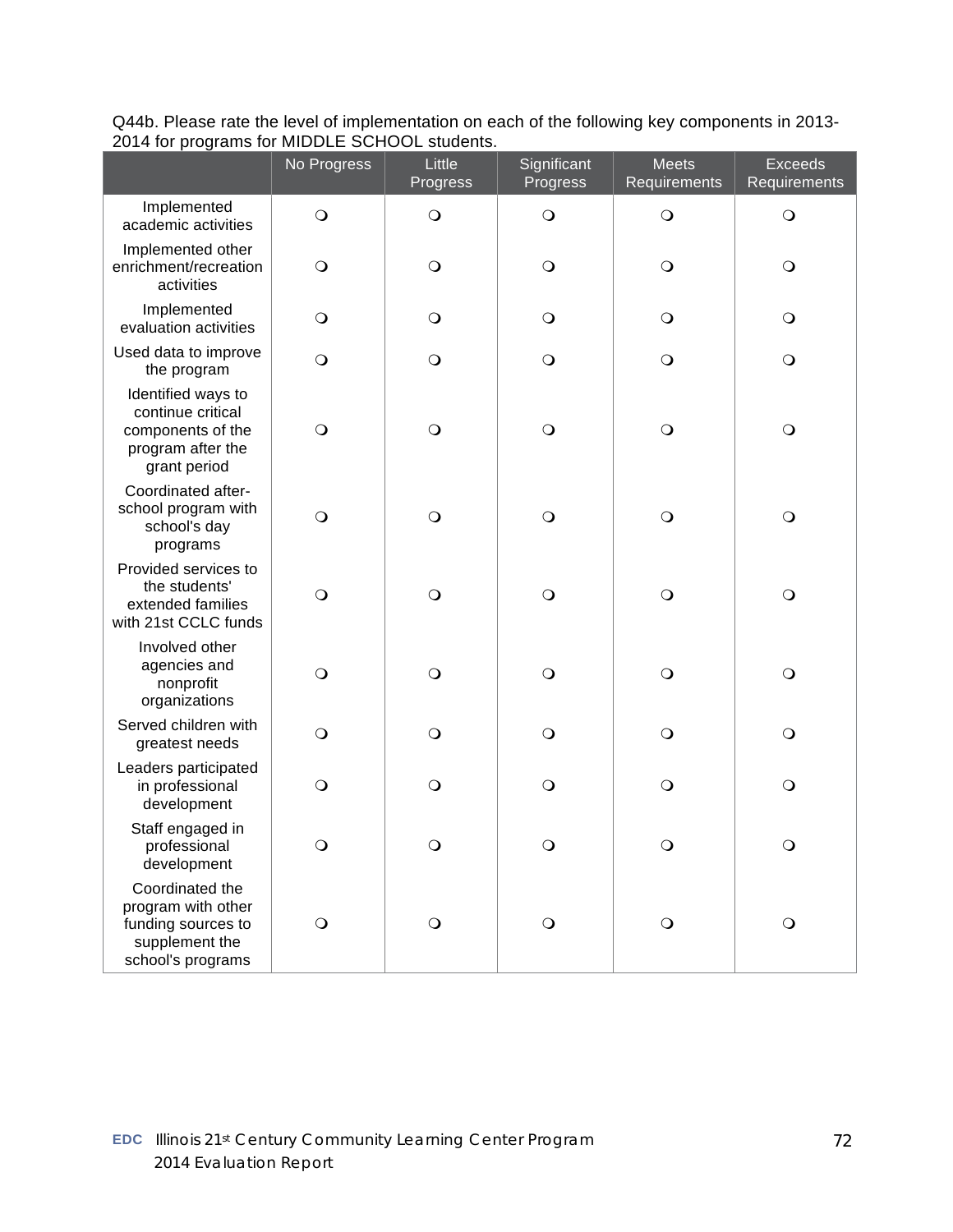|                                                                                                    | No Progress | Little<br>Progress | Significant<br>Progress | <b>Meets</b><br>Requirements | <b>Exceeds</b><br>Requirements |
|----------------------------------------------------------------------------------------------------|-------------|--------------------|-------------------------|------------------------------|--------------------------------|
| Implemented<br>academic activities                                                                 | $\bigcirc$  | $\circ$            | $\bigcirc$              | $\bigcirc$                   | $\bigcirc$                     |
| Implemented other<br>enrichment/recreation<br>activities                                           | $\bigcirc$  | $\circ$            | $\bigcirc$              | $\bigcirc$                   | $\circ$                        |
| Implemented<br>evaluation activities                                                               | $\circ$     | $\circ$            | $\circ$                 | $\circ$                      | $\circ$                        |
| Used data to improve<br>the program                                                                | $\bigcirc$  | $\circ$            | $\bigcirc$              | $\circ$                      | $\bigcirc$                     |
| Identified ways to<br>continue critical<br>components of the<br>program after the<br>grant period  | $\bigcirc$  | $\circ$            | $\bigcirc$              | $\bigcirc$                   | $\circ$                        |
| Coordinated after-<br>school program with<br>school's day<br>programs                              | $\circ$     | $\circ$            | $\circ$                 | $\circ$                      | $\circ$                        |
| Provided services to<br>the students'<br>extended families<br>with 21st CCLC funds                 | $\bigcirc$  | $\circ$            | $\bigcirc$              | $\bigcirc$                   | $\bigcirc$                     |
| Involved other<br>agencies and<br>nonprofit<br>organizations                                       | $\bigcirc$  | $\circ$            | $\bigcirc$              | $\circ$                      | $\circ$                        |
| Served children with<br>greatest needs                                                             | $\bigcirc$  | $\circ$            | $\bigcirc$              | $\circ$                      | $\circ$                        |
| Leaders participated<br>in professional<br>development                                             | $\bigcirc$  | $\circ$            | $\circ$                 | $\circ$                      | $\circ$                        |
| Staff engaged in<br>professional<br>development                                                    | $\Omega$    | ∩                  | $\Omega$                | $\Omega$                     | $\Omega$                       |
| Coordinated the<br>program with other<br>funding sources to<br>supplement the<br>school's programs | $\bigcirc$  | $\circ$            | $\bigcirc$              | $\bigcirc$                   | $\bigcirc$                     |

Q44c. Please rate the level of implementation on each of the following key components in 2013- 2014 for programs for HIGH SCHOOL students.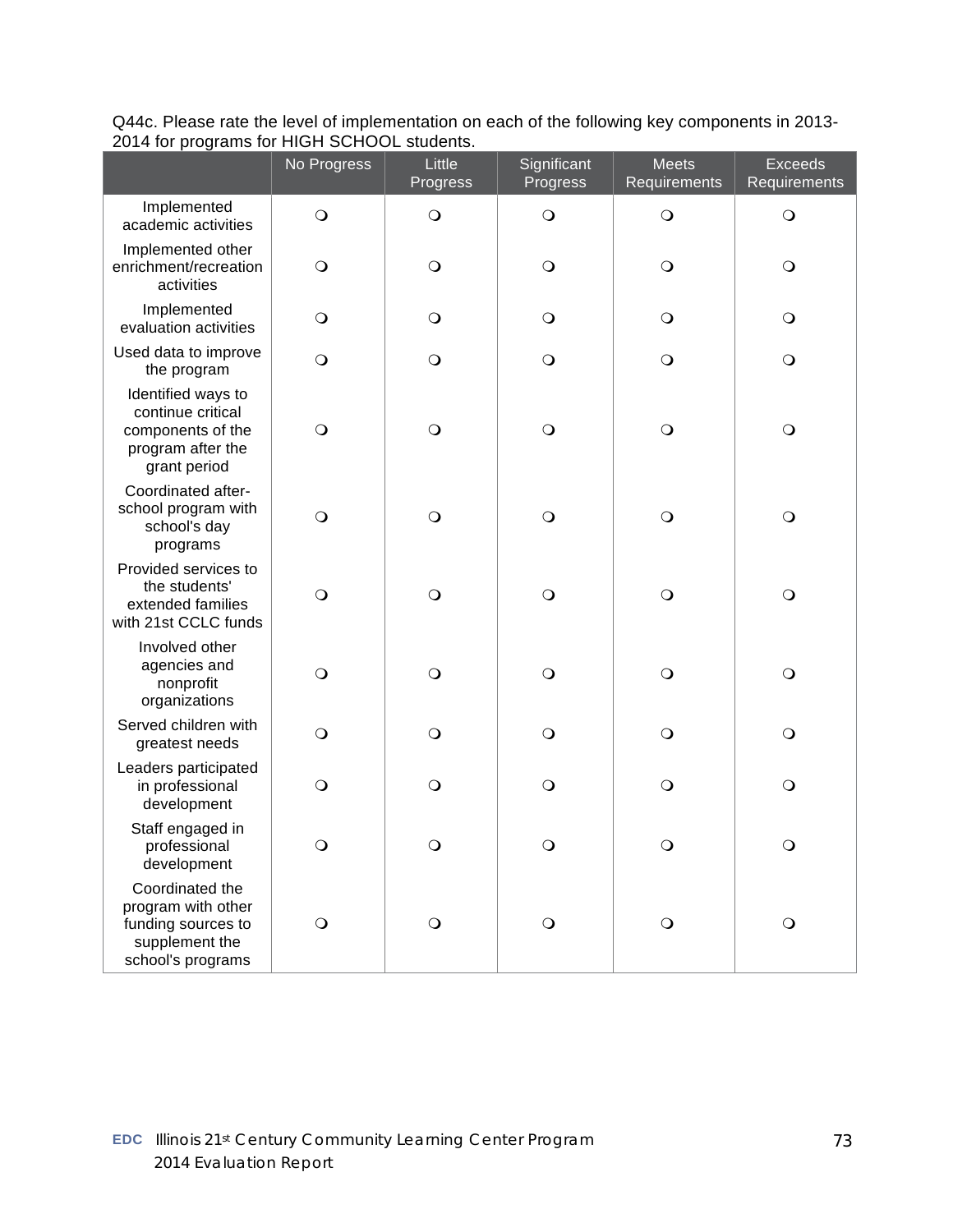# **Programmatic Information | Barriers**

|                            | Q45a. Please rate the degree to which the following were barriers while serving ELEMENTARY |  |
|----------------------------|--------------------------------------------------------------------------------------------|--|
| SCHOOL students this year. |                                                                                            |  |

|                                                                                                | Not a barrier | Somewhat of a Barrier | A Significant Barrier |
|------------------------------------------------------------------------------------------------|---------------|-----------------------|-----------------------|
| Difficulty in recruiting<br>students                                                           | $\bigcirc$    | $\bigcirc$            | $\bigcirc$            |
| Inconsistent attendance<br>of students                                                         | $\circ$       | $\circ$               | $\circ$               |
| Poor parent<br>involvement in activities                                                       | $\circ$       | $\circ$               | $\circ$               |
| Poor cooperation from<br>day teacher                                                           | $\bigcirc$    | $\circ$               | $\bigcirc$            |
| Difficulty in<br>communicating with<br>school                                                  | $\circ$       | $\bigcirc$            | $\bigcirc$            |
| Poor cooperation from<br>school in obtaining<br>necessary information                          | $\bigcirc$    | $\circ$               | $\circ$               |
| Difficulties in<br>transporting students<br>(cost, logistics)                                  | $\bigcirc$    | $\bigcirc$            | $\circ$               |
| Difficulty in maintaining<br>a safe environment for<br>students when<br>coming/going from site | $\circ$       | $\circ$               | $\circ$               |
| Negative peer pressure<br>and/or gangs<br>influencing students                                 | $\bigcirc$    | $\bigcirc$            | $\circ$               |
| Competing activities at<br>school in which the<br>students want to<br>participate              | $\circ$       | $\circ$               | $\circ$               |
| Competing<br>responsibilities at home,<br>such as the need to<br>babysit siblings              | $\circ$       | $\bigcirc$            | $\bigcirc$            |
| Competing<br>responsibilities because<br>student must work                                     |               |                       |                       |
| Difficulty in<br>maintaining/identifying<br>partners                                           | $\circ$       | $\circ$               | $\circ$               |
| Too little time with<br>students                                                               | $\circ$       | $\circ$               | O                     |
| Other, please describe:                                                                        | $\circ$       | $\bigcirc$            | $\bigcirc$            |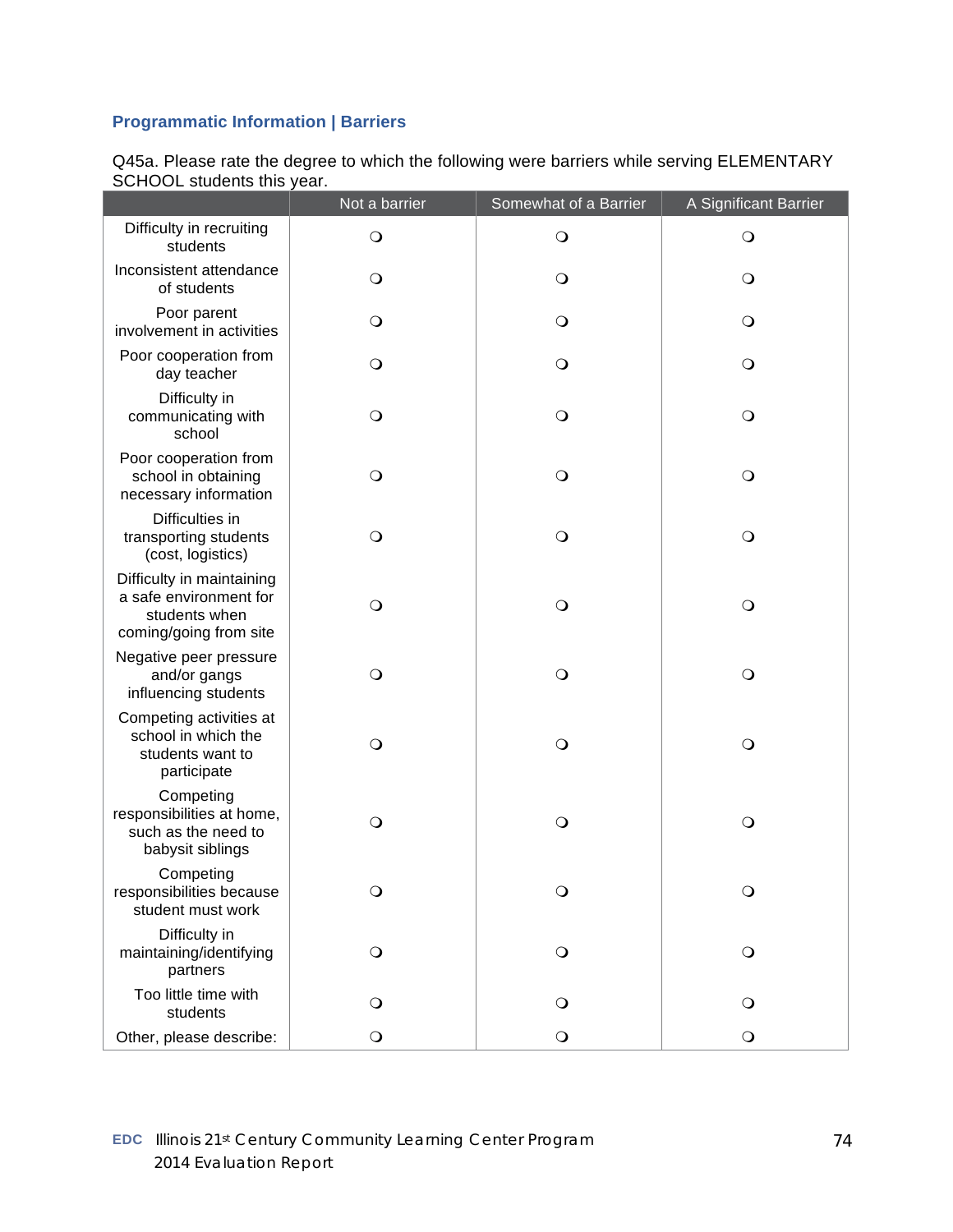|                                                                                                | Not a barrier | Somewhat of a Barrier | A Significant Barrier |
|------------------------------------------------------------------------------------------------|---------------|-----------------------|-----------------------|
| Difficulty in recruiting<br>students                                                           | $\bigcirc$    | $\bigcirc$            | $\circ$               |
| Inconsistent attendance<br>of students                                                         | $\circ$       | $\bigcirc$            | $\circ$               |
| Poor parent<br>involvement in activities                                                       | $\circ$       | $\bigcirc$            | $\circ$               |
| Poor cooperation from<br>day teacher                                                           | $\bigcirc$    | $\bigcirc$            | $\bigcirc$            |
| Difficulty in<br>communicating with<br>school                                                  | $\circ$       | $\circ$               | $\circ$               |
| Poor cooperation from<br>school in obtaining<br>necessary information                          | $\bigcirc$    | $\bigcirc$            | $\circ$               |
| Difficulties in<br>transporting students<br>(cost, logistics)                                  | $\circ$       | $\bigcirc$            | $\circ$               |
| Difficulty in maintaining<br>a safe environment for<br>students when<br>coming/going from site | $\bigcirc$    | $\bigcirc$            | $\circ$               |
| Negative peer pressure<br>and/or gangs<br>influencing students                                 | $\circ$       | $\circ$               | $\circ$               |
| Competing activities at<br>school in which the<br>students want to<br>participate              | $\circ$       | $\circ$               | $\circ$               |
| Competing<br>responsibilities at home,<br>such as the need to<br>babysit siblings              | $\bigcirc$    | $\circ$               | $\circ$               |
| Competing<br>responsibilities because<br>student must work                                     | O             | O                     | $\circ$               |
| Difficulty in<br>maintaining/identifying<br>partners                                           | $\bigcirc$    | $\bigcirc$            | $\bigcirc$            |
| Too little time with<br>students                                                               | $\circ$       | $\circ$               | $\circ$               |
| Other, please describe:                                                                        | $\bigcirc$    | $\bigcirc$            | $\bigcirc$            |

Q45b. Please rate the degree to which the following were barriers while serving MIDDLE SCHOOL students this year.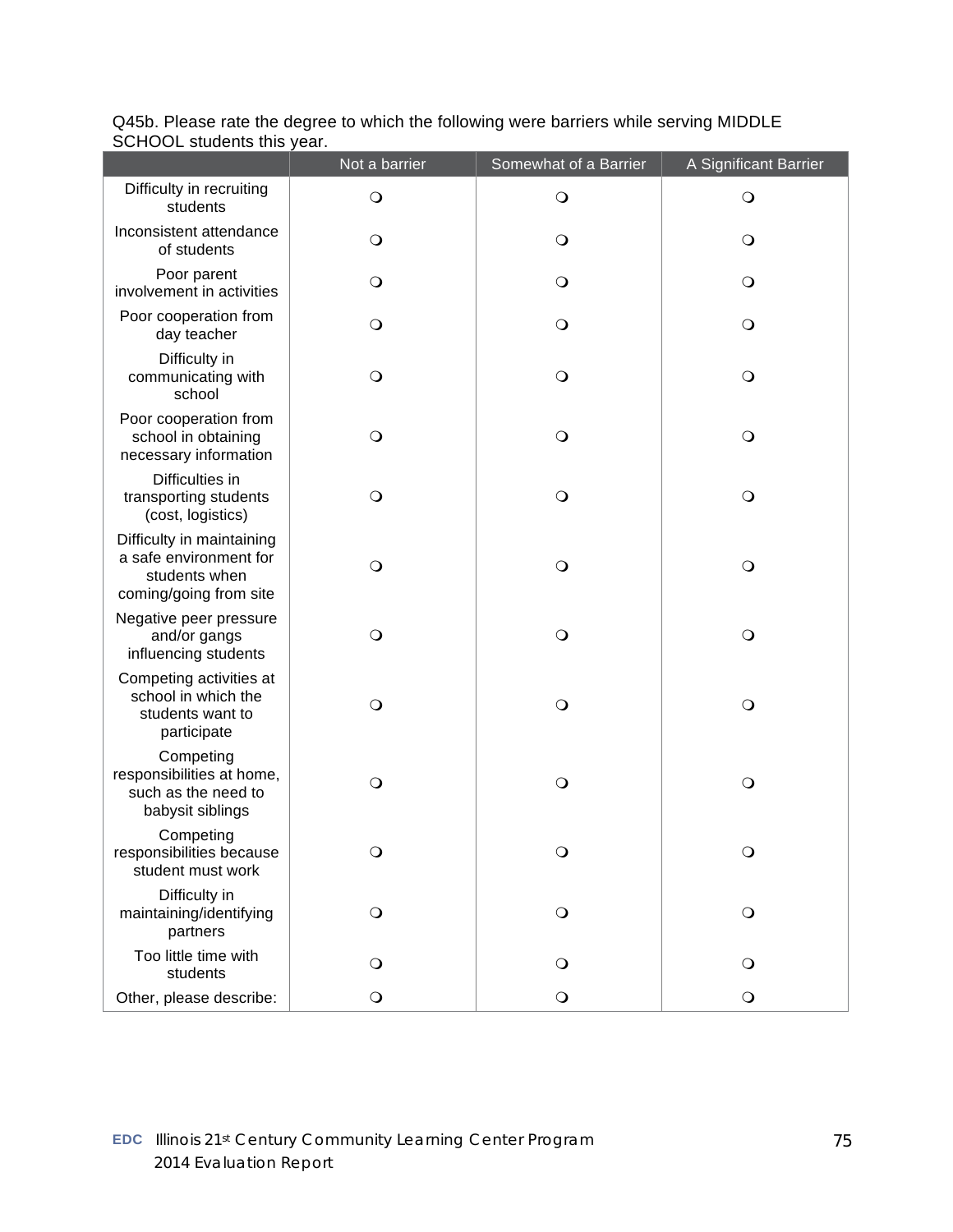|                                                                                                | Not a barrier | Somewhat of a Barrier | A Significant Barrier |
|------------------------------------------------------------------------------------------------|---------------|-----------------------|-----------------------|
| Difficulty in recruiting<br>students                                                           | $\bigcirc$    | $\bigcirc$            | $\circ$               |
| Inconsistent attendance<br>of students                                                         | $\circ$       | $\circ$               | $\circ$               |
| Poor parent<br>involvement in activities                                                       | $\bigcirc$    | $\bigcirc$            | $\bigcirc$            |
| Poor cooperation from<br>day teacher                                                           | $\circ$       | $\circ$               | $\circ$               |
| Difficulty in<br>communicating with<br>school                                                  | $\bigcirc$    | $\bigcirc$            | $\bigcirc$            |
| Poor cooperation from<br>school in obtaining<br>necessary information                          | $\circ$       | $\bigcirc$            | $\circ$               |
| Difficulties in<br>transporting students<br>(cost, logistics)                                  | $\circ$       | $\bigcirc$            | $\bigcirc$            |
| Difficulty in maintaining<br>a safe environment for<br>students when<br>coming/going from site | $\bigcirc$    | $\bigcirc$            | $\bigcirc$            |
| Negative peer pressure<br>and/or gangs<br>influencing students                                 | $\circ$       | $\circ$               | $\bigcirc$            |
| Competing activities at<br>school in which the<br>students want to<br>participate              | $\bigcirc$    | $\circ$               | $\circ$               |
| Competing<br>responsibilities at home,<br>such as the need to<br>babysit siblings              | $\circ$       | $\circ$               | $\bigcirc$            |
| Competing<br>responsibilities because<br>student must work                                     | $\bigcirc$    | $\circ$               | $\circ$               |
| Difficulty in<br>maintaining/identifying<br>partners                                           | $\circ$       | $\circ$               | $\circ$               |
| Too little time with<br>students                                                               | $\circ$       | $\circ$               | $\circ$               |
| Other, please describe:                                                                        | $\bigcirc$    | $\bigcirc$            | $\circ$               |

Q45c. Please rate the degree to which the following were barriers while serving HIGH SCHOOL students this year.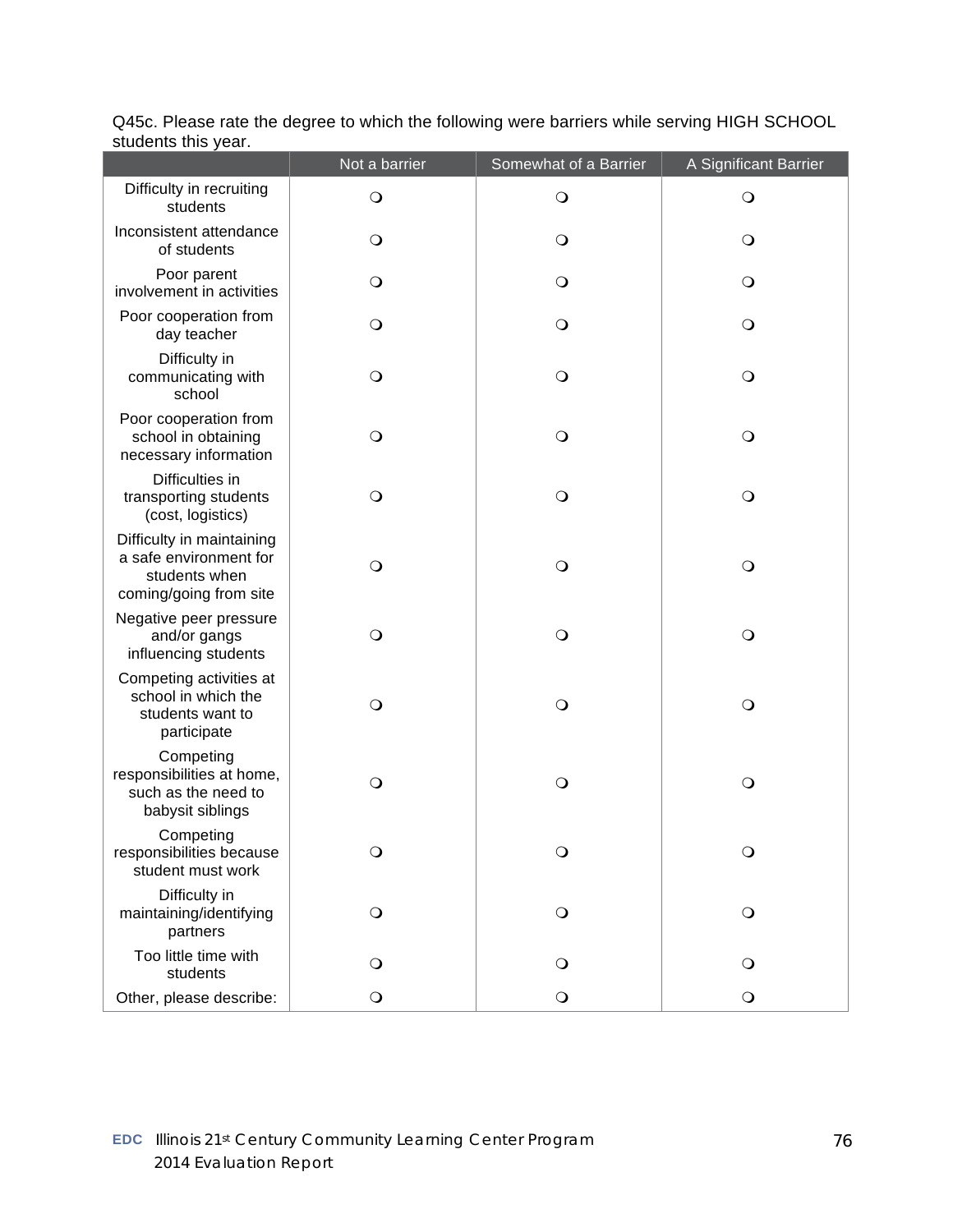#### **Programmatic Information | Additional Comments**

Q46. Please provide any additional comments that you'd like to share.

**Site Specific Information | Elementary School Sites {Please complete for each elementary school site}**

ES.Q47. Please provide the name of the elementary school site:

ES.Q48. What is the name of the site coordinator?

ES.Q49. What is the email address for the site coordinator?

ES.Q50. What town/city is this site located?

ES.Q51. Name all public and private schools attended during the day by the 21st CCLC students.

ES.Q52. First day of 21st CCLC programming for FY14:

ES.Q53. Projected last day of 21st CCLC programming for FY14:

ES.54. Number of weeks site will be active during the 2013-2014 school year:

ES.55. Number of weeks site was active in summer 2013:

ES.56. What projected percent of students will attend 30 or more days?

ES.57. Has the site provided weekend programming?

O Yes

O No

ES.58. [If projected percent of students that will attend 30 or more days is less than 60 percent] Please explain the steps to be taken at the elementary school site to increase the recruitment of students in the future:

ES.59. [If site provides weekend programming] Please describe the weekend programming at the elementary school site.

**Site Specific Information | Middle School Sites {Please complete for each middle school site}**

MS.Q47. Please provide the name of the middle school site:

MS.Q48. What is the name of the site coordinator?

MS.Q49. What is the email address for the site coordinator?

MS.Q50. What town/city is this site located?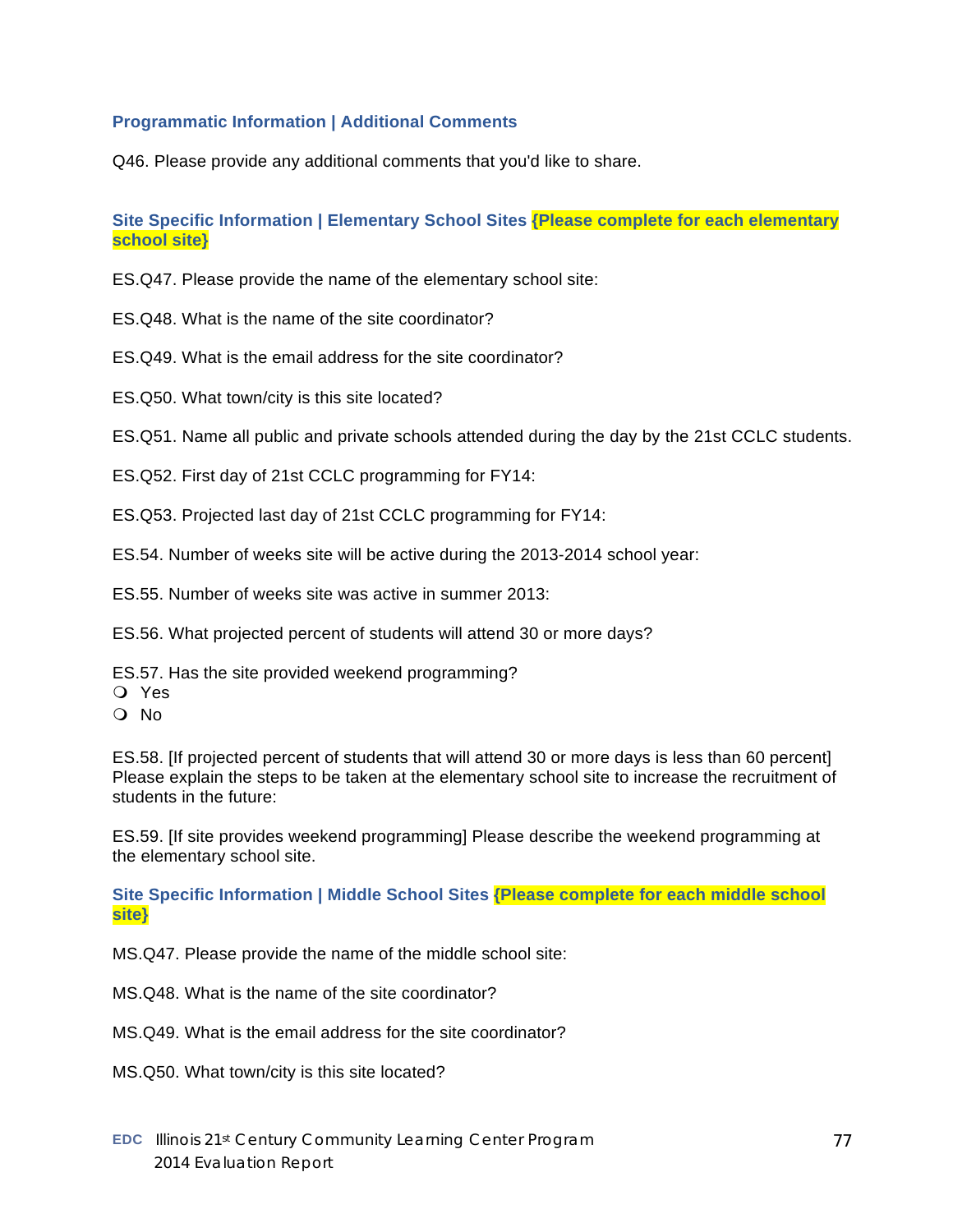MS.Q51. Name all public and private schools attended during the day by the 21st CCLC students.

MS.Q52. First day of 21st CCLC programming for FY14:

MS.Q53. Projected last day of 21st CCLC programming for FY14:

MS.54. Number of weeks site will be active during the 2013-2014 school year:

MS.55. Number of weeks site was active in summer 2013:

MS.56. What projected percent of students will attend 30 or more days?

MS.57. Has the site provided weekend programming?

- O Yes
- O No

MS.58. [If projected percent of students that will attend 30 or more days is less than 60 percent] Please explain the steps to be taken at the middle school site to increase the recruitment of students in the future:

MS.59. [If site provides weekend programming] Please describe the weekend programming at the middle school site.

**Site Specific Information | High School Sites {Please complete for each high school site}**

HS.Q47. Please provide the name of the high school site:

HS.Q48. What is the name of the site coordinator?

- HS.Q49. What is the email address for the site coordinator?
- HS.Q50. What town/city is this site located?

HS.Q51. Name all public and private schools attended during the day by the 21st CCLC students.

HS.Q52. First day of 21st CCLC programming for FY14:

HS.Q53. Projected last day of 21st CCLC programming for FY14:

HS.54. Number of weeks site will be active during the 2013-2014 school year:

HS.55. Number of weeks site was active in summer 2013:

HS.56. What projected percent of students will attend 30 or more days?

HS.57. Has the site provided weekend programming?

 $O$  Yes

- O No
- **EDC** Illinois 21st Century Community Learning Center Program 2014 Evaluation Report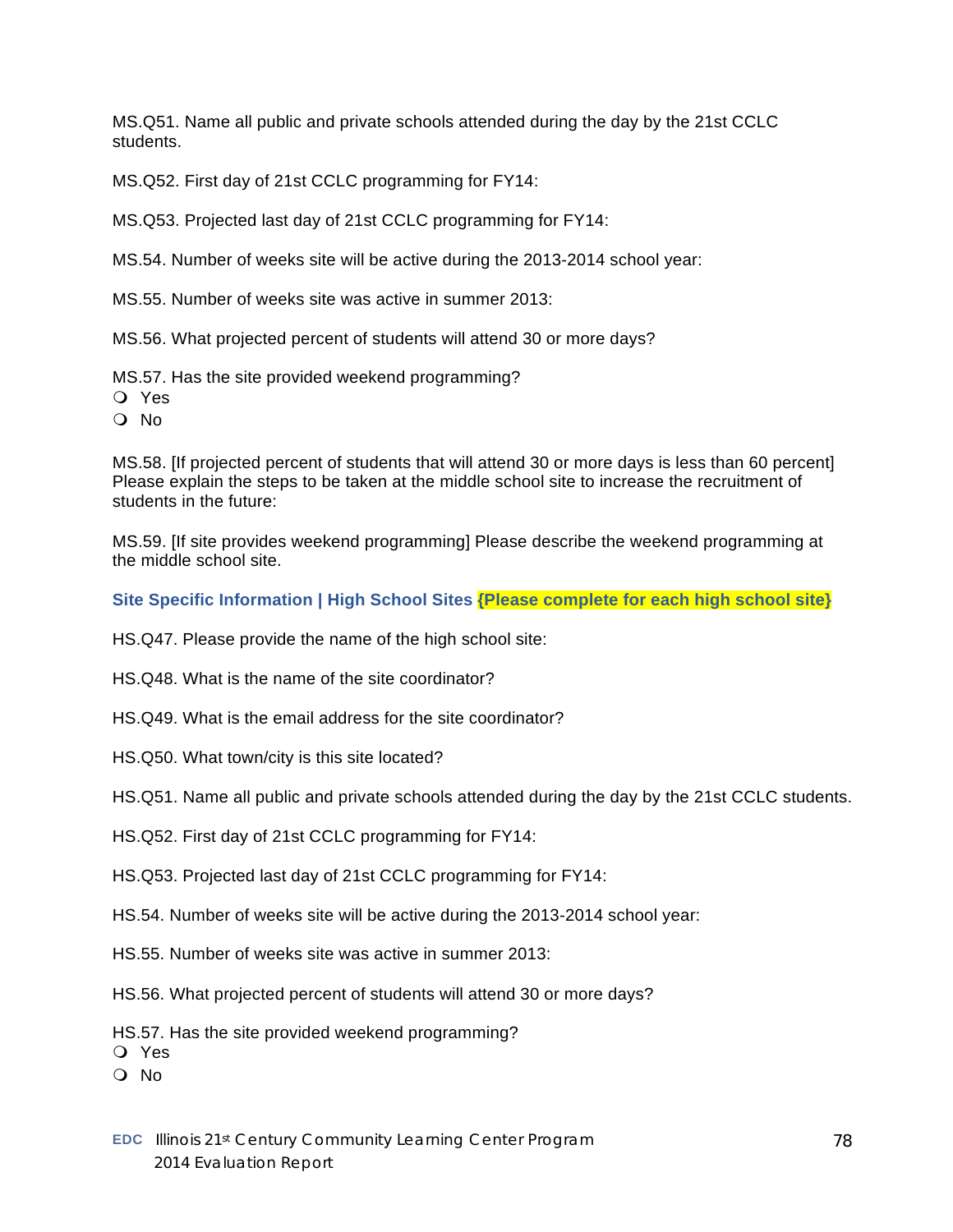HS.58. [If projected percent of students that will attend 30 or more days is less than 60 percent] Please explain the steps to be taken at the high school site to increase the recruitment of students in the future:

HS.59. [If site provides weekend programming] Please describe the weekend programming at the high school site.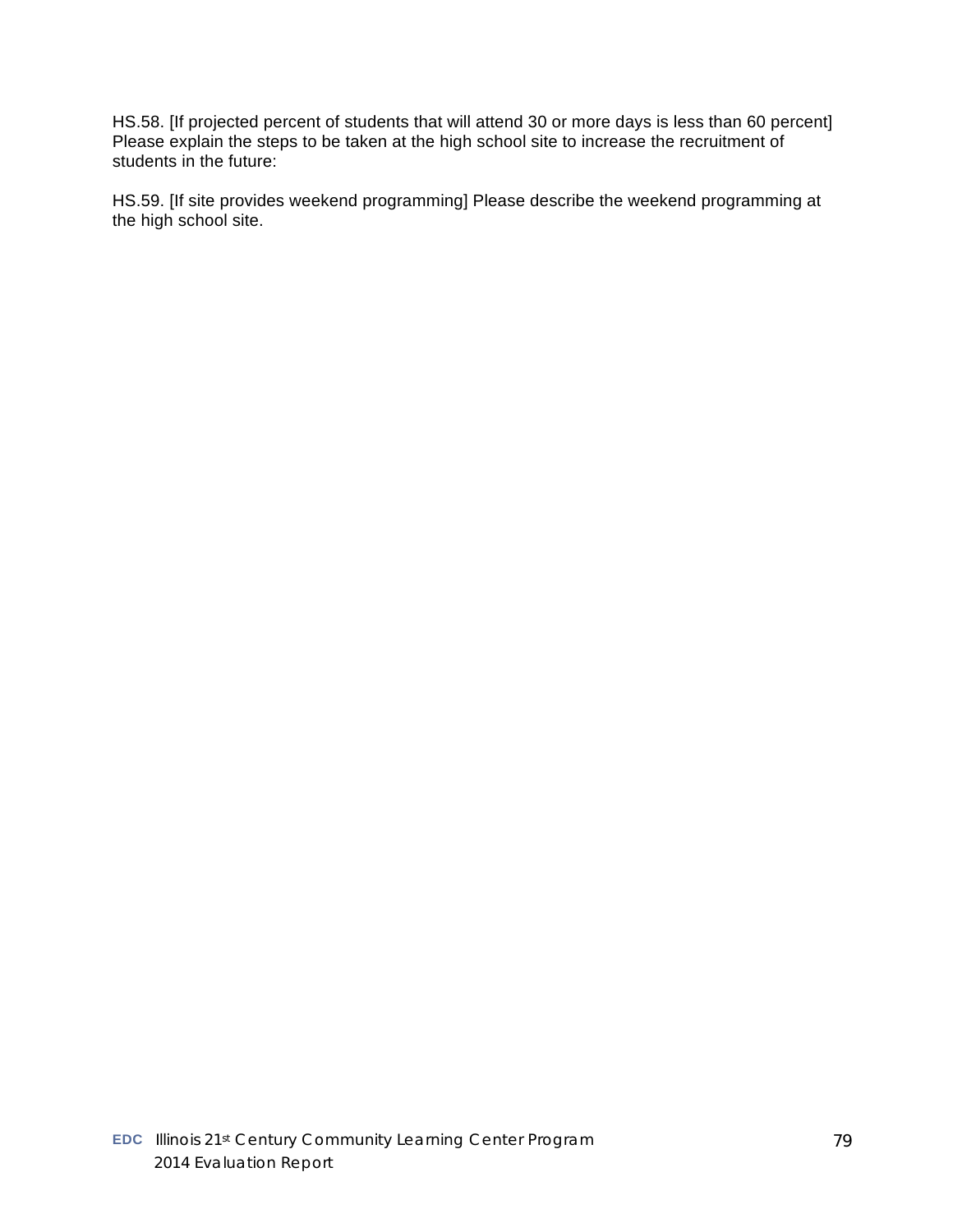# **Site Visit Report Protocol**

*I. Overview of the visit*. Describe who was on-site, how many people you met and interacted with, how the visit started, the main contact [or contacts] where was the site located, etc.

*II. Organizational structure and staff*. Description of the organizational structure of the site. Who is the lead? How many staff? How many staff (e.g., number of teachers, number of coordinators)?

*III. Description of the actual space*. Describe the space in which the activity occurs (e.g., how did it look? How many tables and chairs, etc.? Was the space large enough to hold the activity).

*IV. Type of programming.* Describe the type of programming at the site (e.g., academic, enrichment, other). Provide background on the program's purpose and objectives.

*V. Activities observed.* Describe the activity (or activities) you observed. What was the purpose? Who participated? How did they appear to be received? Is this activity a special occurrence or is this an everyday activity?

*VI. Interesting occurrences*. Describe any interesting happenings occurred while you were there (e.g., parents, students, and teachers all interacted together; you had a conversation with a parent).

*VII. Culture and climate of the program*. Describe the culture of the program. Are there any apparent or stated rituals or norms?

*VIII. Interviews*. Describe any additional information or extenuating circumstances that will not be in the interview transcript (e.g., the principal was in the room; students kept interrupting the interview process).

*IX. Discussion and reflections of the visit overall*. Overarching analysis of the visit and interviews as well as challenges and strengths (is there anything that we should be aware of in future visits?). Describe any interesting observations or conversations.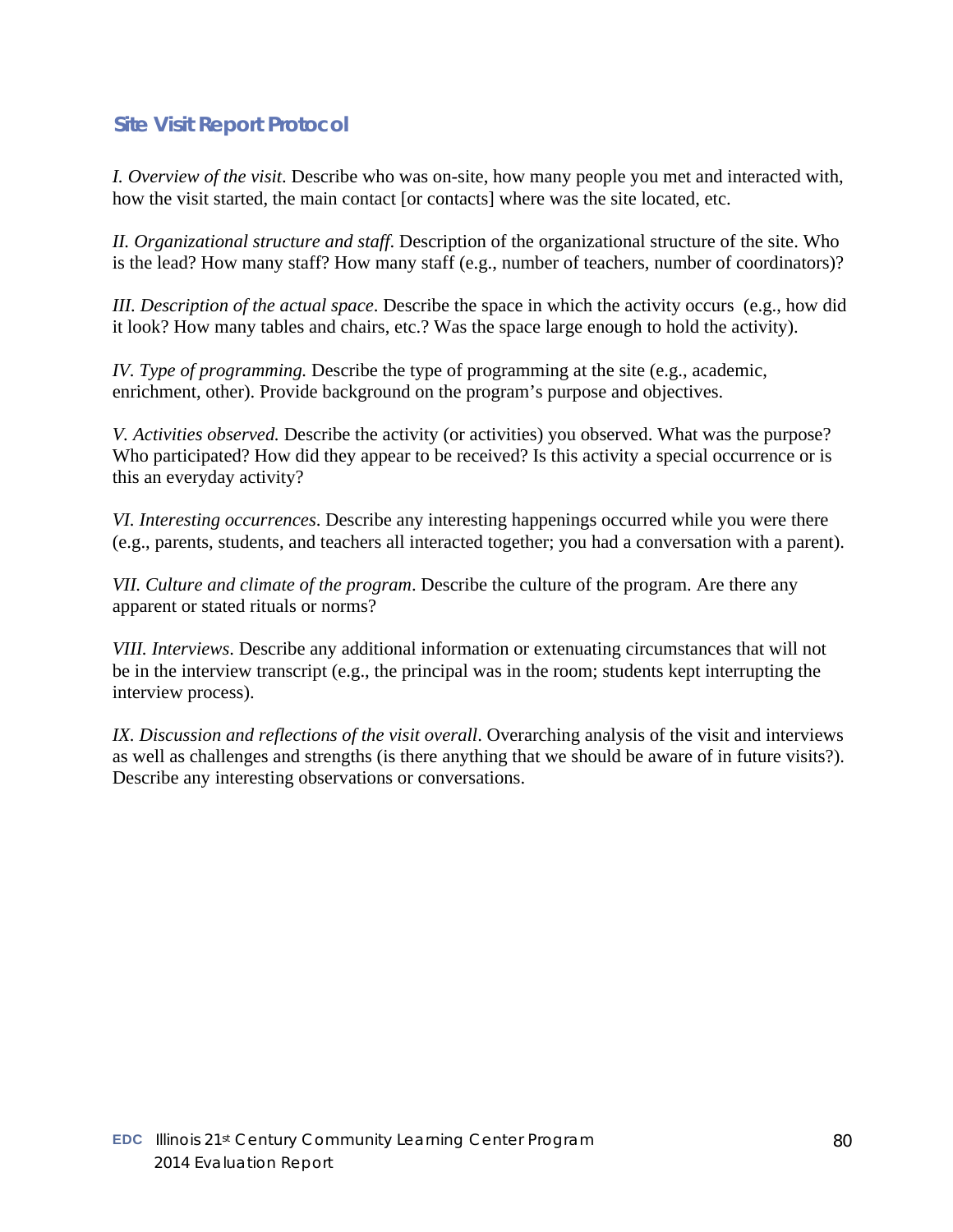# **Site Visit Interview Protocol**

#### **Interview Protocol for Program Directors, Site Coordinators and Teachers/Instructors**

*For the site visitor: Prior to conducting the interview please make sure to state on the recording the date, site visitor, site, and time.*

*Overview.* Thank you for the opportunity to visit [**name of site or program]**. My name is **[interviewer name]** and I'm part of the Statewide 21<sup>st</sup> Century Community Learning Center (CCLC) Program Evaluation team. We're conducting visits to as many summer programs as possible to gain an understanding of the kind of activities that are being offered at 21<sup>st</sup> CCLC sites. In addition to observations of program activities, we are conducting brief interviews with directors, site coordinators, and instructors/teachers who are related to the program. If possible, I would like to take 30-45 minutes to speak with you about your work and/or experiences with [**name of site or program].** To insure that we don't misinterpret your comments, the interview will be recorded *(to the site visitor only: make sure that you receive a verbal consent on tape)*. May I have your consent to record this interview? Once the recording is on, I'll need you to repeat that you consent to have the interview recorded.

Please keep in mind that individual responses and information you provide are confidential. Any information we gather from these interviews will be reported in the aggregate, either at the program or site level. If we do decide to quote you directly, we will contact you and ask permission. Before we begin, do you have any questions for me? Great let's begin!

*For the site visitor: It is anticipated that the protocol has more questions than can be answered in a short interview. You may find that you gain answers to some of the questions via asking others. Use your best judgment in terms of what questions can be omitted. The goal is to gain adequate information to answer the evaluation questions.*

**BACKGROUND.** To get us started, I'd like to gain a bit of information about the program, and understand how the program offerings have impacted students. In particular, I'd like to ask you some questions about your view of the relationship between  $21<sup>st</sup> CCLC$  programs and student participation and achievement.

*For the Site Interviewer Only: Evaluation Question #1. What is the relationship between participation in 21st CCLC programs and: (1) participation in subjects such as technology, arts, music and theater and extracurricular activities such as sports and clubs? (2) Student attendance and graduation from high school? (3) Student achievement in core academic areas? and (4) Student increases in social-emotional skills?*

1. Please describe the program.

*Probes:* Describe a typical day in the program? What are the program hours? Is today a typical day at the site? Why or why not?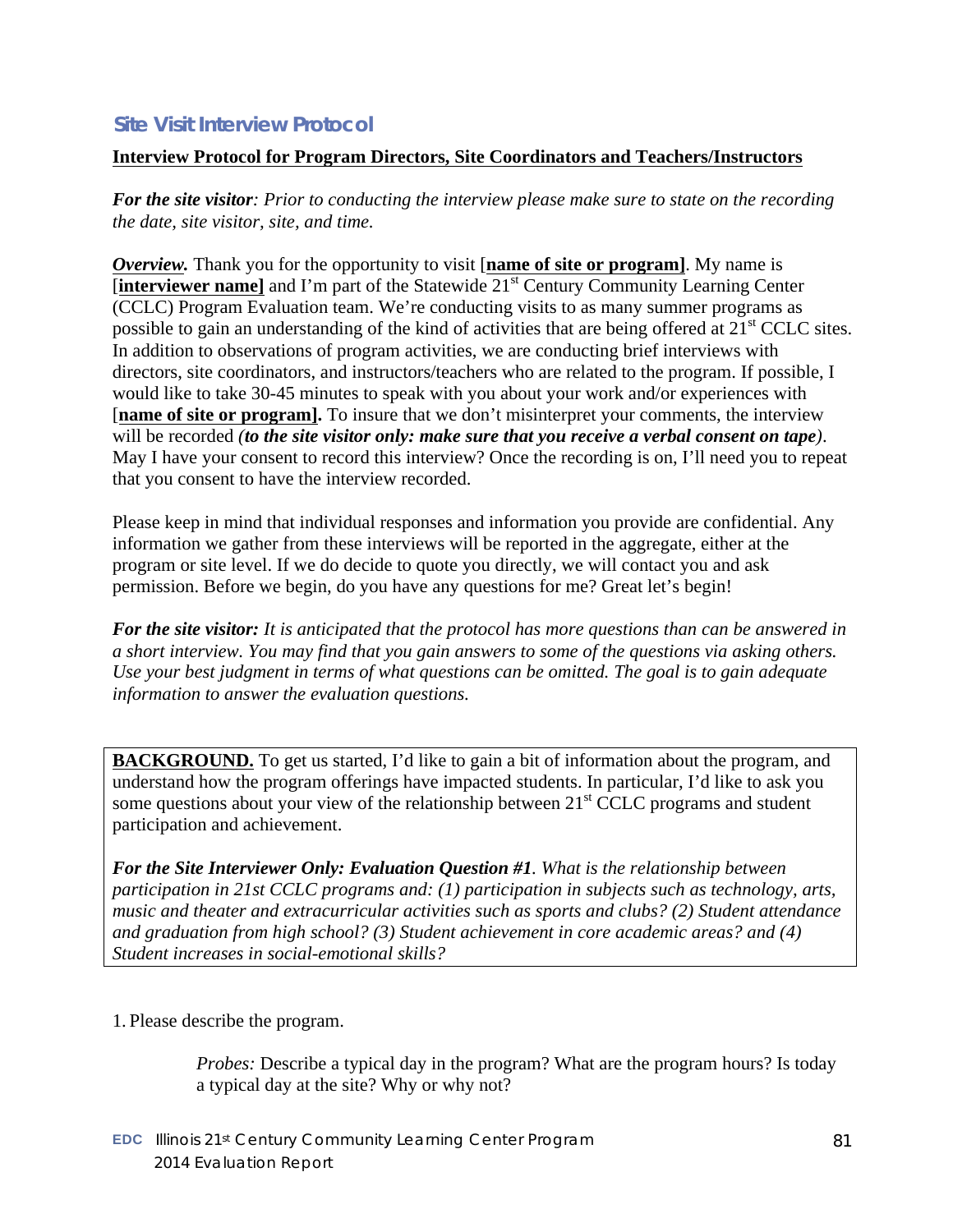2. How does the summer program differ from the program that is offered during the school year? Who is served during the summer versus during the school year? Is there a difference?

3. In what ways do you integrate math, reading, and the state standards into your program, if at all?

4. Has the program been able to provide assistance on student attendance and graduation from high school? In what ways?

5. In what ways does the program influence student performance and achievement in core academic areas? How is this accomplished?

6. Describe the students you serve. On average, how many students do you serve?

7. What kinds of academic changes have you noticed in students who attend the program? What kinds of behavioral changes have you noticed?

8. In your opinion, are students benefitting from the program?

*Probes:* In what ways? Do you have examples? Is the program addressing the needs of students? And how do you assess the needs of the students?

What are the successes of the program? What are the challenges?

**BACKGROUND.** Thank you for your answers concerning the program, much appreciated! Now I'd like to gain information about the families and communities you serve*.* 

*For the Site Interviewer Only: Evaluation Question #2: Are CCLC programs working toward being inclusive of families? In what ways? What are the characteristics of students and families served by the subgrantee? Do the students and families served represent those with the greatest need for services?*

- 1. How would you describe the communities and families you serve?
- 2. What kinds of services are offered by the program you sponsor?
- 3. How do you involve parents and families in program activities? Are there activities specifically designed to address the needs of parents and families?
- 4. How often do you interact with parents and in what ways? In general, how would you describe the relationship between the program staff and families?
- 5. What are the successes and challenges of involving parents and families in the program?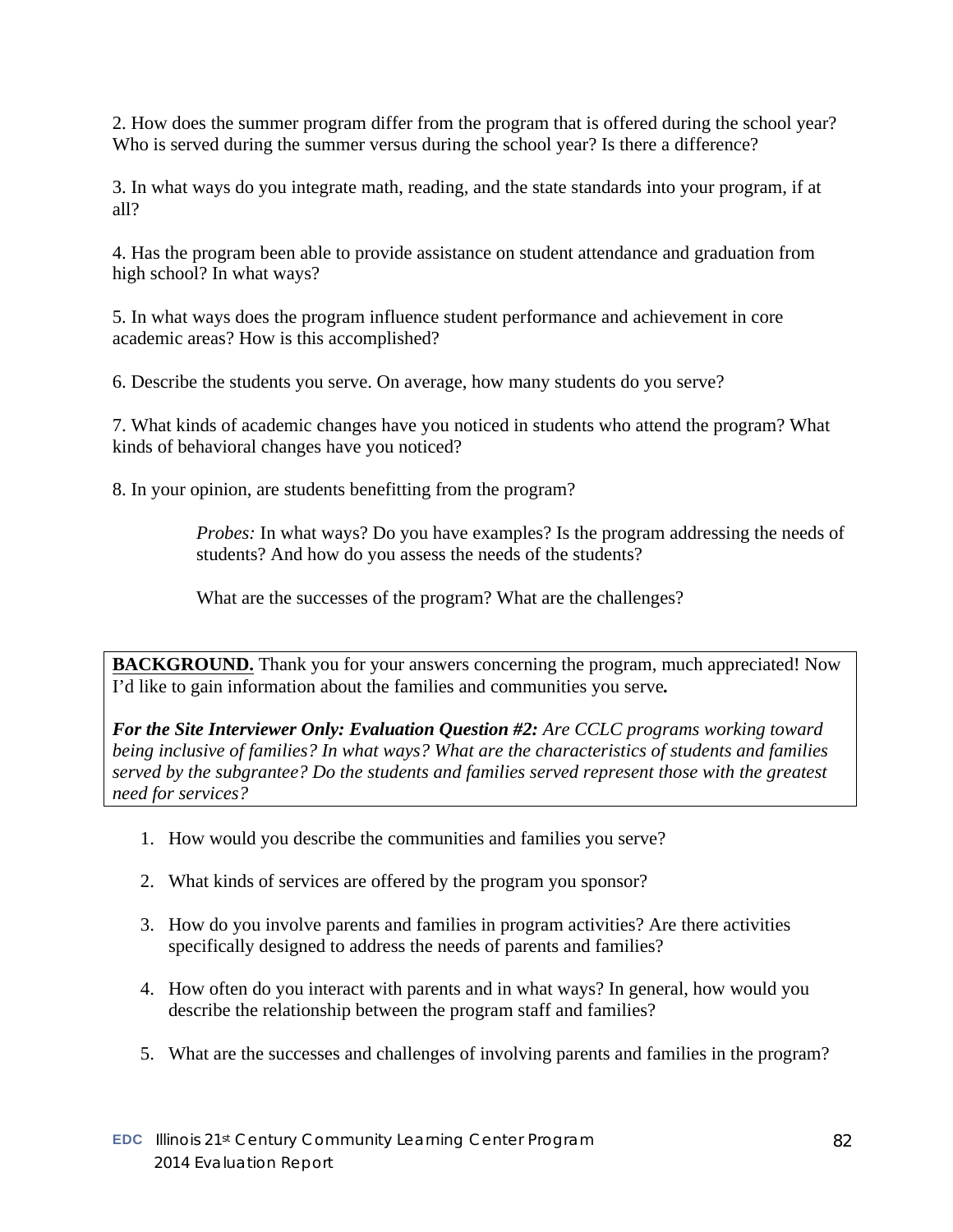**BACKGROUND**. Thank you for your answers to the previous questions! So now I'd like to find out about a little bit about how you keep up with new developments in afterschool programming.

*For the Site Interviewer Only: Evaluation Question #3. What professional development and training opportunities are available to program personnel? Are these aligned with the NCLB and NSD development standards? Are the PD and training opportunities available related to effective CCLC program implementation? Do these learning opportunities help personnel successfully implement statewide goals?*

1. Please describe the staff of the program.

*Probes:* How many staff are part of the program? Do they all work during the program hours? What are their backgrounds and roles? What training do they receive?

- 2. Have professional development opportunities been offered for program staff? Can you describe these opportunities?
- 3. What else would you like to see in terms of PD that's not offered now? Does the current staff training allow for this addition?
- 4. How familiar is the staff with NCLB and NSD development standards? Has any specific training been developed to specifically address the standards?
- 5. Is the staff prepared to develop activities that match the needs of communities and students in which the program is operating? How have the staff been prepared**?**

**BACKGROUND.** Thank you for your answers, we're almost done. I want to talk with you about the ability to meet the program's unique objectives as well as the statewide objectives.

*For the Site Interviewer Only: Evaluation Question #4*. Are subgrantees making progress toward meeting stated program goals? What program goals are identified by each subgrantee and how these relate to Illinois  $21^{st}$  CCLC program objectives? Are these in alignment with  $21^{st}$  CCLC program objectives?

1. What are the specific goals of the program?

Probes: Are the goals in line with goals and statewide objectives? Why or why not?

- 2. How are you measuring the impact of your program? What is your evaluation strategy? Are you working with an external evaluation professional, and if so, how is that working out?
- 3. Has a sustainability plan been developed in regards to the summer program? Has one been developed for the larger program?
- **EDC** Illinois 21st Century Community Learning Center Program 2014 Evaluation Report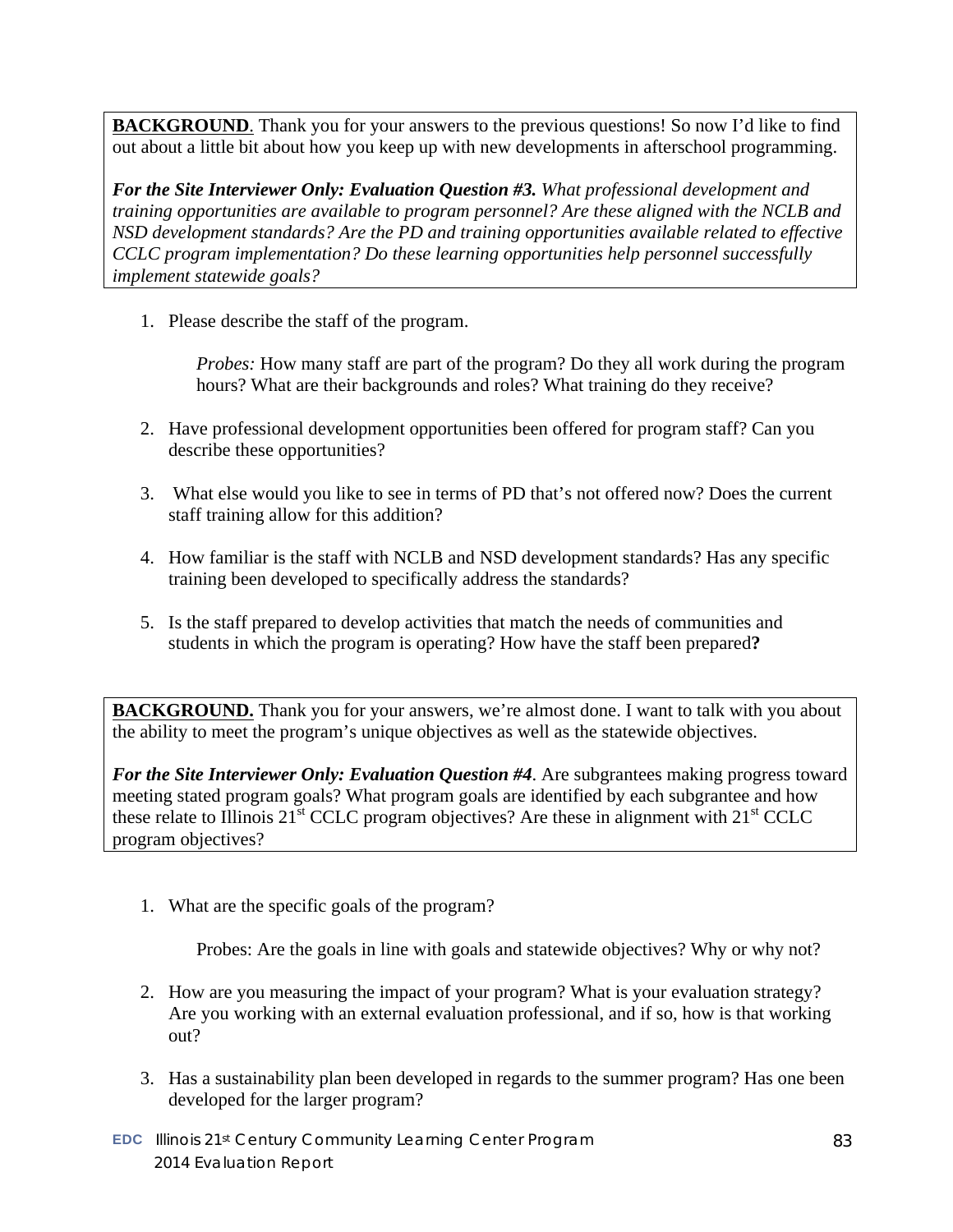- 4. What needs to be changed about your program, if anything?
- 5. What have I not asked that you would like to share?

*Final Comments*. That's it! Thank you for your time and consideration. The information you provide will help us gain a better understanding of the XXX Program. Please feel free to contact me if you have any additional questions (provide interviewee a business card and/or contact information).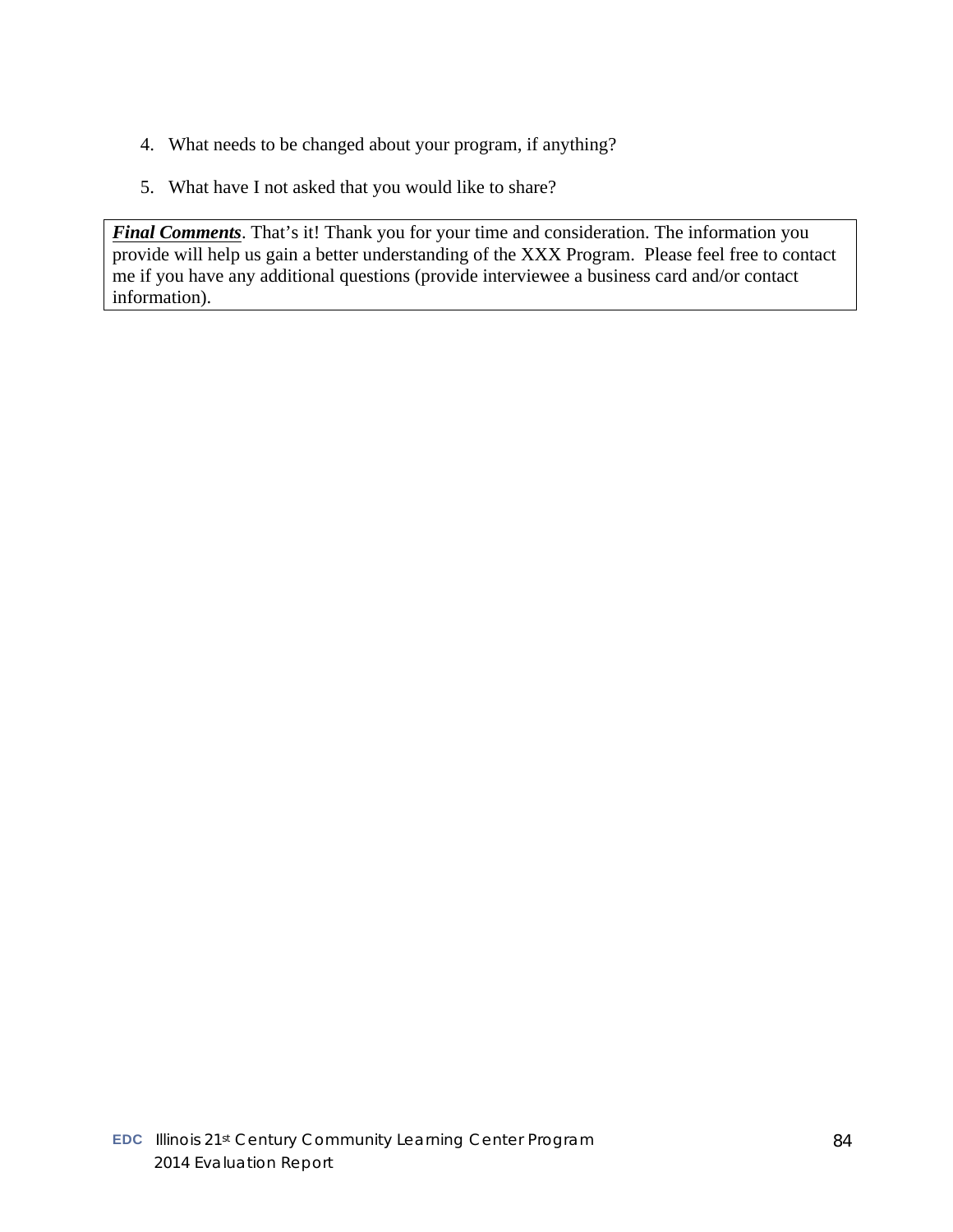# **Appendix E: Summary of Site Visits**

## **How site visits were conducted**

During the summer of 2014, EDC conducted 11 site visits of Cohort 10 and 12 grantees that were offering summer programming for their students. A site visitor from the evaluation team or its subcontractors visited each site and conducted observations and interviews, and met with the project director, resource coordinator, and/or other staff member available on the day of the visit. Visits included interviews with at least one staff member, which included project directors, resource coordinators, teachers and other staff of the 21<sup>st</sup> CCLC program. The interview protocol (See Appendix C) included questions about the program, program offerings, program objectives, families and communities, and new developments in afterschool programming. A total of 12 interviews were completed. All interviews were done in person and digitally recorded for accuracy. Interviews were transcribed by a transcription services.

| онсо твиса: очинно зот-                                               |                                                                       |
|-----------------------------------------------------------------------|-----------------------------------------------------------------------|
| Brighton Park Neighborhood Council,<br>Shields Middle School, Chicago | <b>Metropolitan Family Services, Stevenson</b><br>Elementary, Chicago |
| Brighton Park Neighborhood Council,                                   | Park Forest-Chicago Heights, Millennium                               |
| Davis Elementary, Chicago                                             | School, Chicago Heights                                               |
| Build Inc., Chicago                                                   | Regional Office of Education (ROE) 9,                                 |
|                                                                       | Champaign                                                             |
| <b>Communities in Schools, McCleary</b>                               | <b>Stagg Summer School, Chicago</b>                                   |
| <b>Elementary</b> , Aurora                                            |                                                                       |
| Communities Schools Initiative (CSI),                                 | Youth Organizations Umbrella,                                         |
| Hubbard High School, Chicago                                          | <b>Washington Elementary, Evanston</b>                                |
| Elgin Public Schools, U-46, Elgin                                     |                                                                       |

#### **Sites Visited: Summer 2014**

In addition to the interviews, observations of program activities were completed at each site. An observation protocol (See Appendix C) was developed and given to each of the site visitors. The observation protocol was designed to be qualitative in nature. The goal of conducting observations of program activities was to see how the program operates on a typical day. Site visitors documented as much of the program process as possible, giving program activities priority. Each activity was observed, keeping in mind the environment, culture of site and interactions (i.e. among staff, staff and students and staff and parents), operations (i.e. program management), program goals, and engagement of participants.

Below is a summary of the interview results, organized by the statewide evaluation questions and a summary of the observation results.

## **Interviews**

**EQ1: What is the relationship between participation in 21st CCLC programs and:** 

- **student achievement in core academic areas?**
- **participation in subjects such as technology, arts, music and theater and extracurricular activities such as sports and clubs?**
- **student attendance and graduation from high school?**
- **EDC** Illinois 21st Century Community Learning Center Program 2014 Evaluation Report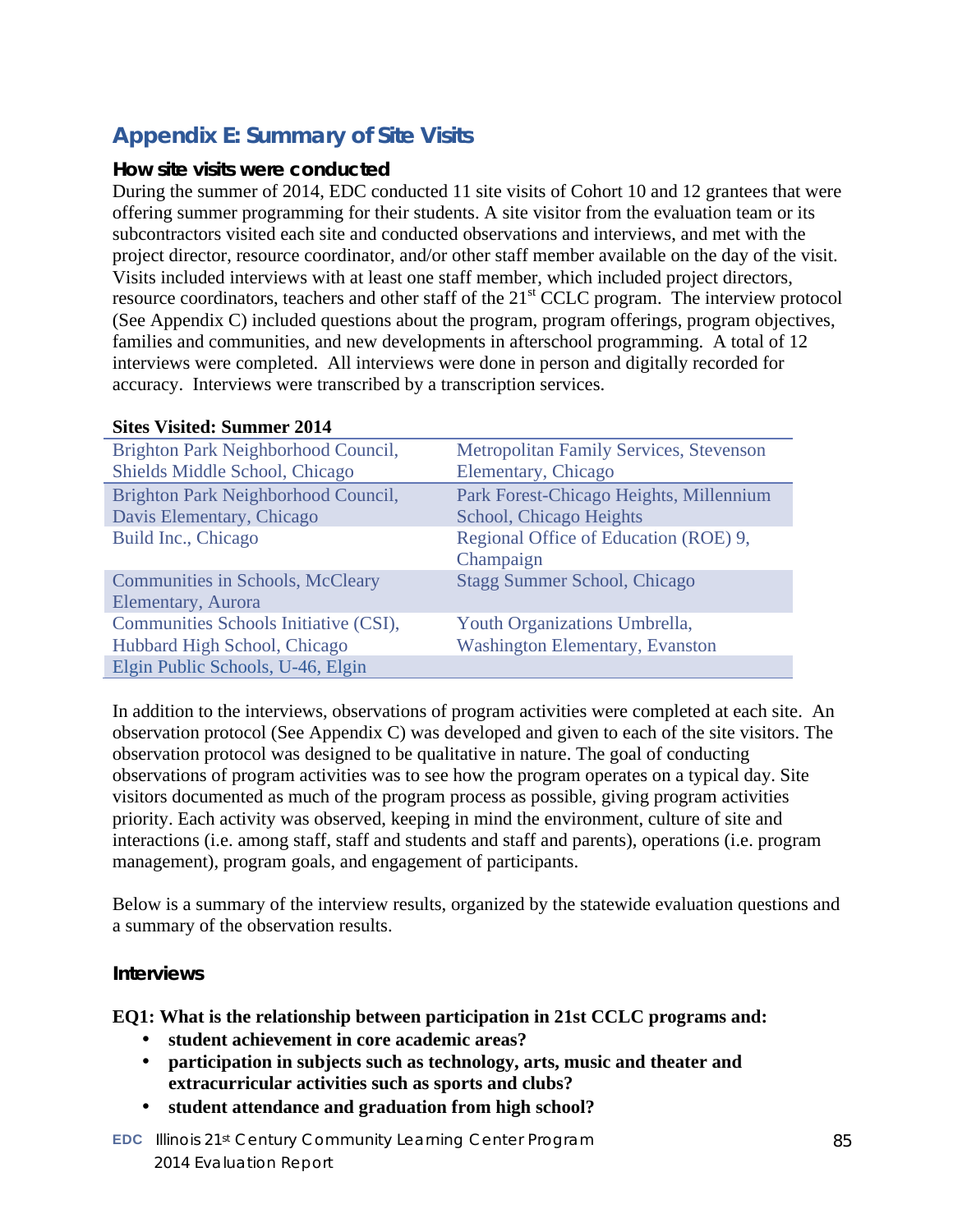• **student increases in social-emotional skills?**

## Student Achievement

Programs report that they are seeing improvement in student achievement in core academic areas among the students they are serving in their programs. When sites were asked about student achievement, many mentioned that most of their programming during the summer is focused on enrichment activities and less on the core academic subjects, while during the school year, many reported that the majority of their program activities are academically focused (e.g. homework help/tutoring, reading activities, science focused activities etc.). However, some sites were offering academically focused activities in response to specific needs of their students.

- One site stated that their teachers and administration had recommended adding a reading component to their summer program because many of the students enter the school year not reading at grade level, therefore this particular site felt that it was necessary to integrate reading into their summer program.
- Another site decided to offer a program for kindergarten and first grade students focused on common core curriculum in both reading and math.
- Another site offers an integrated reading curriculum, in which students read a book a day and do some associated activities related to the book.

In looking at student achievement, there was a consensus among all sites that their programming is positively affecting student achievement. One site stated:

*"So last year seven in ten kids improved their GPAs in math and English….from 2010 to 2012 in the school programs of 21st Century, you know we saw increases from somewhere in the neighborhood of 65 percent approximately to 80 percent of the kids meeting or exceeding standards."*

Another site stated this about student achievement for their students:

*"I have another program working with students going into fifth and sixth grade two days a week; three days a week for that, actually, three times a week. Then when we do the -- almost daily I have some actual intervention for reading going on and that has been extraordinarily successful. Those kids are gaining reading levels."* 

## Participation in core subjects and other activities

All of the sites visited offer some form of enrichment during the summer, and therefore are enabling participants to engage in a wide range of activities. Many of the activities have a focus, such as life skills, health or sports related. Participation in these activities is well attended, because as one site stated, these activities keep the students off the streets and build the community because they give them "something meaningful and powerful and keeps them focused".

Another site's summer program, which has a high participation rate, focused on experiential learning, which included life skills and some core academic skills. Life skills included health and nutrition, civic leadership and sexual health. Their academic component includes science and STEM, literature and the arts, such as poetry, visual art and dance. Another site stated that all of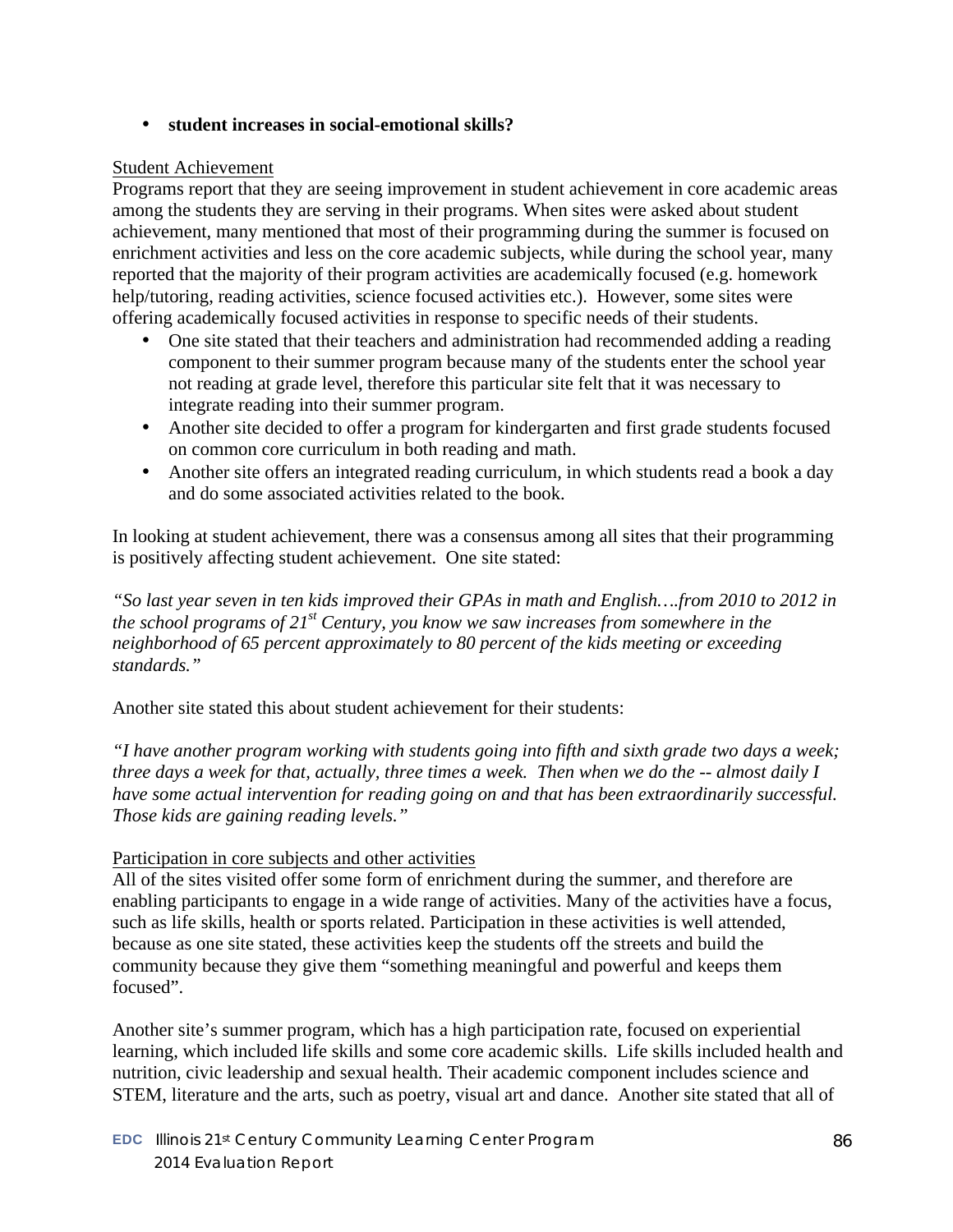their students participate in their enrichment activities and it helps to create a relationship among the teachers and students outside of the classroom. This site also stated that participation in these activities helps keep students off the streets and in a safe place. Another site focused more on sports programs, arts and crafts and life skill sessions. In addition, they developed a youth council and college and career readiness program that teaches students on leadership development.

#### Student Attendance and Graduation

Sites that work with high school students were able to shed some light on how the program may be positively influencing student attendance and graduation. One site mentioned that they are seeing a lot of their students graduating from eighth grade and going into high school. Another site stated that they believe that attendance at their site is related to graduation—that they have seen their students' attendance increase which helps them in graduating from high school, and they hope that in the long-term they will be able to better track their students' graduation rates.

All of the sites reported that participation of their students in their programs helped in increasing attendance in school. One site offered that it believes it helps participants do better in school because their students really enjoy the afterschool program and therefore are motivated to come to school so that they can participate in the activities going on afterschool, and as a result they have seen a positive influence on student attendance. One interviewee had this to say regarding students and attendance at their site:

*"And so with our students, our elementary sites, we actually -- students come almost every day. If they could come on Saturdays they would probably come Saturdays. We get additional students for the summer since we have more space over the summer but we take kids from all of our sites."* 

Others stated that they have seen an increase in attendance for multiple reasons; students wanting to be around their friends, the activities are fun and it gives them something to do.

#### Social Emotional Skills

In discussing social emotional skills, many of the sites stated that they don't necessarily measure these skills but they have seen changes in students' behavior. For example, one site stated that they have seen decreases in students' negative and aggressive behavior. Another site gave an example of how they were seeing the changes in their students:

*"We partnered with [nonprofit organization] and they had sixth grade students that were staying after school with them. And these were girls who they said ranged from being very quiet in class to having kind of an attitude with responding to students and just some social/emotional issues that they were dealing with. And by the end of the school year they said you could see a huge change in all of the girls that had regularly participated. So we actually extended that program throughout the summer so that they can still continue to meet with the same group of girls so that they can continue to get that support before they go into the upcoming school year."* 

This same site also stated seeing changes in the culture of the school due to there being less aggressive behavior which has led to less fights occurring, therefore creating a safer and calmer school environment. Evidence is also shown in the teacher surveys that one site has administered. They found that students are volunteering and participating in class, their motivation is increasing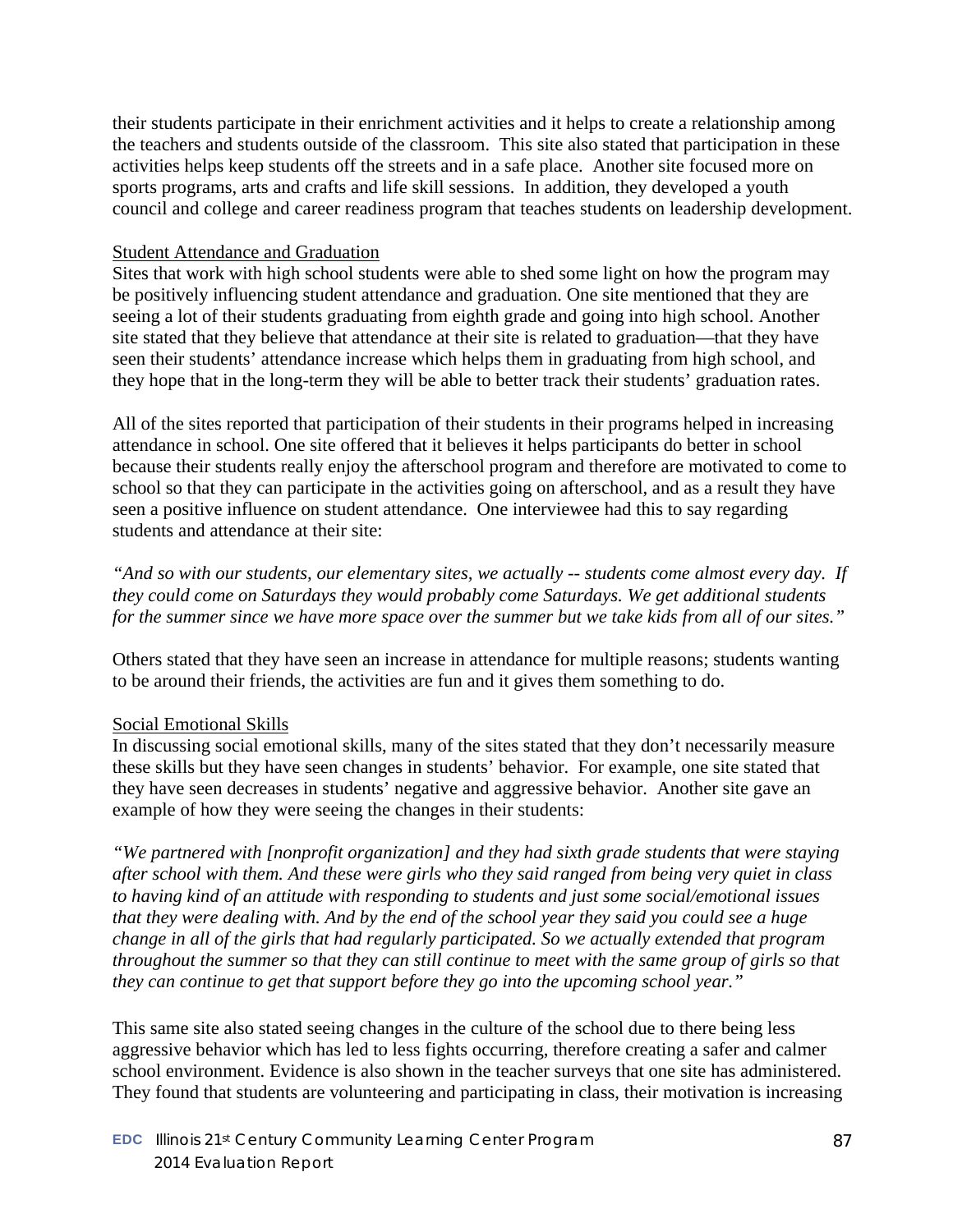and were more likely to complete their homework and behave in the classroom, which were seen by the site as indicators of the impact the program is having with their students.

Overall, all CCLC sites have high rates of participation from their students in core and non-core academic subjects, such as technology and the arts. According to those interviewed for the site visits, increased participation in their programs has shown to have positive affects on student achievement, attendance and graduation rates. All of the sites attributed students' achieving in school due to participation in 21<sup>st</sup> CCLC program activities. One area that some sites reported as an area of improvement is the social and emotional aspect, because it is something that is hard to measure but that they are seeing some positive changes, particularly in student behavior.

### **EQ 2: Are CCLC programs working toward being inclusive of families? In what ways? What are the characteristics of students and families served by the subgrantee? Do the students and families served represent those with the greatest need for services?**

The characteristics of students and families that are being served by the subgrantees that were visited varied slightly. Most sites reported that they serve mostly low-income Hispanic and/or African-American students. One site stated that the majority of their students were from the Congo area, and that working with those immigrant families had some challenges. Another site stated that a good number of their students experienced homelessness. All sites reported that the majority of their students received free or reduced priced lunch. In describing the characteristics of the parents being served, some sites offered ESL and GED classes because many of the parents do not speak English very well.

Sites are offering programs for parents based on the needs of the population they served. For example, in one site parents were requesting to learn more about health, therefore they started offering an adult fitness class. While others expressed an interest in arts and crafts and so the site added an arts and crafts classes, which were being offered in Spanish since all of the parents were Spanish-speaking only. Another site saw the need for providing GED courses because most of their parents did not finish high school and they saw it as a need in the community.

Another important theme that surfaced was the idea of parent involvement and engagement. Most sites stated that a lot of the parents were involved in some way but it varied by site. Some of the sites had monthly events for students and their families. A second site has weekly parent meetings, which has a 90% rate of attendance. They also invite parents to volunteer for field trips and other school related activities. Another site has family nights and workshops that they offer on a regular basis. The family nights are held once a month, families are invited, food is provided and some form of entertainment is offered. In addition, this site collaborates with another program and is able to offer different types of workshops to parents, such as language or money management workshops, which are offered in both English and Spanish. One site has a program called Parent University, which offers parents a variety of classes and activities (i.e. computer classes, college tours etc.).

There are challenges in involving or engaging parents. One common challenge stated by some of the sites was timing and schedules. It can be difficult to find the right time to serve parents, and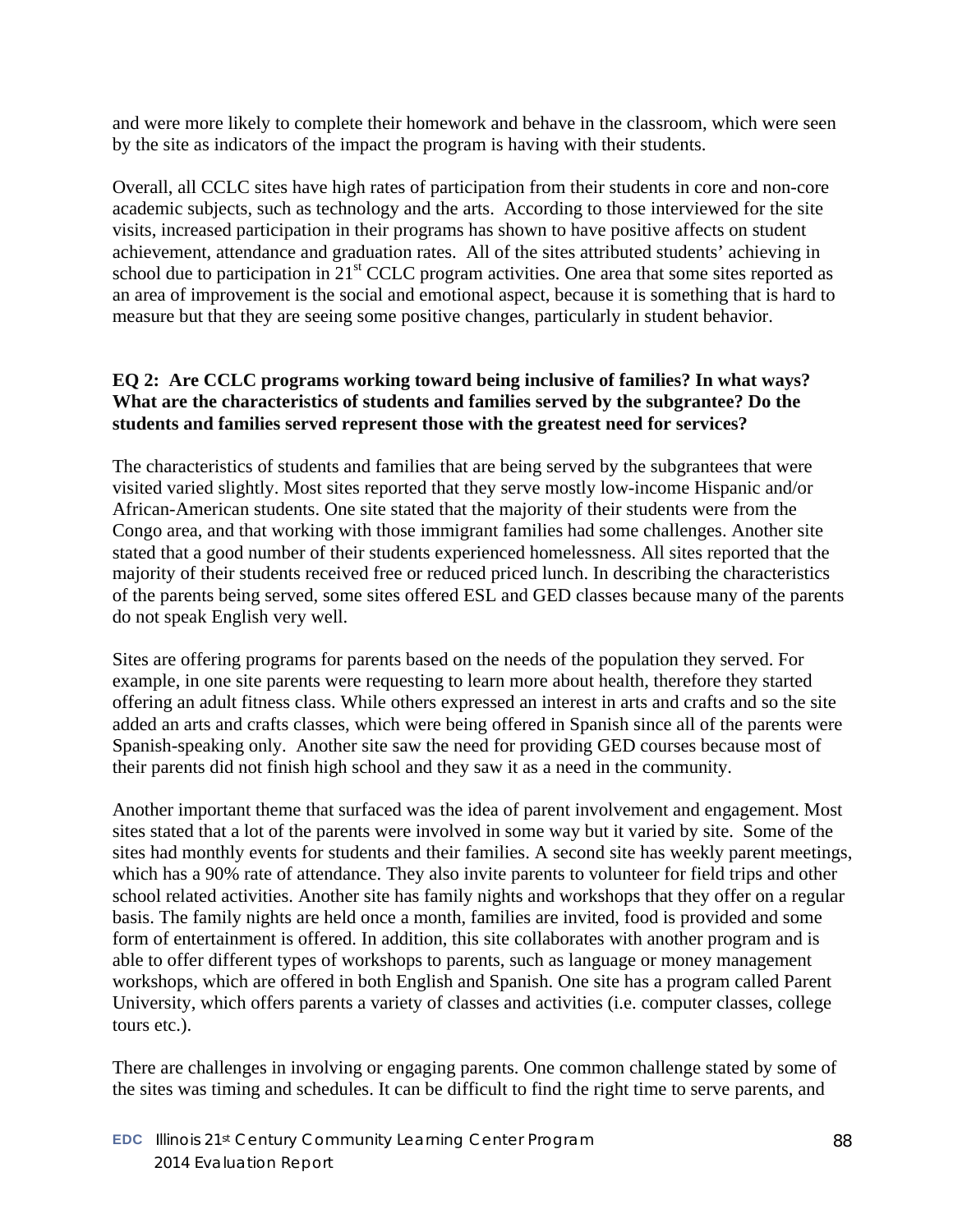sometimes that needs to be during school hours when they have free time. Some parents are also new to group experiences. One of the teachers we interviewed, who taught an adult fitness class stated:

*"I think some of the challenges have been that, you know, some of them may not have been a part of a group before and so learning how to get along…at the beginning that was a challenge".*

Another frequent challenge is communication—parents not communicating with the staff of the program, or communicating issues that may be going on with the student. Another challenge is getting parents to buy into the program, making sure that parents feel comfortable having their children in the program, having bilingual staff so that they are able to communicate with them and getting them to participate in the program.

In summary, all sites are attempting to be inclusive of families in some way. Most of the students and families served in the  $21<sup>st</sup>$  CCLC the evaluation team visited are low-income minority students and families; most students are eligible for free and reduced price lunch. The sites that served a majority Hispanic population offered programs geared towards that population, such as ESL classes and had bilingual staff who were teaching the courses and activities being offered to those parents. Many sites expressed some challenges in getting parents involved and there was a consensus that communication and buy-in were concerns among these sites.

## **EQ3: What professional development and training opportunities are available to program personnel?**

Professional development (PD) opportunities are being offered in some capacity to program personnel at all of the sites that were visited. There are a variety of PD opportunities available to program personnel that ranged from STEM focused to discipline focused. The types of professional development varied as well as the quantity of PD opportunities that were being offered to staff and personnel varied by grantee. There was a consensus among most grantees that the professional development being offered by the Illinois State Board of Education was very useful.

Below are examples of different topic areas of PD opportunities that have been offered to staff and personnel.

- STEM-based programming
- $21^{\text{st}}$  CCLC PD offered by ISBE
- Other conferences
- Child abuse
- CPR training
- Discipline
- Sexuality
- Community
- Academic, Social and Emotional Learning
- In-house trainings by the grantee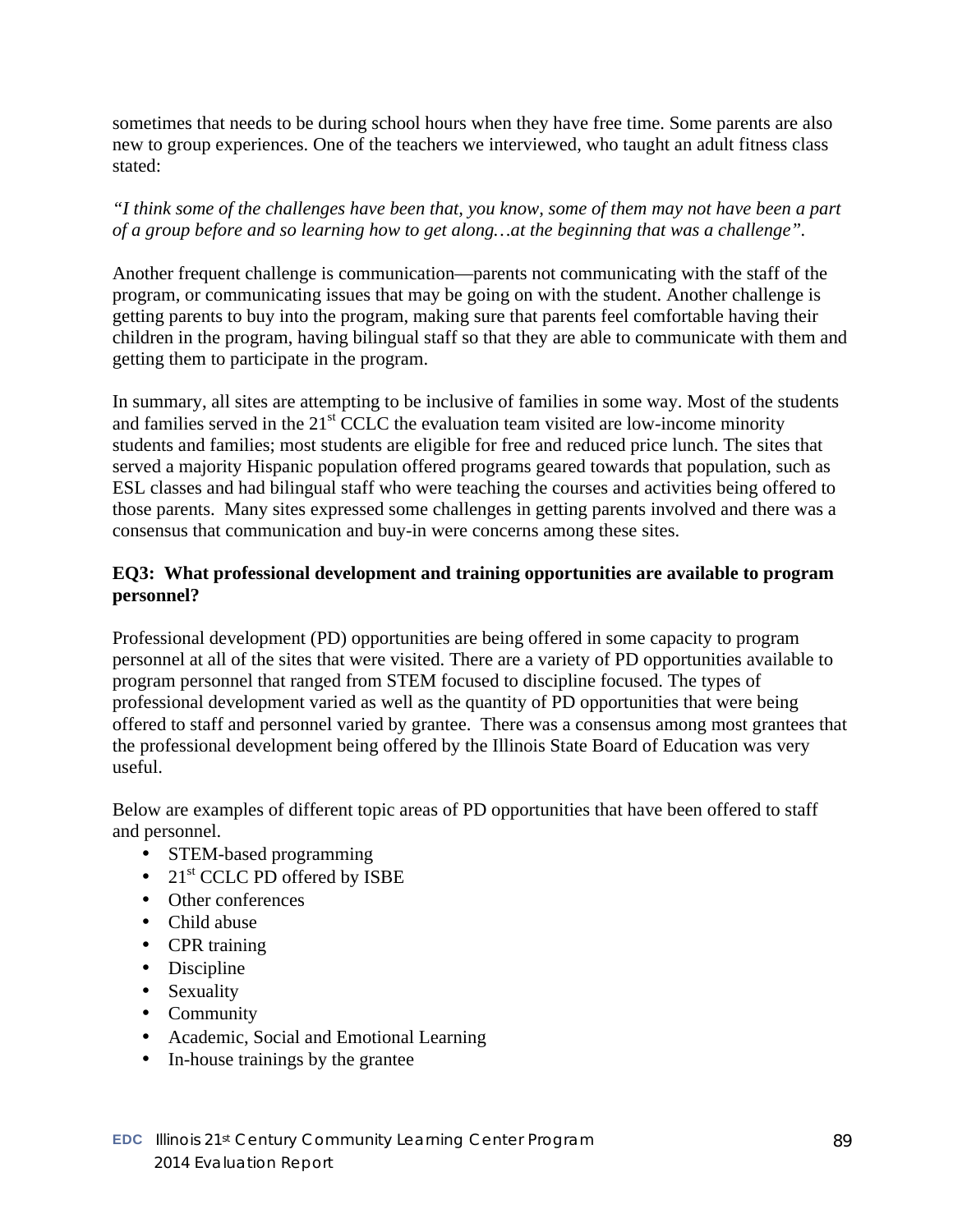One grantee stated that the training they received on discipline was extremely helpful because they felt it was specific to their needs and helpful as an employee of the grantee. One grantee stated that they love the PD that  $21<sup>st</sup>$  Century has to offer; they really enjoy the conferences and the intentionality of the PD, and that it focuses effective and efficient ways to work with young students. Another grantee stated that they appreciated the different resources offered to them and the opportunity to connect with other like-minded organizations. Another grantee has a staff development process in place that determines the types and forms of PD being offered each year.

Grantees were also asked about PD opportunities they would like to see offered or PD opportunities that they felt are necessary in preparing them to work with their students. One grantee stated that they desire some PD geared toward high schools because many of the PD opportunities are geared towards teaching students a specific content area. Another grantee stated that training on compliance purposes would be helpful, such as in a webinar form. Another grantee mentioned PD on relieving stress because their role as a resource coordinator is very overwhelming. Others stated that they would like to see more PD offerings but that timing is an issue. Finding the time and resources to be able to train their staff on specific issues that are salient for their program.

In summary, all sites offered some form of PD to their staff. The PD offered varied by site and varied by topic. Some of the PD offered was targeted and geared towards a specific topic, such as discipline or sexuality. Other PD opportunities were more broadly based and focused on academics, such as STEM-focused training or training on reading strategies. Staff were also given opportunities to attend PD opportunities outside of their organization, such as national or regional conferences and conferences offered by the Illinois State Board of Education. Overall, 21<sup>st</sup> CCLC staff and personnel are being trained and offered PD opportunities that are focused on the types of students and families they serve through their programs.

# **EQ 4: Are subgrantees making progress toward meeting stated program goals?**

Visited sites were asked to state their program goals and if they were aligned with the state objectives. All sites mentioned academic achievement as a program goal. Many of the sites' goals are aligned with the Illinois State standards, or what is now the Common Core. Additional goals that align with state objectives that were described include increasing student participation in school activities, increasing attendance rates, and decreasing misbehavior in school (e.g. suspensions). Other sites mentioned student involvement as a goal and that they are meeting that goal by offering program activities that enhance academic abilities and builds character. One site stated their three main goals as being academic, social and emotional support and all of their programs are developed with those three goals in mind. The table below provides examples of the types of goals the grantees stated.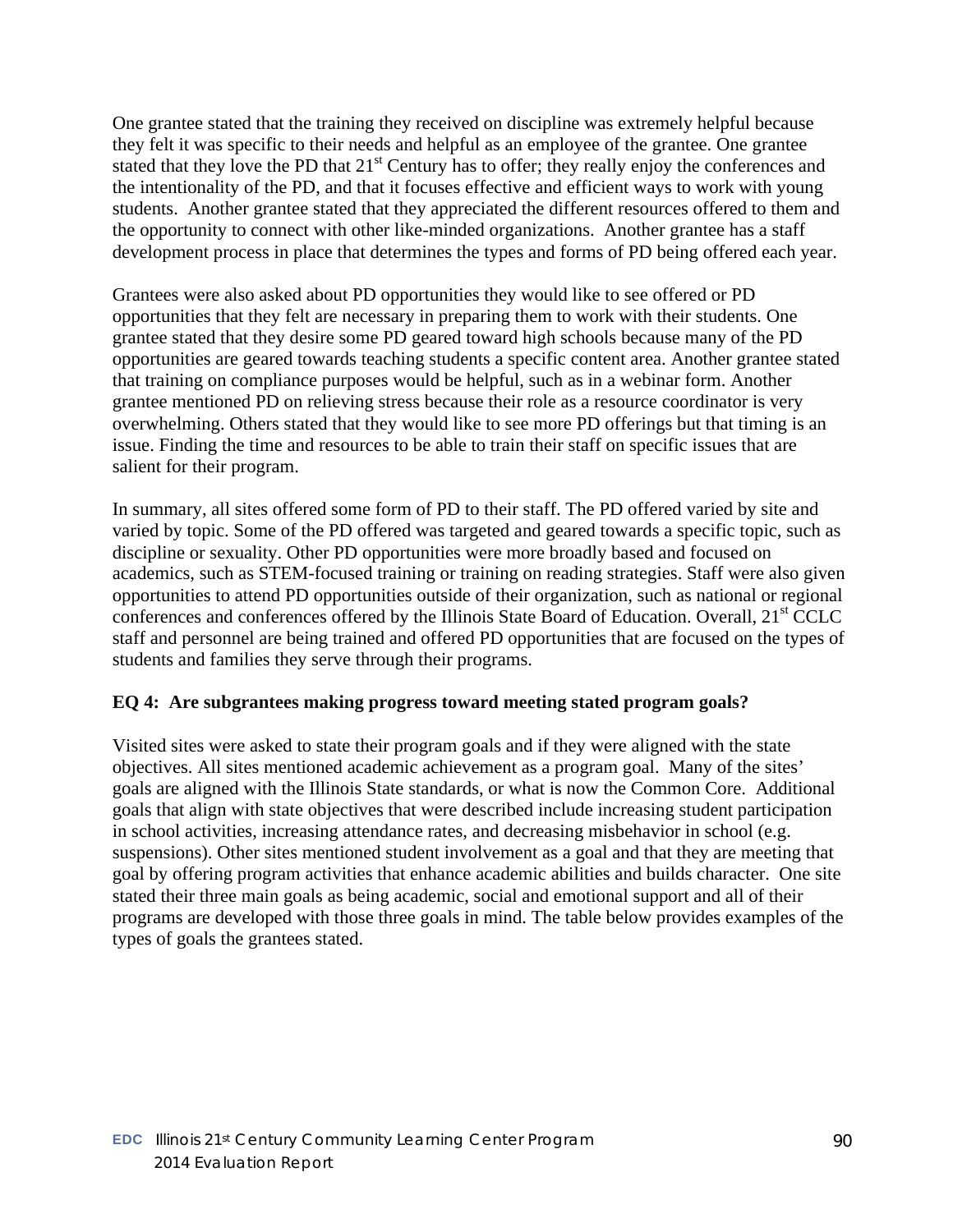## **Program Goals Stated by Grantees**

| <b>Academic Achievement</b> | <b>Increased Student</b><br>Participation | <b>Increased Attendance</b>  |
|-----------------------------|-------------------------------------------|------------------------------|
| <b>Decrease Suspensions</b> | Increase freshman on-track<br>to graduate | Increase the graduation rate |
| Increase grade-level        | Increase student                          | Social and emotional         |
| promotion                   | involvement                               | support                      |
| Increase student            | Leadership and                            | Providing a safe and         |
| participation in school     | engagements                               | supportive environment       |

As part of the interview, we asked sites if and how they were measuring impact. Most sites stated that they are measuring impact in some way. Those who stated that they do measure impact, measure it through various types of surveys. For example, one grantee utilizes self-reporting surveys that they give to the principals. That particular grantee was also tracking impact by collecting various forms of data, which included grades, attendance, ISAT scores and NWEA scores. Another site uses surveys that are administered by their local evaluator. In addition to the survey, this particular site reviews grade reports and teacher reports to measure impact. Another site uses teacher, youth and parent surveys, grades, ISAT scores, and an observational tool that is used by their program committee members, which are all analyzed as a way to measure success of the program.

The sites that reported that they were measuring impact all stated that their goals were aligned with the state goals. One way they are tracking their impact is by tracking student test scores and collecting various forms of data. In addition, all of them were utilizing some form of survey to measure whether they are meeting their program goals.

# **EQ5: How are CCLC Programs using the funding?**

- **What plans do CCLC Programs have for sustainability?**
- **How are they defining sustainability?**
- **In what ways are CCLC programs partnering, collaborating and working with federal funding sources, agencies, and other community partnerships to foster sustainability?**

When asked about funding, collaboration, and sustainability plans, most of the sites visited stated that they either have a sustainability plan in place or are working toward having a sustainability plan for their afterschool program. One grantee stated that they submitted a sustainability plan with their original application and for the most part it is being followed, with some modifications based on the needs of their students constantly changing from year-to-year. They are working on fundraising efforts, networking and bringing different partners together. For example, they have partnered with [local university] in Chicago that is offering GED and ESL classes to parents and families in their program. They also have a partnership with [another local university], which is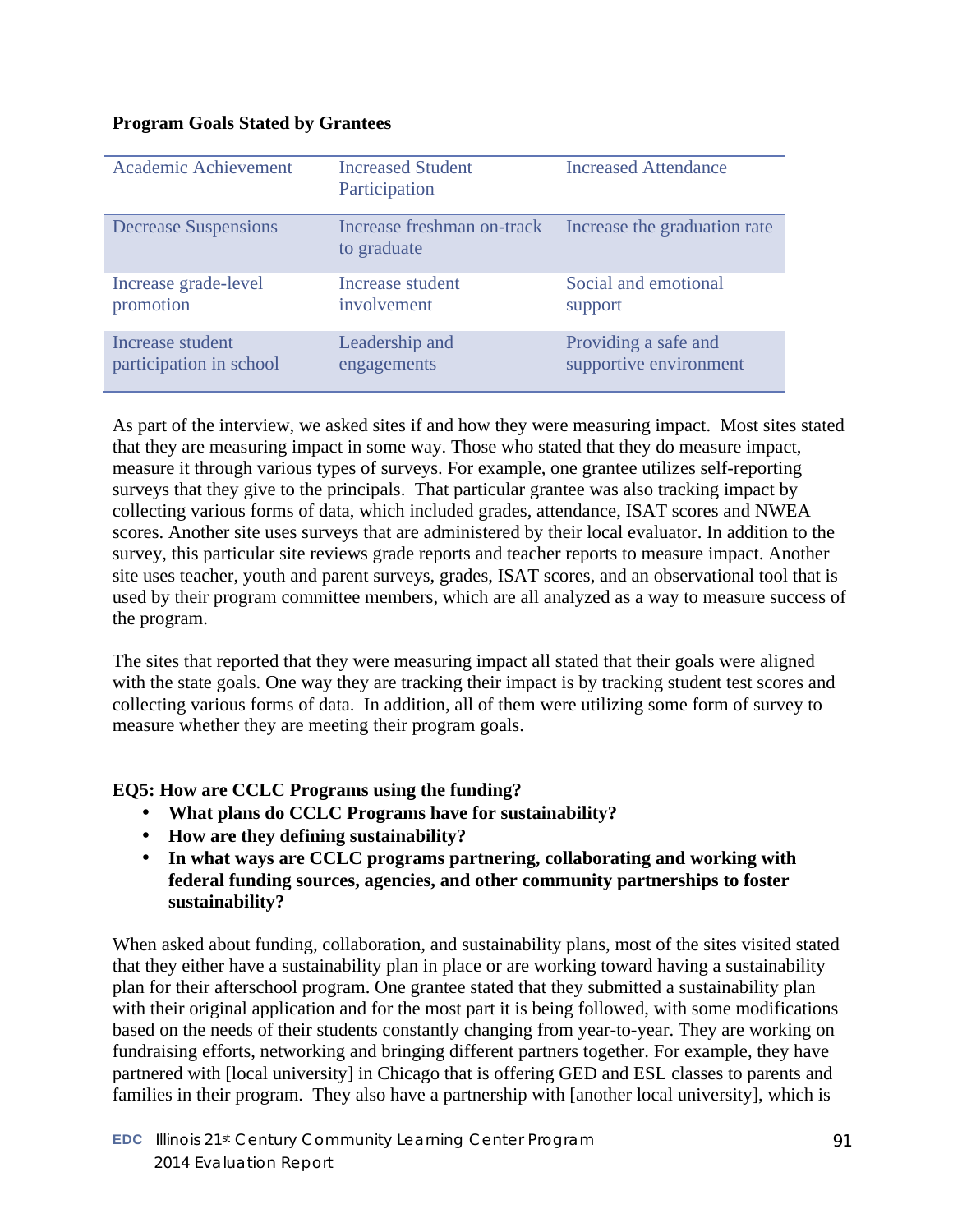offering a STEM program to their students that is focused on science. Another grantee stated that they are writing grants and have received some community donations in order to sustain the program once the funding runs out.

Many of the grantees have collaborated or have partnerships with local colleges and universities, community organizations, and non-profits such as churches. While other grantees are trying to figure out different ways to initiate collaborations or partnerships with local community organizations. One grantee stated that they have been fortunate to be in an area that has private wealth and almost half of their funding is private, which they hope will help sustain the  $21<sup>st</sup>$ CCLC program once the funding ends.

Other sites stated that sustainability is something that is constantly on their agenda at their monthly meetings. They discuss how they can sustain from year to year and discuss ways they can increase their programming with the same or less funding beyond the life of the grant. They are constantly revisiting and reevaluating what they are doing, what works and the needs of the school and focusing on those needs first. Looking at sustainability in both the short and long term was also stated by some of the grantees. This includes looking at the programming and its effect on the students and finding quality free resources that may be beneficial for their program.

In short, sites are thinking about how to sustain the program after the funding ends. Some have sustainability plans in place, while others are still trying to figure out what are the things they need to do in order to make the program sustainable. Many stated that they have or are working on strengthening their partnerships with other organizations. While some sites have partnerships in place and funding to continue to offer the program once the grant ends. And then there were a few sites that stated that it is something they are thinking about but have not come up with a solid plan in regards to sustainability. They are facing challenges but are well aware that continued funding is important and needed in order to continue their programs.

# **Observations**

Observations were completed during each site visit. Since site visits were conducted during the summer, much of what was observed were enrichment activities with a small number of academically focused activities. There are limitations in these observations:

- 1. Sites were only visited once, and therefore there may have been activities that were not observed because they were not being offered on the day of the visit.
- 2. Since we observed activities (and not planning time or other meetings), we are only able to report on what was observed and cannot make any inference on the actual planning and preparation of these activities.

For the visits, a number of factors were observed: organizational structure and staff, description of space, types of programming offered and activities observed and the culture and climate of the site. All of these factors in combination with the interviews encompassed one site visit and gave us a glimpse of a typical day at a 21<sup>st</sup> CCLC program. The sites that were visited served a number and range of students from as low as 50 students to as much as 1000 students during the summer.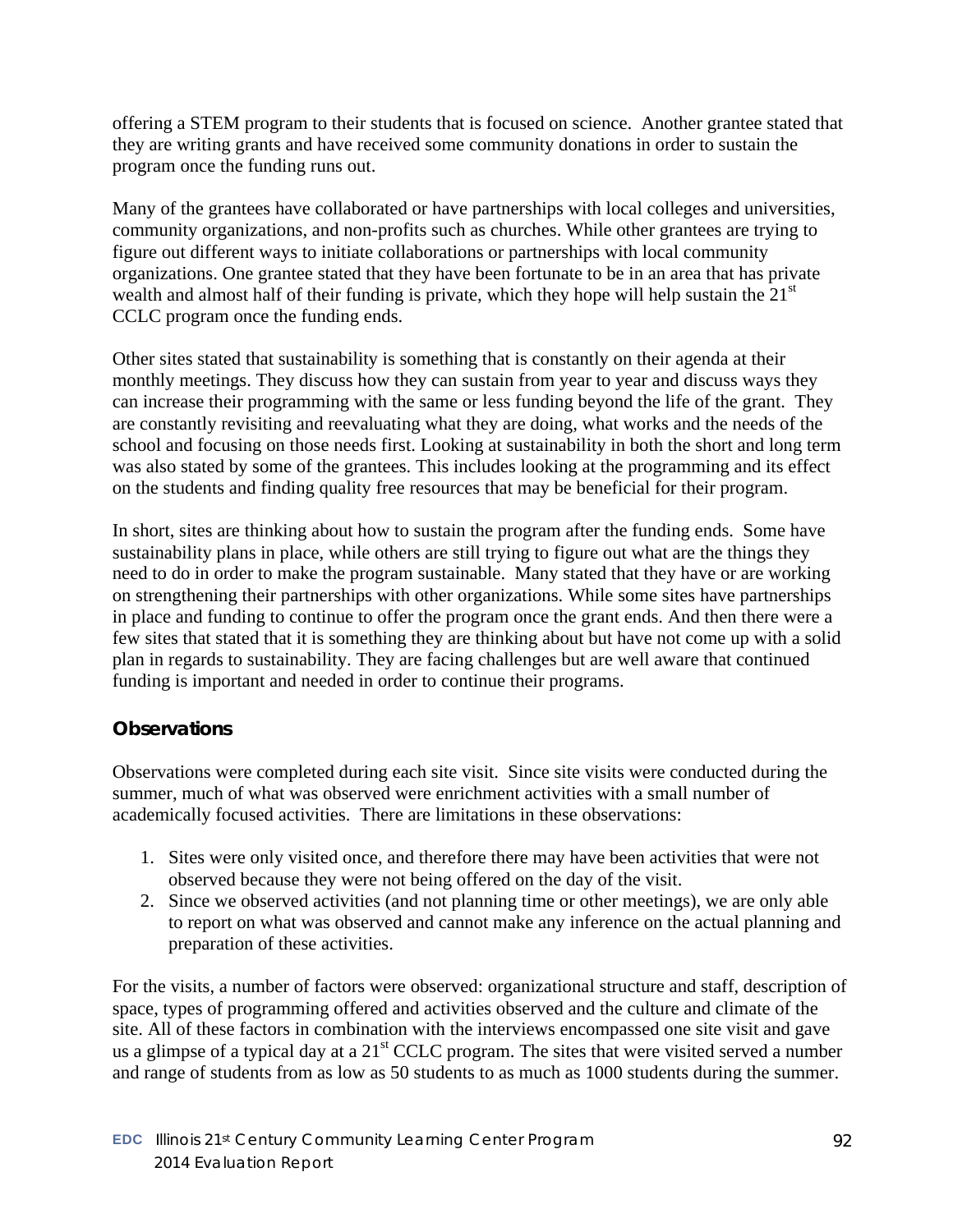#### Organizational Structure

The organizational structure of the sites we visited was very similar. All sites had a project director and site coordinator. The sites were fully staffed, with a variety of teachers, support staff and volunteers (which included both youth and parent volunteers). Most sites offered breakfast and/or lunch as part of their program. All of the sites offered different activities for the students and many offered activities for parents and families. Some sites were being managed by other organizations (i.e. community based organizations, non-profits) and some by either school districts or educational organizations and most of the sites we visited were at local public schools.

#### Types of Program Activities

Program activities varied across all sites. Even though most of the programming in the summer is focused on enrichment, there were some interesting activities offered that incorporated some form of an academic component. For example, one of the sites offered a cooking club that included math via measurements and their book club included integrated goals.

The enrichment activities also varied across sites. For example, one site's art class had students making collages that were focused on things that were important to the students, while the cooking class was taught by a local chef who was teaching students how to make pretzels. Participants in another site's video club were working on producing a school wide music video, and in the jewelry/crochet class, students were making shoes and ribbons for the dance club. When another site was visited, they were offering two reading classes, one for boys and one for girls. In the girls' reading class, one group was reading a book on rainbows and then making rainbows with colored cereal; another group of girls were reading about Benjamin Franklin and electricity, and then went outside to fly kites.

In one site, the teachers were engaging students in the use of UNO card games in order to teach colors, number recognition and strategy formation. The students were very engaged in this activity. At another site, teachers gave the students iPads for an art and storytelling activity. This form of innovation introduced students to technology, artistic creativity and cultural communication skills. Another example of an activity that was observed with high student engagement was an activity called "The Morning Chant." Before students attend their classes in the morning program, they all gather together in the morning and spend a half hour playing different games that are led by the instructors. A chant is performed that was created at the beginning of the program and then the students played a game, each day they play a different type of game.

| Dance                        | <b>Sports</b>                  | <b>Adult ESL classes</b> |
|------------------------------|--------------------------------|--------------------------|
| <b>Adult Fitness Class</b>   | <b>Adult Arts &amp; Crafts</b> | Art                      |
| <b>STEM</b> activities       | Photography                    | <b>Parenting Class</b>   |
| <b>Reading Class</b>         | Crafts                         | Pre-Freshman Program     |
| <b>Cooking Club</b>          | <b>Book Club</b>               | Mentoring                |
| Gardening                    | Video Club                     | Jewelry/Crochet Club     |
| <b>Healthy Relationships</b> | <b>Cultural Connections</b>    | Civic Leadership         |

#### *Examples of Activities Observed*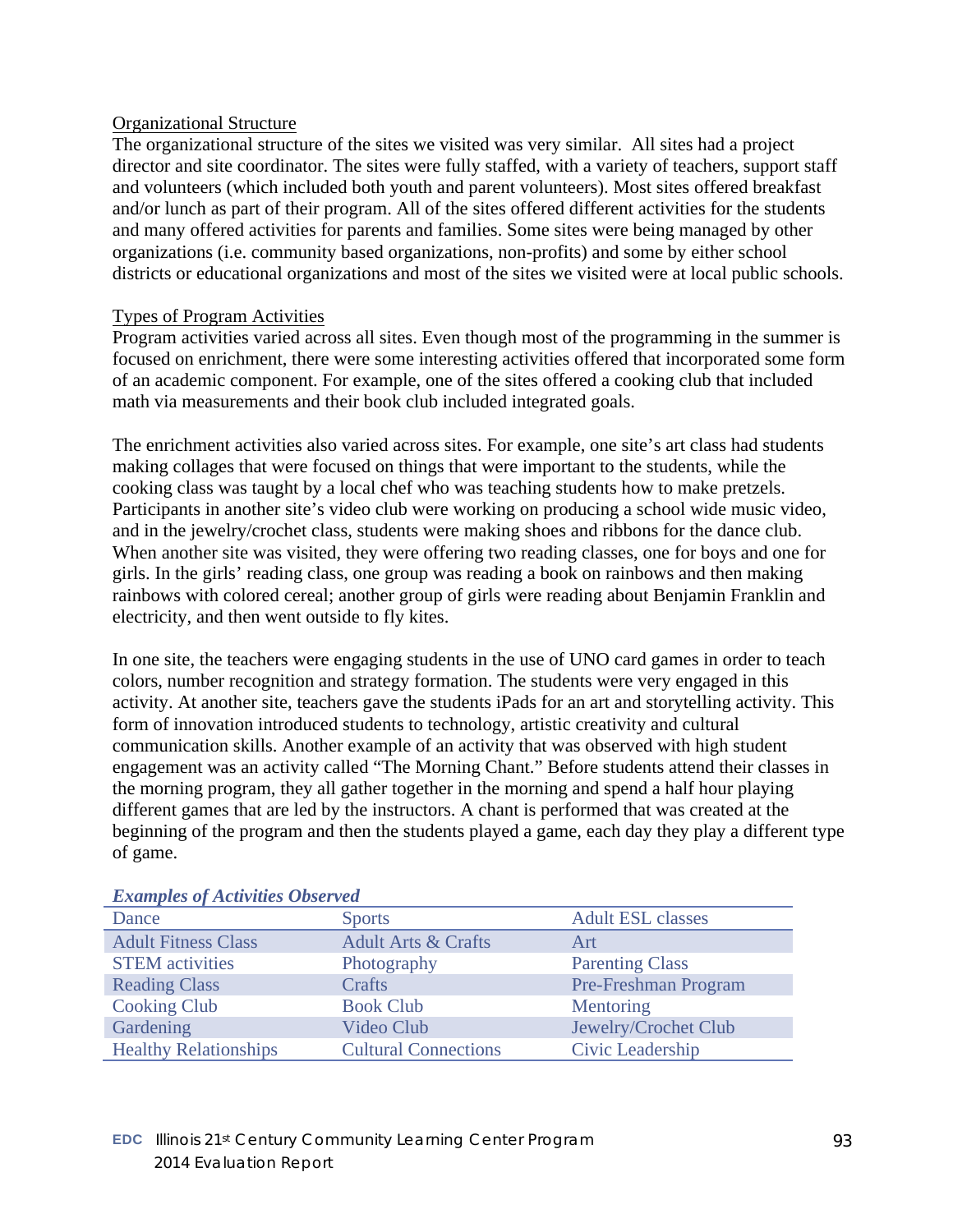Overall, the observations showed that the activities were well attended and the students were enjoying themselves with each of the activities.

#### Culture and Climate of Programs

The culture and climate of these sites were reflective of the individual missions of these grantees. Their goals align with the 21<sup>st</sup> CCLC statewide goals. All of the site visitors described the culture and climate at each of the sites in a very positive manner. For example, one site was described as an environment in which students were able to be expressive and the activities flowed smoothly. Teachers and students were engaged in all of the activities. Students seemed comfortable and excited to be in the program and there were minimal disciplinary problems observed. Another example from a site visitor who stated that:

*"The culture and climate of this program is reflective of a culturally responsive program and staff. At every level, I witnessed a school that believes and supports this program in their school and in their community".*

This description encompasses what was observed at many of the sites. The environment at each site was positive, welcoming and the staff were supportive, friendly and excited about being there with the students and student engagement was high. Overall, the  $21<sup>st</sup> CCLC$  grantees are providing a culture and environment that is focused on being safe, conducive to learning and a place in which students and their families can feel welcomed.

#### **Summary**

In summary the site visits conducted during the summer of 2014 gave us a much clearer and better understanding of the 21<sup>st</sup> CCLC program and the types of activities they are offering to their students and families. The staff, teachers, students and parents seemed very supportive of the program and highly engaged in all program activities. The grantees are providing a safe, fun, learning environment for students that may not otherwise have similar opportunities. All of the sites were organized and parents expressed how much they appreciate having a program like the 21<sup>st</sup> CCLC program. Many parents who were met at the sites were very complementary of the program, staff and the activities/offerings available for the students and parents.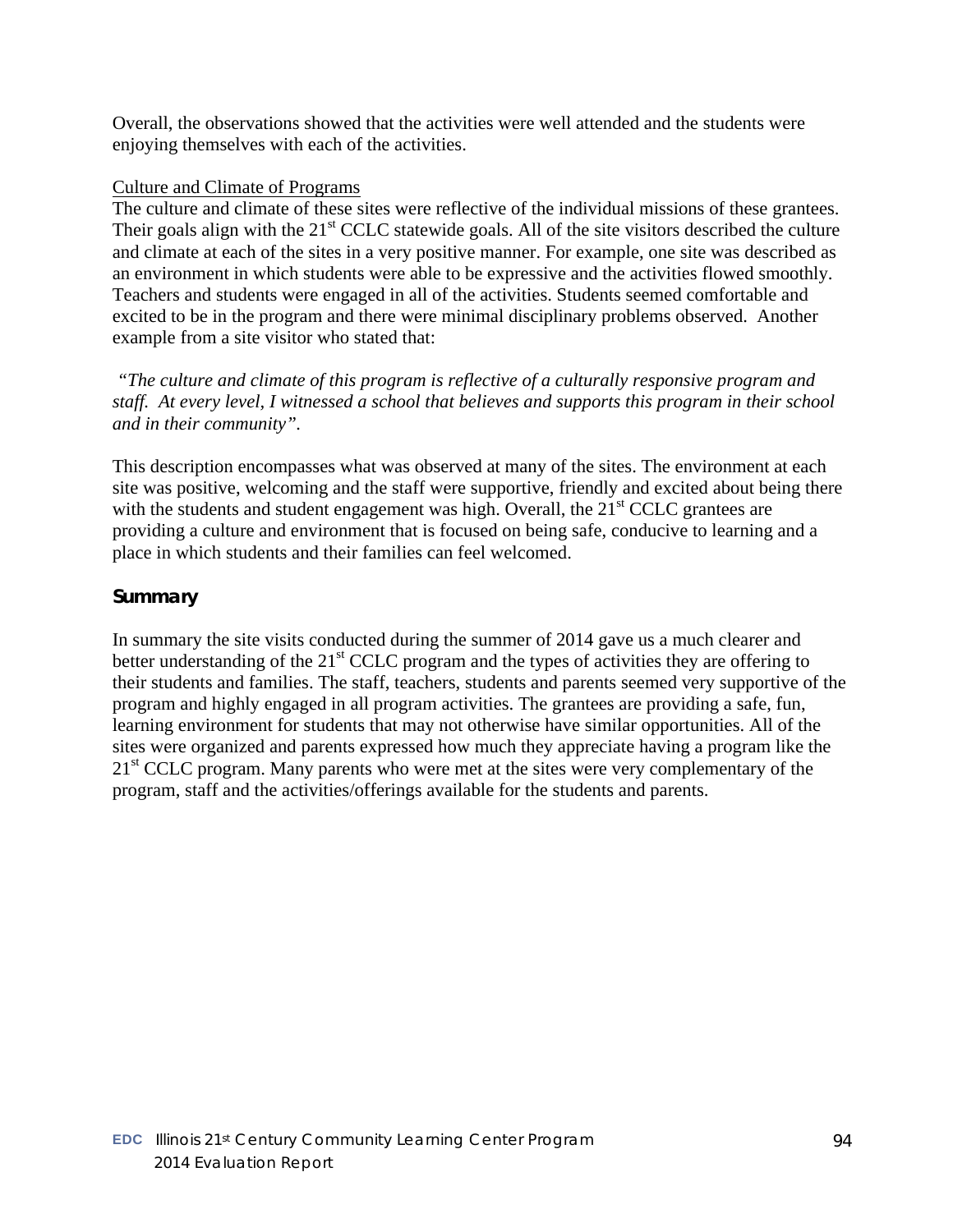# **Appendix F: Summary of Local Evaluation Reports**

## **About the grantee evaluation reports**

ISBE received local evaluation reports from sub-grants from September to December 2013, as EDC was just beginning its contract and planning work on the evaluation. ISBE in turn gave EDC access to the evaluation reports, and EDC downloaded 128 reports from 67 sub-grantee organizations. Tracking these reports was a challenge, as many sub-grants submitted multiple reports—individual reports for individual sites—while other sub-grants submitted a single report, not just for multiple sites, but for multiple grants. For example, an organization submitted a single report that addressed a Cohort 2010 and Cohort 2012 grant at one organization. Twelve organizations that have one or more sub-grants did not submit any local evaluation reports.

Because of this complexity surrounding the reports, EDC reviewed one report from each subgrant, in order to get as accurate a survey of the program as possible. In reviewing the reports, EDC summarized and coded them for a several concepts. EDC noted the evaluation plans and methods, the presentation of information about implementation, the discussion of outcomes, and the recommendations offered for program improvement. In additional, EDC tracked whether the sub-grantee noted progress with respect to the statewide program objectives.

The quality and substance of the local evaluations varied greatly. Most reports reiterated information and data included in the APR and PPICs systems. A small number of sub-grantees used the local evaluation to document and understand particular aspects of their program not captured or reflected in these other data systems. Less than half of the reports offered information about data collection methods or data quality. In reviewing the local evaluation reports, it became clear that it was not possible to aggregate specific outcome findings, as sub-grants and sites were not asking the same questions, or collecting data in the same way. Instead, the review focused on the categories of data included, the extent to which the evaluations addressed state goals, and the recommendations for program improvement.

## **Analysis and summary**

Most of the local evaluation reports described program implementation, outcomes, and progress toward one or more statewide objectives, and recommendations. The breadth, depth, and quality of the information and data provided to support reporting varied, with some sub-grantees simply providing a 5-page narrative of their activities and outcomes with no data, and other sub-grants providing 50+ pages of documentation about their work.

|                                              | Sub-Grants including this in report |                |
|----------------------------------------------|-------------------------------------|----------------|
| <b>Report Content</b>                        | <b>Number</b>                       | <b>Percent</b> |
| Implementation data                          | 63                                  | 94%            |
| Outcome data                                 | 64                                  | 96%            |
| Progress toward one or more state objectives | 55                                  | 82%            |
| Recommendations                              | 58                                  | 87%            |
| Evaluation information                       | 30                                  | 45%            |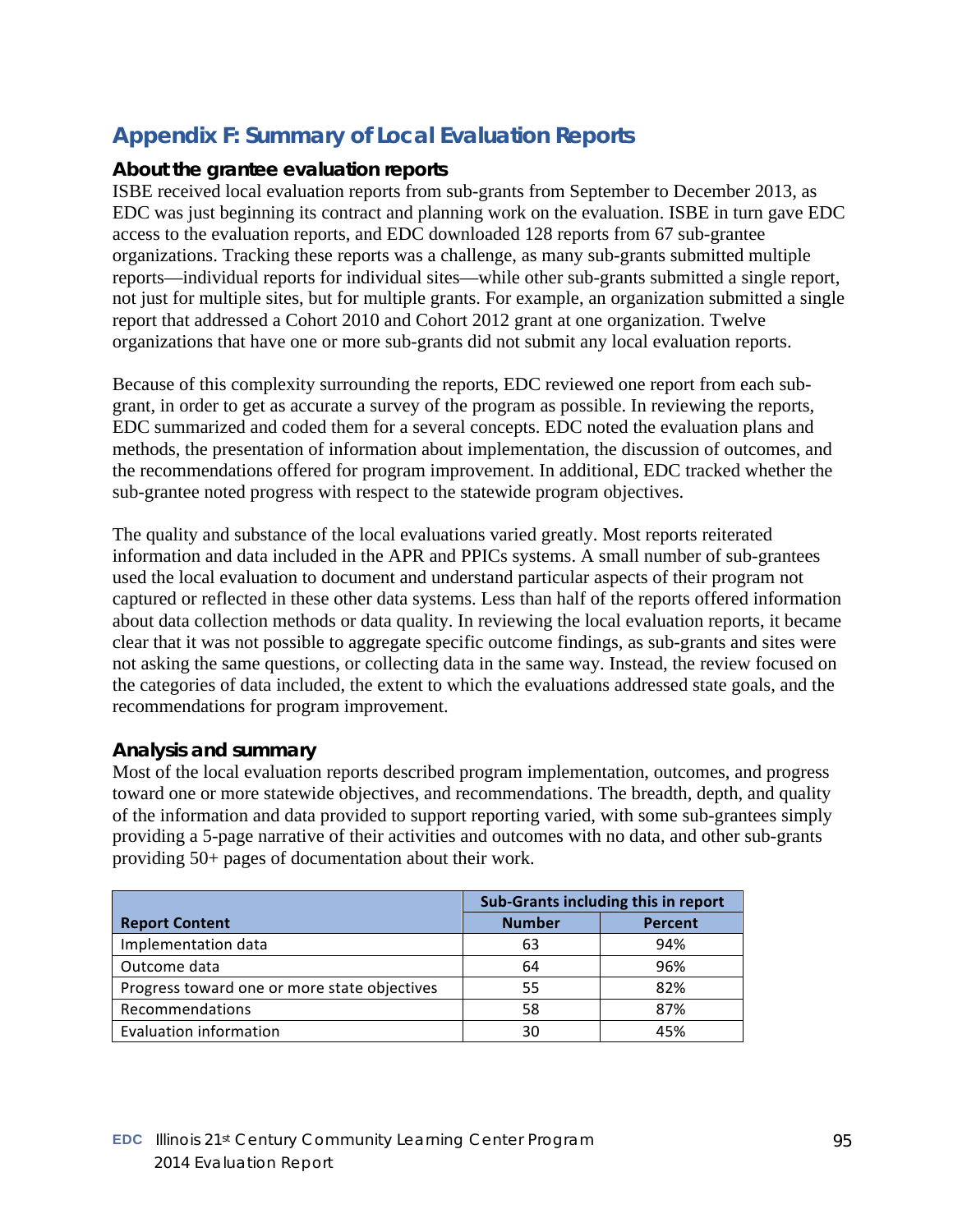Less than half of the local evaluation reports provided information about the design and implementation of their evaluation, which included evaluation questions, program goals being evaluated, a logic model, and/or data collection methods.

Although 55 of the 67 local evaluation reports reviewed addressed one or more state objectives, many reports did not address all seven objectives. Almost all—54 of them—addressed Objective 2: Participants in the program will demonstrate increased academic achievement. Fewer subgrantees addressed objectives about involvement in school and participation in activities (#1), serving children and community members with the greatest needs (#5), and staff development and sustainability (#6 and #7).

|                                                                             | <b>Sub-Grants providing data</b><br>that addressed the objective: |                |
|-----------------------------------------------------------------------------|-------------------------------------------------------------------|----------------|
| <b>State objective</b>                                                      | <b>Number</b>                                                     | <b>Percent</b> |
| 8. Participants will demonstrate an increased involvement in school         |                                                                   |                |
| activities and in participating in other subject areas such as              | 44                                                                | 66%            |
| technology, arts, music, theater, sports and other activities.              |                                                                   |                |
| 9. Participants in the program will demonstrate increased academic          | 54                                                                | 81%            |
| achievement                                                                 |                                                                   |                |
| 10.<br>Participants in the program will demonstrate social benefits         | 53                                                                | 79%            |
| and exhibit positive behavioral changes                                     |                                                                   |                |
| The 21 <sup>st</sup> Century Community Learning Centers will work<br>11.    |                                                                   |                |
| toward services that benefit the entire community by including              | 47                                                                | 70%            |
| families of participants and collaborating with other agencies and          |                                                                   |                |
| non-profit organizations.                                                   |                                                                   |                |
| These programs will serve children and community members<br>12.             | 44                                                                | 66%            |
| with the greatest needs for expanding learning opportunities                |                                                                   |                |
| 21st Century Community Learning Centers Program<br>13.                      |                                                                   |                |
| personnel will participate in professional development and                  | 42                                                                | 63%            |
| training that will enable them to implement an effective program.           |                                                                   |                |
| 21 <sup>st</sup> Century Community Learning Centers Program projects<br>14. |                                                                   |                |
| will use the funding most efficiently by coordinating and                   |                                                                   |                |
| collaborating with other state federal funding sources, agencies,           | 44                                                                | 66%            |
| and other community projects, to supplement the program and                 |                                                                   |                |
| not supplant the funds, and to eventually become self-sustaining.           |                                                                   |                |

# **Implementation**

Implementation information and data that were included in the local evaluation reports included recruitment, enrollment and attendance data; information about family participation; information about staffing and staff professional development; and descriptions of programming and activities offered. Most grantees (59, or 88%) reported recruitment, enrollment, and attendance data. Less than half of sub-grantees used the local evaluation report as a forum for describing the programming or activities in any detail.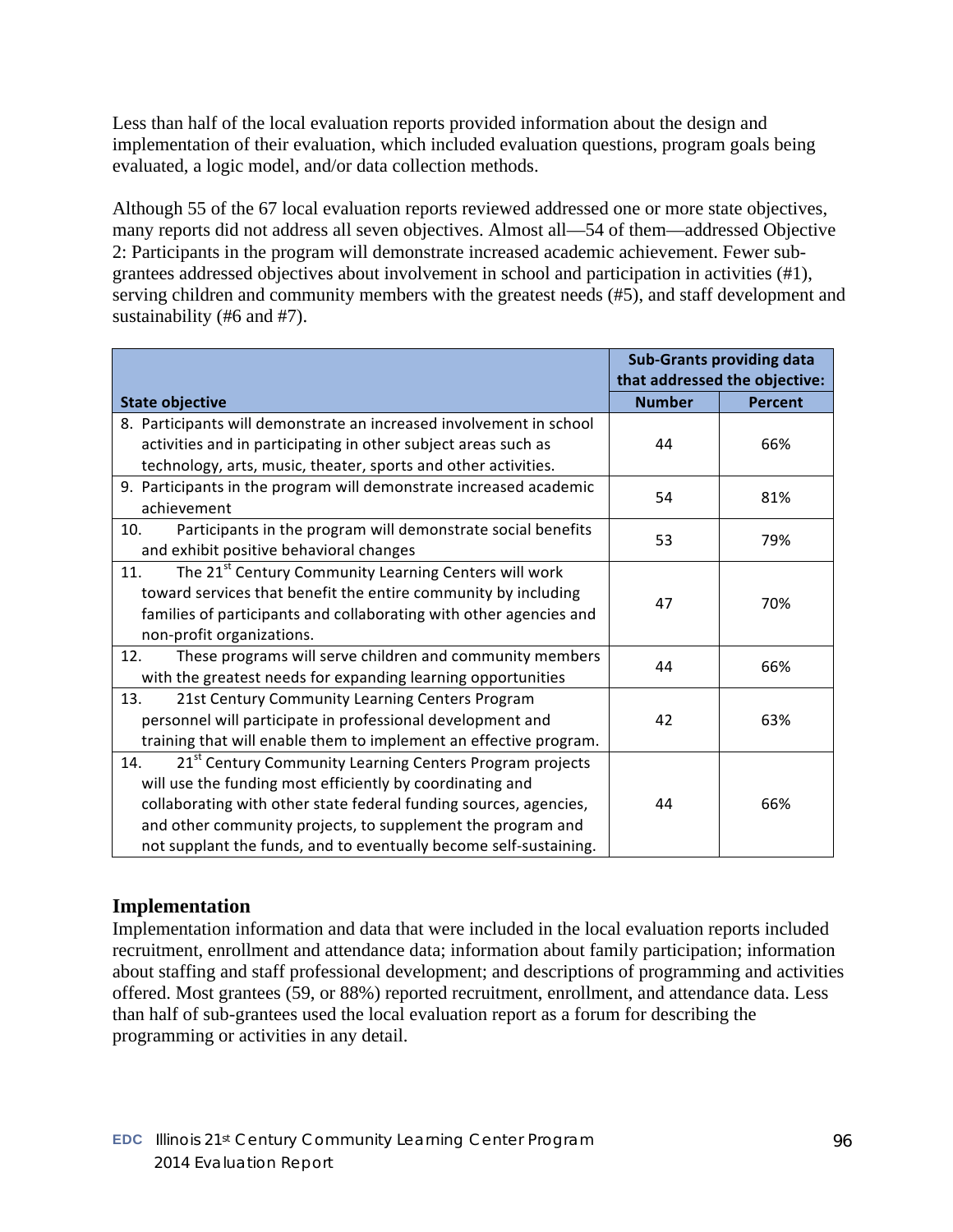|                                           | Sub-Grants including this in report |         |
|-------------------------------------------|-------------------------------------|---------|
| <b>Implementation data</b>                | <b>Number</b>                       | Percent |
| Recruitment, enrollment, and attendance   | 59                                  | 88%     |
| Family participation                      | 43                                  | 64%     |
| <b>Staffing information</b>               | 49                                  | 73%     |
| Staff professional development            | 47                                  | 70%     |
| Description of programming and activities | 31                                  | 46%     |

## **Outcome data**

Sub-grantees collected Annual Performance Report (APR) data to complete the PPICS system, and for most grantees, this provides the basis for their local evaluation reports. In many cases, evaluations included actual PPICs report tables (or screenshots). These data included student grades (or rather, percent of students improving their grades) and test scores, as well as the teacher survey rating participants' classroom behavior (the Teacher APR survey).

Many sub-grants supplemented these data in their local evaluation by collecting data and feedback from students, parents, and staff with respect to how their programs were working, what positive changes they have observed or experiences, and how the program could be improved. A handful of sub-grants also collected feedback from principals. Further description of the kinds of information sub-grants provided is included below.

Fewer sub-grants provided outcome data about school attendance, graduation rates, or disciplinary actions. In addition to these outcomes, a small number of sub-grants reported on outcomes that were specific to their particular programs and activities. Examples include fitness levels, arts interest and development, and drug use rates.

|                                   | Sub-Grants including this in report |                |
|-----------------------------------|-------------------------------------|----------------|
| <b>Outcome data</b>               | <b>Number</b>                       | <b>Percent</b> |
| Student grades and/or test scores | 61                                  | 91%            |
| Teacher APR survey                | 55                                  | 82%            |
| Parent surveys/feedback           | 42                                  | 63%            |
| Student surveys/feedback          | 41                                  | 61%            |
| Staff surveys/feedback            | 12                                  | 18%            |
| School attendance                 | 12                                  | 18%            |
| Principal surveys/interviews      | 4                                   | 6%             |
| Disciplinary actions              | 4                                   | 6%             |
| Grade promotion/Graduation        | 3                                   | 4%             |

*Student feedback:* Many evaluation reports (61%) included data from student surveys, contributing to findings with respect to one or more program outcomes/statewide objectives:

• Quality and satisfaction with respect to programming and activities. Example: The activities are interesting to me.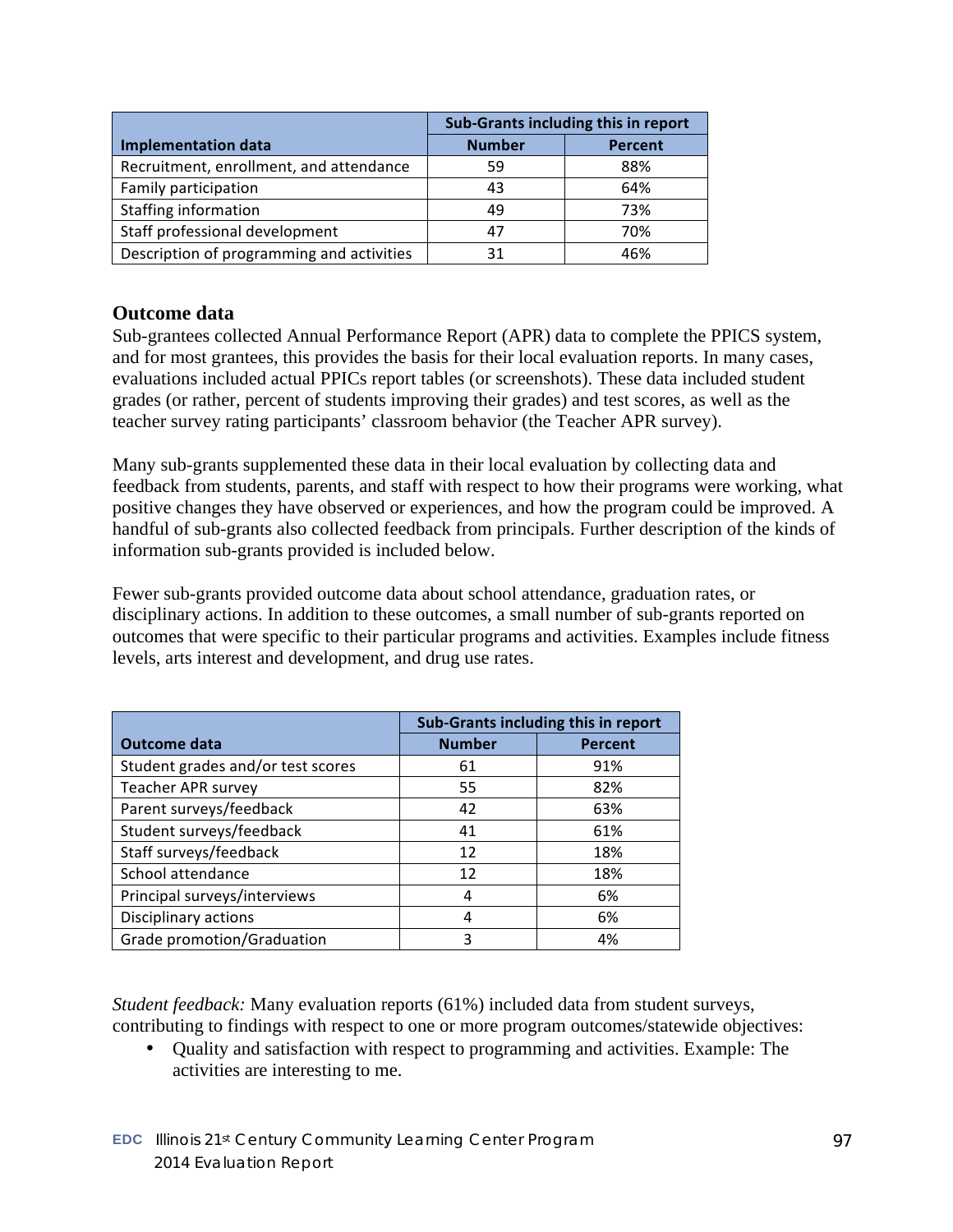- Quality and satisfaction with respect to environment and staff. Example: I think there is someone available in the program to help me when I need it.
- Self-report on changes in behavior, attitudes, and achievement. Example: I have improved my reading skills.
- Some sites reported that they use the YPQA survey.

*Parent surveys:* Many evaluation reports (63%) included data from parent surveys contributing to findings with respect to one or more program outcomes/statewide objectives:

- Parent perception of changes in their child's behavior, attitudes, and skills. Example: My child is better at completing homework.
- Quality and satisfaction with respect to programming and activities for their child. Example: Communication with the staff has been positive.
- Quality and satisfaction with respect to programming and activities for parents and families.
- Suggestions for program improvement

*Staff surveys:* A small number of evaluation reports (18%) included data from staff surveys contributing to findings with respect to one or more program outcomes/statewide objectives:

- Staff perception of student outcomes, such as behavior, communication skills, and engagement.
- Staff perception of program operations, resources, and support.
- Suggestions for program improvement

*Principal feedback:* A few evaluations incorporated information and feedback from principals, obtained through questionnaires or interviews. The purpose and substance, as described in the reports, included learning more about the resources, supports, and structures available to students, teachers and staff at the school, and hearing the principal's perception on the role that the 21<sup>st</sup> CCLC program and activities play in their school and community.

One sub-grant offered some insight into the challenge and potential value of collected feedback from students and staff. They reported:

Student self-reflections show rather inaccurate portrayals of student performance, participation, and behavior, and staff evaluations of students tend to be harsher on the students toward the end of the year, once staff members have identified behavior and academic issues more clearly.

This comment is a telling example of how difficult it can be to monitor, measure, and understand changes with respect to qualitative outcomes such as changes in behavior.

## **Recommendations**

Most local evaluation reports (87%) included recommendations for program improvement and future work. Parental involvement was the most common issue addressed in recommendations, with 48% of the evaluation reports suggesting that sub-grantees should focus attention on this. More information about the recommendations as they were described in the reports is included below.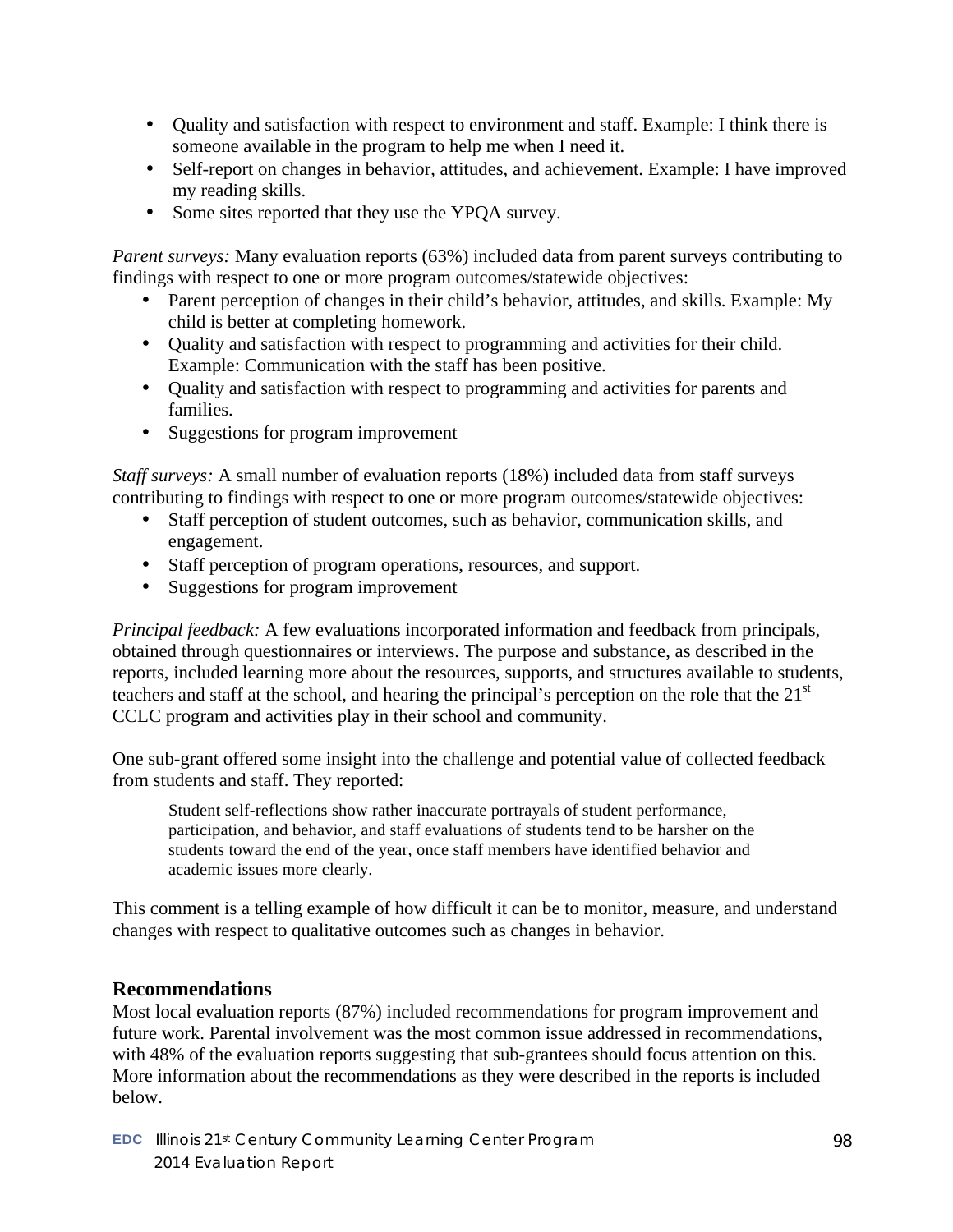|                                                                    | Sub-grant/Local Evaluation (n=67) |                |
|--------------------------------------------------------------------|-----------------------------------|----------------|
| Recommendation                                                     | <b>Number</b>                     | <b>Percent</b> |
| Increase parental involvement                                      | 32                                | 48%            |
| Increase academic support                                          | 23                                | 34%            |
| Increase connection to school day, school day teachers             | 21                                | 31%            |
| Increase attendance and retention                                  | 18                                | 27%            |
| Provide additional staff professional development                  | 14                                | 21%            |
| Offer additional program activities                                | 14                                | 21%            |
| Increase attention to and support for positive student<br>behavior | 11                                | 16%            |
| Improve data sources, collection, and use                          | 10                                | 15%            |
| No recommendations provided                                        | 10                                | 15%            |

*Parental involvement:* Recommendations addressing challenges and shortcomings with respect to parent and family involvement included:

- Increasing the number of activities and opportunities for parental involvement;
- Improving communication with parents and families, with an eye toward increasing participation;
- Increasing the relevance of parent and family activities, often coupled with the suggestion of soliciting feedback from parents about the kinds of support and activities that would be most useful and relevant for them;
- Including activities that involve both parents/families and students together.

*Increase support of core academics:* Many local evaluations, citing limited progress in increasing participants' academic achievement, recommended that sub-grants increase support of core academics. Specific suggestions included:

- Increasing or adding specific literacy programs and activities to encourage and support reading;
- Increasing alignment with Common Core State Standards;
- Designing activities with clear objectives related to academic content.

*Increase connection to school day and school day teachers:* Many local evaluations recommended that sites develop communication methods and strategies to help program staff and school day teachers share information and update one another about progress and issues with specific students. Recommendations also included improving communication about school day content and curriculum, enabling programs to better support the academic needs of students.

• *Increase attendance and retention:* While several local evaluation reports cited the need for subgrants to increase attendance and retention rates in their programs, specific strategies and recommendations for how to improve attendance and retention were rarely offered. In most cases, the local evaluation suggested soliciting input from students and parents about how to address barriers to participation and what programmatic changes would increase interest.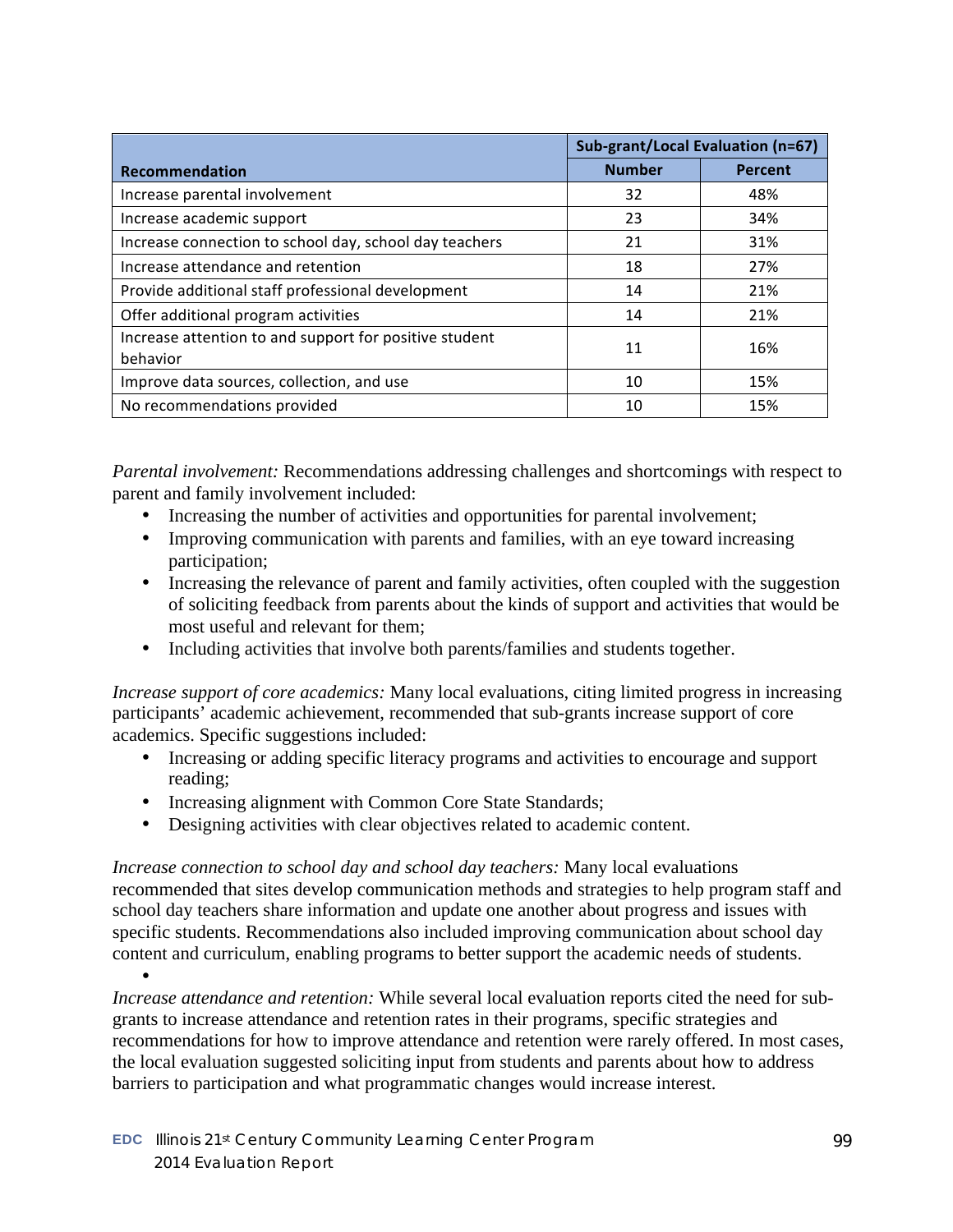*Provide additional staff development:* In most cases, when local evaluation reports recommended additional professional develop for staff, it was in response to or in conjunction with other recommendations. For example, some reports that recommended increasing support of core academics, then recommended that staff receive professional development that would improve their ability to do so. Several sites also suggested professional development that would help staff better manage behavior issues and support positive youth development.

*Offer additional program activities:* Several of the local evaluations that suggested that sub-grants offer additional activities and programming for participants indicated that they should do so in an effort to increase attendance and engagement. In many cases, it was suggested that sites solicit input and feedback from students to better design activities that meet their needs and interests, thereby increasing engagement. Evaluations also identified specific activities that could enhance programs. Some of the specific suggestions included service learning activities, youth leadership programming, credit recovery programs, and physical activity.

*Increase attention to and support for positive student behavior:* Some local evaluation reports recommended that sub-grantees work toward improving the behavior of program participants. Specific issues and suggestions related to this included:

- Clarifying, communicating, and enforcing expectations with respect to behavior;
- Adding specific activities to support positive behavior, such as team-building activities and activities to develop communication skills;
- Offer incentives for positive and good behaviors.

*Improve data sources, collection, and use:* Some local evaluation reports cited the need to improve the evaluation and/or improve the data collected and used by sub-grants. In some cases, this recommendation was related to recommendations that sub-grants increase support of academic content and connection to the school day, and was focused on collecting and using more/better data about student progress. One evaluation recommended that sub-grants work toward tracking students over time.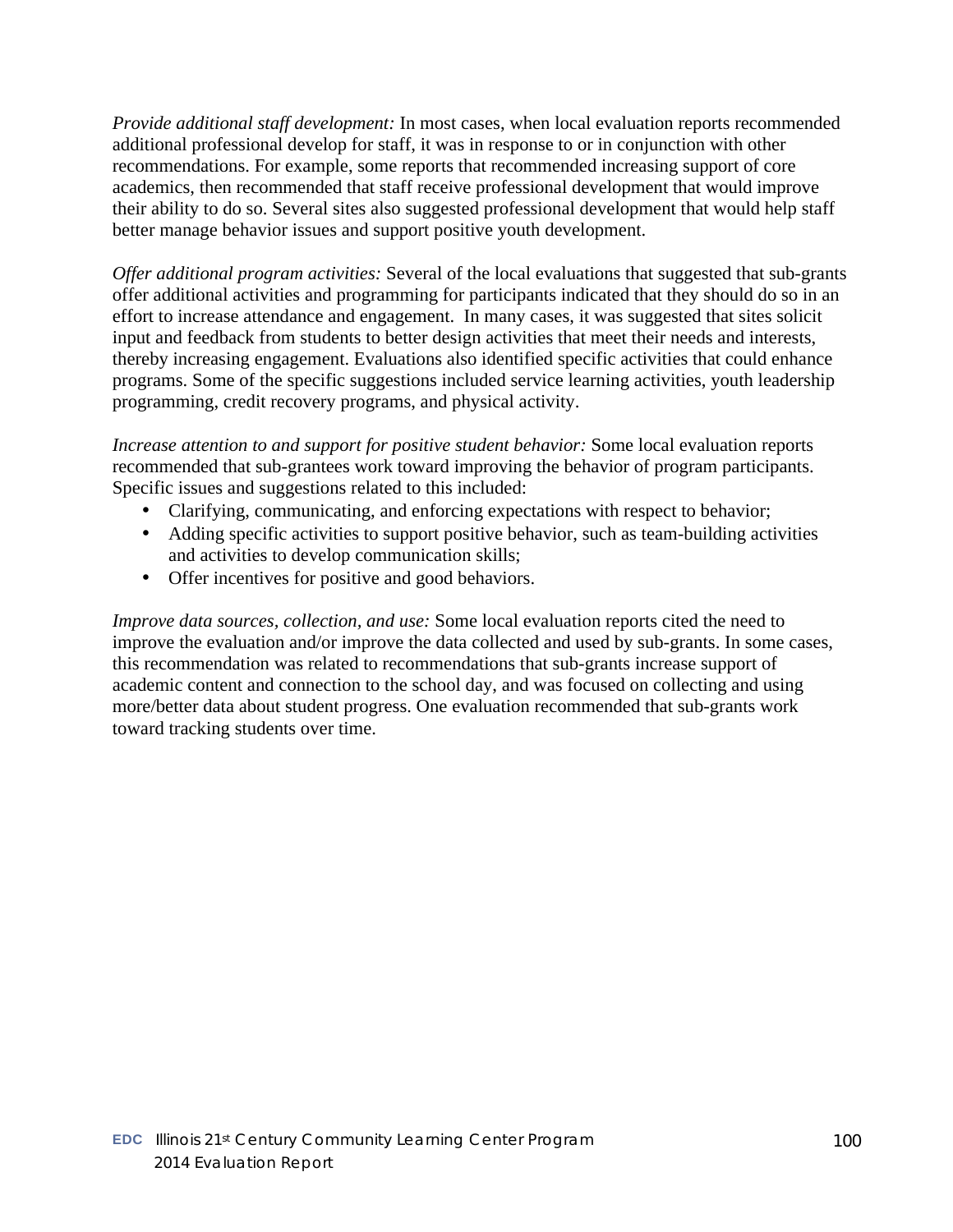| <b>Cohort</b> | <b>Grantee</b>                                | <b>Site</b>                  |
|---------------|-----------------------------------------------|------------------------------|
| 2013          | <b>Alternative Schools Network</b>            | Campos HS                    |
| 2012          | Alton Community Unity School District         | Lovejoy Elem                 |
|               |                                               | Alton MS                     |
| 2013          | America SCORES Chicago                        | Henson                       |
|               |                                               | Pilsen                       |
|               |                                               | Pope                         |
| 2010/2012     | Aspira                                        | Haugan                       |
|               |                                               | Lozano                       |
|               |                                               | Duprey                       |
|               |                                               | Nobel                        |
|               |                                               | Diego                        |
|               |                                               | Darwin                       |
|               |                                               | Scammon                      |
|               |                                               | Prosser                      |
| 2013          | Aurora East SD                                | Simmons Middle School        |
| 2013          | Benton Consolidated High School               | <b>Benton HS</b>             |
| 2010          | <b>Bloom Township</b>                         | <b>Bloom High School</b>     |
| 2010          | Brighton Park Neighborhood Council            | Shields Middle School        |
| 2012          | <b>Build Inc</b>                              | Ericson Elem                 |
| 2010          | <b>Bureau Henry Stark ROE</b>                 | DePue Elem and HS            |
| 2010          | Cahokia Unit School District                  | <b>Huffman Elem</b>          |
|               |                                               | Lalumier Elem                |
|               |                                               | Bernard Long Elem            |
| 2012          | Carbondale Elem School District               | Carbondale MS                |
|               |                                               | Carbondale B&G Club          |
| 2012          | Center for Community Academic Success         | <b>Marshall Metro HS</b>     |
|               | Partnerships (CCASP)                          |                              |
| 2010          | Center for Community Academic Success         | Bogan                        |
|               | Partnerships (CCASP) (Chicago Public Schools) |                              |
| 2010          | Center for Community Arts Partnership         | Pulaski International School |
|               | (CCAP)                                        |                              |
| 2012          | Central Illinois Boys & Girls Club            | <b>Black Hawk Elem</b>       |
|               |                                               | DuBois Elem                  |
|               |                                               | <b>Fairview Elem</b>         |
|               |                                               | Franklin MS                  |
|               |                                               | <b>Ridgely Elem</b>          |
| 2010          | Champaign Ford Counties ROE                   |                              |
| 2010          | Chicago Arts Partnership in Education         | Kinzie Elem School           |
|               |                                               | Marconi Comm Acad            |
|               |                                               | Telpochcalli Elem School     |
|               |                                               | <b>Waters Elem School</b>    |
|               |                                               | Williams Elem School         |
|               |                                               | El Cuarto Ano HS             |

# **Reviewed 2013 Local Grantee Evaluation Reports**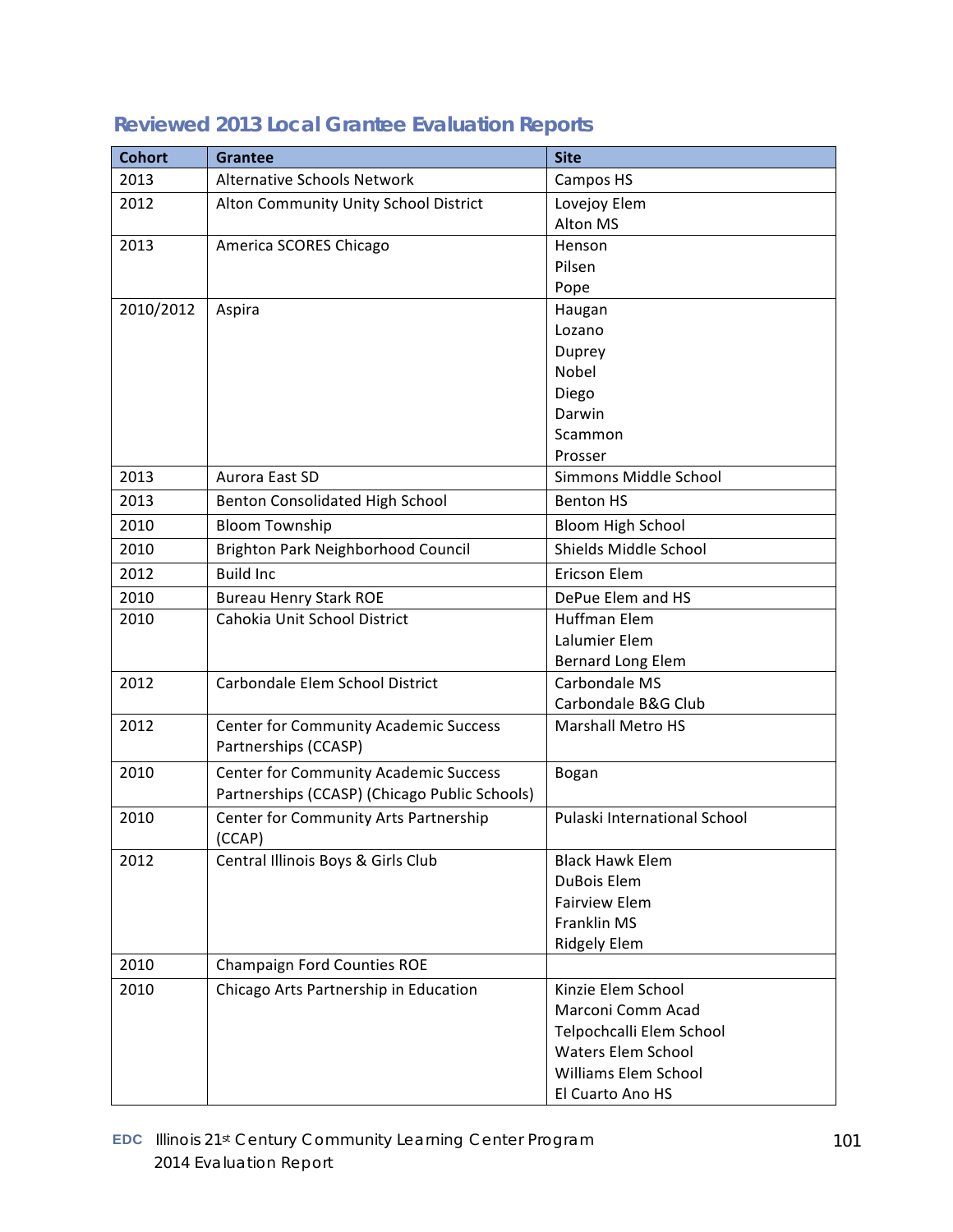| <b>Cohort</b> | <b>Grantee</b>                             | <b>Site</b>                          |
|---------------|--------------------------------------------|--------------------------------------|
| 2010          | Chicago Public Schools - Community Schools |                                      |
|               | Initiative                                 |                                      |
| 2012          | Chicago Youth Centers                      | <b>Armour Elementary</b>             |
| 2010          | Chicago Youth Centers                      | Deneen Elem                          |
|               |                                            | <b>Overton Elem</b>                  |
|               |                                            | Young Women's Leadership Charter     |
|               |                                            | School                               |
| 2012          | Childrens' Home + Aid                      | Cameron                              |
|               |                                            | Staff                                |
| 2010/2013     | Christopher USD #99                        | Christopher HS                       |
|               |                                            | Zeigler-Royalton HS                  |
|               |                                            | Christopher Jr HS                    |
| 2010          | Cities in Schools Aurora                   | <b>Herget MS</b>                     |
| 2010          | Corner Science & Education Foundation      | Gary Comer College Prep              |
| 2010          | Crete-Monee SD                             | Crete-Monee HS                       |
| 2013          | <b>Decatur Public Schools</b>              | Decatur MS                           |
|               |                                            | Eisenhower HS                        |
|               |                                            | Jefferson MS                         |
|               |                                            | MacArthur HS                         |
| 2010          | <b>Dolton West SD</b>                      | Washington                           |
|               |                                            | Roosevelt                            |
|               |                                            | Franklin                             |
| 2009/2012     | Driven and Empowered Youth                 | Park                                 |
|               |                                            | Mather                               |
|               |                                            | Senn                                 |
| 2013          | DuQuoin Community Unit SD                  | DuQuoin Elem                         |
|               |                                            | DuQuoin MS                           |
| 2010          | <b>Egyptian Community Unit SD</b>          | <b>Egyptian HS</b>                   |
| 2010          | <b>Enlace Chicago Community Schools</b>    | 8 schools at 5 sites                 |
| 2012          | <b>Family Focus</b>                        | Aurora: Bardwell, Deitrich, Rollins, |
|               |                                            | Plano HS                             |
| 2013          | Fox Valley Park District                   | Jefferson Middle School              |
| 2010          | Freeport SD 145                            | <b>Blackhawk School</b>              |
|               |                                            | <b>B&amp;G Club of Freeport</b>      |
| 2013          | Harold Colbert Jones Memorial Community    | Wilson Elem                          |
|               | Center                                     | Garfield Elem                        |
| 2010/2012     | Henderson Mercer Warren ROE                | West Central MS                      |
|               |                                            | <b>West Central HS</b>               |
|               |                                            | Monmouth-Roseville HS                |
|               |                                            | United HS                            |
| 2010          | Howard Area Community Center               | Gale Math & Science                  |
| 2012          | Jackson Initiative                         | Cairo Elem                           |
|               |                                            | Cairo Jr/Sr High                     |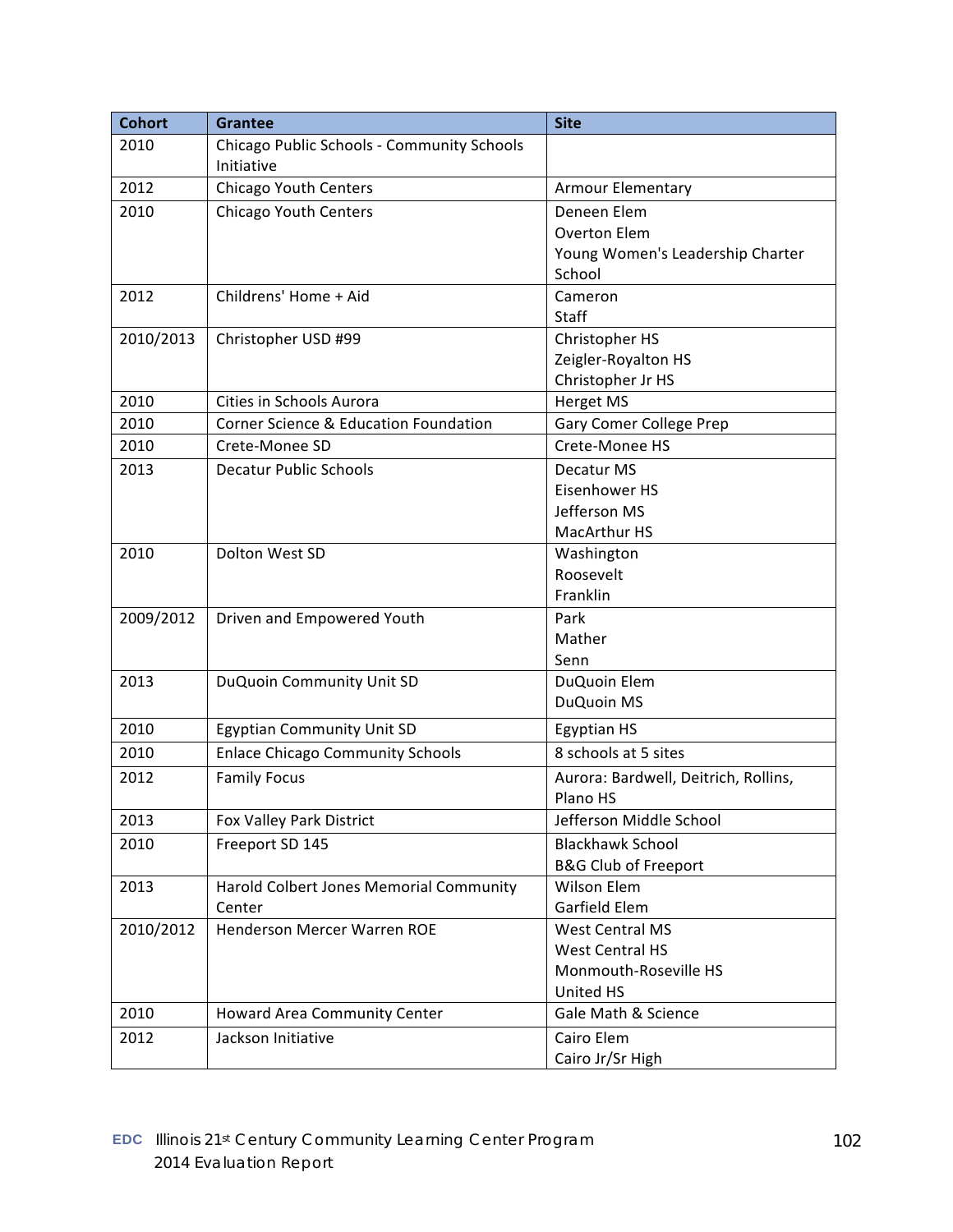| <b>Cohort</b> | <b>Grantee</b>                                 | <b>Site</b>                          |
|---------------|------------------------------------------------|--------------------------------------|
| 2010          | Logan Square                                   | Ames MS                              |
|               |                                                | <b>Funston Elem</b>                  |
|               |                                                | Monroe Elem                          |
|               |                                                | <b>Mozart Elem</b>                   |
| 2010          | <b>Madison Community USD #12</b>               | Madison Jr High                      |
| 2010          | <b>Meridian CUSD</b>                           | Meridian Elem/MS                     |
|               |                                                | Meridian HS                          |
| 2012          | <b>Metropolitan Family Services</b>            | Langston Hughes Elem                 |
|               |                                                | <b>Hanson Park Elem</b>              |
|               |                                                | Mt. Vernon Elem                      |
|               |                                                | Bowen HS                             |
|               |                                                | <b>Belmont Gragin Elem</b>           |
| 2010/2013     | Mt. Vernon City Schools District               | <b>Primary Center</b>                |
|               |                                                | <b>Buford Intermediate School</b>    |
| 2012          | National Museum of Mexican Art                 |                                      |
| 2010          | <b>NICASA</b>                                  | Round Lake HS                        |
| 2010          | <b>NIU</b>                                     | Saucedo                              |
|               |                                                | Curie                                |
|               |                                                | <b>Morton East</b>                   |
|               |                                                | Morton West                          |
| 2012          | Park Forest Chicago Heights SD                 | 21st Century Preparatory Center      |
|               |                                                | Algonquin Primary Center             |
|               |                                                | Beacon Hill Primary Center           |
|               |                                                | <b>Blackhawk Intermediate Center</b> |
|               |                                                | Mohawk Intermediate Center           |
|               |                                                | Forest Trail Middle Grade Center     |
| 2010          | Passages Alternative Living                    | <b>Williams Flem</b>                 |
| 2010          | Peoria District 150                            | Glen Oak Learning Center             |
|               |                                                | <b>Harrison CLC</b>                  |
| 2012          | <b>Project Success</b>                         | Georgetown Ridge Farm HS             |
| 2010          | Proviso-Leyden Council for Community Action    | 10 sites                             |
| 2013          | QCDC                                           | Reavis Elem                          |
| 2012          | Quad County Urban League                       | Johnson                              |
| 2013          | Rochelle Community CSD                         | May Elem                             |
|               |                                                | <b>Central Elem</b>                  |
|               |                                                | Rochelle MS                          |
| 2010          | Rockford SD                                    | Ellis                                |
|               |                                                | Hillman                              |
|               |                                                | Walker                               |
| 2010          | Springfield Public School District/B&G Club of | Enos Elem                            |
|               | Central IL                                     | <b>Graham Elem</b>                   |
|               |                                                | <b>McClernand Elem</b>               |
|               |                                                | Jefferson MS                         |
| 2010          | <b>Sterling Rock Falls YMCA</b>                | Rock Falls Elementary                |